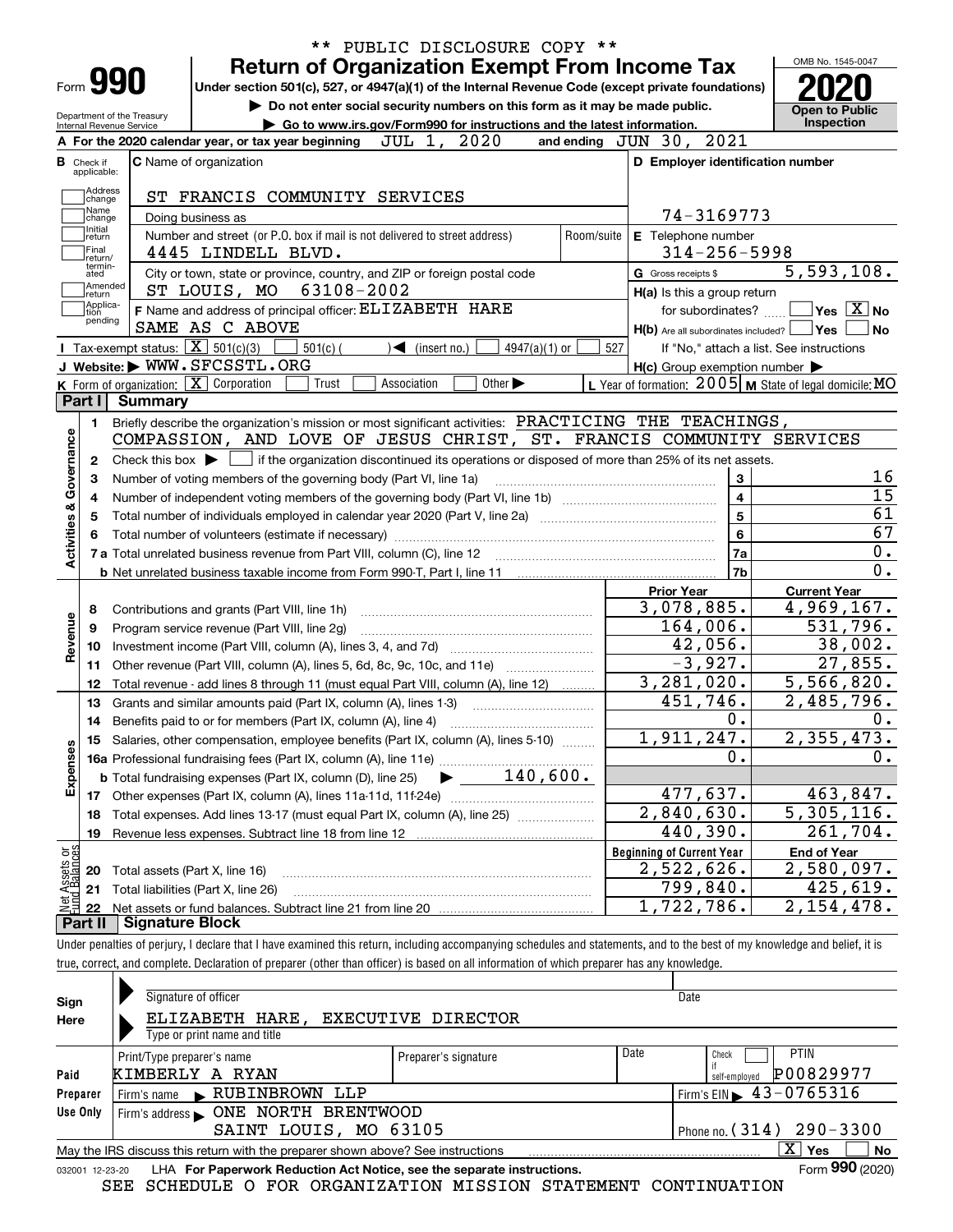|              | ST FRANCIS COMMUNITY SERVICES<br>Form 990 (2020)                                                                                             | 74-3169773                          | Page $2$                |
|--------------|----------------------------------------------------------------------------------------------------------------------------------------------|-------------------------------------|-------------------------|
|              | <b>Part III   Statement of Program Service Accomplishments</b>                                                                               |                                     | $\overline{\mathbf{x}}$ |
|              |                                                                                                                                              |                                     |                         |
| 1.           | Briefly describe the organization's mission:                                                                                                 |                                     |                         |
|              | PRACTICING THE TEACHINGS, COMPASSION AND LOVE OF JESUS CHRIST, ST.                                                                           |                                     |                         |
|              | FRANCIS COMMUNITY SERVICES WALKS WITH OUR VULNERABLE NEIGHBORS TO                                                                            |                                     |                         |
|              | CREATE OPPORTUNITIES, TO BUILD RESILIENCY AND TO ADVOCATE FOR JUSTICE.                                                                       |                                     |                         |
| $\mathbf{2}$ | Did the organization undertake any significant program services during the year which were not listed on the                                 |                                     |                         |
|              | prior Form 990 or 990-EZ?                                                                                                                    | $\boxed{\text{X}}$ Yes $\boxed{\ }$ | No                      |
|              | If "Yes," describe these new services on Schedule O.                                                                                         |                                     |                         |
| 3            | Did the organization cease conducting, or make significant changes in how it conducts, any program services?                                 | $X$ Yes $\Box$ No                   |                         |
|              | If "Yes," describe these changes on Schedule O.                                                                                              |                                     |                         |
| 4            | Describe the organization's program service accomplishments for each of its three largest program services, as measured by expenses.         |                                     |                         |
|              | Section 501(c)(3) and 501(c)(4) organizations are required to report the amount of grants and allocations to others, the total expenses, and |                                     |                         |
|              | revenue, if any, for each program service reported.                                                                                          |                                     |                         |
| 4a           | $212, 161.$ (Revenue \$<br>1,610,646. including grants of \$<br>(Expenses \$<br>(Code:                                                       |                                     | 521,796.                |
|              | THE COVID-19 PANDEMIC DEVASTATED LOW-INCOME IMMIGRANT FAMILIES IN FY21.                                                                      |                                     |                         |
|              | MOST SFCS CLIENTS LABOR IN THE UNDERBELLY OF THE LOCAL ECONOMY, TAKING                                                                       |                                     |                         |
|              | CASH FOR CLEANING HOUSES, LANDSCAPING AND ROOFING. DURING THE PANDEMIC,                                                                      |                                     |                         |
|              | 69% LOST WORK AND 82% DID NOT RECEIVE BENEFITS. SFCS LAUNCHED THE                                                                            |                                     |                         |
|              | IMMIGRANT HOUSING JUSTICE PROJECT IN AUGUST 2020 TO ASSIST IMMIGRANTS                                                                        |                                     |                         |
|              | FACING EVICTION DUE TO THE PANDEMIC. STAFF NEGOTIATED WITH LANDLORDS                                                                         |                                     |                         |
|              | AND PROVIDED \$129,530 IN RENT ASSISTANCE TO SAVE 102 IMMIGRANT FAMILIES                                                                     |                                     |                         |
|              | FROM BECOMING HOMELESS. MEANWHILE, SFCS CONTINUED ALL OTHER SERVICES                                                                         |                                     |                         |
|              | FOR IMMIGRANTS, MEETING CLIENTS OUTDOORS OR VIA VIDEO CONFERENCE AND                                                                         |                                     |                         |
|              | PHONE TO ENSURE SAFETY. SFCS IMMIGRATION ATTORNEYS HANDLED 948 CASES                                                                         |                                     |                         |
|              | INVOLVING CITIZENSHIP, DACA RENEWALS, ASYLUM REQUESTS, WORK                                                                                  |                                     |                         |
|              | AUTHORIZATION AND MORE. EIGHTY-SIX CHILDREN PARTICIPATED IN TUTORING,                                                                        |                                     |                         |
|              | 432, 260. including grants of \$<br>$12,827.$ (Revenue \$                                                                                    |                                     |                         |
| 4b           | ) (Expenses \$<br>(Code:<br>AS COURTROOMS ACROSS THE REGION STRUGGLED TO FUNCTION DURING THE                                                 |                                     |                         |
|              | COVID-19 PANDEMIC, SFCS' LEGAL ASSISTANCE MINISTRY CONTINUED TO PROVIDE                                                                      |                                     |                         |
|              | FREE REPRESENTATION TO LOW-INCOME PEOPLE WHO COULD NOT AFFORD AN                                                                             |                                     |                         |
|              | ATTORNEY. SFCS ATTORNEYS AND STAFF PREPARED CLIENTS FOR APPEARANCES,                                                                         |                                     |                         |
|              | VIA VIDEO CONFERENCE, IN COURTS ACROSS THE REGION. THEY UNDERTOOK 215                                                                        |                                     |                         |
|              | FAMILY LAW CASES, NEARLY FOUR TIMES MORE THAN THE PREVIOUS FISCAL YEAR.                                                                      |                                     |                         |
|              | AN INFUSION OF PRO-BONO VOLUNTEER ATTORNEYS ALLOWED SFCS TO HANDLE 99                                                                        |                                     |                         |
|              | GUARDIANSHIP CASES AND SERVE AS GUARDIAN AD LITEM FOR 265 ABUSED OR                                                                          |                                     |                         |
|              |                                                                                                                                              |                                     |                         |
|              | NEGLECTED CHILDREN IN 158 CASES. MEANWHILE, THE VETERANS ADVOCACY                                                                            |                                     |                         |
|              | PROJECT PROVIDED LEGAL COUNSEL FOR 50 LOW-INCOME OR HOMELESS VETERANS.                                                                       |                                     |                         |
|              | ATTORNEYS WORKED TO SETTLE 208 MUNICIPAL OFFENSES FOR VETERANS AS WELL                                                                       |                                     |                         |
|              | AS CLIENTS ENROLLED IN OTHER SFCS PROGRAMS.                                                                                                  |                                     |                         |
| 4c           | 2,260,808. ) (Revenue \$<br>2,738,493. including grants of \$<br>(Expenses \$<br>(Code:                                                      |                                     | 10,000.                 |
|              | THROUGHOUT FY21, SFCS CONTINUED TO COLLABORATE WITH CATHOLIC CHARITIES                                                                       |                                     |                         |
|              | OF ST. LOUIS TO OPERATE A "COVID CALL CENTER," WHICH ADDRESSED THE                                                                           |                                     |                         |
|              | NEEDS OF PEOPLE WHO SUFFERED ECONOMIC SETBACKS DUE TO THE COVID-19                                                                           |                                     |                         |
|              | PANDEMIC. THE CALL CENTER TAPPED CARES ACT FUNDING FROM ST. LOUIS CITY                                                                       |                                     |                         |
|              | AND COUNTY TO PROVIDE MORE THAN \$2,254,000 IN RENT AND MORTGAGE                                                                             |                                     |                         |
|              | ASSISTANCE FOR 1,124 STRUGGLING HOUSEHOLDS. MEANWHILE, SFCS SUSTAINED                                                                        |                                     |                         |
|              | ITS IN-DEPTH CASE MANAGEMENT SERVICES, PROVIDED VIA PATHWAYS TO                                                                              |                                     |                         |
|              | PROGRESS, ANOTHER JOINT EFFORT WITH CATHOLIC CHARITIES. PATHWAYS CASE                                                                        |                                     |                         |
|              | MANAGERS MET WITH CLIENTS ON FRONT PORCHES OR LAWNS TO WORK THROUGH                                                                          |                                     |                         |
|              | CHALLENGES WITH EMPLOYMENT, HOUSING, EDUCATION AND PERSONAL FINANCE.                                                                         |                                     |                         |
|              | PATHWAYS TO PROGRESS IN FY21 SERVED 77 FAMILIES, INCLUDING 216                                                                               |                                     |                         |
|              | CHILDREN. ALL THE FAMILIES HAD AN INCOME AT OR BELOW 130% OF U.S.                                                                            |                                     |                         |
|              | 4d Other program services (Describe on Schedule O.)                                                                                          |                                     |                         |
|              | (Expenses \$<br>(Revenue \$<br>including grants of \$                                                                                        |                                     |                         |
|              | 4,781,399.<br>4e Total program service expenses                                                                                              |                                     |                         |
|              | SEE SCHEDULE O FOR CONTINUATION(S)                                                                                                           |                                     | Form 990 (2020)         |
|              | 032002 12-23-20<br>2                                                                                                                         |                                     |                         |
|              | 16240510 132842 07178.0132<br>2020.05094 ST FRANCIS COMMUNITY SERV 07178.01                                                                  |                                     |                         |
|              |                                                                                                                                              |                                     |                         |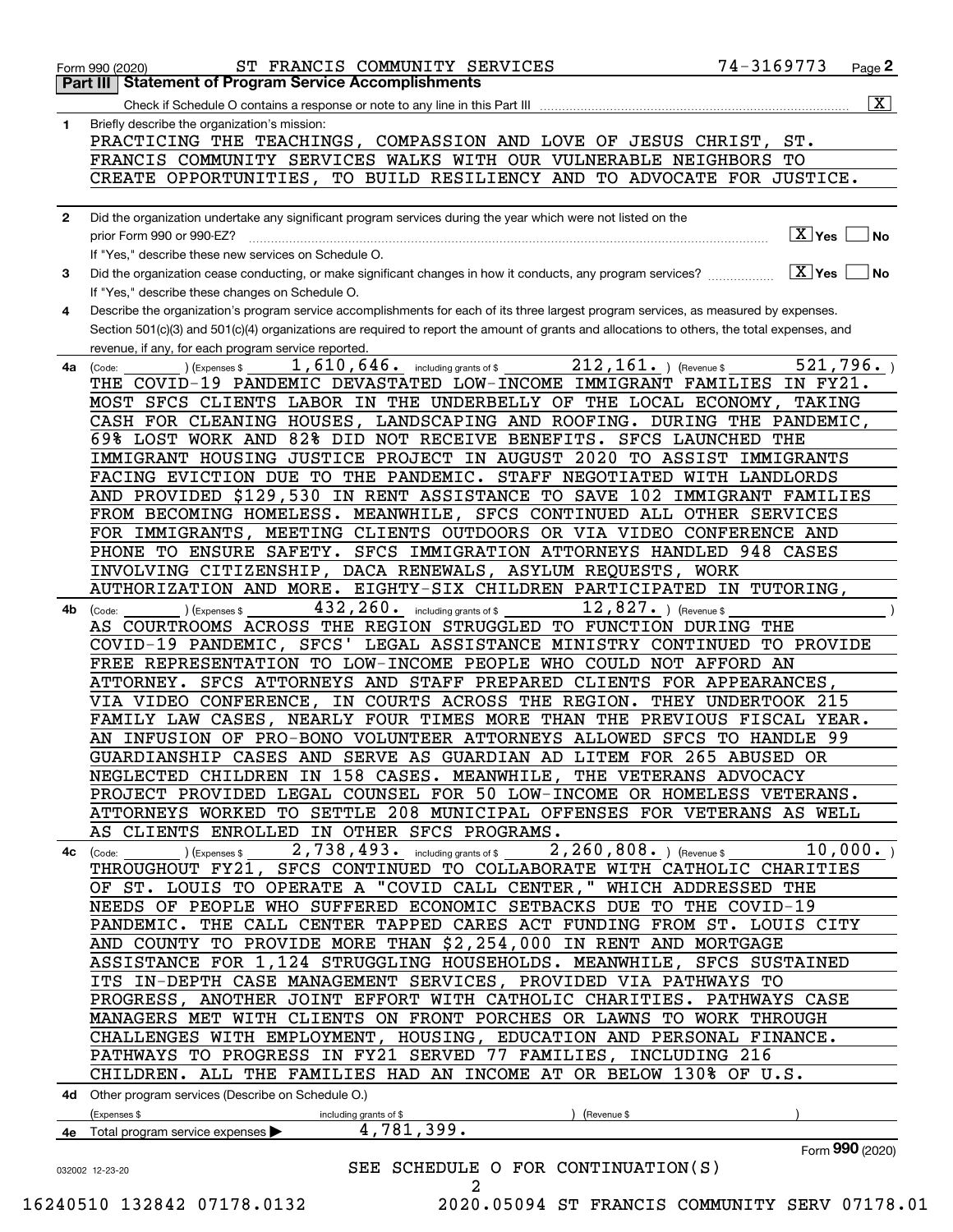|  | Form 990 (2020) |
|--|-----------------|

Form 990 (2020) ST FRANCIS COMMUNITY SERVICES 7 4-3169773 <sub>Page</sub> 3<br>**Part IV | Checklist of Required Schedules** 

|     |                                                                                                                                                                                                                                                           |                        | Yes         | No              |
|-----|-----------------------------------------------------------------------------------------------------------------------------------------------------------------------------------------------------------------------------------------------------------|------------------------|-------------|-----------------|
| 1.  | Is the organization described in section $501(c)(3)$ or $4947(a)(1)$ (other than a private foundation)?                                                                                                                                                   |                        |             |                 |
|     |                                                                                                                                                                                                                                                           | 1.                     | X           |                 |
| 2   |                                                                                                                                                                                                                                                           | $\overline{2}$         | $\mathbf X$ |                 |
| 3   | Did the organization engage in direct or indirect political campaign activities on behalf of or in opposition to candidates for                                                                                                                           |                        |             |                 |
|     |                                                                                                                                                                                                                                                           | 3                      |             | x               |
| 4   | Section 501(c)(3) organizations. Did the organization engage in lobbying activities, or have a section 501(h) election in effect                                                                                                                          |                        |             |                 |
|     |                                                                                                                                                                                                                                                           | 4                      |             | x               |
| 5   | Is the organization a section 501(c)(4), 501(c)(5), or 501(c)(6) organization that receives membership dues, assessments, or                                                                                                                              |                        |             | x               |
|     |                                                                                                                                                                                                                                                           | 5                      |             |                 |
| 6   | Did the organization maintain any donor advised funds or any similar funds or accounts for which donors have the right to<br>provide advice on the distribution or investment of amounts in such funds or accounts? If "Yes," complete Schedule D, Part I | 6                      | X           |                 |
| 7   | Did the organization receive or hold a conservation easement, including easements to preserve open space,                                                                                                                                                 |                        |             |                 |
|     |                                                                                                                                                                                                                                                           | $\overline{7}$         |             | x               |
| 8   | Did the organization maintain collections of works of art, historical treasures, or other similar assets? If "Yes," complete                                                                                                                              |                        |             |                 |
|     |                                                                                                                                                                                                                                                           | 8                      |             | x               |
| 9   | Did the organization report an amount in Part X, line 21, for escrow or custodial account liability, serve as a custodian for                                                                                                                             |                        |             |                 |
|     | amounts not listed in Part X; or provide credit counseling, debt management, credit repair, or debt negotiation services?                                                                                                                                 |                        |             |                 |
|     |                                                                                                                                                                                                                                                           | 9                      |             | x               |
| 10  | Did the organization, directly or through a related organization, hold assets in donor-restricted endowments                                                                                                                                              |                        |             |                 |
|     |                                                                                                                                                                                                                                                           | 10                     |             | x               |
| 11  | If the organization's answer to any of the following questions is "Yes," then complete Schedule D, Parts VI, VIII, VIII, IX, or X                                                                                                                         |                        |             |                 |
|     | as applicable.                                                                                                                                                                                                                                            |                        |             |                 |
|     | a Did the organization report an amount for land, buildings, and equipment in Part X, line 10? If "Yes," complete Schedule D,                                                                                                                             |                        |             |                 |
|     |                                                                                                                                                                                                                                                           | 11a                    | X           |                 |
|     | b Did the organization report an amount for investments - other securities in Part X, line 12, that is 5% or more of its total                                                                                                                            |                        |             |                 |
|     |                                                                                                                                                                                                                                                           | 11 <sub>b</sub>        |             | x               |
|     | c Did the organization report an amount for investments - program related in Part X, line 13, that is 5% or more of its total                                                                                                                             |                        |             |                 |
|     |                                                                                                                                                                                                                                                           | 11c                    |             | x               |
|     | d Did the organization report an amount for other assets in Part X, line 15, that is 5% or more of its total assets reported in                                                                                                                           |                        |             |                 |
|     |                                                                                                                                                                                                                                                           | 11d                    | $\mathbf X$ | x               |
|     | e Did the organization report an amount for other liabilities in Part X, line 25? If "Yes," complete Schedule D, Part X                                                                                                                                   | 11e                    |             |                 |
|     | Did the organization's separate or consolidated financial statements for the tax year include a footnote that addresses                                                                                                                                   |                        | X           |                 |
|     | the organization's liability for uncertain tax positions under FIN 48 (ASC 740)? If "Yes," complete Schedule D, Part X<br>12a Did the organization obtain separate, independent audited financial statements for the tax year? If "Yes," complete         | 11f                    |             |                 |
|     |                                                                                                                                                                                                                                                           | 12a                    |             | x               |
|     | b Was the organization included in consolidated, independent audited financial statements for the tax year?                                                                                                                                               |                        |             |                 |
|     | If "Yes," and if the organization answered "No" to line 12a, then completing Schedule D, Parts XI and XII is optional metallion                                                                                                                           | 12b                    | X           |                 |
| 13  |                                                                                                                                                                                                                                                           | 13                     |             | X               |
| 14a | Did the organization maintain an office, employees, or agents outside of the United States?                                                                                                                                                               | 14a                    |             | X               |
|     | <b>b</b> Did the organization have aggregate revenues or expenses of more than \$10,000 from grantmaking, fundraising, business,                                                                                                                          |                        |             |                 |
|     | investment, and program service activities outside the United States, or aggregate foreign investments valued at \$100,000                                                                                                                                |                        |             |                 |
|     |                                                                                                                                                                                                                                                           | 14b                    |             | x               |
| 15  | Did the organization report on Part IX, column (A), line 3, more than \$5,000 of grants or other assistance to or for any                                                                                                                                 |                        |             |                 |
|     |                                                                                                                                                                                                                                                           | 15                     |             | x               |
| 16  | Did the organization report on Part IX, column (A), line 3, more than \$5,000 of aggregate grants or other assistance to                                                                                                                                  |                        |             |                 |
|     |                                                                                                                                                                                                                                                           | 16                     |             | x               |
| 17  | Did the organization report a total of more than \$15,000 of expenses for professional fundraising services on Part IX,                                                                                                                                   |                        |             |                 |
|     |                                                                                                                                                                                                                                                           | 17                     |             | x               |
| 18  | Did the organization report more than \$15,000 total of fundraising event gross income and contributions on Part VIII, lines                                                                                                                              |                        |             |                 |
|     |                                                                                                                                                                                                                                                           | 18                     | х           |                 |
| 19  | Did the organization report more than \$15,000 of gross income from gaming activities on Part VIII, line 9a? If "Yes."                                                                                                                                    |                        |             |                 |
|     |                                                                                                                                                                                                                                                           | 19                     |             | X.<br>х         |
|     |                                                                                                                                                                                                                                                           | 20a<br>20 <sub>b</sub> |             |                 |
| 21  | b If "Yes" to line 20a, did the organization attach a copy of its audited financial statements to this return?<br>Did the organization report more than \$5,000 of grants or other assistance to any domestic organization or                             |                        |             |                 |
|     |                                                                                                                                                                                                                                                           | 21                     | х           |                 |
|     | 032003 12-23-20                                                                                                                                                                                                                                           |                        |             | Form 990 (2020) |

032003 12-23-20

3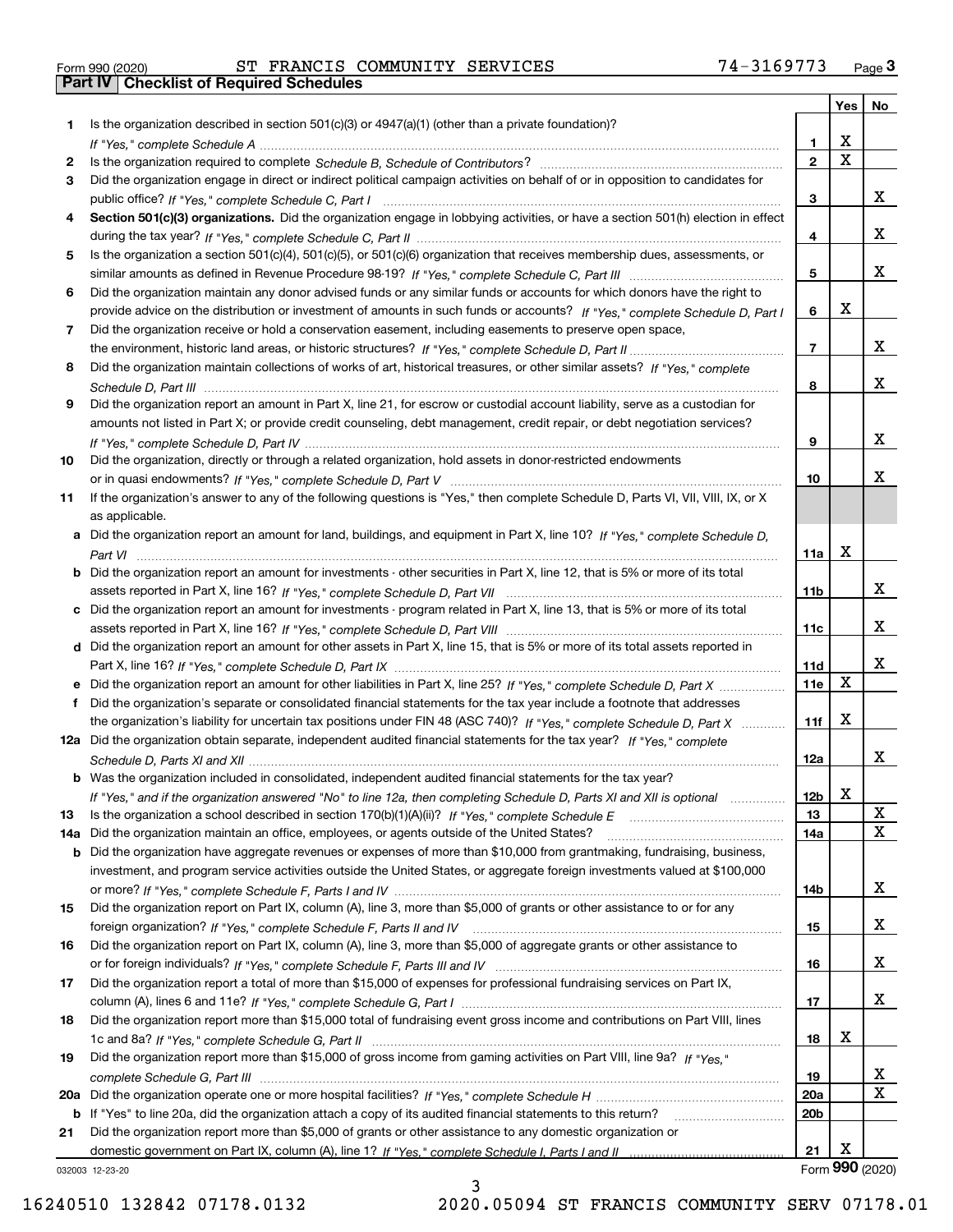|  | Form 990 (2020) |
|--|-----------------|
|  |                 |

Form 990 (2020) ST FRANCIS COMMUNITY SERVICES 7 4-3169773 <sub>Page</sub> 4<br>**Part IV | Checklist of Required Schedules** <sub>(continued)</sub>

*(continued)*

|               |                                                                                                                              |                        | Yes        | ∣ No             |
|---------------|------------------------------------------------------------------------------------------------------------------------------|------------------------|------------|------------------|
| 22            | Did the organization report more than \$5,000 of grants or other assistance to or for domestic individuals on                |                        |            |                  |
|               |                                                                                                                              | 22                     | X          |                  |
| 23            | Did the organization answer "Yes" to Part VII, Section A, line 3, 4, or 5 about compensation of the organization's current   |                        |            |                  |
|               | and former officers, directors, trustees, key employees, and highest compensated employees? If "Yes," complete               |                        |            |                  |
|               | Schedule J                                                                                                                   | 23                     | х          |                  |
|               | 24a Did the organization have a tax-exempt bond issue with an outstanding principal amount of more than \$100,000 as of the  |                        |            |                  |
|               | last day of the year, that was issued after December 31, 2002? If "Yes," answer lines 24b through 24d and complete           |                        |            |                  |
|               |                                                                                                                              | 24a                    |            | x                |
|               | <b>b</b> Did the organization invest any proceeds of tax-exempt bonds beyond a temporary period exception?                   | 24b                    |            |                  |
|               | c Did the organization maintain an escrow account other than a refunding escrow at any time during the year to defease       |                        |            |                  |
|               |                                                                                                                              | 24c                    |            |                  |
|               |                                                                                                                              | 24d                    |            |                  |
|               | 25a Section 501(c)(3), 501(c)(4), and 501(c)(29) organizations. Did the organization engage in an excess benefit             |                        |            |                  |
|               |                                                                                                                              | 25a                    |            | x                |
|               | b Is the organization aware that it engaged in an excess benefit transaction with a disqualified person in a prior year, and |                        |            |                  |
|               | that the transaction has not been reported on any of the organization's prior Forms 990 or 990-EZ? If "Yes," complete        |                        |            |                  |
|               | Schedule L. Part I                                                                                                           | 25b                    |            | x                |
| 26            | Did the organization report any amount on Part X, line 5 or 22, for receivables from or payables to any current              |                        |            |                  |
|               | or former officer, director, trustee, key employee, creator or founder, substantial contributor, or 35%                      |                        |            |                  |
|               |                                                                                                                              | 26                     |            | x                |
| 27            | Did the organization provide a grant or other assistance to any current or former officer, director, trustee, key employee,  |                        |            |                  |
|               | creator or founder, substantial contributor or employee thereof, a grant selection committee member, or to a 35% controlled  |                        |            |                  |
|               |                                                                                                                              | 27                     |            | х                |
| 28            | entity (including an employee thereof) or family member of any of these persons? If "Yes," complete Schedule L, Part III     |                        |            |                  |
|               | Was the organization a party to a business transaction with one of the following parties (see Schedule L, Part IV            |                        |            |                  |
|               | instructions, for applicable filing thresholds, conditions, and exceptions):                                                 |                        |            |                  |
|               | a A current or former officer, director, trustee, key employee, creator or founder, or substantial contributor? If           |                        |            | x                |
|               |                                                                                                                              | 28a<br>28 <sub>b</sub> |            | $\mathbf X$      |
|               |                                                                                                                              |                        |            |                  |
|               | c A 35% controlled entity of one or more individuals and/or organizations described in lines 28a or 28b? If                  |                        |            | х                |
|               |                                                                                                                              | 28c                    | X          |                  |
| 29            |                                                                                                                              | 29                     |            |                  |
| 30            | Did the organization receive contributions of art, historical treasures, or other similar assets, or qualified conservation  |                        |            |                  |
|               |                                                                                                                              | 30                     |            | x<br>$\mathbf x$ |
| 31            | Did the organization liquidate, terminate, or dissolve and cease operations? If "Yes," complete Schedule N, Part I           | 31                     |            |                  |
| 32            | Did the organization sell, exchange, dispose of, or transfer more than 25% of its net assets? If "Yes," complete             |                        |            |                  |
|               |                                                                                                                              | 32                     |            | х                |
| 33            | Did the organization own 100% of an entity disregarded as separate from the organization under Regulations                   |                        |            |                  |
|               |                                                                                                                              | 33                     |            | х                |
| 34            | Was the organization related to any tax-exempt or taxable entity? If "Yes," complete Schedule R, Part II, III, or IV, and    |                        |            |                  |
|               |                                                                                                                              | 34                     | X          |                  |
|               | 35a Did the organization have a controlled entity within the meaning of section 512(b)(13)?                                  | <b>35a</b>             |            | X                |
|               | b If "Yes" to line 35a, did the organization receive any payment from or engage in any transaction with a controlled entity  |                        |            |                  |
|               |                                                                                                                              | 35b                    |            |                  |
| 36            | Section 501(c)(3) organizations. Did the organization make any transfers to an exempt non-charitable related organization?   |                        |            |                  |
|               |                                                                                                                              | 36                     |            | x                |
| 37            | Did the organization conduct more than 5% of its activities through an entity that is not a related organization             |                        |            |                  |
|               |                                                                                                                              | 37                     |            | x                |
| 38            | Did the organization complete Schedule O and provide explanations in Schedule O for Part VI, lines 11b and 19?               |                        |            |                  |
|               | Note: All Form 990 filers are required to complete Schedule O                                                                | 38                     | х          |                  |
| <b>Part V</b> | <b>Statements Regarding Other IRS Filings and Tax Compliance</b>                                                             |                        |            |                  |
|               | Check if Schedule O contains a response or note to any line in this Part V                                                   |                        |            |                  |
|               |                                                                                                                              |                        | <b>Yes</b> | No               |
|               | Ü<br><b>1a</b> Enter the number reported in Box 3 of Form 1096. Enter -0- if not applicable <i>manumumumum</i><br>1a         |                        |            |                  |
|               | $\Omega$<br>1b                                                                                                               |                        |            |                  |
|               | c Did the organization comply with backup withholding rules for reportable payments to vendors and reportable gaming         |                        |            |                  |
|               | (gambling) winnings to prize winners?                                                                                        | 1c                     |            |                  |
|               | 032004 12-23-20                                                                                                              |                        |            | Form 990 (2020)  |
|               |                                                                                                                              |                        |            |                  |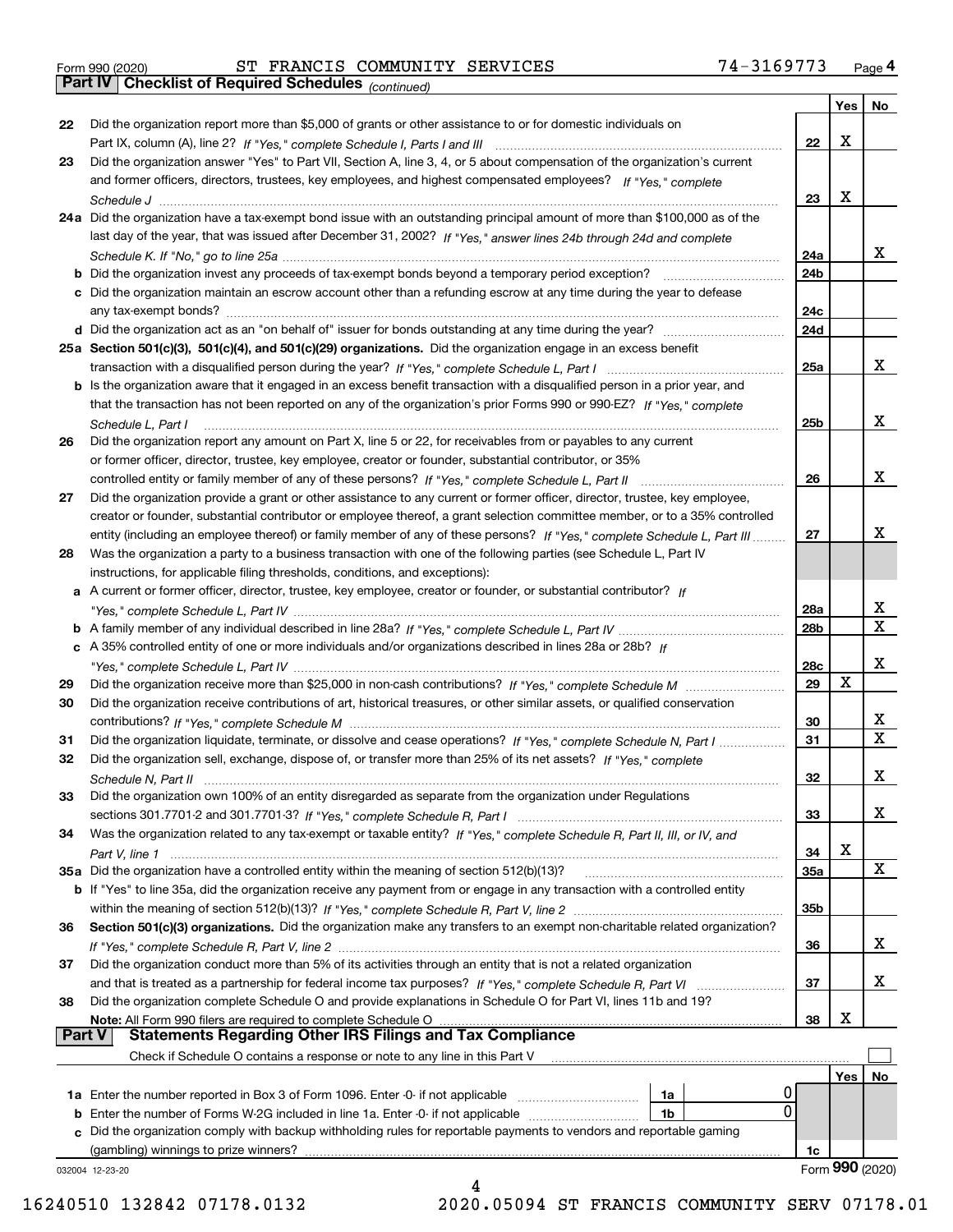| Form 990 (2020) |                                                                                                                                                                                                     |  | ST FRANCIS COMMUNITY SERVICES |  |  |  | 74-3169773 |  |       | Page 5 |
|-----------------|-----------------------------------------------------------------------------------------------------------------------------------------------------------------------------------------------------|--|-------------------------------|--|--|--|------------|--|-------|--------|
| Part V          | <b>Statements Regarding Other IRS Filings and Tax Compliance</b> (continued)                                                                                                                        |  |                               |  |  |  |            |  |       |        |
|                 |                                                                                                                                                                                                     |  |                               |  |  |  |            |  | Yes l | No     |
|                 | $\bigwedge_{i=1}^{\infty}$ . Equivalently interest constructed by $\bigcup_{i=1}^{\infty}$ . With $\bigwedge_{i=1}^{\infty}$ is the constructed of $\bigwedge_{i=1}^{\infty}$ . On the construction |  |                               |  |  |  |            |  |       |        |

|     | 2a Enter the number of employees reported on Form W-3, Transmittal of Wage and Tax Statements,                                                    |    |     |   |             |  |  |  |  |  |  |
|-----|---------------------------------------------------------------------------------------------------------------------------------------------------|----|-----|---|-------------|--|--|--|--|--|--|
|     | filed for the calendar year ending with or within the year covered by this return <i>manumumumum</i><br>2a                                        | 61 |     |   |             |  |  |  |  |  |  |
|     |                                                                                                                                                   |    | 2b  | х |             |  |  |  |  |  |  |
|     |                                                                                                                                                   |    |     |   |             |  |  |  |  |  |  |
|     | 3a Did the organization have unrelated business gross income of \$1,000 or more during the year?                                                  |    | За  |   | x           |  |  |  |  |  |  |
|     |                                                                                                                                                   |    | 3b  |   |             |  |  |  |  |  |  |
|     | 4a At any time during the calendar year, did the organization have an interest in, or a signature or other authority over, a                      |    |     |   |             |  |  |  |  |  |  |
|     |                                                                                                                                                   |    | 4a  |   | x           |  |  |  |  |  |  |
|     | <b>b</b> If "Yes," enter the name of the foreign country                                                                                          |    |     |   |             |  |  |  |  |  |  |
|     | See instructions for filing requirements for FinCEN Form 114, Report of Foreign Bank and Financial Accounts (FBAR).                               |    |     |   |             |  |  |  |  |  |  |
|     | 5a Was the organization a party to a prohibited tax shelter transaction at any time during the tax year?                                          |    | 5а  |   | х           |  |  |  |  |  |  |
|     |                                                                                                                                                   |    | 5b  |   | $\mathbf X$ |  |  |  |  |  |  |
|     |                                                                                                                                                   |    | 5c  |   |             |  |  |  |  |  |  |
|     | 6a Does the organization have annual gross receipts that are normally greater than \$100,000, and did the organization solicit                    |    |     |   |             |  |  |  |  |  |  |
|     | any contributions that were not tax deductible as charitable contributions?                                                                       |    | 6a  |   | x           |  |  |  |  |  |  |
|     | <b>b</b> If "Yes," did the organization include with every solicitation an express statement that such contributions or gifts                     |    |     |   |             |  |  |  |  |  |  |
|     | were not tax deductible?                                                                                                                          |    | 6b  |   |             |  |  |  |  |  |  |
| 7   | Organizations that may receive deductible contributions under section 170(c).                                                                     |    |     |   |             |  |  |  |  |  |  |
|     | a Did the organization receive a payment in excess of \$75 made partly as a contribution and partly for goods and services provided to the payor? |    | 7a  | х |             |  |  |  |  |  |  |
|     | <b>b</b> If "Yes," did the organization notify the donor of the value of the goods or services provided?                                          |    | 7b  | X |             |  |  |  |  |  |  |
|     | c Did the organization sell, exchange, or otherwise dispose of tangible personal property for which it was required                               |    |     |   |             |  |  |  |  |  |  |
|     | to file Form 8282?                                                                                                                                |    | 7c  |   | х           |  |  |  |  |  |  |
|     | d If "Yes," indicate the number of Forms 8282 filed during the year<br>7d                                                                         |    |     |   |             |  |  |  |  |  |  |
|     | e Did the organization receive any funds, directly or indirectly, to pay premiums on a personal benefit contract?                                 |    |     |   |             |  |  |  |  |  |  |
|     | Did the organization, during the year, pay premiums, directly or indirectly, on a personal benefit contract?                                      |    |     |   |             |  |  |  |  |  |  |
| g   | If the organization received a contribution of qualified intellectual property, did the organization file Form 8899 as required?                  |    |     |   |             |  |  |  |  |  |  |
|     | h If the organization received a contribution of cars, boats, airplanes, or other vehicles, did the organization file a Form 1098-C?              |    |     |   |             |  |  |  |  |  |  |
| 8   | Sponsoring organizations maintaining donor advised funds. Did a donor advised fund maintained by the                                              |    |     |   |             |  |  |  |  |  |  |
|     | sponsoring organization have excess business holdings at any time during the year?                                                                |    | 8   |   | х           |  |  |  |  |  |  |
| 9   | Sponsoring organizations maintaining donor advised funds.                                                                                         |    |     |   |             |  |  |  |  |  |  |
| а   | Did the sponsoring organization make any taxable distributions under section 4966?                                                                |    | 9а  |   | х           |  |  |  |  |  |  |
|     | <b>b</b> Did the sponsoring organization make a distribution to a donor, donor advisor, or related person?                                        |    | 9b  |   | х           |  |  |  |  |  |  |
| 10  | Section 501(c)(7) organizations. Enter:                                                                                                           |    |     |   |             |  |  |  |  |  |  |
|     | 10a                                                                                                                                               |    |     |   |             |  |  |  |  |  |  |
|     | b Gross receipts, included on Form 990, Part VIII, line 12, for public use of club facilities<br>10 <sub>b</sub>                                  |    |     |   |             |  |  |  |  |  |  |
| 11. | Section 501(c)(12) organizations. Enter:                                                                                                          |    |     |   |             |  |  |  |  |  |  |
|     | 11a                                                                                                                                               |    |     |   |             |  |  |  |  |  |  |
|     | <b>b</b> Gross income from other sources (Do not net amounts due or paid to other sources against                                                 |    |     |   |             |  |  |  |  |  |  |
|     | 11b                                                                                                                                               |    |     |   |             |  |  |  |  |  |  |
|     | 12a Section 4947(a)(1) non-exempt charitable trusts. Is the organization filing Form 990 in lieu of Form 1041?                                    |    | 12a |   |             |  |  |  |  |  |  |
|     | <b>b</b> If "Yes," enter the amount of tax-exempt interest received or accrued during the year<br>  12b                                           |    |     |   |             |  |  |  |  |  |  |
| 13  | Section 501(c)(29) qualified nonprofit health insurance issuers.                                                                                  |    |     |   |             |  |  |  |  |  |  |
|     | a Is the organization licensed to issue qualified health plans in more than one state?                                                            |    | 13а |   |             |  |  |  |  |  |  |
|     | Note: See the instructions for additional information the organization must report on Schedule O.                                                 |    |     |   |             |  |  |  |  |  |  |
|     | <b>b</b> Enter the amount of reserves the organization is required to maintain by the states in which the                                         |    |     |   |             |  |  |  |  |  |  |
|     | 13 <sub>b</sub>                                                                                                                                   |    |     |   |             |  |  |  |  |  |  |
|     | 13c                                                                                                                                               |    |     |   | x           |  |  |  |  |  |  |
| 14a | Did the organization receive any payments for indoor tanning services during the tax year?                                                        |    | 14a |   |             |  |  |  |  |  |  |
|     |                                                                                                                                                   |    | 14b |   |             |  |  |  |  |  |  |
| 15  | Is the organization subject to the section 4960 tax on payment(s) of more than \$1,000,000 in remuneration or                                     |    |     |   | х           |  |  |  |  |  |  |
|     |                                                                                                                                                   |    | 15  |   |             |  |  |  |  |  |  |
|     | If "Yes," see instructions and file Form 4720, Schedule N.                                                                                        |    |     |   | х           |  |  |  |  |  |  |
| 16  | Is the organization an educational institution subject to the section 4968 excise tax on net investment income?                                   |    | 16  |   |             |  |  |  |  |  |  |
|     | If "Yes," complete Form 4720, Schedule O.                                                                                                         |    |     |   |             |  |  |  |  |  |  |

Form (2020) **990**

032005 12-23-20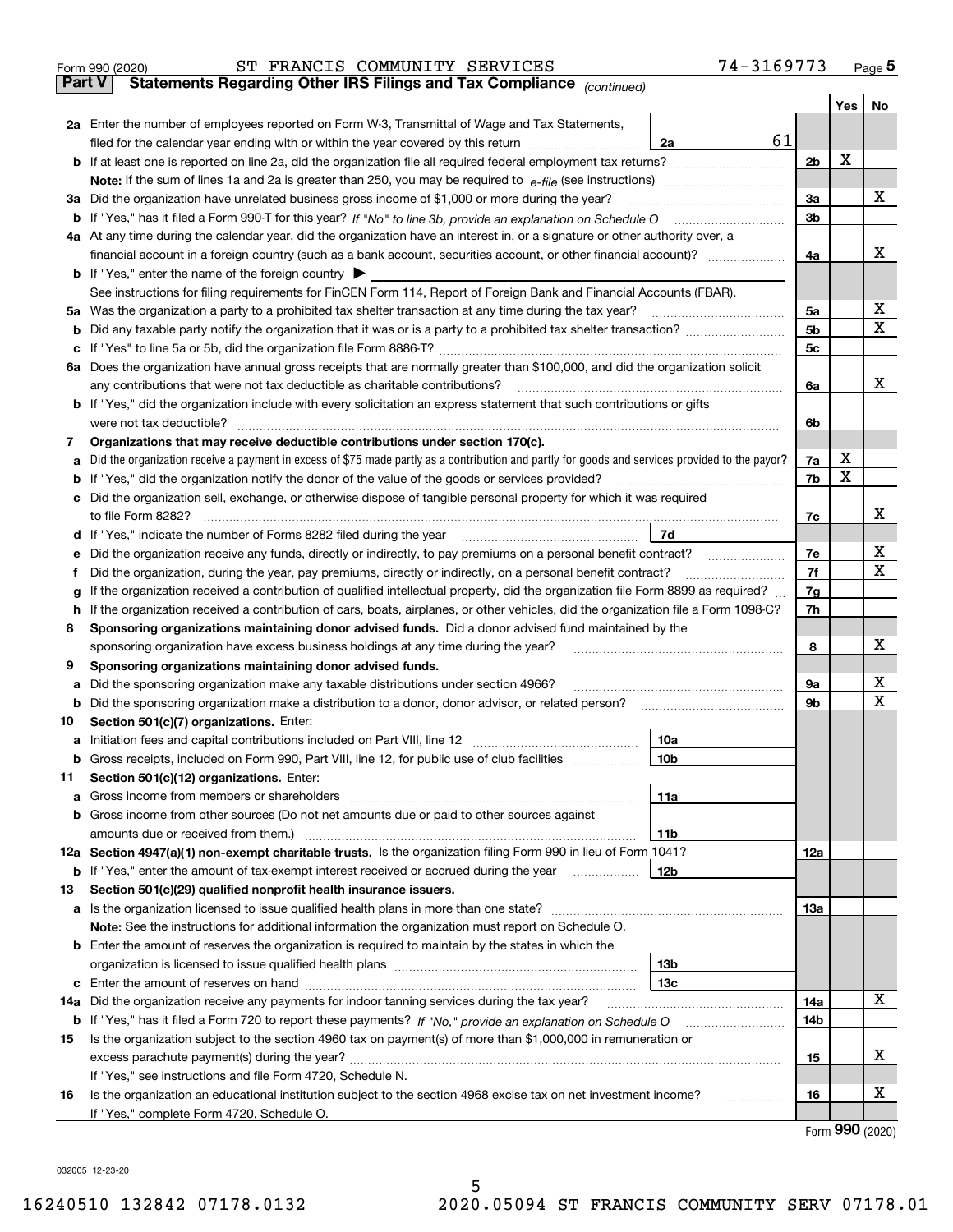|    | to line 8a, 8b, or 10b below, describe the circumstances, processes, or changes on Schedule O. See instructions.                                                                                                              |                        |        |                       |  |  |  |  |
|----|-------------------------------------------------------------------------------------------------------------------------------------------------------------------------------------------------------------------------------|------------------------|--------|-----------------------|--|--|--|--|
|    | Check if Schedule O contains a response or note to any line in this Part VI                                                                                                                                                   |                        |        | $\overline{\text{X}}$ |  |  |  |  |
|    | <b>Section A. Governing Body and Management</b>                                                                                                                                                                               |                        |        |                       |  |  |  |  |
|    |                                                                                                                                                                                                                               |                        | Yes    | No                    |  |  |  |  |
|    | 16<br>1a<br><b>1a</b> Enter the number of voting members of the governing body at the end of the tax year                                                                                                                     |                        |        |                       |  |  |  |  |
|    | If there are material differences in voting rights among members of the governing body, or if the governing                                                                                                                   |                        |        |                       |  |  |  |  |
|    | body delegated broad authority to an executive committee or similar committee, explain on Schedule O.                                                                                                                         |                        |        |                       |  |  |  |  |
|    | 15<br>Enter the number of voting members included on line 1a, above, who are independent <i>management</i><br>1b                                                                                                              |                        |        |                       |  |  |  |  |
| 2  | Did any officer, director, trustee, or key employee have a family relationship or a business relationship with any other                                                                                                      |                        |        |                       |  |  |  |  |
|    | officer, director, trustee, or key employee?                                                                                                                                                                                  | $\mathbf{2}$           |        | х                     |  |  |  |  |
| 3  | Did the organization delegate control over management duties customarily performed by or under the direct supervision                                                                                                         |                        |        |                       |  |  |  |  |
|    |                                                                                                                                                                                                                               | 3                      | х      |                       |  |  |  |  |
| 4  | Did the organization make any significant changes to its governing documents since the prior Form 990 was filed?                                                                                                              | 4                      |        | X                     |  |  |  |  |
| 5  |                                                                                                                                                                                                                               | 5                      |        | $\mathbf X$           |  |  |  |  |
|    |                                                                                                                                                                                                                               | 6                      | X      |                       |  |  |  |  |
| 6  | Did the organization have members or stockholders?                                                                                                                                                                            |                        |        |                       |  |  |  |  |
| 7a | Did the organization have members, stockholders, or other persons who had the power to elect or appoint one or                                                                                                                |                        |        |                       |  |  |  |  |
|    |                                                                                                                                                                                                                               | 7a                     | х      |                       |  |  |  |  |
|    | b Are any governance decisions of the organization reserved to (or subject to approval by) members, stockholders, or                                                                                                          |                        |        |                       |  |  |  |  |
|    | persons other than the governing body?                                                                                                                                                                                        | 7b                     | х      |                       |  |  |  |  |
| 8  | Did the organization contemporaneously document the meetings held or written actions undertaken during the year by the following:                                                                                             |                        |        |                       |  |  |  |  |
| a  |                                                                                                                                                                                                                               | 8а                     | х      |                       |  |  |  |  |
|    |                                                                                                                                                                                                                               | 8b                     | X      |                       |  |  |  |  |
| 9  | Is there any officer, director, trustee, or key employee listed in Part VII, Section A, who cannot be reached at the                                                                                                          |                        |        |                       |  |  |  |  |
|    |                                                                                                                                                                                                                               | 9                      |        | x                     |  |  |  |  |
|    | Section B. Policies (This Section B requests information about policies not required by the Internal Revenue Code.)                                                                                                           |                        |        |                       |  |  |  |  |
|    |                                                                                                                                                                                                                               |                        | Yes    | No                    |  |  |  |  |
|    |                                                                                                                                                                                                                               | <b>10a</b>             |        | x                     |  |  |  |  |
|    | b If "Yes," did the organization have written policies and procedures governing the activities of such chapters, affiliates,                                                                                                  |                        |        |                       |  |  |  |  |
|    | and branches to ensure their operations are consistent with the organization's exempt purposes?                                                                                                                               |                        |        |                       |  |  |  |  |
|    | 11a Has the organization provided a complete copy of this Form 990 to all members of its governing body before filing the form?                                                                                               |                        |        |                       |  |  |  |  |
|    | <b>b</b> Describe in Schedule O the process, if any, used by the organization to review this Form 990.                                                                                                                        |                        |        |                       |  |  |  |  |
|    |                                                                                                                                                                                                                               |                        |        |                       |  |  |  |  |
| b  |                                                                                                                                                                                                                               | 12a<br>12 <sub>b</sub> | х<br>Χ |                       |  |  |  |  |
|    | c Did the organization regularly and consistently monitor and enforce compliance with the policy? If "Yes," describe                                                                                                          |                        |        |                       |  |  |  |  |
|    |                                                                                                                                                                                                                               | 12c                    | х      |                       |  |  |  |  |
|    | in Schedule O how this was done www.communication.com/www.communication.com/www.communication.com/www.communic                                                                                                                | 13                     | X      |                       |  |  |  |  |
| 13 |                                                                                                                                                                                                                               | 14                     | X      |                       |  |  |  |  |
| 14 |                                                                                                                                                                                                                               |                        |        |                       |  |  |  |  |
| 15 | Did the process for determining compensation of the following persons include a review and approval by independent                                                                                                            |                        |        |                       |  |  |  |  |
|    | persons, comparability data, and contemporaneous substantiation of the deliberation and decision?                                                                                                                             |                        |        |                       |  |  |  |  |
| a  | The organization's CEO, Executive Director, or top management official manufactured content content of the organization's CEO, Executive Director, or top management official manufactured content of the original content of | 15a                    | х      |                       |  |  |  |  |
|    | <b>b</b> Other officers or key employees of the organization                                                                                                                                                                  | 15 <sub>b</sub>        | X      |                       |  |  |  |  |
|    | If "Yes" to line 15a or 15b, describe the process in Schedule O (see instructions).                                                                                                                                           |                        |        |                       |  |  |  |  |
|    | 16a Did the organization invest in, contribute assets to, or participate in a joint venture or similar arrangement with a                                                                                                     |                        |        |                       |  |  |  |  |
|    | taxable entity during the year?                                                                                                                                                                                               | 16a                    |        | x                     |  |  |  |  |
|    | b If "Yes," did the organization follow a written policy or procedure requiring the organization to evaluate its participation                                                                                                |                        |        |                       |  |  |  |  |
|    | in joint venture arrangements under applicable federal tax law, and take steps to safeguard the organization's                                                                                                                |                        |        |                       |  |  |  |  |
|    | exempt status with respect to such arrangements?                                                                                                                                                                              | 16b                    |        |                       |  |  |  |  |
|    | <b>Section C. Disclosure</b>                                                                                                                                                                                                  |                        |        |                       |  |  |  |  |
| 17 | NONE<br>List the states with which a copy of this Form 990 is required to be filed $\blacktriangleright$                                                                                                                      |                        |        |                       |  |  |  |  |
| 18 | Section 6104 requires an organization to make its Forms 1023 (1024 or 1024-A, if applicable), 990, and 990-T (Section 501(c)(3)s only) available                                                                              |                        |        |                       |  |  |  |  |
|    | for public inspection. Indicate how you made these available. Check all that apply.                                                                                                                                           |                        |        |                       |  |  |  |  |
|    | $X$ Own website<br>$X$ Upon request<br>Another's website<br>Other (explain on Schedule O)                                                                                                                                     |                        |        |                       |  |  |  |  |
| 19 | Describe on Schedule O whether (and if so, how) the organization made its governing documents, conflict of interest policy, and financial                                                                                     |                        |        |                       |  |  |  |  |
|    | statements available to the public during the tax year.                                                                                                                                                                       |                        |        |                       |  |  |  |  |
| 20 | State the name, address, and telephone number of the person who possesses the organization's books and records                                                                                                                |                        |        |                       |  |  |  |  |
|    | DAN GROJEAN - 314-256-5998                                                                                                                                                                                                    |                        |        |                       |  |  |  |  |
|    | 63108-2002<br>4445 LINDELL BLVD, ST. LOUIS, MO                                                                                                                                                                                |                        |        |                       |  |  |  |  |
|    | 032006 12-23-20                                                                                                                                                                                                               |                        |        | Form 990 (2020)       |  |  |  |  |
|    | 6                                                                                                                                                                                                                             |                        |        |                       |  |  |  |  |

Form 990 (2020) **1990 COVERT STANCIS COMMUNITY SERVICES 1999 1-3169773** Page 6<br>**Part VI Governance, Management, and Disclosure** *For each "Yes" response to lines 2 through 7b below, and for a "No" response* 

ST FRANCIS COMMUNITY SERVICES 74-3169773

16240510 132842 07178.0132 2020.05094 ST FRANCIS COMMUNITY SERV 07178.01

*For each "Yes" response to lines 2 through 7b below, and for a "No" response*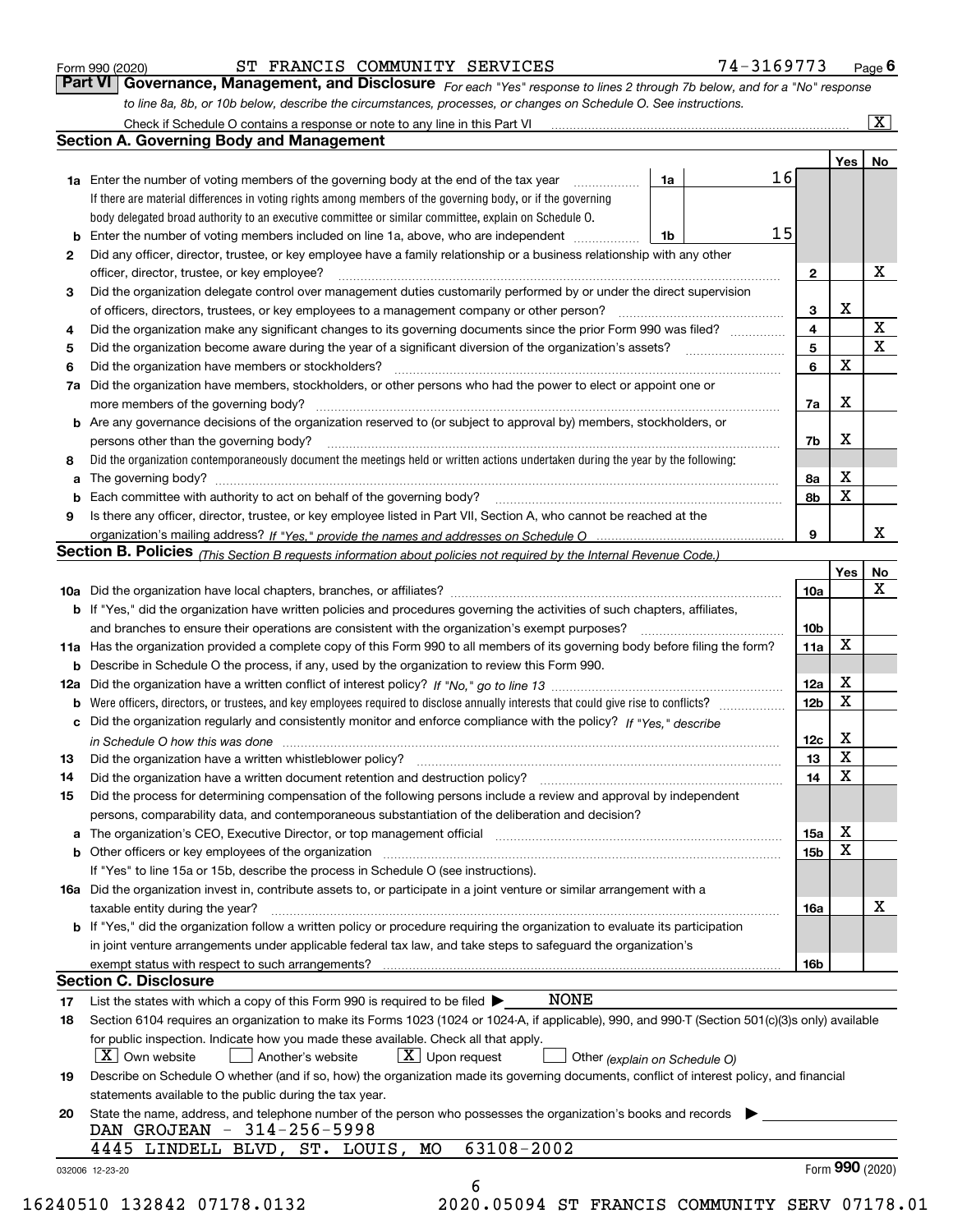$\mathcal{L}^{\text{max}}$ 

## **7Part VII Compensation of Officers, Directors, Trustees, Key Employees, Highest Compensated Employees, and Independent Contractors**

Check if Schedule O contains a response or note to any line in this Part VII

**Section A. Officers, Directors, Trustees, Key Employees, and Highest Compensated Employees**

**1a**  Complete this table for all persons required to be listed. Report compensation for the calendar year ending with or within the organization's tax year. **•** List all of the organization's current officers, directors, trustees (whether individuals or organizations), regardless of amount of compensation.

Enter -0- in columns (D), (E), and (F) if no compensation was paid.

 $\bullet$  List all of the organization's  $\,$ current key employees, if any. See instructions for definition of "key employee."

**•** List the organization's five current highest compensated employees (other than an officer, director, trustee, or key employee) who received reportable compensation (Box 5 of Form W-2 and/or Box 7 of Form 1099-MISC) of more than \$100,000 from the organization and any related organizations.

**•** List all of the organization's former officers, key employees, and highest compensated employees who received more than \$100,000 of reportable compensation from the organization and any related organizations.

**former directors or trustees**  ¥ List all of the organization's that received, in the capacity as a former director or trustee of the organization, more than \$10,000 of reportable compensation from the organization and any related organizations.

See instructions for the order in which to list the persons above.

Check this box if neither the organization nor any related organization compensated any current officer, director, or trustee.  $\mathcal{L}^{\text{max}}$ 

| (A)                                  | (B)                                                |                                |                                                                  |         | (C) |                                                 |        | (D)             | (E)                | (F)                         |
|--------------------------------------|----------------------------------------------------|--------------------------------|------------------------------------------------------------------|---------|-----|-------------------------------------------------|--------|-----------------|--------------------|-----------------------------|
| Name and title                       | Position<br>Average<br>(do not check more than one |                                |                                                                  |         |     |                                                 |        | Reportable      | Reportable         | Estimated                   |
|                                      | hours per                                          |                                | box, unless person is both an<br>officer and a director/trustee) |         |     |                                                 |        | compensation    | compensation       | amount of                   |
|                                      | week                                               |                                |                                                                  |         |     |                                                 |        | from            | from related       | other                       |
|                                      | (list any                                          |                                |                                                                  |         |     |                                                 |        | the             | organizations      | compensation                |
|                                      | hours for                                          |                                |                                                                  |         |     |                                                 |        | organization    | (W-2/1099-MISC)    | from the                    |
|                                      | related<br>organizations                           |                                |                                                                  |         |     |                                                 |        | (W-2/1099-MISC) |                    | organization<br>and related |
|                                      | below                                              |                                |                                                                  |         |     |                                                 |        |                 |                    | organizations               |
|                                      | line)                                              | Individual trustee or director | nstitutional trustee                                             | Officer |     | key employee<br>Highest compensated<br>employee | Former |                 |                    |                             |
| THERESA RUZICKA<br>(1)               | 4.00                                               |                                |                                                                  |         |     |                                                 |        |                 |                    |                             |
| EX-OFFICIO BOARD MEMBER              | 36.00                                              | $\mathbf x$                    |                                                                  |         |     |                                                 |        | $\mathbf 0$ .   | 189,033.           | 23,904.                     |
| KAREN WALLENSAK<br>(2)               | 40.00                                              |                                |                                                                  |         |     |                                                 |        |                 |                    |                             |
| EXECUTIVE DIRECTOR                   |                                                    |                                |                                                                  | X       |     |                                                 |        | 87,242.         | $\mathbf 0$ .      | 12,315.                     |
| MARINA CAHILL<br>(3)                 | 4.00                                               |                                |                                                                  |         |     |                                                 |        |                 |                    |                             |
| PRESIDENT                            |                                                    | $\mathbf X$                    |                                                                  | X       |     |                                                 |        | 0.              | 0.                 | $0_{.}$                     |
| LARRY HILL<br>(4)                    | 4.00                                               |                                |                                                                  |         |     |                                                 |        |                 |                    |                             |
| <b>TREASURER</b>                     |                                                    | $\mathbf X$                    |                                                                  | X       |     |                                                 |        | 0.              | 0.                 | 0.                          |
| CON MCGRATH<br>(5)                   | 4.00                                               |                                |                                                                  |         |     |                                                 |        |                 |                    |                             |
| <b>SECRETARY</b>                     |                                                    | $\mathbf X$                    |                                                                  | X       |     |                                                 |        | 0.              | 0.                 | $0_{.}$                     |
| CHERYL ARCHIBALD<br>(6)              | 4.00                                               |                                |                                                                  |         |     |                                                 |        |                 |                    |                             |
| VICE PRESIDENT                       |                                                    | $\mathbf X$                    |                                                                  | X       |     |                                                 |        | 0.              | 0.                 | 0.                          |
| <b>JESSIE CHAPPELL</b><br>(7)        | 2.00                                               |                                |                                                                  |         |     |                                                 |        |                 |                    |                             |
| <b>BOARD MEMBER</b>                  |                                                    | $\mathbf X$                    |                                                                  |         |     |                                                 |        | 0.              | 0.                 | $0_{.}$                     |
| HAL DAVIES<br>(8)                    | 2.00                                               |                                |                                                                  |         |     |                                                 |        |                 |                    |                             |
| BOARD MEMBER                         |                                                    | $\mathbf X$                    |                                                                  |         |     |                                                 |        | 0.              | 0.                 | $\mathbf 0$ .               |
| TIM DOLAN<br>(9)                     | 2.00                                               |                                |                                                                  |         |     |                                                 |        |                 |                    |                             |
| BOARD MEMBER (THRU 3/21)             |                                                    | $\mathbf X$                    |                                                                  |         |     |                                                 |        | 0.              | 0.                 | $\mathbf 0$ .               |
| (10) KATIE HAW                       | 2.00                                               |                                |                                                                  |         |     |                                                 |        |                 |                    |                             |
| BOARD MEMBER                         |                                                    | $\mathbf X$                    |                                                                  |         |     |                                                 |        | 0.              | 0.                 | $\mathbf 0$ .               |
| (11) TONY KRAWAT                     | 3.00                                               |                                |                                                                  |         |     |                                                 |        |                 |                    |                             |
| <b>BOARD MEMBER</b>                  |                                                    | $\mathbf X$                    |                                                                  |         |     |                                                 |        | 0.              | 0.                 | $\mathbf 0$ .               |
| (12) SR. CLARE ANN LITTEKEN, C.P.P.S | $\overline{2.00}$                                  |                                |                                                                  |         |     |                                                 |        |                 |                    |                             |
| <b>BOARD MEMBER</b>                  |                                                    | $\mathbf X$                    |                                                                  |         |     |                                                 |        | 0.              | 0.                 | $0$ .                       |
| (13) DAN MOORE                       | $\overline{2.00}$                                  |                                |                                                                  |         |     |                                                 |        |                 |                    |                             |
| BOARD MEMBER                         |                                                    | $\mathbf X$                    |                                                                  |         |     |                                                 |        | 0.              | 0.                 | 0.                          |
| (14) MARIANNE SALCICCIA              | 2.00                                               |                                |                                                                  |         |     |                                                 |        |                 |                    |                             |
| BOARD MEMBER                         |                                                    | X                              |                                                                  |         |     |                                                 |        | 0.              | 0.                 | 0.                          |
| (15) J.S. ONESIMO (NESS) SANDOVAL    | 2.00                                               |                                |                                                                  |         |     |                                                 |        |                 |                    |                             |
| <b>BOARD MEMBER</b>                  |                                                    | X                              |                                                                  |         |     |                                                 |        | $\mathbf 0$ .   | $\boldsymbol{0}$ . | 0.                          |
| (16) RICHARD SIEBERT                 | 2.00                                               |                                |                                                                  |         |     |                                                 |        |                 |                    |                             |
| BOARD MEMBER                         |                                                    | $\mathbf X$                    |                                                                  |         |     |                                                 |        | $\mathbf 0$ .   | $\boldsymbol{0}$ . | $0_{.}$                     |
| (17) RICHARD VIET                    | 2.00                                               |                                |                                                                  |         |     |                                                 |        |                 |                    |                             |
| BOARD MEMBER                         |                                                    | $\mathbf X$                    |                                                                  |         |     |                                                 |        | $\mathbf 0$ .   | $\mathbf 0$ .      | 0.                          |
| 032007 12-23-20                      |                                                    |                                |                                                                  |         |     |                                                 |        |                 |                    | Form 990 (2020)             |

032007 12-23-20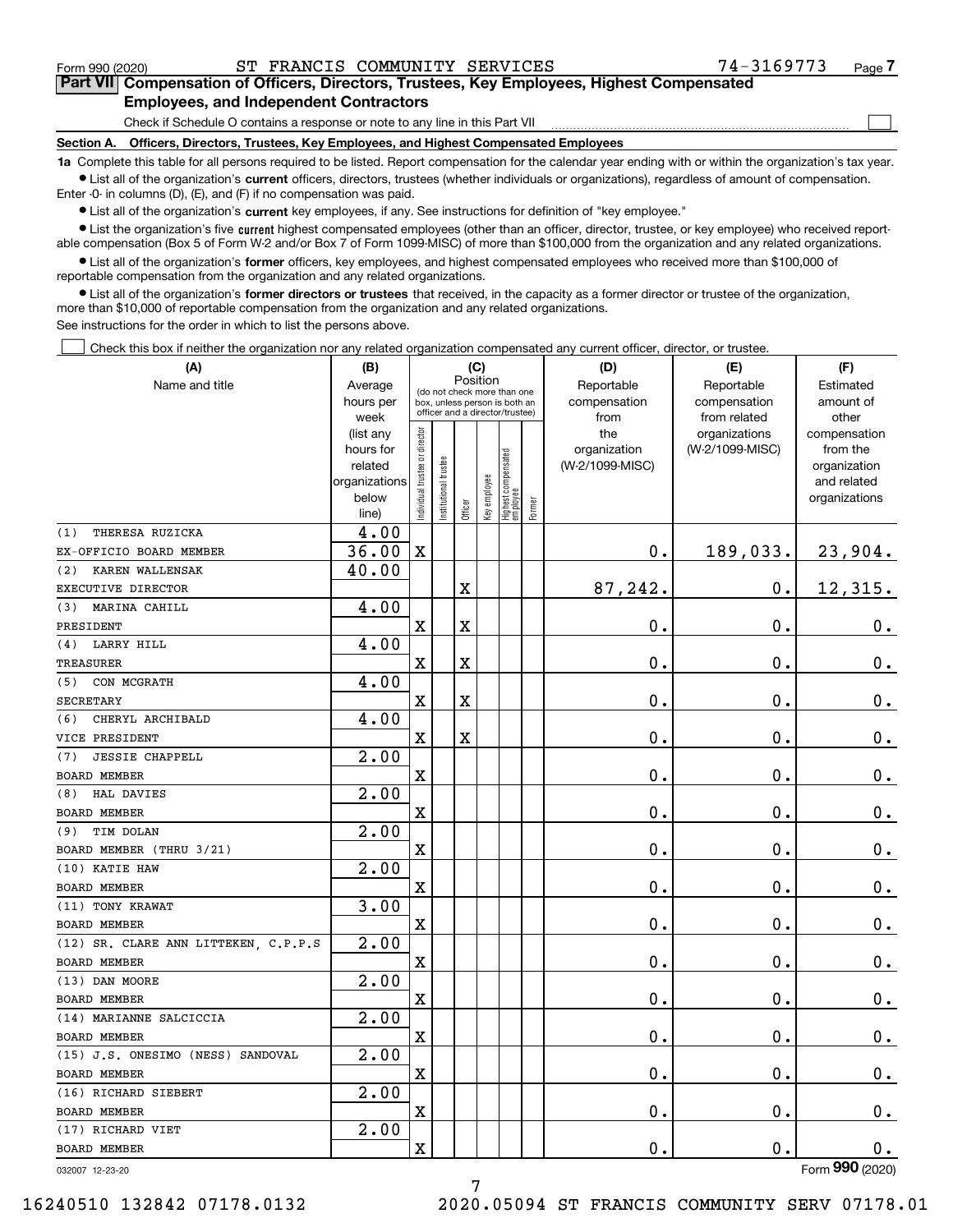| <b>Part VII</b><br>Section A. Officers, Directors, Trustees, Key Employees, and Highest Compensated Employees (continued)<br>(B)<br>(C)<br>(A)<br>(D)<br>(E)<br>(F)<br>Position<br>Average<br>Reportable<br>Name and title<br>Reportable<br>Estimated<br>(do not check more than one<br>hours per<br>compensation<br>compensation<br>amount of<br>box, unless person is both an<br>officer and a director/trustee)<br>week<br>from<br>from related<br>other<br>(list any<br>Individual trustee or director<br>organizations<br>the<br>compensation<br>hours for<br>(W-2/1099-MISC)<br>organization<br>from the<br>  Highest compensated<br>  employee<br>Institutional trustee<br>related<br>(W-2/1099-MISC)<br>organization<br>organizations<br>key employee<br>and related<br>below<br>organizations<br>Former<br>Officer<br>line)<br>3.00<br>(18) DANA WIELE<br>X<br>0.<br>0.<br>0.<br>BOARD MEMBER<br>87,242.<br>36, 219.<br>189,033.<br>0.<br>0.<br>0.<br>c Total from continuation sheets to Part VII, Section A<br>87,242.<br>36, 219.<br>189,033.<br>Total number of individuals (including but not limited to those listed above) who received more than \$100,000 of reportable<br>2<br>0<br>compensation from the organization $\blacktriangleright$<br>No<br>Yes<br>Did the organization list any former officer, director, trustee, key employee, or highest compensated employee on<br>3<br>х<br>3<br>line 1a? If "Yes," complete Schedule J for such individual manufactured contained and the Ves," complete Schedule J for such individual<br>For any individual listed on line 1a, is the sum of reportable compensation and other compensation from the organization<br>4<br>х<br>4<br>Did any person listed on line 1a receive or accrue compensation from any unrelated organization or individual for services<br>5<br>х<br>5<br><b>Section B. Independent Contractors</b><br>Complete this table for your five highest compensated independent contractors that received more than \$100,000 of compensation from<br>1<br>the organization. Report compensation for the calendar year ending with or within the organization's tax year.<br>(A)<br>(C)<br>(B)<br>Description of services<br>Name and business address<br>Compensation<br><b>NONE</b><br>Total number of independent contractors (including but not limited to those listed above) who received more than<br>2<br>0<br>\$100,000 of compensation from the organization<br>Form 990 (2020) | ST FRANCIS COMMUNITY SERVICES<br>Form 990 (2020) |  |  |  |  |  |  |  | 74-3169773 |  |  | Page 8 |
|---------------------------------------------------------------------------------------------------------------------------------------------------------------------------------------------------------------------------------------------------------------------------------------------------------------------------------------------------------------------------------------------------------------------------------------------------------------------------------------------------------------------------------------------------------------------------------------------------------------------------------------------------------------------------------------------------------------------------------------------------------------------------------------------------------------------------------------------------------------------------------------------------------------------------------------------------------------------------------------------------------------------------------------------------------------------------------------------------------------------------------------------------------------------------------------------------------------------------------------------------------------------------------------------------------------------------------------------------------------------------------------------------------------------------------------------------------------------------------------------------------------------------------------------------------------------------------------------------------------------------------------------------------------------------------------------------------------------------------------------------------------------------------------------------------------------------------------------------------------------------------------------------------------------------------------------------------------------------------------------------------------------------------------------------------------------------------------------------------------------------------------------------------------------------------------------------------------------------------------------------------------------------------------------------------------------------------------------------------------------------------------------------------------------------------------------------------------------------------|--------------------------------------------------|--|--|--|--|--|--|--|------------|--|--|--------|
|                                                                                                                                                                                                                                                                                                                                                                                                                                                                                                                                                                                                                                                                                                                                                                                                                                                                                                                                                                                                                                                                                                                                                                                                                                                                                                                                                                                                                                                                                                                                                                                                                                                                                                                                                                                                                                                                                                                                                                                                                                                                                                                                                                                                                                                                                                                                                                                                                                                                                 |                                                  |  |  |  |  |  |  |  |            |  |  |        |
|                                                                                                                                                                                                                                                                                                                                                                                                                                                                                                                                                                                                                                                                                                                                                                                                                                                                                                                                                                                                                                                                                                                                                                                                                                                                                                                                                                                                                                                                                                                                                                                                                                                                                                                                                                                                                                                                                                                                                                                                                                                                                                                                                                                                                                                                                                                                                                                                                                                                                 |                                                  |  |  |  |  |  |  |  |            |  |  |        |
|                                                                                                                                                                                                                                                                                                                                                                                                                                                                                                                                                                                                                                                                                                                                                                                                                                                                                                                                                                                                                                                                                                                                                                                                                                                                                                                                                                                                                                                                                                                                                                                                                                                                                                                                                                                                                                                                                                                                                                                                                                                                                                                                                                                                                                                                                                                                                                                                                                                                                 |                                                  |  |  |  |  |  |  |  |            |  |  |        |
|                                                                                                                                                                                                                                                                                                                                                                                                                                                                                                                                                                                                                                                                                                                                                                                                                                                                                                                                                                                                                                                                                                                                                                                                                                                                                                                                                                                                                                                                                                                                                                                                                                                                                                                                                                                                                                                                                                                                                                                                                                                                                                                                                                                                                                                                                                                                                                                                                                                                                 |                                                  |  |  |  |  |  |  |  |            |  |  |        |
|                                                                                                                                                                                                                                                                                                                                                                                                                                                                                                                                                                                                                                                                                                                                                                                                                                                                                                                                                                                                                                                                                                                                                                                                                                                                                                                                                                                                                                                                                                                                                                                                                                                                                                                                                                                                                                                                                                                                                                                                                                                                                                                                                                                                                                                                                                                                                                                                                                                                                 |                                                  |  |  |  |  |  |  |  |            |  |  |        |
|                                                                                                                                                                                                                                                                                                                                                                                                                                                                                                                                                                                                                                                                                                                                                                                                                                                                                                                                                                                                                                                                                                                                                                                                                                                                                                                                                                                                                                                                                                                                                                                                                                                                                                                                                                                                                                                                                                                                                                                                                                                                                                                                                                                                                                                                                                                                                                                                                                                                                 |                                                  |  |  |  |  |  |  |  |            |  |  |        |
|                                                                                                                                                                                                                                                                                                                                                                                                                                                                                                                                                                                                                                                                                                                                                                                                                                                                                                                                                                                                                                                                                                                                                                                                                                                                                                                                                                                                                                                                                                                                                                                                                                                                                                                                                                                                                                                                                                                                                                                                                                                                                                                                                                                                                                                                                                                                                                                                                                                                                 |                                                  |  |  |  |  |  |  |  |            |  |  |        |
|                                                                                                                                                                                                                                                                                                                                                                                                                                                                                                                                                                                                                                                                                                                                                                                                                                                                                                                                                                                                                                                                                                                                                                                                                                                                                                                                                                                                                                                                                                                                                                                                                                                                                                                                                                                                                                                                                                                                                                                                                                                                                                                                                                                                                                                                                                                                                                                                                                                                                 |                                                  |  |  |  |  |  |  |  |            |  |  |        |
|                                                                                                                                                                                                                                                                                                                                                                                                                                                                                                                                                                                                                                                                                                                                                                                                                                                                                                                                                                                                                                                                                                                                                                                                                                                                                                                                                                                                                                                                                                                                                                                                                                                                                                                                                                                                                                                                                                                                                                                                                                                                                                                                                                                                                                                                                                                                                                                                                                                                                 |                                                  |  |  |  |  |  |  |  |            |  |  |        |
|                                                                                                                                                                                                                                                                                                                                                                                                                                                                                                                                                                                                                                                                                                                                                                                                                                                                                                                                                                                                                                                                                                                                                                                                                                                                                                                                                                                                                                                                                                                                                                                                                                                                                                                                                                                                                                                                                                                                                                                                                                                                                                                                                                                                                                                                                                                                                                                                                                                                                 |                                                  |  |  |  |  |  |  |  |            |  |  |        |
|                                                                                                                                                                                                                                                                                                                                                                                                                                                                                                                                                                                                                                                                                                                                                                                                                                                                                                                                                                                                                                                                                                                                                                                                                                                                                                                                                                                                                                                                                                                                                                                                                                                                                                                                                                                                                                                                                                                                                                                                                                                                                                                                                                                                                                                                                                                                                                                                                                                                                 |                                                  |  |  |  |  |  |  |  |            |  |  |        |
|                                                                                                                                                                                                                                                                                                                                                                                                                                                                                                                                                                                                                                                                                                                                                                                                                                                                                                                                                                                                                                                                                                                                                                                                                                                                                                                                                                                                                                                                                                                                                                                                                                                                                                                                                                                                                                                                                                                                                                                                                                                                                                                                                                                                                                                                                                                                                                                                                                                                                 |                                                  |  |  |  |  |  |  |  |            |  |  |        |
|                                                                                                                                                                                                                                                                                                                                                                                                                                                                                                                                                                                                                                                                                                                                                                                                                                                                                                                                                                                                                                                                                                                                                                                                                                                                                                                                                                                                                                                                                                                                                                                                                                                                                                                                                                                                                                                                                                                                                                                                                                                                                                                                                                                                                                                                                                                                                                                                                                                                                 |                                                  |  |  |  |  |  |  |  |            |  |  |        |
|                                                                                                                                                                                                                                                                                                                                                                                                                                                                                                                                                                                                                                                                                                                                                                                                                                                                                                                                                                                                                                                                                                                                                                                                                                                                                                                                                                                                                                                                                                                                                                                                                                                                                                                                                                                                                                                                                                                                                                                                                                                                                                                                                                                                                                                                                                                                                                                                                                                                                 |                                                  |  |  |  |  |  |  |  |            |  |  |        |
|                                                                                                                                                                                                                                                                                                                                                                                                                                                                                                                                                                                                                                                                                                                                                                                                                                                                                                                                                                                                                                                                                                                                                                                                                                                                                                                                                                                                                                                                                                                                                                                                                                                                                                                                                                                                                                                                                                                                                                                                                                                                                                                                                                                                                                                                                                                                                                                                                                                                                 |                                                  |  |  |  |  |  |  |  |            |  |  |        |
|                                                                                                                                                                                                                                                                                                                                                                                                                                                                                                                                                                                                                                                                                                                                                                                                                                                                                                                                                                                                                                                                                                                                                                                                                                                                                                                                                                                                                                                                                                                                                                                                                                                                                                                                                                                                                                                                                                                                                                                                                                                                                                                                                                                                                                                                                                                                                                                                                                                                                 |                                                  |  |  |  |  |  |  |  |            |  |  |        |
|                                                                                                                                                                                                                                                                                                                                                                                                                                                                                                                                                                                                                                                                                                                                                                                                                                                                                                                                                                                                                                                                                                                                                                                                                                                                                                                                                                                                                                                                                                                                                                                                                                                                                                                                                                                                                                                                                                                                                                                                                                                                                                                                                                                                                                                                                                                                                                                                                                                                                 |                                                  |  |  |  |  |  |  |  |            |  |  |        |
|                                                                                                                                                                                                                                                                                                                                                                                                                                                                                                                                                                                                                                                                                                                                                                                                                                                                                                                                                                                                                                                                                                                                                                                                                                                                                                                                                                                                                                                                                                                                                                                                                                                                                                                                                                                                                                                                                                                                                                                                                                                                                                                                                                                                                                                                                                                                                                                                                                                                                 |                                                  |  |  |  |  |  |  |  |            |  |  |        |
|                                                                                                                                                                                                                                                                                                                                                                                                                                                                                                                                                                                                                                                                                                                                                                                                                                                                                                                                                                                                                                                                                                                                                                                                                                                                                                                                                                                                                                                                                                                                                                                                                                                                                                                                                                                                                                                                                                                                                                                                                                                                                                                                                                                                                                                                                                                                                                                                                                                                                 |                                                  |  |  |  |  |  |  |  |            |  |  |        |
|                                                                                                                                                                                                                                                                                                                                                                                                                                                                                                                                                                                                                                                                                                                                                                                                                                                                                                                                                                                                                                                                                                                                                                                                                                                                                                                                                                                                                                                                                                                                                                                                                                                                                                                                                                                                                                                                                                                                                                                                                                                                                                                                                                                                                                                                                                                                                                                                                                                                                 |                                                  |  |  |  |  |  |  |  |            |  |  |        |
|                                                                                                                                                                                                                                                                                                                                                                                                                                                                                                                                                                                                                                                                                                                                                                                                                                                                                                                                                                                                                                                                                                                                                                                                                                                                                                                                                                                                                                                                                                                                                                                                                                                                                                                                                                                                                                                                                                                                                                                                                                                                                                                                                                                                                                                                                                                                                                                                                                                                                 |                                                  |  |  |  |  |  |  |  |            |  |  |        |
|                                                                                                                                                                                                                                                                                                                                                                                                                                                                                                                                                                                                                                                                                                                                                                                                                                                                                                                                                                                                                                                                                                                                                                                                                                                                                                                                                                                                                                                                                                                                                                                                                                                                                                                                                                                                                                                                                                                                                                                                                                                                                                                                                                                                                                                                                                                                                                                                                                                                                 |                                                  |  |  |  |  |  |  |  |            |  |  |        |
|                                                                                                                                                                                                                                                                                                                                                                                                                                                                                                                                                                                                                                                                                                                                                                                                                                                                                                                                                                                                                                                                                                                                                                                                                                                                                                                                                                                                                                                                                                                                                                                                                                                                                                                                                                                                                                                                                                                                                                                                                                                                                                                                                                                                                                                                                                                                                                                                                                                                                 |                                                  |  |  |  |  |  |  |  |            |  |  |        |
|                                                                                                                                                                                                                                                                                                                                                                                                                                                                                                                                                                                                                                                                                                                                                                                                                                                                                                                                                                                                                                                                                                                                                                                                                                                                                                                                                                                                                                                                                                                                                                                                                                                                                                                                                                                                                                                                                                                                                                                                                                                                                                                                                                                                                                                                                                                                                                                                                                                                                 |                                                  |  |  |  |  |  |  |  |            |  |  |        |
|                                                                                                                                                                                                                                                                                                                                                                                                                                                                                                                                                                                                                                                                                                                                                                                                                                                                                                                                                                                                                                                                                                                                                                                                                                                                                                                                                                                                                                                                                                                                                                                                                                                                                                                                                                                                                                                                                                                                                                                                                                                                                                                                                                                                                                                                                                                                                                                                                                                                                 |                                                  |  |  |  |  |  |  |  |            |  |  |        |
|                                                                                                                                                                                                                                                                                                                                                                                                                                                                                                                                                                                                                                                                                                                                                                                                                                                                                                                                                                                                                                                                                                                                                                                                                                                                                                                                                                                                                                                                                                                                                                                                                                                                                                                                                                                                                                                                                                                                                                                                                                                                                                                                                                                                                                                                                                                                                                                                                                                                                 |                                                  |  |  |  |  |  |  |  |            |  |  |        |
|                                                                                                                                                                                                                                                                                                                                                                                                                                                                                                                                                                                                                                                                                                                                                                                                                                                                                                                                                                                                                                                                                                                                                                                                                                                                                                                                                                                                                                                                                                                                                                                                                                                                                                                                                                                                                                                                                                                                                                                                                                                                                                                                                                                                                                                                                                                                                                                                                                                                                 |                                                  |  |  |  |  |  |  |  |            |  |  |        |
|                                                                                                                                                                                                                                                                                                                                                                                                                                                                                                                                                                                                                                                                                                                                                                                                                                                                                                                                                                                                                                                                                                                                                                                                                                                                                                                                                                                                                                                                                                                                                                                                                                                                                                                                                                                                                                                                                                                                                                                                                                                                                                                                                                                                                                                                                                                                                                                                                                                                                 |                                                  |  |  |  |  |  |  |  |            |  |  |        |
|                                                                                                                                                                                                                                                                                                                                                                                                                                                                                                                                                                                                                                                                                                                                                                                                                                                                                                                                                                                                                                                                                                                                                                                                                                                                                                                                                                                                                                                                                                                                                                                                                                                                                                                                                                                                                                                                                                                                                                                                                                                                                                                                                                                                                                                                                                                                                                                                                                                                                 |                                                  |  |  |  |  |  |  |  |            |  |  |        |

032008 12-23-20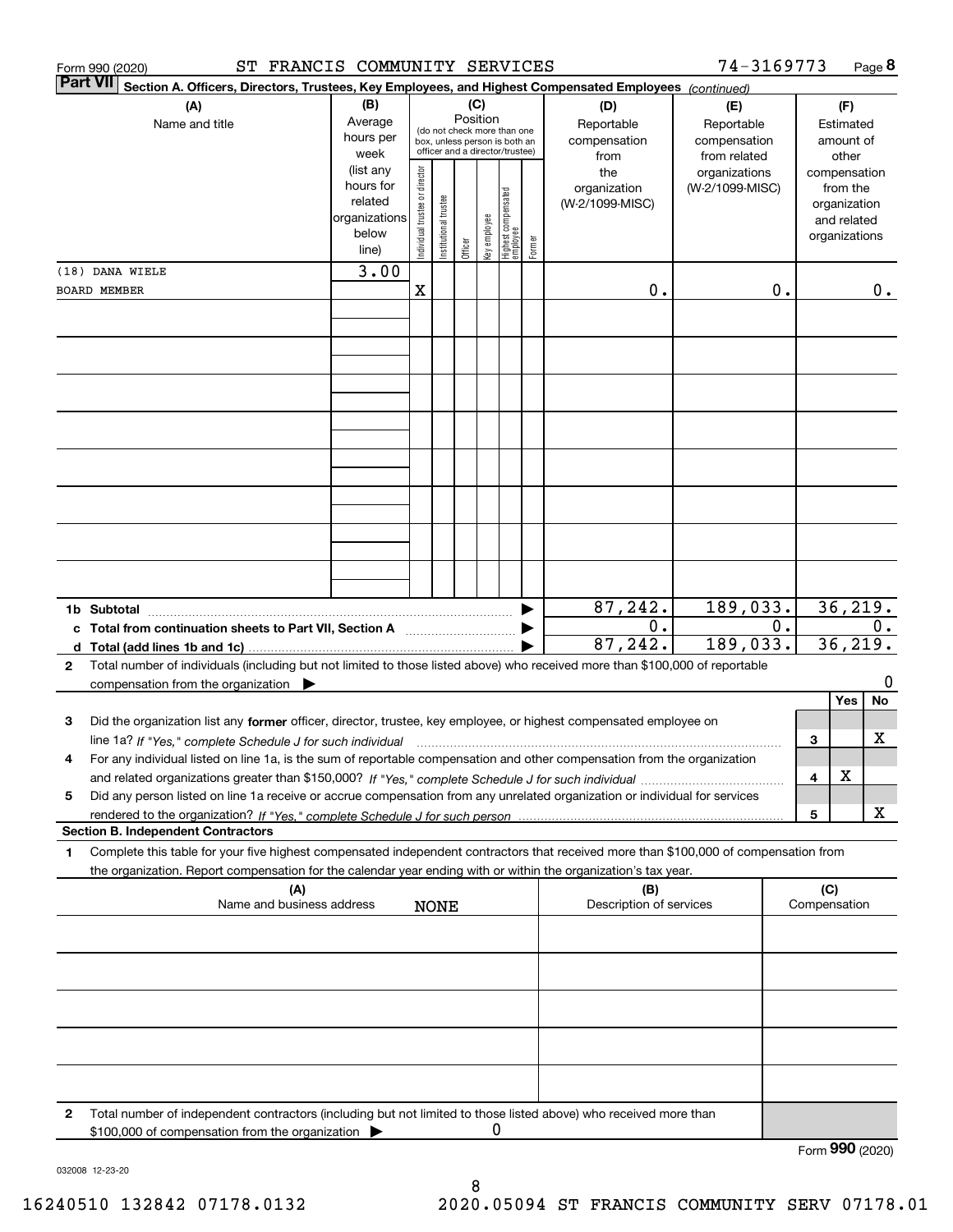|                                                           |        |   | Check if Schedule O contains a response or note to any line in this Part VIII |    |                 |                                                |               |                          |                  |                         |
|-----------------------------------------------------------|--------|---|-------------------------------------------------------------------------------|----|-----------------|------------------------------------------------|---------------|--------------------------|------------------|-------------------------|
|                                                           |        |   |                                                                               |    |                 |                                                | Total revenue | (B)<br>Related or exempt | (C)<br>Unrelated | (D)<br>Revenue excluded |
|                                                           |        |   |                                                                               |    |                 |                                                |               | function revenue         | business revenue | from tax under          |
|                                                           |        |   |                                                                               |    |                 |                                                |               |                          |                  | sections 512 - 514      |
| Contributions, Gifts, Grants<br>and Other Similar Amounts |        |   | 1 a Federated campaigns                                                       |    | 1a              |                                                |               |                          |                  |                         |
|                                                           |        |   | 1 <sub>b</sub><br><b>b</b> Membership dues<br>1 <sub>c</sub>                  |    |                 | 136,774.                                       |               |                          |                  |                         |
|                                                           |        |   | c Fundraising events                                                          |    | 1 <sub>d</sub>  | 3,525,678.                                     |               |                          |                  |                         |
|                                                           |        |   | d Related organizations<br>e Government grants (contributions)                |    | 1e              | 389,667.                                       |               |                          |                  |                         |
|                                                           |        |   | f All other contributions, gifts, grants, and                                 |    |                 |                                                |               |                          |                  |                         |
|                                                           |        |   | similar amounts not included above                                            |    | 1f              | 917,048.                                       |               |                          |                  |                         |
|                                                           |        |   | g Noncash contributions included in lines 1a-1f                               |    | $1g$ \$         | 153,583.                                       |               |                          |                  |                         |
|                                                           |        |   |                                                                               |    |                 |                                                | 4,969,167.    |                          |                  |                         |
|                                                           |        |   | 2 a IMMIGRATION                                                               |    |                 | <b>Business Code</b>                           |               |                          |                  |                         |
|                                                           |        |   |                                                                               |    |                 | 624100                                         | 521,796.      | 521,796.                 |                  |                         |
|                                                           |        |   | <b>b CASE MANAGEMENT</b>                                                      |    |                 | 624100                                         | 10,000.       | 10,000.                  |                  |                         |
| Program Service<br>Revenue                                |        | c |                                                                               |    |                 |                                                |               |                          |                  |                         |
|                                                           |        | d |                                                                               |    |                 |                                                |               |                          |                  |                         |
|                                                           |        |   |                                                                               |    |                 |                                                |               |                          |                  |                         |
|                                                           |        |   | f All other program service revenue                                           |    |                 |                                                |               |                          |                  |                         |
|                                                           |        |   |                                                                               |    |                 |                                                | 531,796.      |                          |                  |                         |
|                                                           | 3      |   | Investment income (including dividends, interest, and                         |    |                 |                                                |               |                          |                  |                         |
|                                                           |        |   |                                                                               |    |                 |                                                | 13,768.       |                          |                  | 13,768.                 |
|                                                           | 4<br>5 |   | Income from investment of tax-exempt bond proceeds                            |    |                 |                                                |               |                          |                  |                         |
|                                                           |        |   |                                                                               |    | (i) Real        | (ii) Personal                                  |               |                          |                  |                         |
|                                                           |        |   | 6 a Gross rents                                                               | 6а |                 |                                                |               |                          |                  |                         |
|                                                           |        |   | <b>b</b> Less: rental expenses $\ldots$                                       | 6b |                 |                                                |               |                          |                  |                         |
|                                                           |        |   | c Rental income or (loss)                                                     | 6c |                 |                                                |               |                          |                  |                         |
|                                                           |        |   | d Net rental income or (loss)                                                 |    |                 |                                                |               |                          |                  |                         |
|                                                           |        |   | 7 a Gross amount from sales of                                                |    | (i) Securities  | (ii) Other                                     |               |                          |                  |                         |
|                                                           |        |   | assets other than inventory                                                   |    | $ 7a $ 24, 234. |                                                |               |                          |                  |                         |
|                                                           |        |   | <b>b</b> Less: cost or other basis                                            |    |                 |                                                |               |                          |                  |                         |
|                                                           |        |   | and sales expenses                                                            | 7b |                 | 0.                                             |               |                          |                  |                         |
| her Revenue                                               |        |   | <b>c</b> Gain or (loss) $\ldots$                                              |    | $ 7c $ 24, 234. |                                                |               |                          |                  |                         |
|                                                           |        |   |                                                                               |    |                 |                                                | 24,234.       |                          |                  | 24,234.                 |
|                                                           |        |   | 8 a Gross income from fundraising events (not                                 |    |                 |                                                |               |                          |                  |                         |
| δ                                                         |        |   | including \$                                                                  |    | $136$ ,774. of  |                                                |               |                          |                  |                         |
|                                                           |        |   | contributions reported on line 1c). See                                       |    |                 |                                                |               |                          |                  |                         |
|                                                           |        |   | <b>b</b> Less: direct expenses <b>constants b</b>                             |    |                 | $ a_1 $ 13,435.<br>26, 288.<br> 8 <sub>b</sub> |               |                          |                  |                         |
|                                                           |        |   | c Net income or (loss) from fundraising events                                |    |                 |                                                | $-12,853.$    |                          |                  | $-12,853.$              |
|                                                           |        |   | 9 a Gross income from gaming activities. See                                  |    |                 |                                                |               |                          |                  |                         |
|                                                           |        |   |                                                                               |    |                 | 9a                                             |               |                          |                  |                         |
|                                                           |        |   | <b>b</b> Less: direct expenses <b>manually</b>                                |    |                 | l 9b                                           |               |                          |                  |                         |
|                                                           |        |   | c Net income or (loss) from gaming activities                                 |    |                 |                                                |               |                          |                  |                         |
|                                                           |        |   | 10 a Gross sales of inventory, less returns                                   |    |                 |                                                |               |                          |                  |                         |
|                                                           |        |   |                                                                               |    |                 | 10a                                            |               |                          |                  |                         |
|                                                           |        |   | <b>b</b> Less: cost of goods sold                                             |    |                 | 10b                                            |               |                          |                  |                         |
|                                                           |        |   | c Net income or (loss) from sales of inventory                                |    |                 |                                                |               |                          |                  |                         |
|                                                           |        |   |                                                                               |    |                 | <b>Business Code</b>                           |               |                          |                  |                         |
|                                                           |        |   | 11 a OTHER REVENUE                                                            |    |                 | 900099                                         | 40,708.       |                          |                  | 40,708.                 |
|                                                           |        | b |                                                                               |    |                 |                                                |               |                          |                  |                         |
| Miscellaneous<br>Revenue                                  |        | c |                                                                               |    |                 |                                                |               |                          |                  |                         |
|                                                           |        |   |                                                                               |    |                 |                                                | 40,708.       |                          |                  |                         |
|                                                           | 12     |   | Total revenue. See instructions                                               |    |                 |                                                | 5,566,820.    | 531,796.                 | 0.               | 65,857.                 |
| 032009 12-23-20                                           |        |   |                                                                               |    |                 |                                                |               |                          |                  | Form 990 (2020)         |

9

Form 990 (2020) ST FRANCIS COMMUNITY SERVICES 74-3169773 Page

**Part VIII Statement of Revenue**

16240510 132842 07178.0132 2020.05094 ST FRANCIS COMMUNITY SERV 07178.01

**9**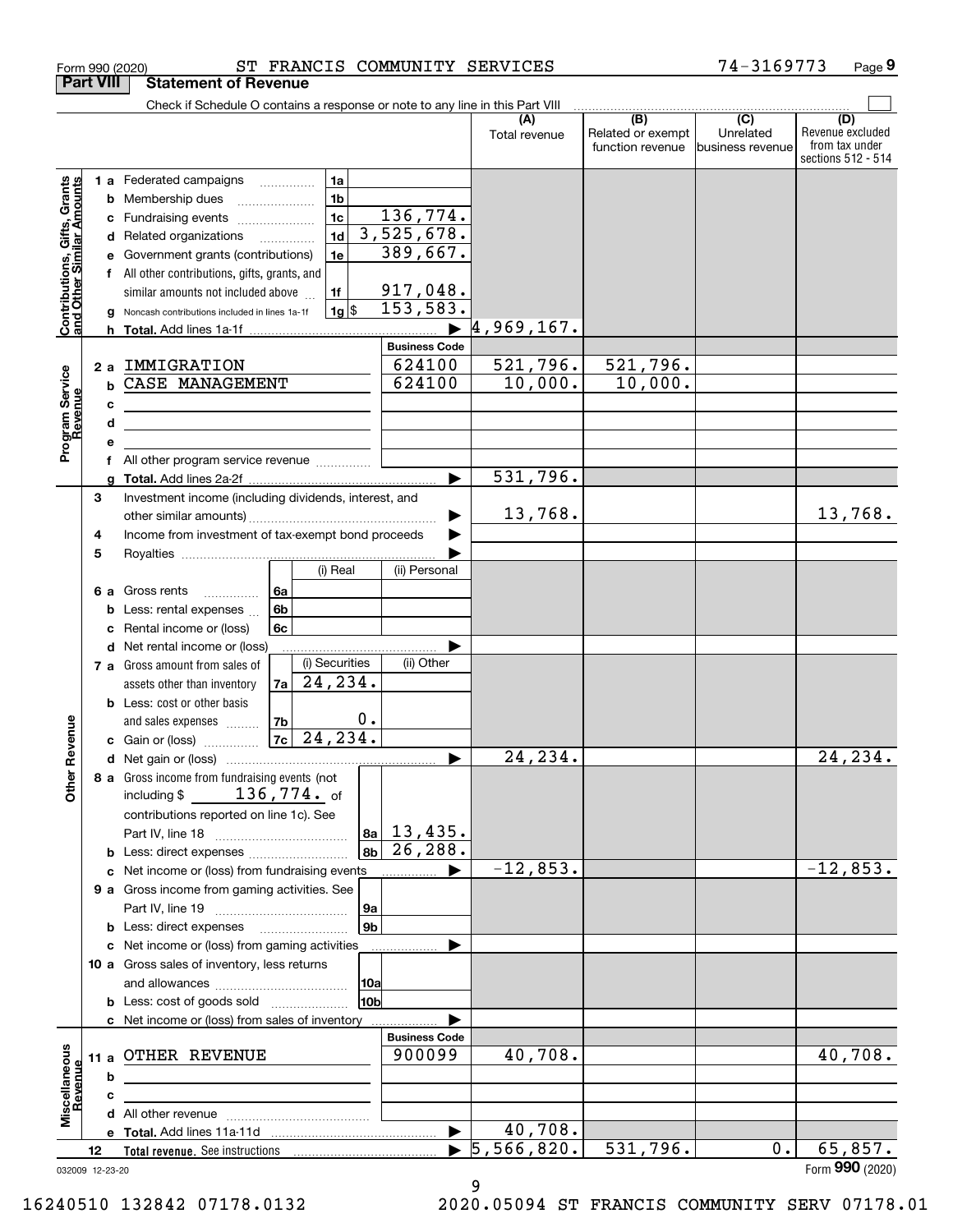Form 990 (2020) ST FRANCIS COMMUNITY SERVICES 74-3169773 <sub>Page</sub> **Part IX Statement of Functional Expenses**

### *Section 501(c)(3) and 501(c)(4) organizations must complete all columns. All other organizations must complete column (A).*

|              | Do not include amounts reported on lines 6b,<br>7b, 8b, 9b, and 10b of Part VIII.                                                                                                                          | (A)<br>Total expenses | (B)<br>Program service<br>expenses | (C)<br>Management and<br>general expenses | (D)<br>Fundraising<br>expenses |  |  |  |  |
|--------------|------------------------------------------------------------------------------------------------------------------------------------------------------------------------------------------------------------|-----------------------|------------------------------------|-------------------------------------------|--------------------------------|--|--|--|--|
| 1.           | Grants and other assistance to domestic organizations                                                                                                                                                      |                       |                                    |                                           |                                |  |  |  |  |
|              | and domestic governments. See Part IV, line 21                                                                                                                                                             | 10,000.               | $10,000$ .                         |                                           |                                |  |  |  |  |
| $\mathbf{2}$ | Grants and other assistance to domestic                                                                                                                                                                    |                       |                                    |                                           |                                |  |  |  |  |
|              | individuals. See Part IV, line 22                                                                                                                                                                          | 2,475,796.            | 2,475,796.                         |                                           |                                |  |  |  |  |
| 3            | Grants and other assistance to foreign                                                                                                                                                                     |                       |                                    |                                           |                                |  |  |  |  |
|              | organizations, foreign governments, and foreign                                                                                                                                                            |                       |                                    |                                           |                                |  |  |  |  |
|              | individuals. See Part IV, lines 15 and 16                                                                                                                                                                  |                       |                                    |                                           |                                |  |  |  |  |
| 4            | Benefits paid to or for members                                                                                                                                                                            |                       |                                    |                                           |                                |  |  |  |  |
| 5            | Compensation of current officers, directors,                                                                                                                                                               |                       |                                    |                                           |                                |  |  |  |  |
|              |                                                                                                                                                                                                            | 98,318.               | 19,663.                            | 78,655.                                   |                                |  |  |  |  |
| 6            | Compensation not included above to disqualified                                                                                                                                                            |                       |                                    |                                           |                                |  |  |  |  |
|              | persons (as defined under section 4958(f)(1)) and                                                                                                                                                          |                       |                                    |                                           |                                |  |  |  |  |
|              | persons described in section 4958(c)(3)(B)                                                                                                                                                                 |                       |                                    |                                           |                                |  |  |  |  |
| 7            | Other salaries and wages                                                                                                                                                                                   | 1,742,221.            | 1,542,604.                         | 87,740.                                   | 111,877.                       |  |  |  |  |
| 8            | Pension plan accruals and contributions (include                                                                                                                                                           |                       |                                    |                                           |                                |  |  |  |  |
|              | section 401(k) and 403(b) employer contributions)                                                                                                                                                          | 76, 287.<br>308, 812. | 67,035.<br>269, 476.               | 5,329.<br>23,678.                         | 3,923.<br>15,658.              |  |  |  |  |
| 9            |                                                                                                                                                                                                            | 129,835.              | 109,864.                           | 11,617.                                   | 8,354.                         |  |  |  |  |
| 10           |                                                                                                                                                                                                            |                       |                                    |                                           |                                |  |  |  |  |
| 11           | Fees for services (nonemployees):                                                                                                                                                                          | 36,650.               |                                    | 36,650.                                   |                                |  |  |  |  |
| a            |                                                                                                                                                                                                            |                       |                                    |                                           |                                |  |  |  |  |
| b<br>c       |                                                                                                                                                                                                            | 59,655.               |                                    | 59,655.                                   |                                |  |  |  |  |
| d            |                                                                                                                                                                                                            |                       |                                    |                                           |                                |  |  |  |  |
| e            | Professional fundraising services. See Part IV, line 17                                                                                                                                                    |                       |                                    |                                           |                                |  |  |  |  |
| f            | Investment management fees                                                                                                                                                                                 | 9,103.                |                                    | 9,103.                                    |                                |  |  |  |  |
| $\mathbf{q}$ | Other. (If line 11g amount exceeds 10% of line 25,                                                                                                                                                         |                       |                                    |                                           |                                |  |  |  |  |
|              | column (A) amount, list line 11g expenses on Sch 0.)                                                                                                                                                       | 85,468.               | 78,076.                            | 7,392.                                    |                                |  |  |  |  |
| 12           |                                                                                                                                                                                                            | $\overline{508}$ .    | $\overline{500}$ .                 | 8.                                        |                                |  |  |  |  |
| 13           |                                                                                                                                                                                                            | 29,489.               | 22,466.                            | 6, 235.                                   | $\overline{788}$ .             |  |  |  |  |
| 14           |                                                                                                                                                                                                            | 43,600.               | 34,631.                            | 8,969.                                    |                                |  |  |  |  |
| 15           |                                                                                                                                                                                                            |                       |                                    |                                           |                                |  |  |  |  |
| 16           |                                                                                                                                                                                                            | 88,188.               | 70, 105.                           | 18,083.                                   |                                |  |  |  |  |
| 17           | Travel                                                                                                                                                                                                     | 20, 360.              | 18,523.                            | 1,837.                                    |                                |  |  |  |  |
| 18           | Payments of travel or entertainment expenses                                                                                                                                                               |                       |                                    |                                           |                                |  |  |  |  |
|              | for any federal, state, or local public officials                                                                                                                                                          |                       |                                    |                                           |                                |  |  |  |  |
| 19           | Conferences, conventions, and meetings                                                                                                                                                                     | 7,425.                | 7,365.                             | 60.                                       |                                |  |  |  |  |
| 20           | Interest                                                                                                                                                                                                   | $\overline{2,778}$ .  |                                    | 2,778.                                    |                                |  |  |  |  |
| 21           |                                                                                                                                                                                                            |                       |                                    |                                           |                                |  |  |  |  |
| 22           | Depreciation, depletion, and amortization                                                                                                                                                                  | 26,485.<br>17,509.    | 23,498.<br>15,493.                 | 2,987.<br>$\overline{2,016}$ .            |                                |  |  |  |  |
| 23           | Insurance                                                                                                                                                                                                  |                       |                                    |                                           |                                |  |  |  |  |
| 24           | Other expenses. Itemize expenses not covered<br>above (List miscellaneous expenses on line 24e. If<br>line 24e amount exceeds 10% of line 25, column (A)<br>amount, list line 24e expenses on Schedule O.) |                       |                                    |                                           |                                |  |  |  |  |
| a            | PROVISION FOR UNCOLLECT                                                                                                                                                                                    | 16,994.               |                                    | 16,994.                                   |                                |  |  |  |  |
| b            | SUPPLIES & EQUIPMENT                                                                                                                                                                                       | 16,043.               | 12,762.                            | 3,281.                                    |                                |  |  |  |  |
| c            | EXTERNAL DUES & ASSESSM                                                                                                                                                                                    | 3,492.                | 3,492.                             |                                           |                                |  |  |  |  |
| d            | GIFTS & A<br>OTHER GRANTS,                                                                                                                                                                                 | $\overline{100}$ .    | 50.                                | 50.                                       |                                |  |  |  |  |
|              | e All other expenses                                                                                                                                                                                       |                       |                                    |                                           |                                |  |  |  |  |
| 25           | Total functional expenses. Add lines 1 through 24e                                                                                                                                                         | 5,305,116.            | 4,781,399.                         | 383, 117.                                 | 140,600.                       |  |  |  |  |
| 26           | Joint costs. Complete this line only if the organization                                                                                                                                                   |                       |                                    |                                           |                                |  |  |  |  |
|              | reported in column (B) joint costs from a combined                                                                                                                                                         |                       |                                    |                                           |                                |  |  |  |  |
|              | educational campaign and fundraising solicitation.                                                                                                                                                         |                       |                                    |                                           |                                |  |  |  |  |
|              | Check here $\blacktriangleright$<br>if following SOP 98-2 (ASC 958-720)                                                                                                                                    |                       |                                    |                                           |                                |  |  |  |  |
|              | 032010 12-23-20                                                                                                                                                                                            |                       |                                    |                                           | Form 990 (2020)                |  |  |  |  |

10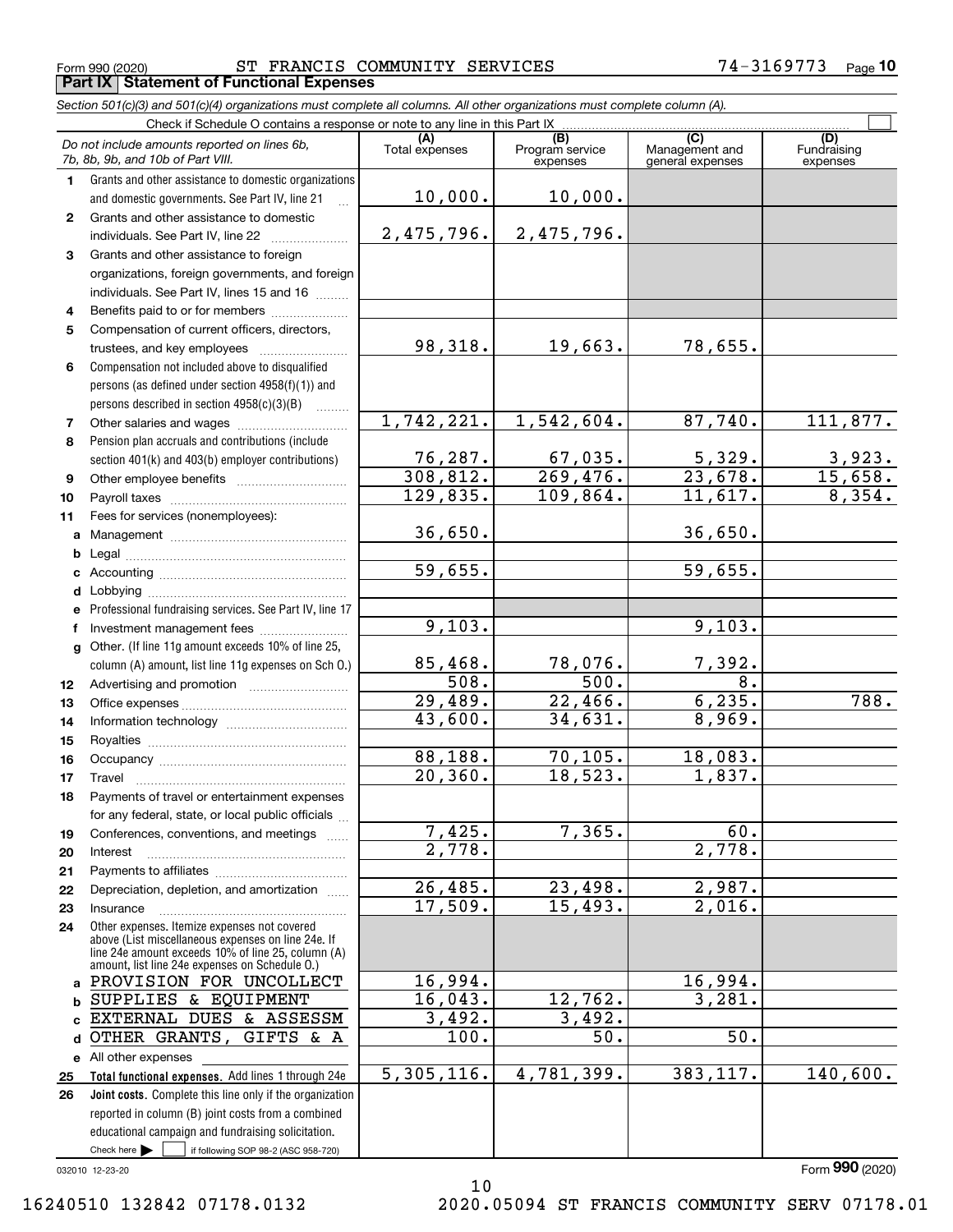**33**

Total liabilities and net assets/fund balances

**33**

 $2,522,626.$   $33$   $2,580,097.$ 

Form (2020) **990**

| Form 990 (2020)               |  |  |
|-------------------------------|--|--|
| <b>Part X   Balance Sheet</b> |  |  |

#### Form 990 (2020) ST FRANCIS COMMUNITY SERVICES 74-3169773 <sub>Page</sub>

Check if Schedule O contains a response or note to any line in this Part X

|                             |          |                                                                                                                                                                                                                                |            |                     | (A)<br>Beginning of year |                 | (B)<br>End of year   |
|-----------------------------|----------|--------------------------------------------------------------------------------------------------------------------------------------------------------------------------------------------------------------------------------|------------|---------------------|--------------------------|-----------------|----------------------|
|                             | 1        | Cash - non-interest-bearing                                                                                                                                                                                                    |            |                     | 10,438.                  | 1               | 31,301.              |
|                             | 2        |                                                                                                                                                                                                                                | 1,722,059. | $\mathbf{2}$        | 2,101,073.               |                 |                      |
|                             | з        |                                                                                                                                                                                                                                | 123,288.   | 3                   | 167.                     |                 |                      |
|                             | 4        |                                                                                                                                                                                                                                |            |                     | 31,863.                  | 4               | 22, 357.             |
|                             | 5        | Loans and other receivables from any current or former officer, director,                                                                                                                                                      |            |                     |                          |                 |                      |
|                             |          | trustee, key employee, creator or founder, substantial contributor, or 35%                                                                                                                                                     |            |                     |                          |                 |                      |
|                             |          | controlled entity or family member of any of these persons                                                                                                                                                                     |            |                     |                          | 5               |                      |
|                             | 6        | Loans and other receivables from other disqualified persons (as defined                                                                                                                                                        |            |                     |                          |                 |                      |
|                             |          | under section 4958(f)(1)), and persons described in section 4958(c)(3)(B)                                                                                                                                                      |            | $\sim$              |                          | 6               |                      |
|                             | 7        |                                                                                                                                                                                                                                |            |                     | $\overline{25,210}$ .    | $\overline{7}$  | 23,547.              |
| Assets                      | 8        |                                                                                                                                                                                                                                |            |                     |                          | 8               |                      |
|                             | 9        | Prepaid expenses and deferred charges                                                                                                                                                                                          |            |                     | 5,400.                   | 9               | 25,832.              |
|                             |          | 10a Land, buildings, and equipment: cost or other                                                                                                                                                                              |            |                     |                          |                 |                      |
|                             |          | basis. Complete Part VI of Schedule D    10a   432, 361.                                                                                                                                                                       |            |                     |                          |                 |                      |
|                             |          | <b>b</b> Less: accumulated depreciation                                                                                                                                                                                        |            | 168,070.            | 290,776.                 | 10 <sub>c</sub> | 264, 291.            |
|                             | 11       |                                                                                                                                                                                                                                |            |                     |                          | 11              |                      |
|                             | 12       |                                                                                                                                                                                                                                |            |                     |                          | 12              |                      |
|                             | 13       | Investments - program-related. See Part IV, line 11                                                                                                                                                                            |            |                     |                          | 13              |                      |
|                             | 14       |                                                                                                                                                                                                                                |            |                     | 14                       |                 |                      |
|                             | 15       |                                                                                                                                                                                                                                |            |                     | 313,592.                 | 15              | 111,529.             |
|                             | 16       |                                                                                                                                                                                                                                |            |                     | 2,522,626.               | 16              | 2,580,097.           |
|                             | 17       |                                                                                                                                                                                                                                | 184,970.   | 17                  | 175,228.                 |                 |                      |
|                             | 18       |                                                                                                                                                                                                                                |            | 18                  |                          |                 |                      |
|                             | 19       | Deferred revenue material contracts and a contract of the contract of the contract of the contract of the contract of the contract of the contract of the contract of the contract of the contract of the contract of the cont |            |                     |                          | 19              |                      |
|                             | 20       |                                                                                                                                                                                                                                |            |                     |                          | 20              |                      |
|                             | 21       | Escrow or custodial account liability. Complete Part IV of Schedule D                                                                                                                                                          |            | 1.1.1.1.1.1.1.1.1.1 |                          | 21              |                      |
|                             | 22       | Loans and other payables to any current or former officer, director,                                                                                                                                                           |            |                     |                          |                 |                      |
| Liabilities                 |          | trustee, key employee, creator or founder, substantial contributor, or 35%                                                                                                                                                     |            |                     |                          |                 |                      |
|                             |          | controlled entity or family member of any of these persons                                                                                                                                                                     |            |                     |                          | 22              |                      |
|                             | 23       | Secured mortgages and notes payable to unrelated third parties                                                                                                                                                                 |            |                     |                          | 23              |                      |
|                             | 24       |                                                                                                                                                                                                                                |            |                     |                          | 24              |                      |
|                             | 25       | Other liabilities (including federal income tax, payables to related third                                                                                                                                                     |            |                     |                          |                 |                      |
|                             |          | parties, and other liabilities not included on lines 17-24). Complete Part X                                                                                                                                                   |            |                     |                          |                 |                      |
|                             |          | of Schedule D                                                                                                                                                                                                                  |            |                     | 614,870.<br>799,840.     | 25              | 250,391.<br>425,619. |
|                             | 26       |                                                                                                                                                                                                                                |            |                     |                          | 26              |                      |
|                             |          | Organizations that follow FASB ASC 958, check here $\blacktriangleright \boxed{X}$                                                                                                                                             |            |                     |                          |                 |                      |
|                             |          | and complete lines 27, 28, 32, and 33.                                                                                                                                                                                         | 232,950.   |                     | 514,577.                 |                 |                      |
|                             | 27       | Net assets without donor restrictions                                                                                                                                                                                          |            |                     | 1,489,836.               | 27              | 1,639,901.           |
|                             | 28       | Net assets with donor restrictions                                                                                                                                                                                             |            |                     |                          | 28              |                      |
| Net Assets or Fund Balances |          | Organizations that do not follow FASB ASC 958, check here $\blacktriangleright$                                                                                                                                                |            |                     |                          |                 |                      |
|                             |          | and complete lines 29 through 33.                                                                                                                                                                                              |            |                     |                          |                 |                      |
|                             | 29       | Capital stock or trust principal, or current funds                                                                                                                                                                             |            |                     |                          | 29<br>30        |                      |
|                             | 30       |                                                                                                                                                                                                                                |            | .                   |                          | 31              |                      |
|                             | 31<br>32 | Retained earnings, endowment, accumulated income, or other funds                                                                                                                                                               | 1,722,786. | 32                  | 2,154,478.               |                 |                      |
|                             |          |                                                                                                                                                                                                                                |            |                     |                          |                 |                      |

 $\mathcal{L}^{\text{max}}$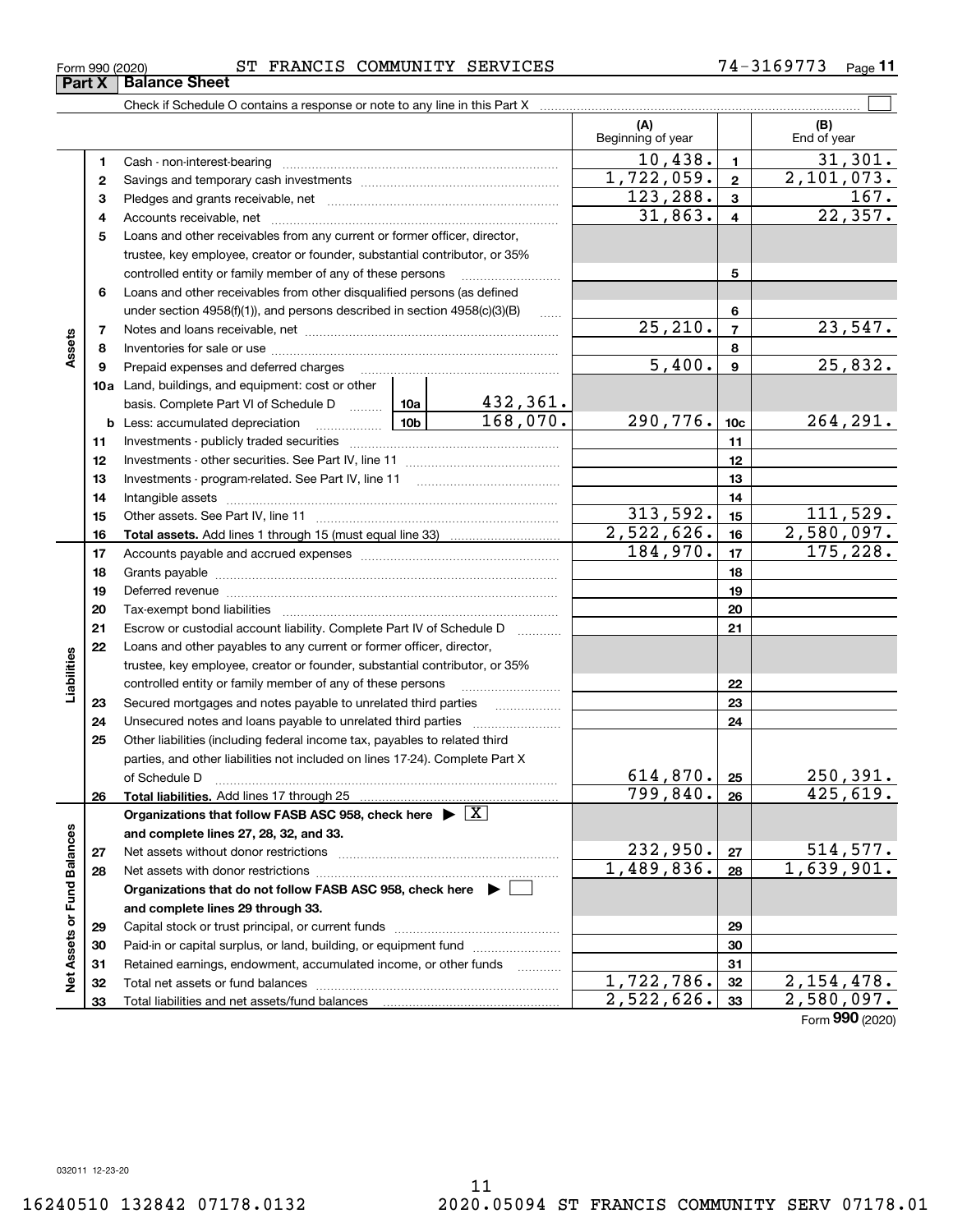| Part XI<br>Reconciliation of Net Assets<br>5,566,820.<br>$\mathbf{1}$<br>1<br>5,305,116.<br>$\overline{2}$<br>2<br>261,704.<br>3<br>Revenue less expenses. Subtract line 2 from line 1<br>з<br>1,722,786.<br>4<br>4<br>169,988.<br>5<br>5<br>6<br>6<br>$\overline{7}$<br>7<br>8<br>8<br>Prior period adjustments material contents and content of the content of the content of the content of the content of the content of the content of the content of the content of the content of the content of the content of<br>$\overline{0}$ .<br>$\mathbf{9}$<br>Other changes in net assets or fund balances (explain on Schedule O)<br>9<br>Net assets or fund balances at end of year. Combine lines 3 through 9 (must equal Part X, line 32,<br>10<br>2, 154, 478.<br>10<br>Part XII Financial Statements and Reporting<br>$\overline{\mathbf{X}}$<br>Yes<br><b>No</b><br>$\overline{X}$ Accrual<br>Accounting method used to prepare the Form 990: <u>June</u> Cash<br>Other<br>1<br>If the organization changed its method of accounting from a prior year or checked "Other," explain in Schedule O.<br>х<br>2a Were the organization's financial statements compiled or reviewed by an independent accountant?<br>2a<br>If "Yes," check a box below to indicate whether the financial statements for the year were compiled or reviewed on a<br>separate basis, consolidated basis, or both:<br>Separate basis<br>Consolidated basis<br>Both consolidated and separate basis<br>X<br>b Were the organization's financial statements audited by an independent accountant?<br>2 <sub>b</sub><br>If "Yes," check a box below to indicate whether the financial statements for the year were audited on a separate basis,<br>consolidated basis, or both:<br>$\boxed{\textbf{X}}$ Consolidated basis<br>Both consolidated and separate basis<br>Separate basis<br>c If "Yes" to line 2a or 2b, does the organization have a committee that assumes responsibility for oversight of the audit,<br>$\mathbf X$<br>2c<br>If the organization changed either its oversight process or selection process during the tax year, explain on Schedule O.<br>3a As a result of a federal award, was the organization required to undergo an audit or audits as set forth in the Single Audit<br>x<br>За<br>b If "Yes," did the organization undergo the required audit or audits? If the organization did not undergo the required audit<br>or audits, explain why on Schedule O and describe any steps taken to undergo such audits [11] content to under<br>3b<br><b>nnn</b> | ST FRANCIS COMMUNITY SERVICES<br>Form 990 (2020) | 74-3169773 | Page $12$ |
|------------------------------------------------------------------------------------------------------------------------------------------------------------------------------------------------------------------------------------------------------------------------------------------------------------------------------------------------------------------------------------------------------------------------------------------------------------------------------------------------------------------------------------------------------------------------------------------------------------------------------------------------------------------------------------------------------------------------------------------------------------------------------------------------------------------------------------------------------------------------------------------------------------------------------------------------------------------------------------------------------------------------------------------------------------------------------------------------------------------------------------------------------------------------------------------------------------------------------------------------------------------------------------------------------------------------------------------------------------------------------------------------------------------------------------------------------------------------------------------------------------------------------------------------------------------------------------------------------------------------------------------------------------------------------------------------------------------------------------------------------------------------------------------------------------------------------------------------------------------------------------------------------------------------------------------------------------------------------------------------------------------------------------------------------------------------------------------------------------------------------------------------------------------------------------------------------------------------------------------------------------------------------------------------------------------------------------------------------------------------------------------------------------------------------------------------------------------------------------------------------------------------------------------------------------------------|--------------------------------------------------|------------|-----------|
|                                                                                                                                                                                                                                                                                                                                                                                                                                                                                                                                                                                                                                                                                                                                                                                                                                                                                                                                                                                                                                                                                                                                                                                                                                                                                                                                                                                                                                                                                                                                                                                                                                                                                                                                                                                                                                                                                                                                                                                                                                                                                                                                                                                                                                                                                                                                                                                                                                                                                                                                                                        |                                                  |            |           |
|                                                                                                                                                                                                                                                                                                                                                                                                                                                                                                                                                                                                                                                                                                                                                                                                                                                                                                                                                                                                                                                                                                                                                                                                                                                                                                                                                                                                                                                                                                                                                                                                                                                                                                                                                                                                                                                                                                                                                                                                                                                                                                                                                                                                                                                                                                                                                                                                                                                                                                                                                                        |                                                  |            |           |
|                                                                                                                                                                                                                                                                                                                                                                                                                                                                                                                                                                                                                                                                                                                                                                                                                                                                                                                                                                                                                                                                                                                                                                                                                                                                                                                                                                                                                                                                                                                                                                                                                                                                                                                                                                                                                                                                                                                                                                                                                                                                                                                                                                                                                                                                                                                                                                                                                                                                                                                                                                        |                                                  |            |           |
|                                                                                                                                                                                                                                                                                                                                                                                                                                                                                                                                                                                                                                                                                                                                                                                                                                                                                                                                                                                                                                                                                                                                                                                                                                                                                                                                                                                                                                                                                                                                                                                                                                                                                                                                                                                                                                                                                                                                                                                                                                                                                                                                                                                                                                                                                                                                                                                                                                                                                                                                                                        |                                                  |            |           |
|                                                                                                                                                                                                                                                                                                                                                                                                                                                                                                                                                                                                                                                                                                                                                                                                                                                                                                                                                                                                                                                                                                                                                                                                                                                                                                                                                                                                                                                                                                                                                                                                                                                                                                                                                                                                                                                                                                                                                                                                                                                                                                                                                                                                                                                                                                                                                                                                                                                                                                                                                                        |                                                  |            |           |
|                                                                                                                                                                                                                                                                                                                                                                                                                                                                                                                                                                                                                                                                                                                                                                                                                                                                                                                                                                                                                                                                                                                                                                                                                                                                                                                                                                                                                                                                                                                                                                                                                                                                                                                                                                                                                                                                                                                                                                                                                                                                                                                                                                                                                                                                                                                                                                                                                                                                                                                                                                        |                                                  |            |           |
|                                                                                                                                                                                                                                                                                                                                                                                                                                                                                                                                                                                                                                                                                                                                                                                                                                                                                                                                                                                                                                                                                                                                                                                                                                                                                                                                                                                                                                                                                                                                                                                                                                                                                                                                                                                                                                                                                                                                                                                                                                                                                                                                                                                                                                                                                                                                                                                                                                                                                                                                                                        |                                                  |            |           |
|                                                                                                                                                                                                                                                                                                                                                                                                                                                                                                                                                                                                                                                                                                                                                                                                                                                                                                                                                                                                                                                                                                                                                                                                                                                                                                                                                                                                                                                                                                                                                                                                                                                                                                                                                                                                                                                                                                                                                                                                                                                                                                                                                                                                                                                                                                                                                                                                                                                                                                                                                                        |                                                  |            |           |
|                                                                                                                                                                                                                                                                                                                                                                                                                                                                                                                                                                                                                                                                                                                                                                                                                                                                                                                                                                                                                                                                                                                                                                                                                                                                                                                                                                                                                                                                                                                                                                                                                                                                                                                                                                                                                                                                                                                                                                                                                                                                                                                                                                                                                                                                                                                                                                                                                                                                                                                                                                        |                                                  |            |           |
|                                                                                                                                                                                                                                                                                                                                                                                                                                                                                                                                                                                                                                                                                                                                                                                                                                                                                                                                                                                                                                                                                                                                                                                                                                                                                                                                                                                                                                                                                                                                                                                                                                                                                                                                                                                                                                                                                                                                                                                                                                                                                                                                                                                                                                                                                                                                                                                                                                                                                                                                                                        |                                                  |            |           |
|                                                                                                                                                                                                                                                                                                                                                                                                                                                                                                                                                                                                                                                                                                                                                                                                                                                                                                                                                                                                                                                                                                                                                                                                                                                                                                                                                                                                                                                                                                                                                                                                                                                                                                                                                                                                                                                                                                                                                                                                                                                                                                                                                                                                                                                                                                                                                                                                                                                                                                                                                                        |                                                  |            |           |
|                                                                                                                                                                                                                                                                                                                                                                                                                                                                                                                                                                                                                                                                                                                                                                                                                                                                                                                                                                                                                                                                                                                                                                                                                                                                                                                                                                                                                                                                                                                                                                                                                                                                                                                                                                                                                                                                                                                                                                                                                                                                                                                                                                                                                                                                                                                                                                                                                                                                                                                                                                        |                                                  |            |           |
|                                                                                                                                                                                                                                                                                                                                                                                                                                                                                                                                                                                                                                                                                                                                                                                                                                                                                                                                                                                                                                                                                                                                                                                                                                                                                                                                                                                                                                                                                                                                                                                                                                                                                                                                                                                                                                                                                                                                                                                                                                                                                                                                                                                                                                                                                                                                                                                                                                                                                                                                                                        |                                                  |            |           |
|                                                                                                                                                                                                                                                                                                                                                                                                                                                                                                                                                                                                                                                                                                                                                                                                                                                                                                                                                                                                                                                                                                                                                                                                                                                                                                                                                                                                                                                                                                                                                                                                                                                                                                                                                                                                                                                                                                                                                                                                                                                                                                                                                                                                                                                                                                                                                                                                                                                                                                                                                                        |                                                  |            |           |
|                                                                                                                                                                                                                                                                                                                                                                                                                                                                                                                                                                                                                                                                                                                                                                                                                                                                                                                                                                                                                                                                                                                                                                                                                                                                                                                                                                                                                                                                                                                                                                                                                                                                                                                                                                                                                                                                                                                                                                                                                                                                                                                                                                                                                                                                                                                                                                                                                                                                                                                                                                        |                                                  |            |           |
|                                                                                                                                                                                                                                                                                                                                                                                                                                                                                                                                                                                                                                                                                                                                                                                                                                                                                                                                                                                                                                                                                                                                                                                                                                                                                                                                                                                                                                                                                                                                                                                                                                                                                                                                                                                                                                                                                                                                                                                                                                                                                                                                                                                                                                                                                                                                                                                                                                                                                                                                                                        |                                                  |            |           |
|                                                                                                                                                                                                                                                                                                                                                                                                                                                                                                                                                                                                                                                                                                                                                                                                                                                                                                                                                                                                                                                                                                                                                                                                                                                                                                                                                                                                                                                                                                                                                                                                                                                                                                                                                                                                                                                                                                                                                                                                                                                                                                                                                                                                                                                                                                                                                                                                                                                                                                                                                                        |                                                  |            |           |
|                                                                                                                                                                                                                                                                                                                                                                                                                                                                                                                                                                                                                                                                                                                                                                                                                                                                                                                                                                                                                                                                                                                                                                                                                                                                                                                                                                                                                                                                                                                                                                                                                                                                                                                                                                                                                                                                                                                                                                                                                                                                                                                                                                                                                                                                                                                                                                                                                                                                                                                                                                        |                                                  |            |           |
|                                                                                                                                                                                                                                                                                                                                                                                                                                                                                                                                                                                                                                                                                                                                                                                                                                                                                                                                                                                                                                                                                                                                                                                                                                                                                                                                                                                                                                                                                                                                                                                                                                                                                                                                                                                                                                                                                                                                                                                                                                                                                                                                                                                                                                                                                                                                                                                                                                                                                                                                                                        |                                                  |            |           |
|                                                                                                                                                                                                                                                                                                                                                                                                                                                                                                                                                                                                                                                                                                                                                                                                                                                                                                                                                                                                                                                                                                                                                                                                                                                                                                                                                                                                                                                                                                                                                                                                                                                                                                                                                                                                                                                                                                                                                                                                                                                                                                                                                                                                                                                                                                                                                                                                                                                                                                                                                                        |                                                  |            |           |
|                                                                                                                                                                                                                                                                                                                                                                                                                                                                                                                                                                                                                                                                                                                                                                                                                                                                                                                                                                                                                                                                                                                                                                                                                                                                                                                                                                                                                                                                                                                                                                                                                                                                                                                                                                                                                                                                                                                                                                                                                                                                                                                                                                                                                                                                                                                                                                                                                                                                                                                                                                        |                                                  |            |           |
|                                                                                                                                                                                                                                                                                                                                                                                                                                                                                                                                                                                                                                                                                                                                                                                                                                                                                                                                                                                                                                                                                                                                                                                                                                                                                                                                                                                                                                                                                                                                                                                                                                                                                                                                                                                                                                                                                                                                                                                                                                                                                                                                                                                                                                                                                                                                                                                                                                                                                                                                                                        |                                                  |            |           |
|                                                                                                                                                                                                                                                                                                                                                                                                                                                                                                                                                                                                                                                                                                                                                                                                                                                                                                                                                                                                                                                                                                                                                                                                                                                                                                                                                                                                                                                                                                                                                                                                                                                                                                                                                                                                                                                                                                                                                                                                                                                                                                                                                                                                                                                                                                                                                                                                                                                                                                                                                                        |                                                  |            |           |
|                                                                                                                                                                                                                                                                                                                                                                                                                                                                                                                                                                                                                                                                                                                                                                                                                                                                                                                                                                                                                                                                                                                                                                                                                                                                                                                                                                                                                                                                                                                                                                                                                                                                                                                                                                                                                                                                                                                                                                                                                                                                                                                                                                                                                                                                                                                                                                                                                                                                                                                                                                        |                                                  |            |           |
|                                                                                                                                                                                                                                                                                                                                                                                                                                                                                                                                                                                                                                                                                                                                                                                                                                                                                                                                                                                                                                                                                                                                                                                                                                                                                                                                                                                                                                                                                                                                                                                                                                                                                                                                                                                                                                                                                                                                                                                                                                                                                                                                                                                                                                                                                                                                                                                                                                                                                                                                                                        |                                                  |            |           |
|                                                                                                                                                                                                                                                                                                                                                                                                                                                                                                                                                                                                                                                                                                                                                                                                                                                                                                                                                                                                                                                                                                                                                                                                                                                                                                                                                                                                                                                                                                                                                                                                                                                                                                                                                                                                                                                                                                                                                                                                                                                                                                                                                                                                                                                                                                                                                                                                                                                                                                                                                                        |                                                  |            |           |
|                                                                                                                                                                                                                                                                                                                                                                                                                                                                                                                                                                                                                                                                                                                                                                                                                                                                                                                                                                                                                                                                                                                                                                                                                                                                                                                                                                                                                                                                                                                                                                                                                                                                                                                                                                                                                                                                                                                                                                                                                                                                                                                                                                                                                                                                                                                                                                                                                                                                                                                                                                        |                                                  |            |           |
|                                                                                                                                                                                                                                                                                                                                                                                                                                                                                                                                                                                                                                                                                                                                                                                                                                                                                                                                                                                                                                                                                                                                                                                                                                                                                                                                                                                                                                                                                                                                                                                                                                                                                                                                                                                                                                                                                                                                                                                                                                                                                                                                                                                                                                                                                                                                                                                                                                                                                                                                                                        |                                                  |            |           |
|                                                                                                                                                                                                                                                                                                                                                                                                                                                                                                                                                                                                                                                                                                                                                                                                                                                                                                                                                                                                                                                                                                                                                                                                                                                                                                                                                                                                                                                                                                                                                                                                                                                                                                                                                                                                                                                                                                                                                                                                                                                                                                                                                                                                                                                                                                                                                                                                                                                                                                                                                                        |                                                  |            |           |
|                                                                                                                                                                                                                                                                                                                                                                                                                                                                                                                                                                                                                                                                                                                                                                                                                                                                                                                                                                                                                                                                                                                                                                                                                                                                                                                                                                                                                                                                                                                                                                                                                                                                                                                                                                                                                                                                                                                                                                                                                                                                                                                                                                                                                                                                                                                                                                                                                                                                                                                                                                        |                                                  |            |           |
|                                                                                                                                                                                                                                                                                                                                                                                                                                                                                                                                                                                                                                                                                                                                                                                                                                                                                                                                                                                                                                                                                                                                                                                                                                                                                                                                                                                                                                                                                                                                                                                                                                                                                                                                                                                                                                                                                                                                                                                                                                                                                                                                                                                                                                                                                                                                                                                                                                                                                                                                                                        |                                                  |            |           |
|                                                                                                                                                                                                                                                                                                                                                                                                                                                                                                                                                                                                                                                                                                                                                                                                                                                                                                                                                                                                                                                                                                                                                                                                                                                                                                                                                                                                                                                                                                                                                                                                                                                                                                                                                                                                                                                                                                                                                                                                                                                                                                                                                                                                                                                                                                                                                                                                                                                                                                                                                                        |                                                  |            |           |
|                                                                                                                                                                                                                                                                                                                                                                                                                                                                                                                                                                                                                                                                                                                                                                                                                                                                                                                                                                                                                                                                                                                                                                                                                                                                                                                                                                                                                                                                                                                                                                                                                                                                                                                                                                                                                                                                                                                                                                                                                                                                                                                                                                                                                                                                                                                                                                                                                                                                                                                                                                        |                                                  |            |           |
|                                                                                                                                                                                                                                                                                                                                                                                                                                                                                                                                                                                                                                                                                                                                                                                                                                                                                                                                                                                                                                                                                                                                                                                                                                                                                                                                                                                                                                                                                                                                                                                                                                                                                                                                                                                                                                                                                                                                                                                                                                                                                                                                                                                                                                                                                                                                                                                                                                                                                                                                                                        |                                                  |            |           |

Form (2020) **990**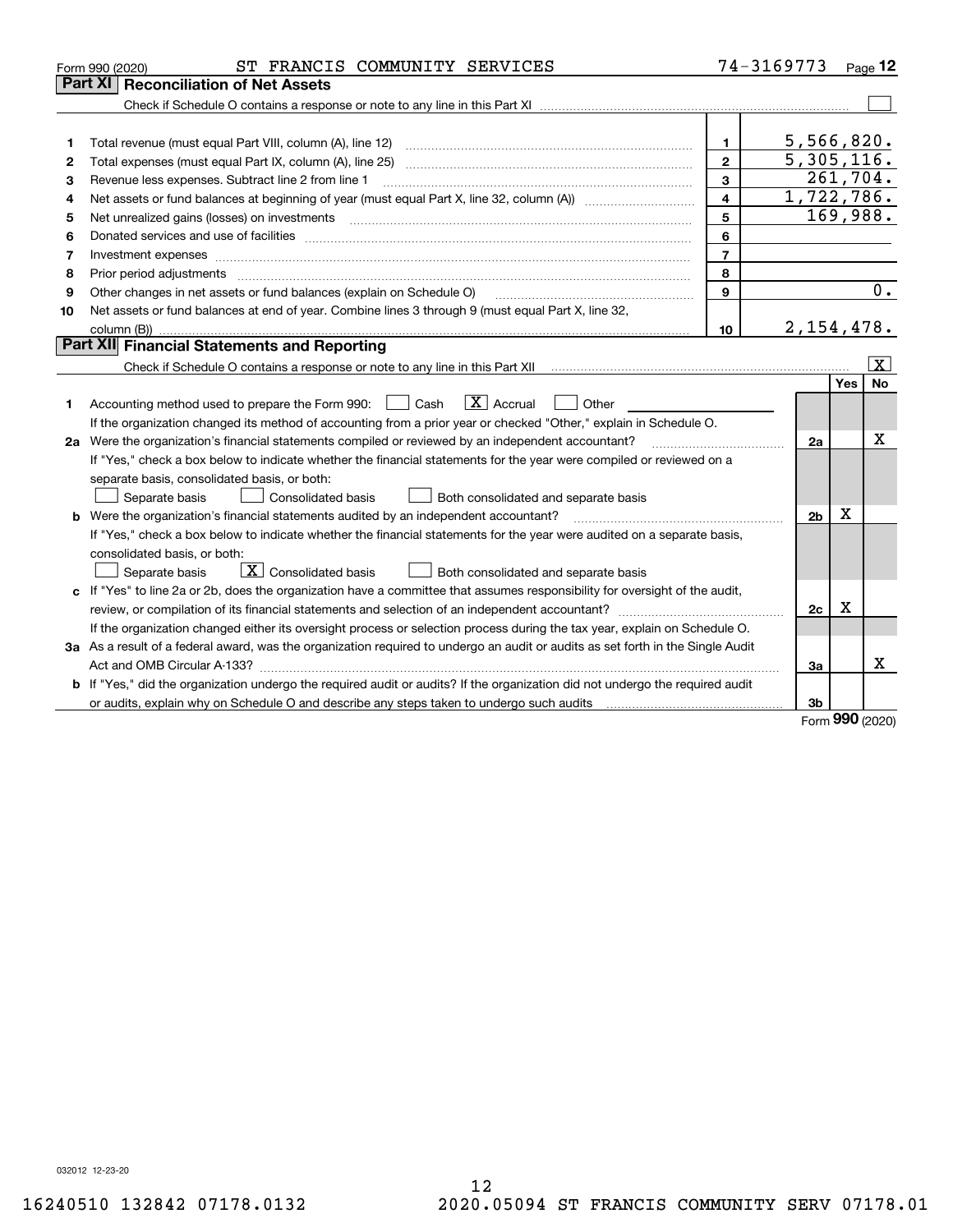| <b>SCHEDULE A</b> |
|-------------------|
|-------------------|

Department of the Treasury Internal Revenue Service

**(Form 990 or 990-EZ)**

# **Public Charity Status and Public Support**

**Complete if the organization is a section 501(c)(3) organization or a section 4947(a)(1) nonexempt charitable trust.**

**| Attach to Form 990 or Form 990-EZ.** 

**| Go to www.irs.gov/Form990 for instructions and the latest information.**

| OMB No 1545-0047                    |
|-------------------------------------|
| 020                                 |
| <b>Open to Public</b><br>Inspection |

| Name of the organization |  |
|--------------------------|--|
|--------------------------|--|

|       |                    | Name of the organization                                                                                                                     |          |                                                        |                                                                |    |                                                      |  | <b>Employer identification number</b> |  |  |  |
|-------|--------------------|----------------------------------------------------------------------------------------------------------------------------------------------|----------|--------------------------------------------------------|----------------------------------------------------------------|----|------------------------------------------------------|--|---------------------------------------|--|--|--|
|       |                    |                                                                                                                                              |          | ST FRANCIS COMMUNITY SERVICES                          |                                                                |    |                                                      |  | 74-3169773                            |  |  |  |
|       | Part I             | Reason for Public Charity Status. (All organizations must complete this part.) See instructions.                                             |          |                                                        |                                                                |    |                                                      |  |                                       |  |  |  |
|       |                    | The organization is not a private foundation because it is: (For lines 1 through 12, check only one box.)                                    |          |                                                        |                                                                |    |                                                      |  |                                       |  |  |  |
| 1.    |                    | A church, convention of churches, or association of churches described in section 170(b)(1)(A)(i).                                           |          |                                                        |                                                                |    |                                                      |  |                                       |  |  |  |
| 2     |                    | A school described in section 170(b)(1)(A)(ii). (Attach Schedule E (Form 990 or 990-EZ).)                                                    |          |                                                        |                                                                |    |                                                      |  |                                       |  |  |  |
| 3     |                    | A hospital or a cooperative hospital service organization described in section $170(b)(1)(A)(iii)$ .                                         |          |                                                        |                                                                |    |                                                      |  |                                       |  |  |  |
| 4     |                    | A medical research organization operated in conjunction with a hospital described in section 170(b)(1)(A)(iii). Enter the hospital's name,   |          |                                                        |                                                                |    |                                                      |  |                                       |  |  |  |
|       |                    | city, and state:                                                                                                                             |          |                                                        |                                                                |    |                                                      |  |                                       |  |  |  |
| 5     |                    | An organization operated for the benefit of a college or university owned or operated by a governmental unit described in                    |          |                                                        |                                                                |    |                                                      |  |                                       |  |  |  |
|       |                    | section 170(b)(1)(A)(iv). (Complete Part II.)                                                                                                |          |                                                        |                                                                |    |                                                      |  |                                       |  |  |  |
| 6     |                    | A federal, state, or local government or governmental unit described in section 170(b)(1)(A)(v).                                             |          |                                                        |                                                                |    |                                                      |  |                                       |  |  |  |
| 7     |                    | An organization that normally receives a substantial part of its support from a governmental unit or from the general public described in    |          |                                                        |                                                                |    |                                                      |  |                                       |  |  |  |
|       |                    | section 170(b)(1)(A)(vi). (Complete Part II.)                                                                                                |          |                                                        |                                                                |    |                                                      |  |                                       |  |  |  |
| 8     |                    | A community trust described in section 170(b)(1)(A)(vi). (Complete Part II.)                                                                 |          |                                                        |                                                                |    |                                                      |  |                                       |  |  |  |
| 9     |                    | An agricultural research organization described in section 170(b)(1)(A)(ix) operated in conjunction with a land-grant college                |          |                                                        |                                                                |    |                                                      |  |                                       |  |  |  |
|       |                    | or university or a non-land-grant college of agriculture (see instructions). Enter the name, city, and state of the college or               |          |                                                        |                                                                |    |                                                      |  |                                       |  |  |  |
|       |                    | university:                                                                                                                                  |          |                                                        |                                                                |    |                                                      |  |                                       |  |  |  |
| 10    | $\boxed{\text{X}}$ | An organization that normally receives (1) more than 33 1/3% of its support from contributions, membership fees, and gross receipts from     |          |                                                        |                                                                |    |                                                      |  |                                       |  |  |  |
|       |                    | activities related to its exempt functions, subject to certain exceptions; and (2) no more than 33 1/3% of its support from gross investment |          |                                                        |                                                                |    |                                                      |  |                                       |  |  |  |
|       |                    | income and unrelated business taxable income (less section 511 tax) from businesses acquired by the organization after June 30, 1975.        |          |                                                        |                                                                |    |                                                      |  |                                       |  |  |  |
|       |                    | See section 509(a)(2). (Complete Part III.)                                                                                                  |          |                                                        |                                                                |    |                                                      |  |                                       |  |  |  |
| 11    |                    | An organization organized and operated exclusively to test for public safety. See section 509(a)(4).                                         |          |                                                        |                                                                |    |                                                      |  |                                       |  |  |  |
| 12    |                    | An organization organized and operated exclusively for the benefit of, to perform the functions of, or to carry out the purposes of one or   |          |                                                        |                                                                |    |                                                      |  |                                       |  |  |  |
|       |                    | more publicly supported organizations described in section 509(a)(1) or section 509(a)(2). See section 509(a)(3). Check the box in           |          |                                                        |                                                                |    |                                                      |  |                                       |  |  |  |
|       |                    | lines 12a through 12d that describes the type of supporting organization and complete lines 12e, 12f, and 12g.                               |          |                                                        |                                                                |    |                                                      |  |                                       |  |  |  |
| а     |                    | Type I. A supporting organization operated, supervised, or controlled by its supported organization(s), typically by giving                  |          |                                                        |                                                                |    |                                                      |  |                                       |  |  |  |
|       |                    | the supported organization(s) the power to regularly appoint or elect a majority of the directors or trustees of the supporting              |          |                                                        |                                                                |    |                                                      |  |                                       |  |  |  |
|       |                    | organization. You must complete Part IV, Sections A and B.                                                                                   |          |                                                        |                                                                |    |                                                      |  |                                       |  |  |  |
| b     |                    | Type II. A supporting organization supervised or controlled in connection with its supported organization(s), by having                      |          |                                                        |                                                                |    |                                                      |  |                                       |  |  |  |
|       |                    | control or management of the supporting organization vested in the same persons that control or manage the supported                         |          |                                                        |                                                                |    |                                                      |  |                                       |  |  |  |
|       |                    | organization(s). You must complete Part IV, Sections A and C.                                                                                |          |                                                        |                                                                |    |                                                      |  |                                       |  |  |  |
| с     |                    | Type III functionally integrated. A supporting organization operated in connection with, and functionally integrated with,                   |          |                                                        |                                                                |    |                                                      |  |                                       |  |  |  |
|       |                    | its supported organization(s) (see instructions). You must complete Part IV, Sections A, D, and E.                                           |          |                                                        |                                                                |    |                                                      |  |                                       |  |  |  |
| d     |                    | Type III non-functionally integrated. A supporting organization operated in connection with its supported organization(s)                    |          |                                                        |                                                                |    |                                                      |  |                                       |  |  |  |
|       |                    | that is not functionally integrated. The organization generally must satisfy a distribution requirement and an attentiveness                 |          |                                                        |                                                                |    |                                                      |  |                                       |  |  |  |
|       |                    | requirement (see instructions). You must complete Part IV, Sections A and D, and Part V.                                                     |          |                                                        |                                                                |    |                                                      |  |                                       |  |  |  |
|       |                    | Check this box if the organization received a written determination from the IRS that it is a Type I, Type II, Type III                      |          |                                                        |                                                                |    |                                                      |  |                                       |  |  |  |
|       |                    | functionally integrated, or Type III non-functionally integrated supporting organization.                                                    |          |                                                        |                                                                |    |                                                      |  |                                       |  |  |  |
|       |                    | f Enter the number of supported organizations                                                                                                |          |                                                        |                                                                |    |                                                      |  |                                       |  |  |  |
|       |                    | g Provide the following information about the supported organization(s).                                                                     |          |                                                        |                                                                |    |                                                      |  |                                       |  |  |  |
|       |                    | (i) Name of supported                                                                                                                        | (ii) EIN | (iii) Type of organization<br>(described on lines 1-10 | (iv) Is the organization listed<br>in your governing document? |    | (v) Amount of monetary<br>support (see instructions) |  | (vi) Amount of other                  |  |  |  |
|       |                    | organization                                                                                                                                 |          | above (see instructions))                              | Yes                                                            | No |                                                      |  | support (see instructions)            |  |  |  |
|       |                    |                                                                                                                                              |          |                                                        |                                                                |    |                                                      |  |                                       |  |  |  |
|       |                    |                                                                                                                                              |          |                                                        |                                                                |    |                                                      |  |                                       |  |  |  |
|       |                    |                                                                                                                                              |          |                                                        |                                                                |    |                                                      |  |                                       |  |  |  |
|       |                    |                                                                                                                                              |          |                                                        |                                                                |    |                                                      |  |                                       |  |  |  |
|       |                    |                                                                                                                                              |          |                                                        |                                                                |    |                                                      |  |                                       |  |  |  |
|       |                    |                                                                                                                                              |          |                                                        |                                                                |    |                                                      |  |                                       |  |  |  |
|       |                    |                                                                                                                                              |          |                                                        |                                                                |    |                                                      |  |                                       |  |  |  |
|       |                    |                                                                                                                                              |          |                                                        |                                                                |    |                                                      |  |                                       |  |  |  |
|       |                    |                                                                                                                                              |          |                                                        |                                                                |    |                                                      |  |                                       |  |  |  |
|       |                    |                                                                                                                                              |          |                                                        |                                                                |    |                                                      |  |                                       |  |  |  |
| Total |                    |                                                                                                                                              |          |                                                        |                                                                |    |                                                      |  |                                       |  |  |  |

LHA For Paperwork Reduction Act Notice, see the Instructions for Form 990 or 990-EZ. <sub>032021</sub> o1-25-21 Schedule A (Form 990 or 990-EZ) 2020 13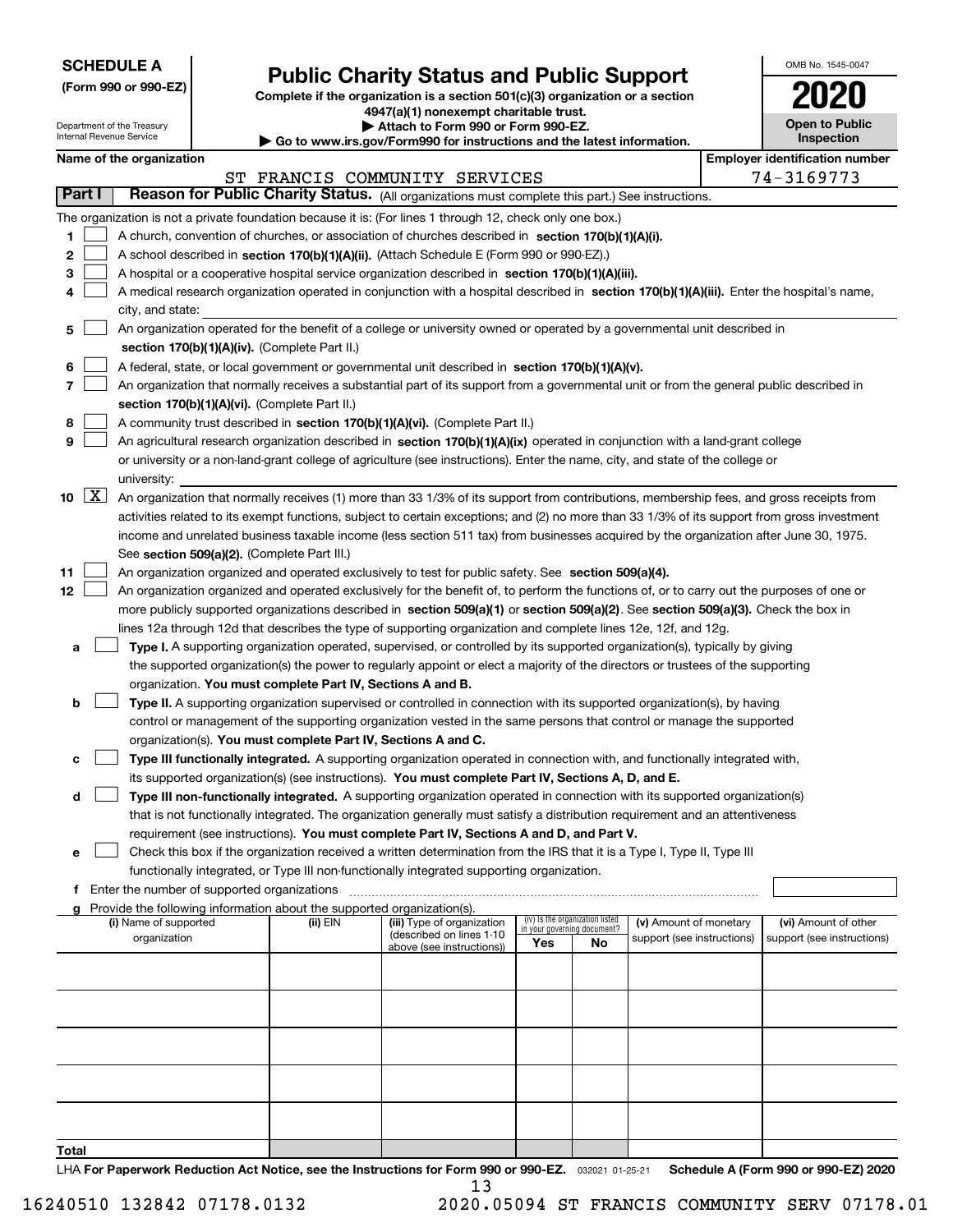#### Schedule A (Form 990 or 990-EZ) 2020 Page ST FRANCIS COMMUNITY SERVICES 74-3169773 **Part II** Support Schedule for Organizations Described in Sections 170(b)(1)(A)(iv) and 170(b)(1)(A)(vi)

74-3169773 Page 2

(Complete only if you checked the box on line 5, 7, or 8 of Part I or if the organization failed to qualify under Part III. If the organization fails to qualify under the tests listed below, please complete Part III.)

|    | <b>Section A. Public Support</b>                                                                                                                                                                                              |          |          |            |            |          |                                      |
|----|-------------------------------------------------------------------------------------------------------------------------------------------------------------------------------------------------------------------------------|----------|----------|------------|------------|----------|--------------------------------------|
|    | Calendar year (or fiscal year beginning in) $\blacktriangleright$                                                                                                                                                             | (a) 2016 | (b) 2017 | $(c)$ 2018 | $(d)$ 2019 | (e) 2020 | (f) Total                            |
|    | <b>1</b> Gifts, grants, contributions, and                                                                                                                                                                                    |          |          |            |            |          |                                      |
|    | membership fees received. (Do not                                                                                                                                                                                             |          |          |            |            |          |                                      |
|    | include any "unusual grants.")                                                                                                                                                                                                |          |          |            |            |          |                                      |
|    | 2 Tax revenues levied for the organ-                                                                                                                                                                                          |          |          |            |            |          |                                      |
|    | ization's benefit and either paid to                                                                                                                                                                                          |          |          |            |            |          |                                      |
|    | or expended on its behalf                                                                                                                                                                                                     |          |          |            |            |          |                                      |
|    | 3 The value of services or facilities                                                                                                                                                                                         |          |          |            |            |          |                                      |
|    | furnished by a governmental unit to                                                                                                                                                                                           |          |          |            |            |          |                                      |
|    | the organization without charge                                                                                                                                                                                               |          |          |            |            |          |                                      |
|    | <b>4 Total.</b> Add lines 1 through 3                                                                                                                                                                                         |          |          |            |            |          |                                      |
| 5. | The portion of total contributions                                                                                                                                                                                            |          |          |            |            |          |                                      |
|    | by each person (other than a                                                                                                                                                                                                  |          |          |            |            |          |                                      |
|    | governmental unit or publicly                                                                                                                                                                                                 |          |          |            |            |          |                                      |
|    | supported organization) included                                                                                                                                                                                              |          |          |            |            |          |                                      |
|    | on line 1 that exceeds 2% of the                                                                                                                                                                                              |          |          |            |            |          |                                      |
|    | amount shown on line 11,                                                                                                                                                                                                      |          |          |            |            |          |                                      |
|    | column (f)                                                                                                                                                                                                                    |          |          |            |            |          |                                      |
|    | 6 Public support. Subtract line 5 from line 4.                                                                                                                                                                                |          |          |            |            |          |                                      |
|    | <b>Section B. Total Support</b>                                                                                                                                                                                               |          |          |            |            |          |                                      |
|    | Calendar year (or fiscal year beginning in) $\blacktriangleright$                                                                                                                                                             | (a) 2016 | (b) 2017 | $(c)$ 2018 | $(d)$ 2019 | (e) 2020 | (f) Total                            |
|    | 7 Amounts from line 4                                                                                                                                                                                                         |          |          |            |            |          |                                      |
| 8  | Gross income from interest,                                                                                                                                                                                                   |          |          |            |            |          |                                      |
|    | dividends, payments received on                                                                                                                                                                                               |          |          |            |            |          |                                      |
|    | securities loans, rents, royalties,                                                                                                                                                                                           |          |          |            |            |          |                                      |
|    | and income from similar sources                                                                                                                                                                                               |          |          |            |            |          |                                      |
| 9  | Net income from unrelated business                                                                                                                                                                                            |          |          |            |            |          |                                      |
|    | activities, whether or not the                                                                                                                                                                                                |          |          |            |            |          |                                      |
|    | business is regularly carried on                                                                                                                                                                                              |          |          |            |            |          |                                      |
|    | <b>10</b> Other income. Do not include gain                                                                                                                                                                                   |          |          |            |            |          |                                      |
|    | or loss from the sale of capital                                                                                                                                                                                              |          |          |            |            |          |                                      |
|    | assets (Explain in Part VI.)                                                                                                                                                                                                  |          |          |            |            |          |                                      |
|    | 11 Total support. Add lines 7 through 10                                                                                                                                                                                      |          |          |            |            |          |                                      |
|    | <b>12</b> Gross receipts from related activities, etc. (see instructions)                                                                                                                                                     |          |          |            |            | 12       |                                      |
|    | 13 First 5 years. If the Form 990 is for the organization's first, second, third, fourth, or fifth tax year as a section 501(c)(3)                                                                                            |          |          |            |            |          |                                      |
|    | organization, check this box and stop here manufactured and state and state and state and state and state and stop here and stop here are all and state and state and state and state and state and state and state and state |          |          |            |            |          |                                      |
|    | <b>Section C. Computation of Public Support Percentage</b>                                                                                                                                                                    |          |          |            |            |          |                                      |
|    | 14 Public support percentage for 2020 (line 6, column (f), divided by line 11, column (f) <i>mummumumum</i>                                                                                                                   |          |          |            |            | 14       | %                                    |
|    |                                                                                                                                                                                                                               |          |          |            |            | 15       | %                                    |
|    | 16a 33 1/3% support test - 2020. If the organization did not check the box on line 13, and line 14 is 33 1/3% or more, check this box and                                                                                     |          |          |            |            |          |                                      |
|    | stop here. The organization qualifies as a publicly supported organization                                                                                                                                                    |          |          |            |            |          |                                      |
|    | b 33 1/3% support test - 2019. If the organization did not check a box on line 13 or 16a, and line 15 is 33 1/3% or more, check this box                                                                                      |          |          |            |            |          |                                      |
|    | and stop here. The organization qualifies as a publicly supported organization                                                                                                                                                |          |          |            |            |          |                                      |
|    | 17a 10% -facts-and-circumstances test - 2020. If the organization did not check a box on line 13, 16a, or 16b, and line 14 is 10% or more,                                                                                    |          |          |            |            |          |                                      |
|    | and if the organization meets the facts-and-circumstances test, check this box and stop here. Explain in Part VI how the organization                                                                                         |          |          |            |            |          |                                      |
|    | meets the facts-and-circumstances test. The organization qualifies as a publicly supported organization                                                                                                                       |          |          |            |            |          |                                      |
|    | <b>b 10% -facts-and-circumstances test - 2019.</b> If the organization did not check a box on line 13, 16a, 16b, or 17a, and line 15 is 10% or                                                                                |          |          |            |            |          |                                      |
|    | more, and if the organization meets the facts-and-circumstances test, check this box and stop here. Explain in Part VI how the                                                                                                |          |          |            |            |          |                                      |
|    | organization meets the facts-and-circumstances test. The organization qualifies as a publicly supported organization                                                                                                          |          |          |            |            |          |                                      |
|    | 18 Private foundation. If the organization did not check a box on line 13, 16a, 16b, 17a, or 17b, check this box and see instructions                                                                                         |          |          |            |            |          |                                      |
|    |                                                                                                                                                                                                                               |          |          |            |            |          | Schedule A (Form 990 or 990-F7) 2020 |

**Schedule A (Form 990 or 990-EZ) 2020**

032022 01-25-21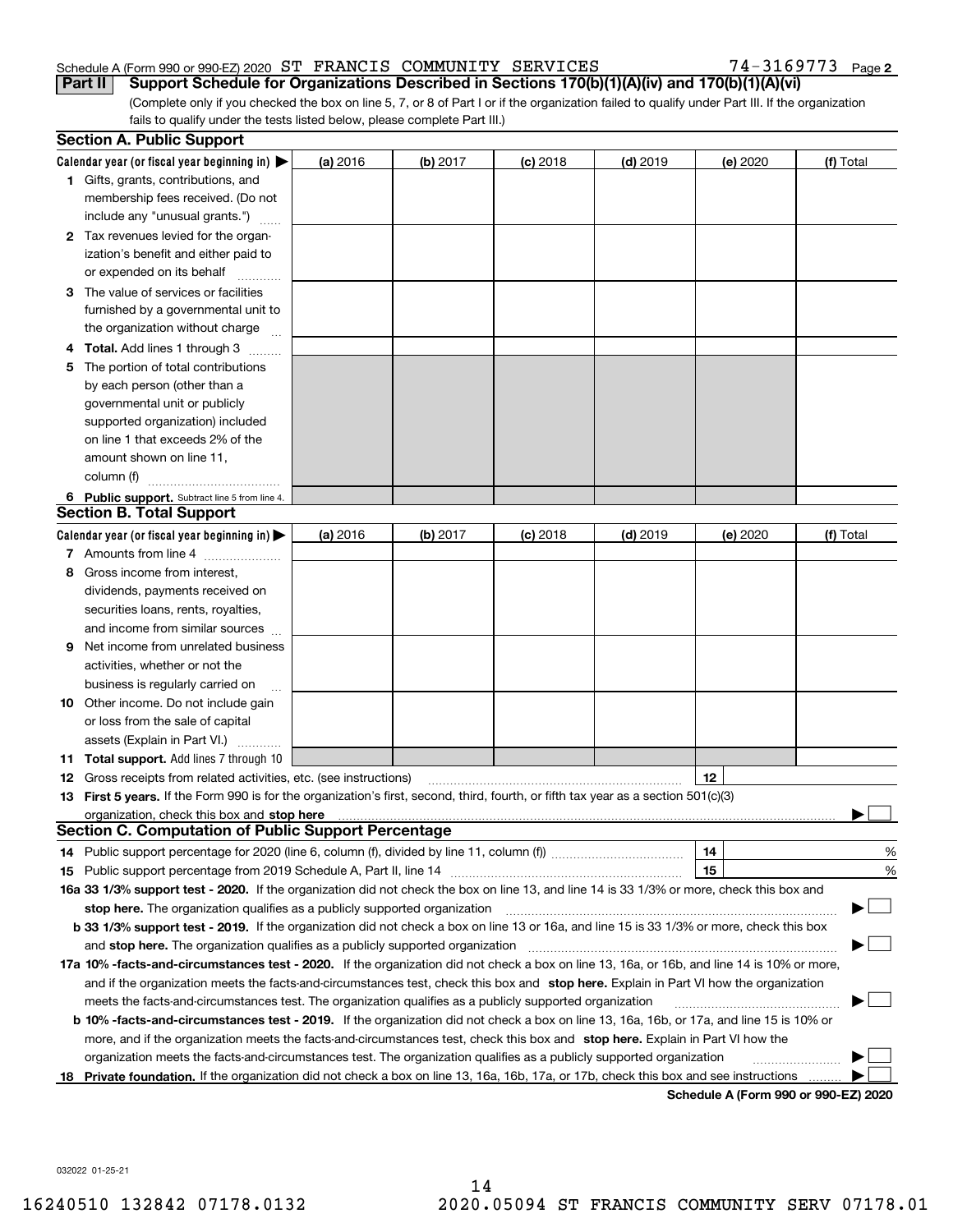#### Schedule A (Form 990 or 990-EZ) 2020 Page ST FRANCIS COMMUNITY SERVICES 74-3169773 **Part III Support Schedule for Organizations Described in Section 509(a)(2)**

(Complete only if you checked the box on line 10 of Part I or if the organization failed to qualify under Part II. If the organization fails to qualify under the tests listed below, please complete Part II.)

| <b>Section A. Public Support</b>                                                                                                                                                                                                                                                                                                                                                                                 |                      |                      |                        |                        |          |                                          |
|------------------------------------------------------------------------------------------------------------------------------------------------------------------------------------------------------------------------------------------------------------------------------------------------------------------------------------------------------------------------------------------------------------------|----------------------|----------------------|------------------------|------------------------|----------|------------------------------------------|
| Calendar year (or fiscal year beginning in)                                                                                                                                                                                                                                                                                                                                                                      | (a) 2016             | (b) 2017             | $(c)$ 2018             | $(d)$ 2019             | (e) 2020 | (f) Total                                |
| 1 Gifts, grants, contributions, and                                                                                                                                                                                                                                                                                                                                                                              |                      |                      |                        |                        |          |                                          |
| membership fees received. (Do not                                                                                                                                                                                                                                                                                                                                                                                |                      |                      |                        |                        |          |                                          |
| include any "unusual grants.")                                                                                                                                                                                                                                                                                                                                                                                   | 2090817.             | 3401996.             | 2303080.               | 3078885.               |          | 4969167.15843945.                        |
| 2 Gross receipts from admissions,<br>merchandise sold or services per-<br>formed, or facilities furnished in<br>any activity that is related to the<br>organization's tax-exempt purpose                                                                                                                                                                                                                         | 279, 314.            |                      | $273,891.$ 187,469.    | 186,231.               | 572,504. | 1499409.                                 |
| 3 Gross receipts from activities that<br>are not an unrelated trade or bus-<br>iness under section 513                                                                                                                                                                                                                                                                                                           |                      |                      |                        |                        |          |                                          |
| 4 Tax revenues levied for the organ-<br>ization's benefit and either paid to<br>or expended on its behalf                                                                                                                                                                                                                                                                                                        |                      |                      |                        |                        |          |                                          |
| 5 The value of services or facilities<br>furnished by a governmental unit to<br>the organization without charge                                                                                                                                                                                                                                                                                                  |                      |                      |                        |                        |          |                                          |
| 6 Total. Add lines 1 through 5                                                                                                                                                                                                                                                                                                                                                                                   | 2370131.             | 3675887.             | 2490549.               | 3265116.               |          | 5541671.17343354.                        |
| 7a Amounts included on lines 1, 2, and<br>3 received from disqualified persons                                                                                                                                                                                                                                                                                                                                   |                      |                      |                        |                        |          | 0.                                       |
| <b>b</b> Amounts included on lines 2 and 3 received<br>from other than disqualified persons that<br>exceed the greater of \$5,000 or 1% of the<br>amount on line 13 for the year                                                                                                                                                                                                                                 |                      |                      |                        | 84,272.                |          | 84,272.                                  |
| c Add lines 7a and 7b                                                                                                                                                                                                                                                                                                                                                                                            |                      |                      |                        | 84, 272.               |          | 84, 272.                                 |
| 8 Public support. (Subtract line 7c from line 6.)                                                                                                                                                                                                                                                                                                                                                                |                      |                      |                        |                        |          | 17259082.                                |
| <b>Section B. Total Support</b>                                                                                                                                                                                                                                                                                                                                                                                  |                      |                      |                        |                        |          |                                          |
| Calendar year (or fiscal year beginning in)                                                                                                                                                                                                                                                                                                                                                                      | (a) 2016<br>2370131. | (b) 2017<br>3675887. | $(c)$ 2018<br>2490549. | $(d)$ 2019<br>3265116. | (e) 2020 | (f) Total<br>5541671.17343354.           |
| <b>9</b> Amounts from line 6<br>10a Gross income from interest,<br>dividends, payments received on<br>securities loans, rents, royalties,<br>and income from similar sources                                                                                                                                                                                                                                     | 13,012.              | 14,194.              | 10, 260.               | 17,489.                | 13,768.  | 68,723.                                  |
| <b>b</b> Unrelated business taxable income<br>(less section 511 taxes) from businesses<br>acquired after June 30, 1975                                                                                                                                                                                                                                                                                           |                      |                      |                        |                        |          |                                          |
| c Add lines 10a and 10b                                                                                                                                                                                                                                                                                                                                                                                          | 13,012.              | 14, 194.             | 10, 260.               | 17,489.                | 13,768.  | 68,723.                                  |
| 11 Net income from unrelated business<br>activities not included in line 10b,<br>whether or not the business is<br>regularly carried on                                                                                                                                                                                                                                                                          | 11,291.              | 1,187.               | 649.                   |                        |          | 13,127.                                  |
| <b>12</b> Other income. Do not include gain<br>or loss from the sale of capital<br>assets (Explain in Part VI.)                                                                                                                                                                                                                                                                                                  |                      |                      |                        |                        |          |                                          |
| 13 Total support. (Add lines 9, 10c, 11, and 12.)                                                                                                                                                                                                                                                                                                                                                                | 2394434.             | 3691268.             | 2501458.               | 3282605.               |          | 5555439.17425204.                        |
| 14 First 5 years. If the Form 990 is for the organization's first, second, third, fourth, or fifth tax year as a section 501(c)(3) organization,                                                                                                                                                                                                                                                                 |                      |                      |                        |                        |          |                                          |
|                                                                                                                                                                                                                                                                                                                                                                                                                  |                      |                      |                        |                        |          |                                          |
| <b>Section C. Computation of Public Support Percentage</b>                                                                                                                                                                                                                                                                                                                                                       |                      |                      |                        |                        |          |                                          |
| 15 Public support percentage for 2020 (line 8, column (f), divided by line 13, column (f))                                                                                                                                                                                                                                                                                                                       |                      |                      |                        |                        | 15       | 99.05<br>$\%$                            |
| 16 Public support percentage from 2019 Schedule A, Part III, line 15                                                                                                                                                                                                                                                                                                                                             |                      |                      |                        |                        | 16       | 98.68<br>$\%$                            |
| <b>Section D. Computation of Investment Income Percentage</b>                                                                                                                                                                                                                                                                                                                                                    |                      |                      |                        |                        |          |                                          |
| 17 Investment income percentage for 2020 (line 10c, column (f), divided by line 13, column (f))                                                                                                                                                                                                                                                                                                                  |                      |                      |                        |                        | 17       | .39<br>%                                 |
| 18 Investment income percentage from 2019 Schedule A, Part III, line 17                                                                                                                                                                                                                                                                                                                                          |                      |                      |                        |                        | 18       | .51<br>$\%$                              |
| 19a 33 1/3% support tests - 2020. If the organization did not check the box on line 14, and line 15 is more than 33 1/3%, and line 17 is not<br>more than 33 1/3%, check this box and stop here. The organization qualifies as a publicly supported organization<br><b>b 33 1/3% support tests - 2019.</b> If the organization did not check a box on line 14 or line 19a, and line 16 is more than 33 1/3%, and |                      |                      |                        |                        |          | $\blacktriangleright$ $\boxed{\text{X}}$ |
| line 18 is not more than 33 1/3%, check this box and stop here. The organization qualifies as a publicly supported organization                                                                                                                                                                                                                                                                                  |                      |                      |                        |                        |          |                                          |
| 20 Private foundation. If the organization did not check a box on line 14, 19a, or 19b, check this box and see instructions                                                                                                                                                                                                                                                                                      |                      |                      |                        |                        |          |                                          |
| 032023 01-25-21                                                                                                                                                                                                                                                                                                                                                                                                  |                      |                      |                        |                        |          | Schedule A (Form 990 or 990-EZ) 2020     |

15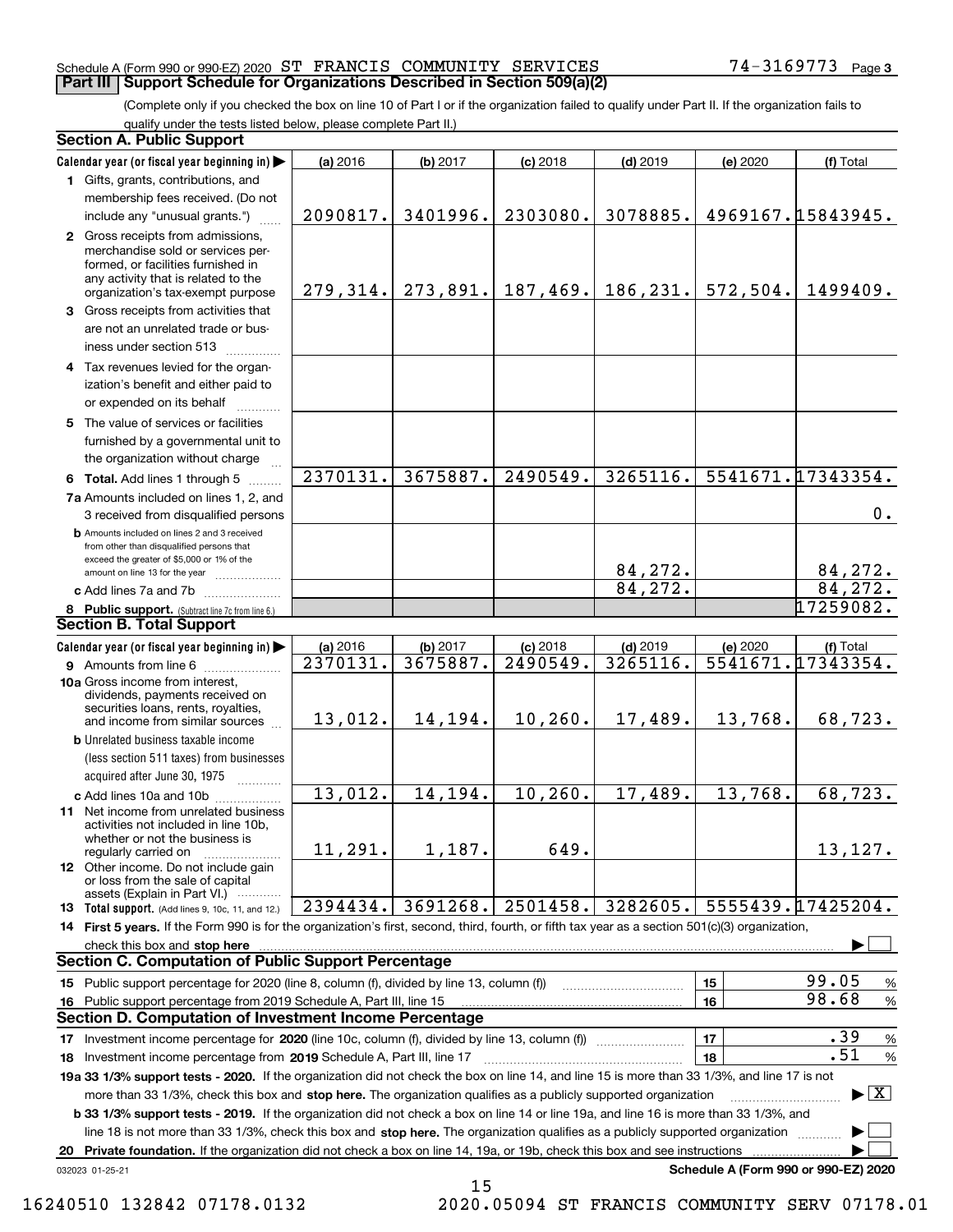### Schedule A (Form 990 or 990-EZ) 2020 Page ST FRANCIS COMMUNITY SERVICES 74-3169773

## **Part IV Supporting Organizations**

(Complete only if you checked a box in line 12 on Part I. If you checked box 12a, Part I, complete Sections A and B. If you checked box 12b, Part I, complete Sections A and C. If you checked box 12c, Part I, complete Sections A, D, and E. If you checked box 12d, Part I, complete Sections A and D, and complete Part V.)

#### **Section A. All Supporting Organizations**

- **1** Are all of the organization's supported organizations listed by name in the organization's governing documents? If "No," describe in **Part VI** how the supported organizations are designated. If designated by *class or purpose, describe the designation. If historic and continuing relationship, explain.*
- **2** Did the organization have any supported organization that does not have an IRS determination of status under section 509(a)(1) or (2)? If "Yes," explain in Part VI how the organization determined that the supported *organization was described in section 509(a)(1) or (2).*
- **3a** Did the organization have a supported organization described in section 501(c)(4), (5), or (6)? If "Yes," answer *lines 3b and 3c below.*
- **b** Did the organization confirm that each supported organization qualified under section 501(c)(4), (5), or (6) and satisfied the public support tests under section 509(a)(2)? If "Yes," describe in **Part VI** when and how the *organization made the determination.*
- **c**Did the organization ensure that all support to such organizations was used exclusively for section 170(c)(2)(B) purposes? If "Yes," explain in **Part VI** what controls the organization put in place to ensure such use.
- **4a***If* Was any supported organization not organized in the United States ("foreign supported organization")? *"Yes," and if you checked box 12a or 12b in Part I, answer lines 4b and 4c below.*
- **b** Did the organization have ultimate control and discretion in deciding whether to make grants to the foreign supported organization? If "Yes," describe in **Part VI** how the organization had such control and discretion *despite being controlled or supervised by or in connection with its supported organizations.*
- **c** Did the organization support any foreign supported organization that does not have an IRS determination under sections 501(c)(3) and 509(a)(1) or (2)? If "Yes," explain in **Part VI** what controls the organization used *to ensure that all support to the foreign supported organization was used exclusively for section 170(c)(2)(B) purposes.*
- **5a** Did the organization add, substitute, or remove any supported organizations during the tax year? If "Yes," answer lines 5b and 5c below (if applicable). Also, provide detail in **Part VI,** including (i) the names and EIN *numbers of the supported organizations added, substituted, or removed; (ii) the reasons for each such action; (iii) the authority under the organization's organizing document authorizing such action; and (iv) how the action was accomplished (such as by amendment to the organizing document).*
- **b** Type I or Type II only. Was any added or substituted supported organization part of a class already designated in the organization's organizing document?
- **cSubstitutions only.**  Was the substitution the result of an event beyond the organization's control?
- **6** Did the organization provide support (whether in the form of grants or the provision of services or facilities) to **Part VI.** *If "Yes," provide detail in* support or benefit one or more of the filing organization's supported organizations? anyone other than (i) its supported organizations, (ii) individuals that are part of the charitable class benefited by one or more of its supported organizations, or (iii) other supporting organizations that also
- **7**Did the organization provide a grant, loan, compensation, or other similar payment to a substantial contributor *If "Yes," complete Part I of Schedule L (Form 990 or 990-EZ).* regard to a substantial contributor? (as defined in section 4958(c)(3)(C)), a family member of a substantial contributor, or a 35% controlled entity with
- **8** Did the organization make a loan to a disqualified person (as defined in section 4958) not described in line 7? *If "Yes," complete Part I of Schedule L (Form 990 or 990-EZ).*
- **9a** Was the organization controlled directly or indirectly at any time during the tax year by one or more in section 509(a)(1) or (2))? If "Yes," *provide detail in* <code>Part VI.</code> disqualified persons, as defined in section 4946 (other than foundation managers and organizations described
- **b** Did one or more disqualified persons (as defined in line 9a) hold a controlling interest in any entity in which the supporting organization had an interest? If "Yes," provide detail in P**art VI**.
- **c**Did a disqualified person (as defined in line 9a) have an ownership interest in, or derive any personal benefit from, assets in which the supporting organization also had an interest? If "Yes," provide detail in P**art VI.**
- **10a** Was the organization subject to the excess business holdings rules of section 4943 because of section supporting organizations)? If "Yes," answer line 10b below. 4943(f) (regarding certain Type II supporting organizations, and all Type III non-functionally integrated
- **b** Did the organization have any excess business holdings in the tax year? (Use Schedule C, Form 4720, to *determine whether the organization had excess business holdings.)*

032024 01-25-21

**Schedule A (Form 990 or 990-EZ) 2020**

**1**

**2**

**3a**

**3b**

**3c**

**4a**

**4b**

**4c**

**5a**

**5b5c**

**6**

**7**

**8**

**9a**

**9b**

**9c**

**10a**

**10b**

**YesNo**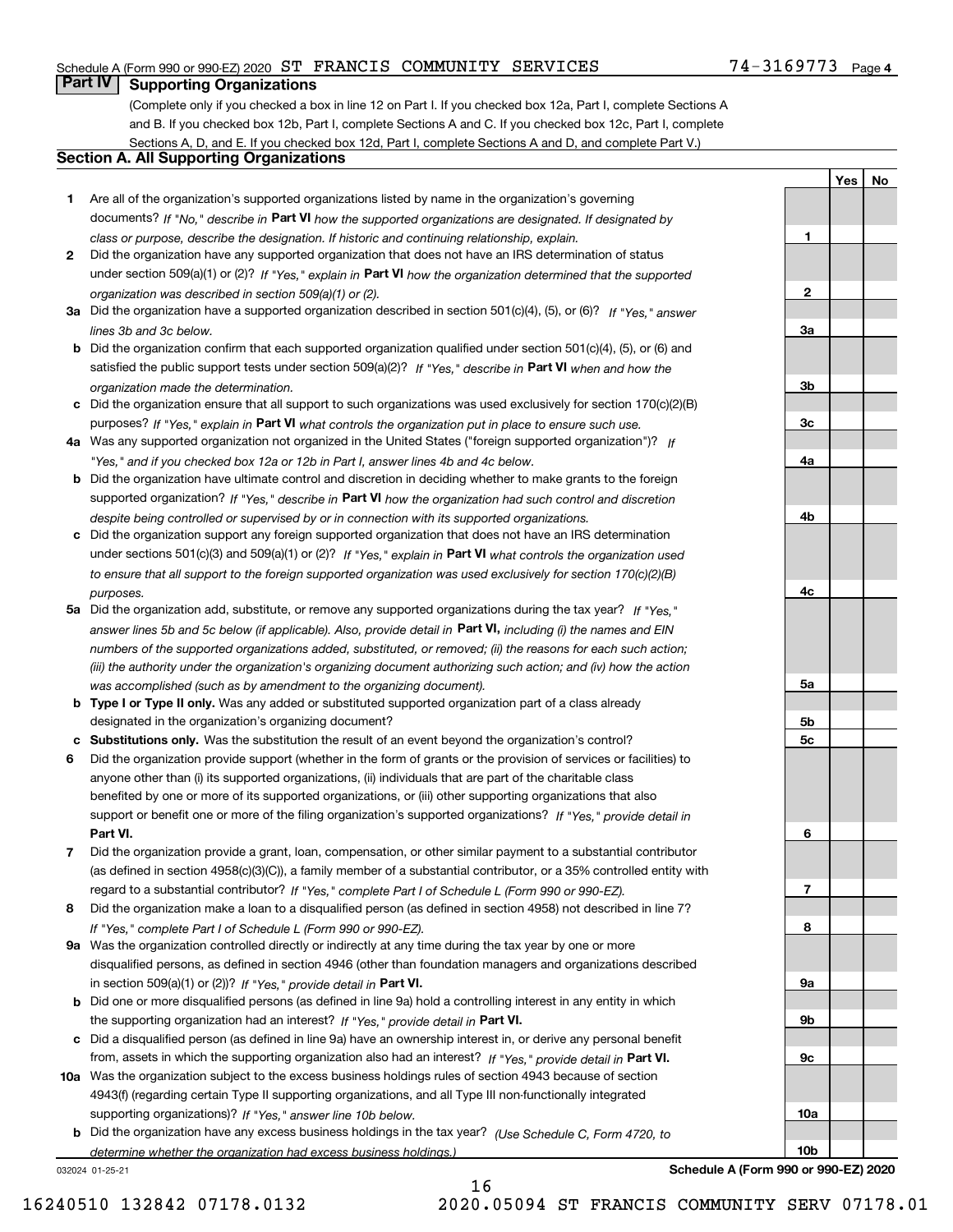#### Schedule A (Form 990 or 990-EZ) 2020 Page ST FRANCIS COMMUNITY SERVICES 74-3169773 **Part IV Supporting Organizations** *(continued)*

|              |                                                                                                                                   |                 | Yes | No  |
|--------------|-----------------------------------------------------------------------------------------------------------------------------------|-----------------|-----|-----|
| 11           | Has the organization accepted a gift or contribution from any of the following persons?                                           |                 |     |     |
|              | a A person who directly or indirectly controls, either alone or together with persons described in lines 11b and                  |                 |     |     |
|              | 11c below, the governing body of a supported organization?                                                                        | 11a             |     |     |
|              | <b>b</b> A family member of a person described in line 11a above?                                                                 | 11 <sub>b</sub> |     |     |
|              | c A 35% controlled entity of a person described in line 11a or 11b above? If "Yes" to line 11a, 11b, or 11c, provide              |                 |     |     |
|              | detail in Part VI.                                                                                                                | 11c             |     |     |
|              | <b>Section B. Type I Supporting Organizations</b>                                                                                 |                 |     |     |
|              |                                                                                                                                   |                 | Yes | No  |
| 1            | Did the governing body, members of the governing body, officers acting in their official capacity, or membership of one or        |                 |     |     |
|              | more supported organizations have the power to regularly appoint or elect at least a majority of the organization's officers,     |                 |     |     |
|              | directors, or trustees at all times during the tax year? If "No," describe in Part VI how the supported organization(s)           |                 |     |     |
|              | effectively operated, supervised, or controlled the organization's activities. If the organization had more than one supported    |                 |     |     |
|              | organization, describe how the powers to appoint and/or remove officers, directors, or trustees were allocated among the          | 1               |     |     |
|              | supported organizations and what conditions or restrictions, if any, applied to such powers during the tax year.                  |                 |     |     |
| $\mathbf{2}$ | Did the organization operate for the benefit of any supported organization other than the supported                               |                 |     |     |
|              | organization(s) that operated, supervised, or controlled the supporting organization? If "Yes," explain in                        |                 |     |     |
|              | <b>Part VI</b> how providing such benefit carried out the purposes of the supported organization(s) that operated,                |                 |     |     |
|              | supervised, or controlled the supporting organization.<br><b>Section C. Type II Supporting Organizations</b>                      | $\overline{2}$  |     |     |
|              |                                                                                                                                   |                 |     |     |
|              |                                                                                                                                   |                 | Yes | No  |
| 1            | Were a majority of the organization's directors or trustees during the tax year also a majority of the directors                  |                 |     |     |
|              | or trustees of each of the organization's supported organization(s)? If "No," describe in Part VI how control                     |                 |     |     |
|              | or management of the supporting organization was vested in the same persons that controlled or managed                            |                 |     |     |
|              | the supported organization(s).<br><b>Section D. All Type III Supporting Organizations</b>                                         | 1               |     |     |
|              |                                                                                                                                   |                 |     |     |
|              |                                                                                                                                   |                 | Yes | No  |
| 1            | Did the organization provide to each of its supported organizations, by the last day of the fifth month of the                    |                 |     |     |
|              | organization's tax year, (i) a written notice describing the type and amount of support provided during the prior tax             |                 |     |     |
|              | year, (ii) a copy of the Form 990 that was most recently filed as of the date of notification, and (iii) copies of the            |                 |     |     |
|              | organization's governing documents in effect on the date of notification, to the extent not previously provided?                  | 1               |     |     |
| 2            | Were any of the organization's officers, directors, or trustees either (i) appointed or elected by the supported                  |                 |     |     |
|              | organization(s) or (ii) serving on the governing body of a supported organization? If "No," explain in Part VI how                |                 |     |     |
|              | the organization maintained a close and continuous working relationship with the supported organization(s).                       | $\mathbf{2}$    |     |     |
| 3            | By reason of the relationship described in line 2, above, did the organization's supported organizations have a                   |                 |     |     |
|              | significant voice in the organization's investment policies and in directing the use of the organization's                        |                 |     |     |
|              | income or assets at all times during the tax year? If "Yes," describe in Part VI the role the organization's                      |                 |     |     |
|              | supported organizations played in this regard.                                                                                    | з               |     |     |
|              | Section E. Type III Functionally Integrated Supporting Organizations                                                              |                 |     |     |
| 1            | Check the box next to the method that the organization used to satisfy the Integral Part Test during the year (see instructions). |                 |     |     |
| a            | The organization satisfied the Activities Test. Complete line 2 below.                                                            |                 |     |     |
| b            | The organization is the parent of each of its supported organizations. Complete line 3 below.                                     |                 |     |     |
| c            | The organization supported a governmental entity. Describe in Part VI how you supported a governmental entity (see instructions)  |                 |     |     |
| 2            | Activities Test. Answer lines 2a and 2b below.                                                                                    |                 | Yes | No. |
| a            | Did substantially all of the organization's activities during the tax year directly further the exempt purposes of                |                 |     |     |
|              | the supported organization(s) to which the organization was responsive? If "Yes," then in Part VI identify                        |                 |     |     |
|              | those supported organizations and explain how these activities directly furthered their exempt purposes,                          |                 |     |     |
|              | how the organization was responsive to those supported organizations, and how the organization determined                         |                 |     |     |
|              | that these activities constituted substantially all of its activities.                                                            | 2a              |     |     |
| b            | Did the activities described in line 2a, above, constitute activities that, but for the organization's involvement,               |                 |     |     |
|              | one or more of the organization's supported organization(s) would have been engaged in? If "Yes," explain in                      |                 |     |     |
|              | Part VI the reasons for the organization's position that its supported organization(s) would have engaged in                      |                 |     |     |
|              | these activities but for the organization's involvement.                                                                          | 2b              |     |     |
| З            | Parent of Supported Organizations. Answer lines 3a and 3b below.                                                                  |                 |     |     |
|              | Did the organization have the nower to requisity appoint or elect a majority of the officers, directors, or                       |                 |     |     |

**a**trustees of each of the supported organizations? If "Yes" or "No" provide details in **Part VI.** Did the organization have the power to regularly appoint or elect a majority of the officers, directors, or

**b** Did the organization exercise a substantial degree of direction over the policies, programs, and activities of each of its supported organizations? If "Yes," describe in Part VI the role played by the organization in this regard.

17

032025 01-25-21

**Schedule A (Form 990 or 990-EZ) 2020**

**3a**

**3b**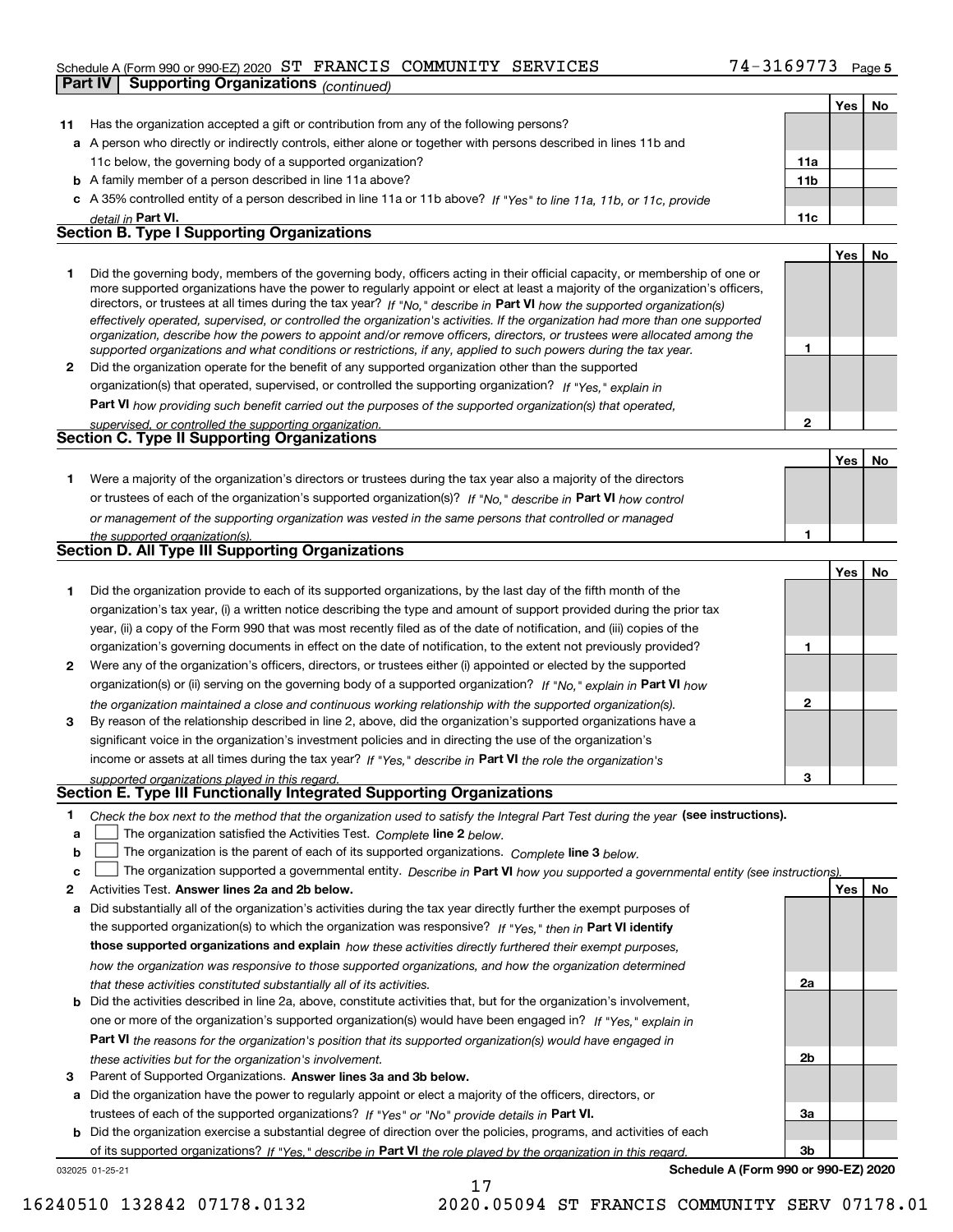|  | Schedule A (Form 990 or 990-EZ) 2020 ST FRANCIS COMMUNITY SERVICES                    |  |  | $74 - 3169773$ Page 6 |  |
|--|---------------------------------------------------------------------------------------|--|--|-----------------------|--|
|  | <b>Part V</b> Type III Non-Functionally Integrated 509(a)(3) Supporting Organizations |  |  |                       |  |

**1**1 Check here if the organization satisfied the Integral Part Test as a qualifying trust on Nov. 20, 1970 (explain in Part VI). See instructions. All other Type III non-functionally integrated supporting organizations must complete Sections A through E.

|              | Section A - Adjusted Net Income                                                                                                   |                         | (A) Prior Year | (B) Current Year<br>(optional) |
|--------------|-----------------------------------------------------------------------------------------------------------------------------------|-------------------------|----------------|--------------------------------|
| 1            | Net short-term capital gain                                                                                                       | 1                       |                |                                |
| 2            | Recoveries of prior-year distributions                                                                                            | $\mathbf{2}$            |                |                                |
| 3            | Other gross income (see instructions)                                                                                             | 3                       |                |                                |
| 4            | Add lines 1 through 3.                                                                                                            | 4                       |                |                                |
| 5            | Depreciation and depletion                                                                                                        | 5                       |                |                                |
| 6            | Portion of operating expenses paid or incurred for production or                                                                  |                         |                |                                |
|              | collection of gross income or for management, conservation, or                                                                    |                         |                |                                |
|              | maintenance of property held for production of income (see instructions)                                                          | 6                       |                |                                |
| 7            | Other expenses (see instructions)                                                                                                 | $\overline{\mathbf{r}}$ |                |                                |
| 8            | Adjusted Net Income (subtract lines 5, 6, and 7 from line 4)                                                                      | 8                       |                |                                |
|              | <b>Section B - Minimum Asset Amount</b>                                                                                           |                         | (A) Prior Year | (B) Current Year<br>(optional) |
| 1.           | Aggregate fair market value of all non-exempt-use assets (see                                                                     |                         |                |                                |
|              | instructions for short tax year or assets held for part of year):                                                                 |                         |                |                                |
|              | a Average monthly value of securities                                                                                             | 1a                      |                |                                |
|              | <b>b</b> Average monthly cash balances                                                                                            | 1 <sub>b</sub>          |                |                                |
|              | c Fair market value of other non-exempt-use assets                                                                                | 1c                      |                |                                |
|              | d Total (add lines 1a, 1b, and 1c)                                                                                                | 1d                      |                |                                |
|              | e Discount claimed for blockage or other factors                                                                                  |                         |                |                                |
|              | (explain in detail in Part VI):                                                                                                   |                         |                |                                |
| $\mathbf{2}$ | Acquisition indebtedness applicable to non-exempt-use assets                                                                      | $\mathbf{2}$            |                |                                |
| 3            | Subtract line 2 from line 1d.                                                                                                     | 3                       |                |                                |
| 4            | Cash deemed held for exempt use. Enter 0.015 of line 3 (for greater amount,                                                       |                         |                |                                |
|              | see instructions).                                                                                                                | 4                       |                |                                |
| 5            | Net value of non-exempt-use assets (subtract line 4 from line 3)                                                                  | 5                       |                |                                |
| 6            | Multiply line 5 by 0.035.                                                                                                         | 6                       |                |                                |
| 7            | Recoveries of prior-year distributions                                                                                            | $\overline{7}$          |                |                                |
| 8            | Minimum Asset Amount (add line 7 to line 6)                                                                                       | 8                       |                |                                |
|              | <b>Section C - Distributable Amount</b>                                                                                           |                         |                | <b>Current Year</b>            |
| 1            | Adjusted net income for prior year (from Section A, line 8, column A)                                                             | 1                       |                |                                |
| 2            | Enter 0.85 of line 1.                                                                                                             | $\overline{2}$          |                |                                |
| 3            | Minimum asset amount for prior year (from Section B, line 8, column A)                                                            | 3                       |                |                                |
| 4            | Enter greater of line 2 or line 3.                                                                                                | 4                       |                |                                |
| 5            | Income tax imposed in prior year                                                                                                  | 5                       |                |                                |
| 6            | <b>Distributable Amount.</b> Subtract line 5 from line 4, unless subject to                                                       |                         |                |                                |
|              | emergency temporary reduction (see instructions).                                                                                 | 6                       |                |                                |
| 7            | Check here if the current year is the organization's first as a non-functionally integrated Type III supporting organization (see |                         |                |                                |

instructions).

**Schedule A (Form 990 or 990-EZ) 2020**

032026 01-25-21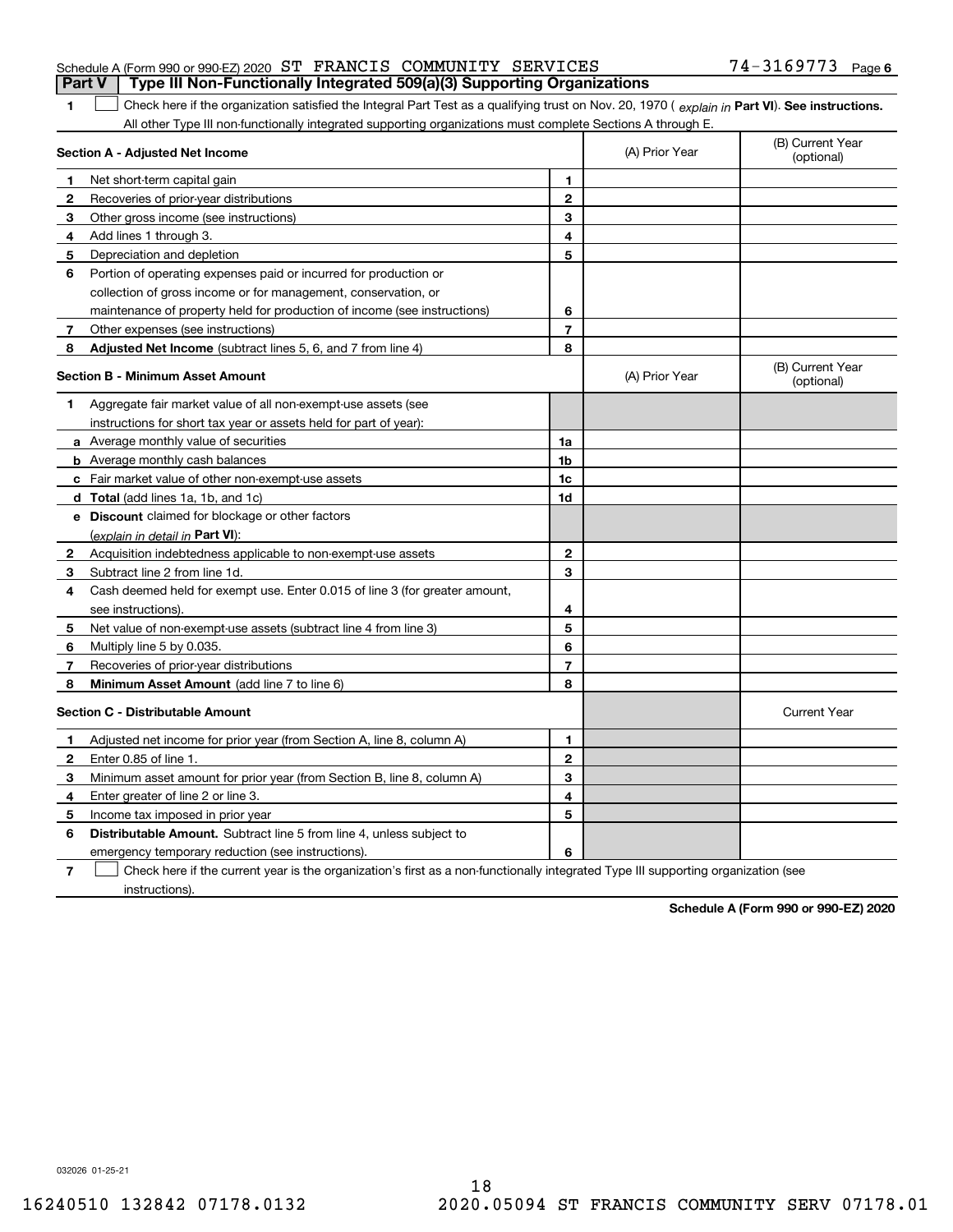#### Schedule A (Form 990 or 990-EZ) 2020 S'I' F'RANCIS COMMUNITY SERVICES 74-3I69773 Page ST FRANCIS COMMUNITY SERVICES 74-3169773

| Part V         | Type III Non-Functionally Integrated 509(a)(3) Supporting Organizations                    |                                    | (continued)                                   |    |                                                  |
|----------------|--------------------------------------------------------------------------------------------|------------------------------------|-----------------------------------------------|----|--------------------------------------------------|
|                | <b>Section D - Distributions</b>                                                           |                                    |                                               |    | <b>Current Year</b>                              |
| 1.             | Amounts paid to supported organizations to accomplish exempt purposes                      |                                    |                                               | 1  |                                                  |
| 2              | Amounts paid to perform activity that directly furthers exempt purposes of supported       |                                    |                                               |    |                                                  |
|                | organizations, in excess of income from activity                                           |                                    |                                               | 2  |                                                  |
| 3              | Administrative expenses paid to accomplish exempt purposes of supported organizations      |                                    |                                               | 3  |                                                  |
| 4              | Amounts paid to acquire exempt-use assets                                                  |                                    |                                               | 4  |                                                  |
| 5              | Qualified set-aside amounts (prior IRS approval required - provide details in Part VI)     |                                    |                                               | 5  |                                                  |
| 6              | Other distributions ( <i>describe in</i> Part VI). See instructions.                       |                                    |                                               | 6  |                                                  |
| 7              | Total annual distributions. Add lines 1 through 6.                                         |                                    |                                               | 7  |                                                  |
| 8              | Distributions to attentive supported organizations to which the organization is responsive |                                    |                                               |    |                                                  |
|                | (provide details in Part VI). See instructions.                                            | 8                                  |                                               |    |                                                  |
| 9              | Distributable amount for 2020 from Section C, line 6                                       | 9                                  |                                               |    |                                                  |
| 10             | Line 8 amount divided by line 9 amount                                                     |                                    |                                               | 10 |                                                  |
|                | <b>Section E - Distribution Allocations</b> (see instructions)                             | (i)<br><b>Excess Distributions</b> | (ii)<br><b>Underdistributions</b><br>Pre-2020 |    | (iii)<br><b>Distributable</b><br>Amount for 2020 |
| 1              | Distributable amount for 2020 from Section C, line 6                                       |                                    |                                               |    |                                                  |
| 2              | Underdistributions, if any, for years prior to 2020 (reason-                               |                                    |                                               |    |                                                  |
|                | able cause required - explain in Part VI). See instructions.                               |                                    |                                               |    |                                                  |
| 3              | Excess distributions carryover, if any, to 2020                                            |                                    |                                               |    |                                                  |
|                | a From 2015                                                                                |                                    |                                               |    |                                                  |
|                | <b>b</b> From 2016                                                                         |                                    |                                               |    |                                                  |
|                | $c$ From 2017                                                                              |                                    |                                               |    |                                                  |
|                | <b>d</b> From 2018                                                                         |                                    |                                               |    |                                                  |
|                | e From 2019                                                                                |                                    |                                               |    |                                                  |
|                | f Total of lines 3a through 3e                                                             |                                    |                                               |    |                                                  |
|                | g Applied to underdistributions of prior years                                             |                                    |                                               |    |                                                  |
|                | <b>h</b> Applied to 2020 distributable amount                                              |                                    |                                               |    |                                                  |
|                | Carryover from 2015 not applied (see instructions)                                         |                                    |                                               |    |                                                  |
|                | Remainder. Subtract lines 3g, 3h, and 3i from line 3f.                                     |                                    |                                               |    |                                                  |
| 4              | Distributions for 2020 from Section D,                                                     |                                    |                                               |    |                                                  |
|                | line $7:$                                                                                  |                                    |                                               |    |                                                  |
|                | a Applied to underdistributions of prior years                                             |                                    |                                               |    |                                                  |
|                | <b>b</b> Applied to 2020 distributable amount                                              |                                    |                                               |    |                                                  |
|                | c Remainder. Subtract lines 4a and 4b from line 4.                                         |                                    |                                               |    |                                                  |
| 5              | Remaining underdistributions for years prior to 2020, if                                   |                                    |                                               |    |                                                  |
|                | any. Subtract lines 3g and 4a from line 2. For result greater                              |                                    |                                               |    |                                                  |
|                | than zero, explain in Part VI. See instructions.                                           |                                    |                                               |    |                                                  |
| 6              | Remaining underdistributions for 2020. Subtract lines 3h                                   |                                    |                                               |    |                                                  |
|                | and 4b from line 1. For result greater than zero, explain in                               |                                    |                                               |    |                                                  |
|                | Part VI. See instructions.                                                                 |                                    |                                               |    |                                                  |
| $\overline{7}$ | Excess distributions carryover to 2021. Add lines 3j                                       |                                    |                                               |    |                                                  |
|                | and 4c.                                                                                    |                                    |                                               |    |                                                  |
| 8              | Breakdown of line 7:                                                                       |                                    |                                               |    |                                                  |
|                | a Excess from 2016                                                                         |                                    |                                               |    |                                                  |
|                | <b>b</b> Excess from 2017                                                                  |                                    |                                               |    |                                                  |
|                | c Excess from 2018                                                                         |                                    |                                               |    |                                                  |
|                | d Excess from 2019                                                                         |                                    |                                               |    |                                                  |
|                | e Excess from 2020                                                                         |                                    |                                               |    |                                                  |

**Schedule A (Form 990 or 990-EZ) 2020**

032027 01-25-21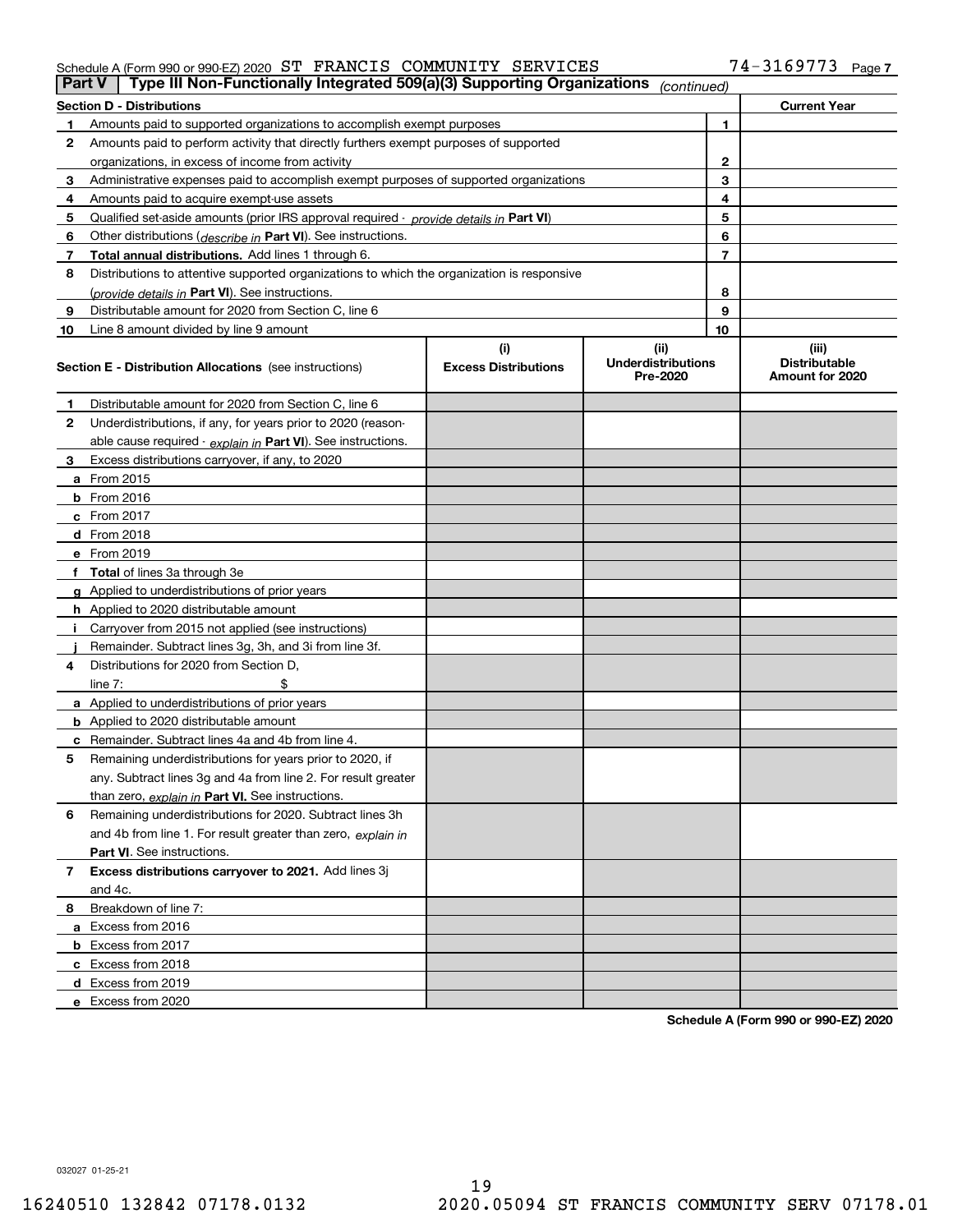|                 | Schedule A (Form 990 or 990-EZ) 2020 ST FRANCIS COMMUNITY SERVICES                                                                                                                                                                                                                      |  | $74 - 3169773$ Page 8                                                                                                                                                                                                         |
|-----------------|-----------------------------------------------------------------------------------------------------------------------------------------------------------------------------------------------------------------------------------------------------------------------------------------|--|-------------------------------------------------------------------------------------------------------------------------------------------------------------------------------------------------------------------------------|
| <b>Part VI</b>  | Supplemental Information. Provide the explanations required by Part II, line 10; Part II, line 17a or 17b; Part III, line 12;<br>Section D, lines 5, 6, and 8; and Part V, Section E, lines 2, 5, and 6. Also complete this part for any additional information.<br>(See instructions.) |  | Part IV, Section A, lines 1, 2, 3b, 3c, 4b, 4c, 5a, 6, 9a, 9b, 9c, 11a, 11b, and 11c; Part IV, Section B, lines 1 and 2; Part IV, Section C, line 1; Part IV, Section D, lines 2 and 3; Part IV, Section E, lines 1c, 2a, 2b, |
|                 |                                                                                                                                                                                                                                                                                         |  |                                                                                                                                                                                                                               |
|                 |                                                                                                                                                                                                                                                                                         |  |                                                                                                                                                                                                                               |
|                 |                                                                                                                                                                                                                                                                                         |  |                                                                                                                                                                                                                               |
|                 |                                                                                                                                                                                                                                                                                         |  |                                                                                                                                                                                                                               |
|                 |                                                                                                                                                                                                                                                                                         |  |                                                                                                                                                                                                                               |
|                 |                                                                                                                                                                                                                                                                                         |  |                                                                                                                                                                                                                               |
|                 |                                                                                                                                                                                                                                                                                         |  |                                                                                                                                                                                                                               |
|                 |                                                                                                                                                                                                                                                                                         |  |                                                                                                                                                                                                                               |
|                 |                                                                                                                                                                                                                                                                                         |  |                                                                                                                                                                                                                               |
|                 |                                                                                                                                                                                                                                                                                         |  |                                                                                                                                                                                                                               |
|                 |                                                                                                                                                                                                                                                                                         |  |                                                                                                                                                                                                                               |
|                 |                                                                                                                                                                                                                                                                                         |  |                                                                                                                                                                                                                               |
|                 |                                                                                                                                                                                                                                                                                         |  |                                                                                                                                                                                                                               |
|                 |                                                                                                                                                                                                                                                                                         |  |                                                                                                                                                                                                                               |
|                 |                                                                                                                                                                                                                                                                                         |  |                                                                                                                                                                                                                               |
|                 |                                                                                                                                                                                                                                                                                         |  |                                                                                                                                                                                                                               |
|                 |                                                                                                                                                                                                                                                                                         |  |                                                                                                                                                                                                                               |
|                 |                                                                                                                                                                                                                                                                                         |  |                                                                                                                                                                                                                               |
|                 |                                                                                                                                                                                                                                                                                         |  |                                                                                                                                                                                                                               |
|                 |                                                                                                                                                                                                                                                                                         |  |                                                                                                                                                                                                                               |
|                 |                                                                                                                                                                                                                                                                                         |  |                                                                                                                                                                                                                               |
|                 |                                                                                                                                                                                                                                                                                         |  |                                                                                                                                                                                                                               |
|                 |                                                                                                                                                                                                                                                                                         |  |                                                                                                                                                                                                                               |
|                 |                                                                                                                                                                                                                                                                                         |  |                                                                                                                                                                                                                               |
|                 |                                                                                                                                                                                                                                                                                         |  |                                                                                                                                                                                                                               |
|                 |                                                                                                                                                                                                                                                                                         |  |                                                                                                                                                                                                                               |
|                 |                                                                                                                                                                                                                                                                                         |  |                                                                                                                                                                                                                               |
|                 |                                                                                                                                                                                                                                                                                         |  |                                                                                                                                                                                                                               |
|                 |                                                                                                                                                                                                                                                                                         |  |                                                                                                                                                                                                                               |
|                 |                                                                                                                                                                                                                                                                                         |  |                                                                                                                                                                                                                               |
| 032028 01-25-21 |                                                                                                                                                                                                                                                                                         |  | Schedule A (Form 990 or 990-EZ) 2020                                                                                                                                                                                          |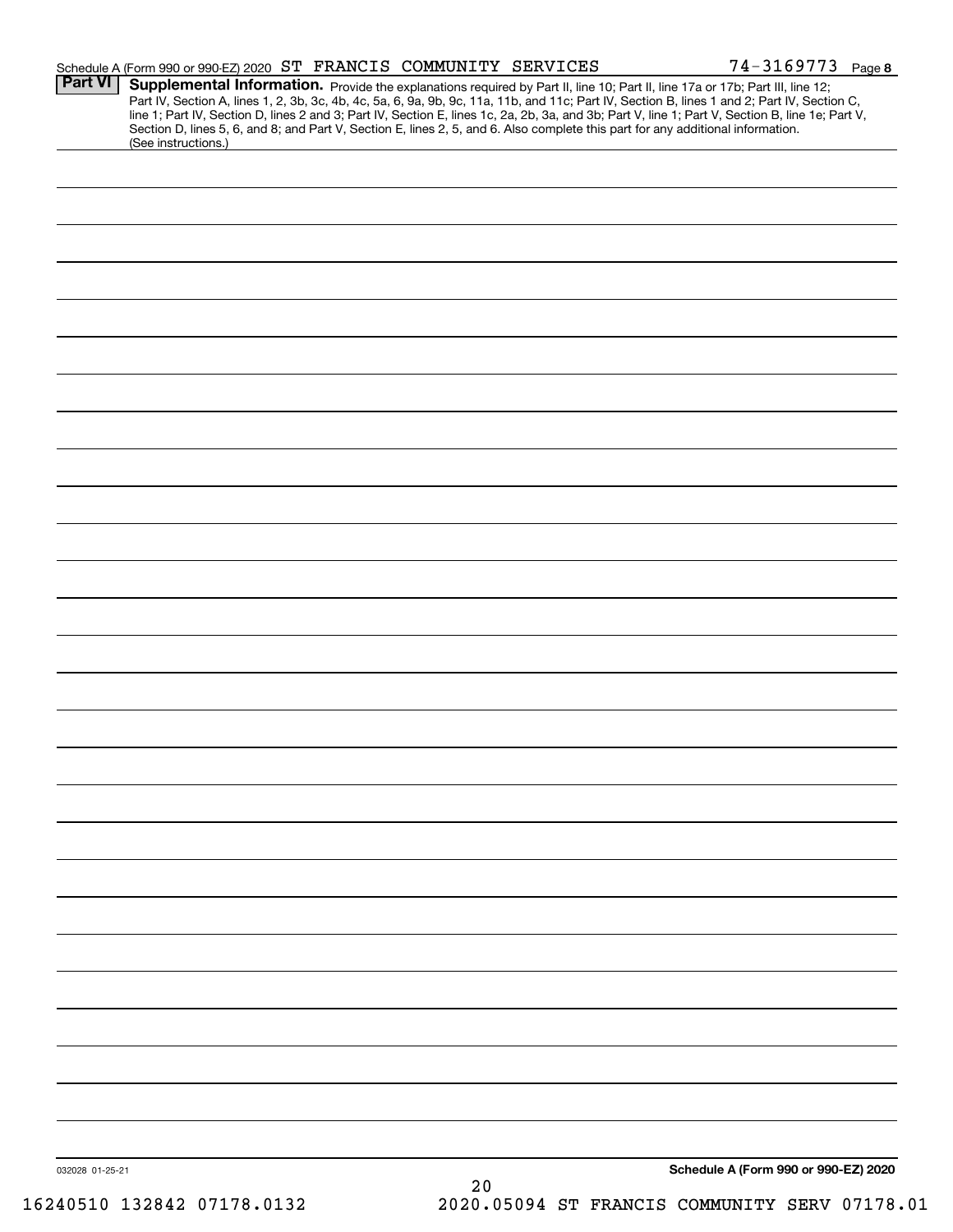Department of the Treasury Internal Revenue Service **(Form 990, 990-EZ, or 990-PF)**

Name of the organization

**Organization type** (check one):

### \*\* PUBLIC DISCLOSURE COPY \*\*

## **Schedule B Schedule of Contributors**

**| Attach to Form 990, Form 990-EZ, or Form 990-PF. | Go to www.irs.gov/Form990 for the latest information.** OMB No. 1545-0047

**2020**

**Employer identification number**

|  |  | <sup>-</sup> | O |  |  |
|--|--|--------------|---|--|--|
|  |  |              |   |  |  |

| . |    |                            | ------------------------- |
|---|----|----------------------------|---------------------------|
|   | SТ | FRANCIS COMMUNITY SERVICES | 74-3169773                |
|   |    |                            |                           |

| Filers of:         | Section:                                                                  |
|--------------------|---------------------------------------------------------------------------|
| Form 990 or 990-EZ | $\lfloor X \rfloor$ 501(c)( 3) (enter number) organization                |
|                    | 4947(a)(1) nonexempt charitable trust not treated as a private foundation |
|                    | 527 political organization                                                |
| Form 990-PF        | 501(c)(3) exempt private foundation                                       |
|                    | 4947(a)(1) nonexempt charitable trust treated as a private foundation     |
|                    | 501(c)(3) taxable private foundation                                      |

Check if your organization is covered by the **General Rule** or a **Special Rule. Note:**  Only a section 501(c)(7), (8), or (10) organization can check boxes for both the General Rule and a Special Rule. See instructions.

#### **General Rule**

 $\boxed{\textbf{X}}$  For an organization filing Form 990, 990-EZ, or 990-PF that received, during the year, contributions totaling \$5,000 or more (in money or property) from any one contributor. Complete Parts I and II. See instructions for determining a contributor's total contributions.

#### **Special Rules**

| For an organization described in section 501(c)(3) filing Form 990 or 990-EZ that met the 33 1/3% support test of the regulations under               |
|-------------------------------------------------------------------------------------------------------------------------------------------------------|
| sections 509(a)(1) and 170(b)(1)(A)(vi), that checked Schedule A (Form 990 or 990-EZ), Part II, line 13, 16a, or 16b, and that received from          |
| any one contributor, during the year, total contributions of the greater of (1) \$5,000; or (2) 2% of the amount on (i) Form 990, Part VIII, line 1h; |
| or (ii) Form 990-EZ, line 1. Complete Parts I and II.                                                                                                 |

For an organization described in section 501(c)(7), (8), or (10) filing Form 990 or 990-EZ that received from any one contributor, during the year, total contributions of more than \$1,000 exclusively for religious, charitable, scientific, literary, or educational purposes, or for the prevention of cruelty to children or animals. Complete Parts I (entering "N/A" in column (b) instead of the contributor name and address), II, and III.  $\mathcal{L}^{\text{max}}$ 

purpose. Don't complete any of the parts unless the **General Rule** applies to this organization because it received *nonexclusively* year, contributions <sub>exclusively</sub> for religious, charitable, etc., purposes, but no such contributions totaled more than \$1,000. If this box is checked, enter here the total contributions that were received during the year for an  $\;$ exclusively religious, charitable, etc., For an organization described in section 501(c)(7), (8), or (10) filing Form 990 or 990-EZ that received from any one contributor, during the religious, charitable, etc., contributions totaling \$5,000 or more during the year  $\Box$ — $\Box$   $\Box$  $\mathcal{L}^{\text{max}}$ 

**Caution:**  An organization that isn't covered by the General Rule and/or the Special Rules doesn't file Schedule B (Form 990, 990-EZ, or 990-PF),  **must** but it answer "No" on Part IV, line 2, of its Form 990; or check the box on line H of its Form 990-EZ or on its Form 990-PF, Part I, line 2, to certify that it doesn't meet the filing requirements of Schedule B (Form 990, 990-EZ, or 990-PF).

**For Paperwork Reduction Act Notice, see the instructions for Form 990, 990-EZ, or 990-PF. Schedule B (Form 990, 990-EZ, or 990-PF) (2020)** LHA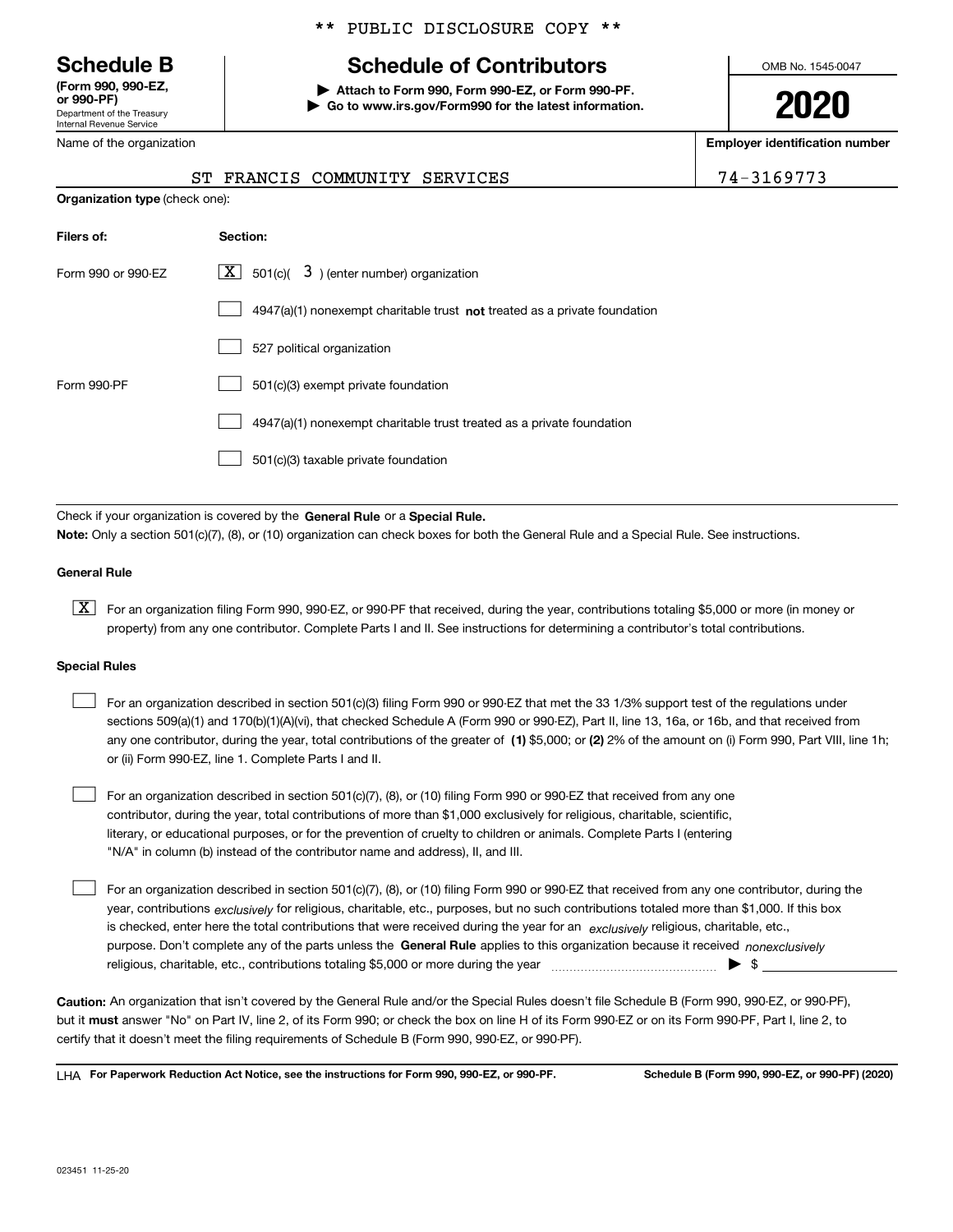**Employer identification number**

**(d) Type of contribution**

 $\boxed{\text{X}}$ 

**Person**

### ST FRANCIS COMMUNITY SERVICES | 74-3169773

**(a) No.(b) Name, address, and ZIP + 4 (c) Total contributions** Chedule B (Form 990, 990-EZ, or 990-PF) (2020)<br>
lame of organization<br> **2Part I COMMUNITY SERVICES**<br> **2Part I Contributors** (see instructions). Use duplicate copies of Part I if additional space is needed.  $\begin{array}{c|c|c|c|c|c} 1 & \hspace{1.5cm} & \hspace{1.5cm} & \hspace{1.5cm} & \hspace{1.5cm} & \hspace{1.5cm} & \hspace{1.5cm} & \hspace{1.5cm} & \hspace{1.5cm} & \hspace{1.5cm} & \hspace{1.5cm} & \hspace{1.5cm} & \hspace{1.5cm} & \hspace{1.5cm} & \hspace{1.5cm} & \hspace{1.5cm} & \hspace{1.5cm} & \hspace{1.5cm} & \hspace{1.5cm} & \hspace{1.5cm} & \hspace{1.5cm} &$ 

|                 |                                   | 355,225.<br>\$                    | Payroll<br><b>Noncash</b><br>(Complete Part II for<br>noncash contributions.)                          |
|-----------------|-----------------------------------|-----------------------------------|--------------------------------------------------------------------------------------------------------|
| (a)<br>No.      | (b)<br>Name, address, and ZIP + 4 | (c)<br><b>Total contributions</b> | (d)<br>Type of contribution                                                                            |
| 2               |                                   | 50,000.<br>\$                     | $\mathbf{X}$<br>Person<br>Payroll<br>Noncash<br>(Complete Part II for<br>noncash contributions.)       |
| (a)<br>No.      | (b)<br>Name, address, and ZIP + 4 | (c)<br><b>Total contributions</b> | (d)<br>Type of contribution                                                                            |
| 3               |                                   | 200,056.<br>\$                    | $\mathbf{X}$<br>Person<br>Payroll<br>Noncash<br>(Complete Part II for<br>noncash contributions.)       |
| (a)<br>No.      | (b)<br>Name, address, and ZIP + 4 | (c)<br><b>Total contributions</b> | (d)<br>Type of contribution                                                                            |
| 4               |                                   | 2,970,397.<br>$$\mathbb{S}$$      | $\mathbf{X}$<br>Person<br>Payroll<br>Noncash<br>(Complete Part II for<br>noncash contributions.)       |
| (a)<br>No.      | (b)<br>Name, address, and ZIP + 4 | (c)<br><b>Total contributions</b> | (d)<br>Type of contribution                                                                            |
| 5               |                                   | 76,500.<br>\$                     | $\mathbf{X}$<br>Person<br>Payroll<br>Noncash<br>(Complete Part II for<br>noncash contributions.)       |
| (a)<br>No.      | (b)<br>Name, address, and ZIP + 4 | (c)<br><b>Total contributions</b> | (d)<br>Type of contribution                                                                            |
| 6               |                                   | 110,000.<br>\$                    | $\boxed{\text{X}}$<br>Person<br>Payroll<br>Noncash<br>(Complete Part II for<br>noncash contributions.) |
| 023452 11-25-20 |                                   |                                   | Schedule B (Form 990, 990-EZ, or 990-PF) (2020)                                                        |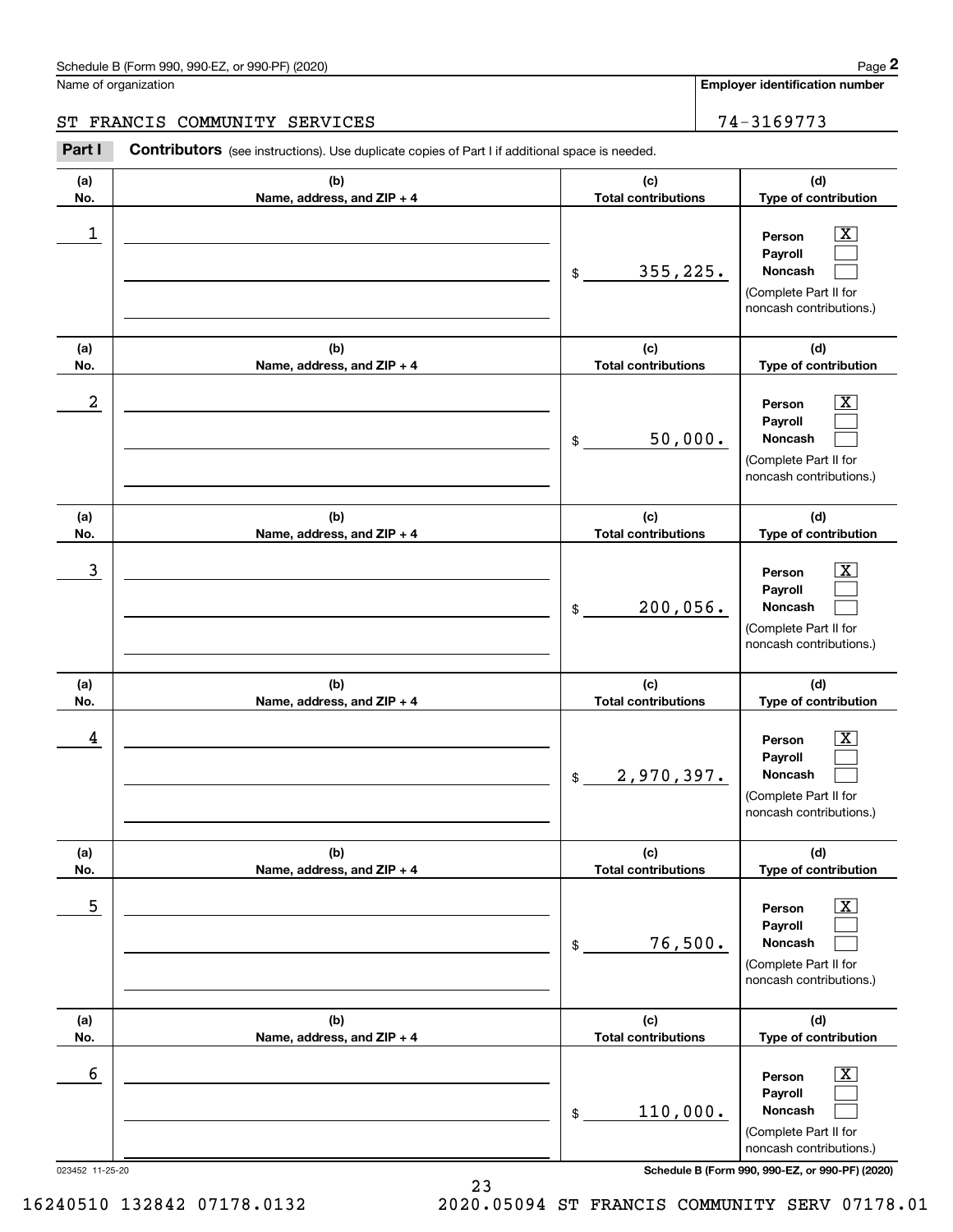**Employer identification number**

**(a)No.(b)Name, address, and ZIP + 4 (c)Total contributions (d)Type of contribution PersonPayrollNoncash (a)No.(b)Name, address, and ZIP + 4 (c)Total contributions (d)Type of contribution PersonPayrollNoncash (a)No.(b)Name, address, and ZIP + 4 (c)Total contributions (d)Type of contribution PersonPayrollNoncash (a) No.(b) Name, address, and ZIP + 4 (c) Total contributions (d) Type of contribution PersonPayrollNoncash (a) No.(b) Name, address, and ZIP + 4 (c) Total contributions (d) Type of contribution PersonPayrollNoncash(a) No.(b)Name, address, and ZIP + 4 (c) Total contributions (d)Type of contribution PersonPayrollNoncash** Contributors (see instructions). Use duplicate copies of Part I if additional space is needed. \$(Complete Part II for noncash contributions.) \$(Complete Part II for noncash contributions.) \$(Complete Part II for noncash contributions.) \$(Complete Part II for noncash contributions.) \$(Complete Part II for noncash contributions.) \$Chedule B (Form 990, 990-EZ, or 990-PF) (2020)<br> **2Part I 2P ARANCIS COMMUNITY SERVICES**<br> **2Part I 2001 CONTIBUTOR** (see instructions). Use duplicate copies of Part I if additional space is needed.  $|X|$  $\mathcal{L}^{\text{max}}$  $\mathcal{L}^{\text{max}}$  $\boxed{\text{X}}$  $\mathcal{L}^{\text{max}}$  $\mathcal{L}^{\text{max}}$  $|X|$  $\mathcal{L}^{\text{max}}$  $\mathcal{L}^{\text{max}}$  $\mathcal{L}^{\text{max}}$  $\mathcal{L}^{\text{max}}$  $\mathcal{L}^{\text{max}}$  $\mathcal{L}^{\text{max}}$  $\mathcal{L}^{\text{max}}$  $\mathcal{L}^{\text{max}}$  $\mathcal{L}^{\text{max}}$  $\mathcal{L}^{\text{max}}$  $\mathcal{L}^{\text{max}}$ 7 X 53,400. 8 X 63,700. example and the set of the set of the set of the set of the set of the set of the set of the set of the set of 336,267. ST FRANCIS COMMUNITY SERVICES 74-3169773

023452 11-25-20 **Schedule B (Form 990, 990-EZ, or 990-PF) (2020)**

(Complete Part II for noncash contributions.)

16240510 132842 07178.0132 2020.05094 ST FRANCIS COMMUNITY SERV 07178.01

24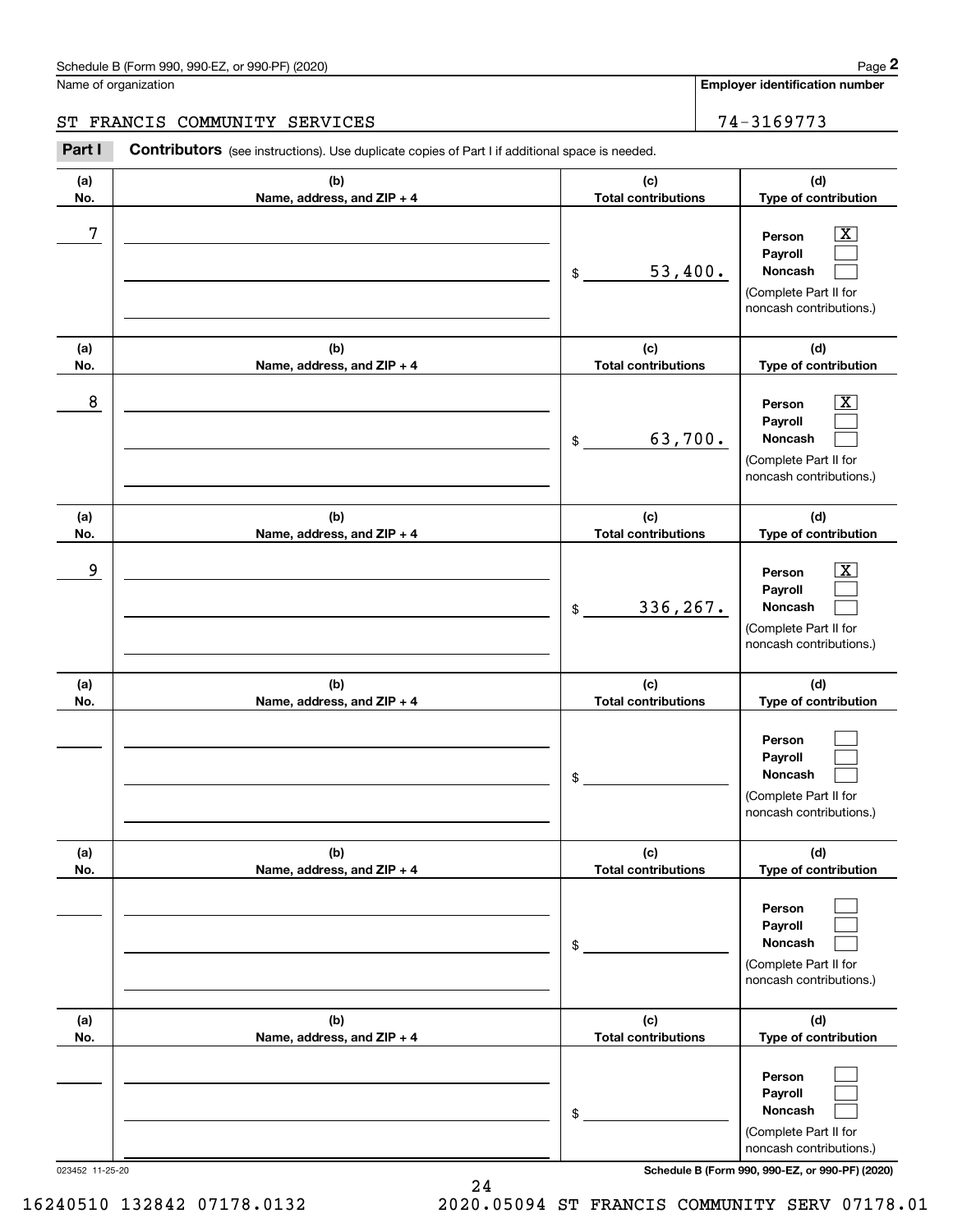Name of organization

### ST FRANCIS COMMUNITY SERVICES | 74-3169773

Chedule B (Form 990, 990-EZ, or 990-PF) (2020)<br>
lame of organization<br> **3Part II if additional space is needed.**<br> **Part II if additional space is needed.**<br> **3Part II if additional space is needed.** 

| (a)<br>(c)<br>No.<br>(d)<br>(b)<br>FMV (or estimate)<br>from<br>Description of noncash property given<br>Date received<br>(See instructions.)<br>Part I<br>$\frac{1}{2}$<br>(a)<br>(c)<br>No.<br>(d)<br>(b)<br>FMV (or estimate)<br>from<br>Description of noncash property given<br>Date received<br>(See instructions.)<br>Part I |  |
|-------------------------------------------------------------------------------------------------------------------------------------------------------------------------------------------------------------------------------------------------------------------------------------------------------------------------------------|--|
|                                                                                                                                                                                                                                                                                                                                     |  |
|                                                                                                                                                                                                                                                                                                                                     |  |
|                                                                                                                                                                                                                                                                                                                                     |  |
|                                                                                                                                                                                                                                                                                                                                     |  |
|                                                                                                                                                                                                                                                                                                                                     |  |
| $\frac{1}{2}$                                                                                                                                                                                                                                                                                                                       |  |
| (a)<br>(c)<br>No.<br>(b)<br>(d)<br>FMV (or estimate)<br>from<br>Description of noncash property given<br>Date received<br>(See instructions.)<br>Part I                                                                                                                                                                             |  |
|                                                                                                                                                                                                                                                                                                                                     |  |
| $\mathfrak s$                                                                                                                                                                                                                                                                                                                       |  |
|                                                                                                                                                                                                                                                                                                                                     |  |
| (a)<br>(c)<br>No.<br>(d)<br>(b)<br>FMV (or estimate)<br>from<br>Description of noncash property given<br>Date received<br>(See instructions.)<br>Part I                                                                                                                                                                             |  |
|                                                                                                                                                                                                                                                                                                                                     |  |
|                                                                                                                                                                                                                                                                                                                                     |  |
| $\frac{1}{2}$                                                                                                                                                                                                                                                                                                                       |  |
|                                                                                                                                                                                                                                                                                                                                     |  |
| (a)<br>(c)<br>No.<br>(d)<br>(b)<br>FMV (or estimate)<br>from<br>Description of noncash property given<br>Date received<br>(See instructions.)<br>Part I                                                                                                                                                                             |  |
|                                                                                                                                                                                                                                                                                                                                     |  |
|                                                                                                                                                                                                                                                                                                                                     |  |
|                                                                                                                                                                                                                                                                                                                                     |  |
| \$                                                                                                                                                                                                                                                                                                                                  |  |
| (a)                                                                                                                                                                                                                                                                                                                                 |  |
| (c)<br>No.<br>(b)<br>(d)                                                                                                                                                                                                                                                                                                            |  |
| FMV (or estimate)<br>from<br>Description of noncash property given<br>Date received<br>(See instructions.)                                                                                                                                                                                                                          |  |
| Part I                                                                                                                                                                                                                                                                                                                              |  |
|                                                                                                                                                                                                                                                                                                                                     |  |
|                                                                                                                                                                                                                                                                                                                                     |  |
| \$                                                                                                                                                                                                                                                                                                                                  |  |
| Schedule B (Form 990, 990-EZ, or 990-PF) (2020)<br>023453 11-25-20                                                                                                                                                                                                                                                                  |  |

25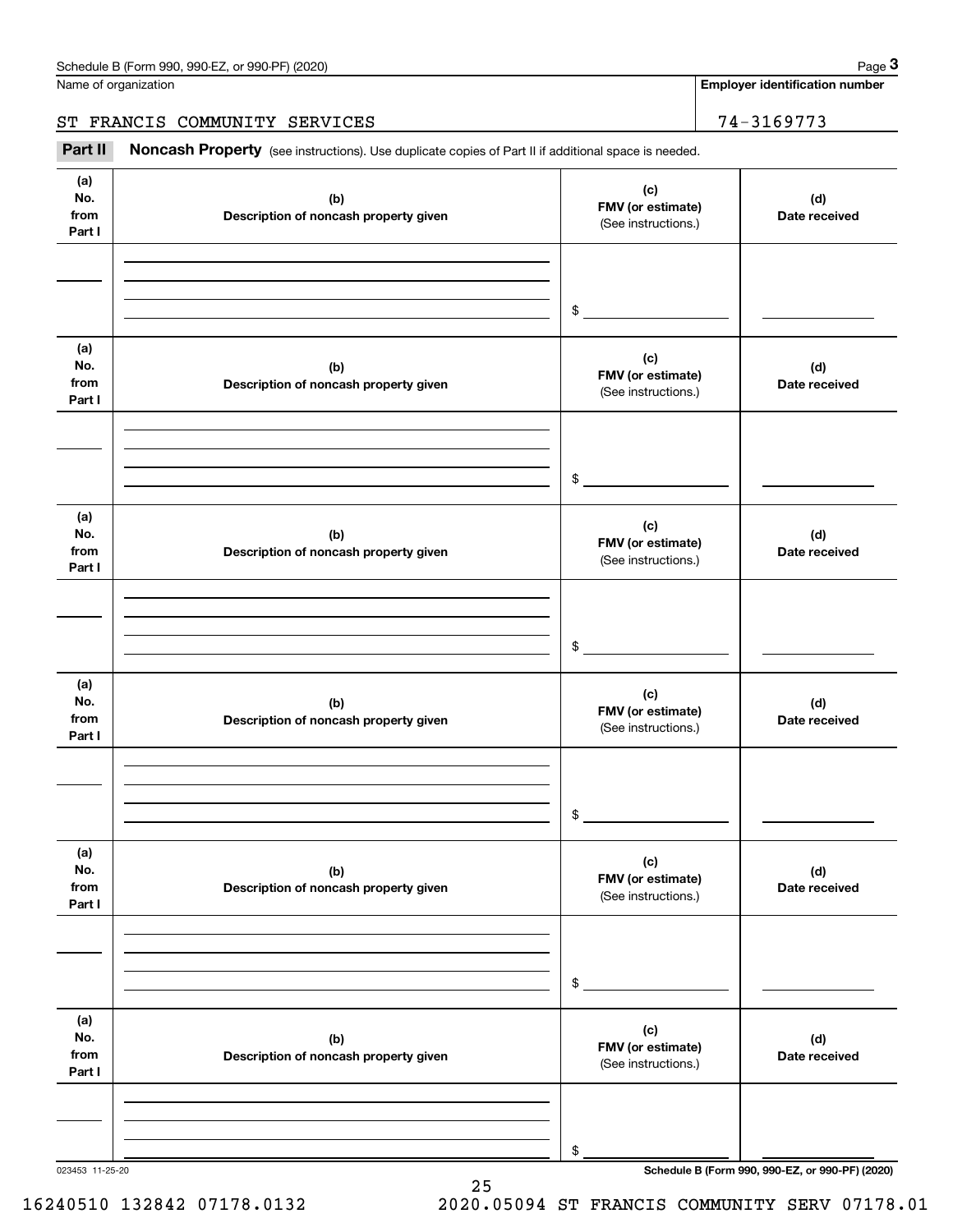|                           | Schedule B (Form 990, 990-EZ, or 990-PF) (2020)                                                                                                                               |                      | Page 4                                                                                                                                                                                                                                                                                                                                              |
|---------------------------|-------------------------------------------------------------------------------------------------------------------------------------------------------------------------------|----------------------|-----------------------------------------------------------------------------------------------------------------------------------------------------------------------------------------------------------------------------------------------------------------------------------------------------------------------------------------------------|
| Name of organization      |                                                                                                                                                                               |                      | <b>Employer identification number</b>                                                                                                                                                                                                                                                                                                               |
|                           | ST FRANCIS COMMUNITY SERVICES                                                                                                                                                 |                      | 74-3169773                                                                                                                                                                                                                                                                                                                                          |
| Part III                  | from any one contributor. Complete columns (a) through (e) and the following line entry. For organizations<br>Use duplicate copies of Part III if additional space is needed. |                      | Exclusively religious, charitable, etc., contributions to organizations described in section 501(c)(7), (8), or (10) that total more than \$1,000 for the year<br>completing Part III, enter the total of exclusively religious, charitable, etc., contributions of \$1,000 or less for the year. (Enter this info. once.) $\blacktriangleright$ \$ |
| (a) No.<br>from<br>Part I | (b) Purpose of gift                                                                                                                                                           | (c) Use of gift      | (d) Description of how gift is held                                                                                                                                                                                                                                                                                                                 |
|                           |                                                                                                                                                                               |                      |                                                                                                                                                                                                                                                                                                                                                     |
|                           |                                                                                                                                                                               | (e) Transfer of gift |                                                                                                                                                                                                                                                                                                                                                     |
|                           | Transferee's name, address, and $ZIP + 4$                                                                                                                                     |                      | Relationship of transferor to transferee                                                                                                                                                                                                                                                                                                            |
| (a) No.<br>from<br>Part I | (b) Purpose of gift                                                                                                                                                           | (c) Use of gift      | (d) Description of how gift is held                                                                                                                                                                                                                                                                                                                 |
|                           |                                                                                                                                                                               |                      |                                                                                                                                                                                                                                                                                                                                                     |
|                           |                                                                                                                                                                               |                      |                                                                                                                                                                                                                                                                                                                                                     |
|                           | Transferee's name, address, and ZIP + 4                                                                                                                                       |                      | Relationship of transferor to transferee                                                                                                                                                                                                                                                                                                            |
| (a) No.<br>from<br>Part I | (b) Purpose of gift                                                                                                                                                           | (c) Use of gift      | (d) Description of how gift is held                                                                                                                                                                                                                                                                                                                 |
|                           |                                                                                                                                                                               | (e) Transfer of gift |                                                                                                                                                                                                                                                                                                                                                     |
|                           | Transferee's name, address, and ZIP + 4                                                                                                                                       |                      | Relationship of transferor to transferee                                                                                                                                                                                                                                                                                                            |
| (a) No.<br>from           |                                                                                                                                                                               |                      |                                                                                                                                                                                                                                                                                                                                                     |
| Part I                    | (b) Purpose of gift                                                                                                                                                           | (c) Use of gift      | (d) Description of how gift is held                                                                                                                                                                                                                                                                                                                 |
|                           |                                                                                                                                                                               | (e) Transfer of gift |                                                                                                                                                                                                                                                                                                                                                     |
|                           | Transferee's name, address, and ZIP + 4                                                                                                                                       |                      | Relationship of transferor to transferee                                                                                                                                                                                                                                                                                                            |
|                           |                                                                                                                                                                               |                      |                                                                                                                                                                                                                                                                                                                                                     |

26

023454 11-25-20

**Schedule B (Form 990, 990-EZ, or 990-PF) (2020)**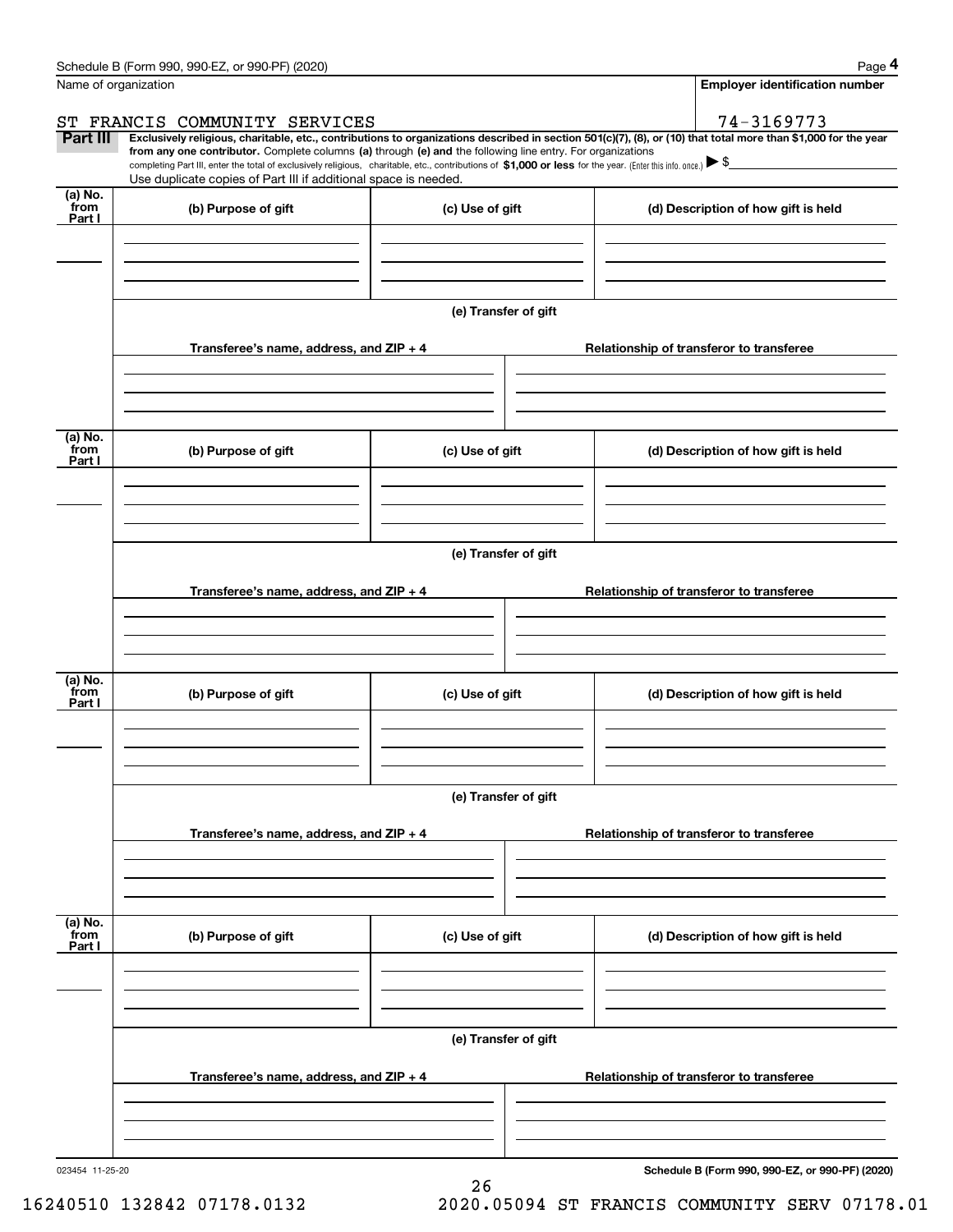| <b>SCHEDULE D</b> |  |
|-------------------|--|
|-------------------|--|

## **Supplemental Financial Statements**

(Form 990)<br>
Pepartment of the Treasury<br>
Department of the Treasury<br>
Department of the Treasury<br>
Department of the Treasury<br> **Co to www.irs.gov/Form990 for instructions and the latest information.**<br> **Co to www.irs.gov/Form9** 



Department of the Treasury Internal Revenue Service

**Name of the organization Employer identification number**

|         | ST FRANCIS COMMUNITY SERVICES                                                                                                                  |                         | 74-3169773                                         |
|---------|------------------------------------------------------------------------------------------------------------------------------------------------|-------------------------|----------------------------------------------------|
| Part I  | Organizations Maintaining Donor Advised Funds or Other Similar Funds or Accounts. Complete if the                                              |                         |                                                    |
|         | organization answered "Yes" on Form 990, Part IV, line 6.                                                                                      |                         |                                                    |
|         |                                                                                                                                                | (a) Donor advised funds | (b) Funds and other accounts                       |
| 1       |                                                                                                                                                | 1                       |                                                    |
|         | Aggregate value of contributions to (during year)                                                                                              |                         |                                                    |
| 2       |                                                                                                                                                |                         |                                                    |
| з       |                                                                                                                                                |                         |                                                    |
| 4       |                                                                                                                                                |                         |                                                    |
| 5       | Did the organization inform all donors and donor advisors in writing that the assets held in donor advised funds                               |                         |                                                    |
|         |                                                                                                                                                |                         | $\boxed{\text{X}}$ Yes<br>No                       |
| 6       | Did the organization inform all grantees, donors, and donor advisors in writing that grant funds can be used only                              |                         |                                                    |
|         | for charitable purposes and not for the benefit of the donor or donor advisor, or for any other purpose conferring                             |                         |                                                    |
|         |                                                                                                                                                |                         | $\overline{X}$ Yes<br>No                           |
| Part II | Conservation Easements. Complete if the organization answered "Yes" on Form 990, Part IV, line 7.                                              |                         |                                                    |
| 1       | Purpose(s) of conservation easements held by the organization (check all that apply).                                                          |                         |                                                    |
|         | Preservation of land for public use (for example, recreation or education)                                                                     |                         | Preservation of a historically important land area |
|         | Protection of natural habitat                                                                                                                  |                         | Preservation of a certified historic structure     |
|         | Preservation of open space                                                                                                                     |                         |                                                    |
| 2       | Complete lines 2a through 2d if the organization held a qualified conservation contribution in the form of a conservation easement on the last |                         |                                                    |
|         | day of the tax year.                                                                                                                           |                         | Held at the End of the Tax Year                    |
|         |                                                                                                                                                |                         | 2a                                                 |
| b       | Total acreage restricted by conservation easements                                                                                             |                         | 2b                                                 |
|         |                                                                                                                                                |                         | 2c                                                 |
| с       | d Number of conservation easements included in (c) acquired after 7/25/06, and not on a historic structure                                     |                         |                                                    |
|         |                                                                                                                                                |                         | 2d                                                 |
|         |                                                                                                                                                |                         |                                                    |
| 3       | Number of conservation easements modified, transferred, released, extinguished, or terminated by the organization during the tax               |                         |                                                    |
|         | $year \blacktriangleright$                                                                                                                     |                         |                                                    |
| 4       | Number of states where property subject to conservation easement is located $\blacktriangleright$                                              |                         |                                                    |
| 5       | Does the organization have a written policy regarding the periodic monitoring, inspection, handling of                                         |                         |                                                    |
|         | violations, and enforcement of the conservation easements it holds?                                                                            |                         | Yes<br><b>No</b>                                   |
| 6       | Staff and volunteer hours devoted to monitoring, inspecting, handling of violations, and enforcing conservation easements during the year      |                         |                                                    |
|         |                                                                                                                                                |                         |                                                    |
| 7       | Amount of expenses incurred in monitoring, inspecting, handling of violations, and enforcing conservation easements during the year            |                         |                                                    |
|         | $\blacktriangleright$ \$                                                                                                                       |                         |                                                    |
| 8       | Does each conservation easement reported on line 2(d) above satisfy the requirements of section 170(h)(4)(B)(i)                                |                         |                                                    |
|         |                                                                                                                                                |                         | Yes<br>No                                          |
| 9       | In Part XIII, describe how the organization reports conservation easements in its revenue and expense statement and                            |                         |                                                    |
|         | balance sheet, and include, if applicable, the text of the footnote to the organization's financial statements that describes the              |                         |                                                    |
|         | organization's accounting for conservation easements.                                                                                          |                         |                                                    |
|         | Organizations Maintaining Collections of Art, Historical Treasures, or Other Similar Assets.<br>Part III                                       |                         |                                                    |
|         | Complete if the organization answered "Yes" on Form 990, Part IV, line 8.                                                                      |                         |                                                    |
|         | 1a If the organization elected, as permitted under FASB ASC 958, not to report in its revenue statement and balance sheet works                |                         |                                                    |
|         | of art, historical treasures, or other similar assets held for public exhibition, education, or research in furtherance of public              |                         |                                                    |
|         | service, provide in Part XIII the text of the footnote to its financial statements that describes these items.                                 |                         |                                                    |
| b       | If the organization elected, as permitted under FASB ASC 958, to report in its revenue statement and balance sheet works of                    |                         |                                                    |
|         | art, historical treasures, or other similar assets held for public exhibition, education, or research in furtherance of public service,        |                         |                                                    |
|         | provide the following amounts relating to these items:                                                                                         |                         |                                                    |
|         |                                                                                                                                                |                         |                                                    |
|         | (ii) Assets included in Form 990, Part X                                                                                                       |                         | $\triangleright$ \$                                |
| 2       | If the organization received or held works of art, historical treasures, or other similar assets for financial gain, provide                   |                         |                                                    |
|         | the following amounts required to be reported under FASB ASC 958 relating to these items:                                                      |                         |                                                    |
| а       |                                                                                                                                                |                         | \$<br>▶                                            |
|         |                                                                                                                                                |                         | $\blacktriangleright$ \$                           |
|         | LHA For Paperwork Reduction Act Notice, see the Instructions for Form 990.                                                                     |                         | Schedule D (Form 990) 2020                         |

032051 12-01-20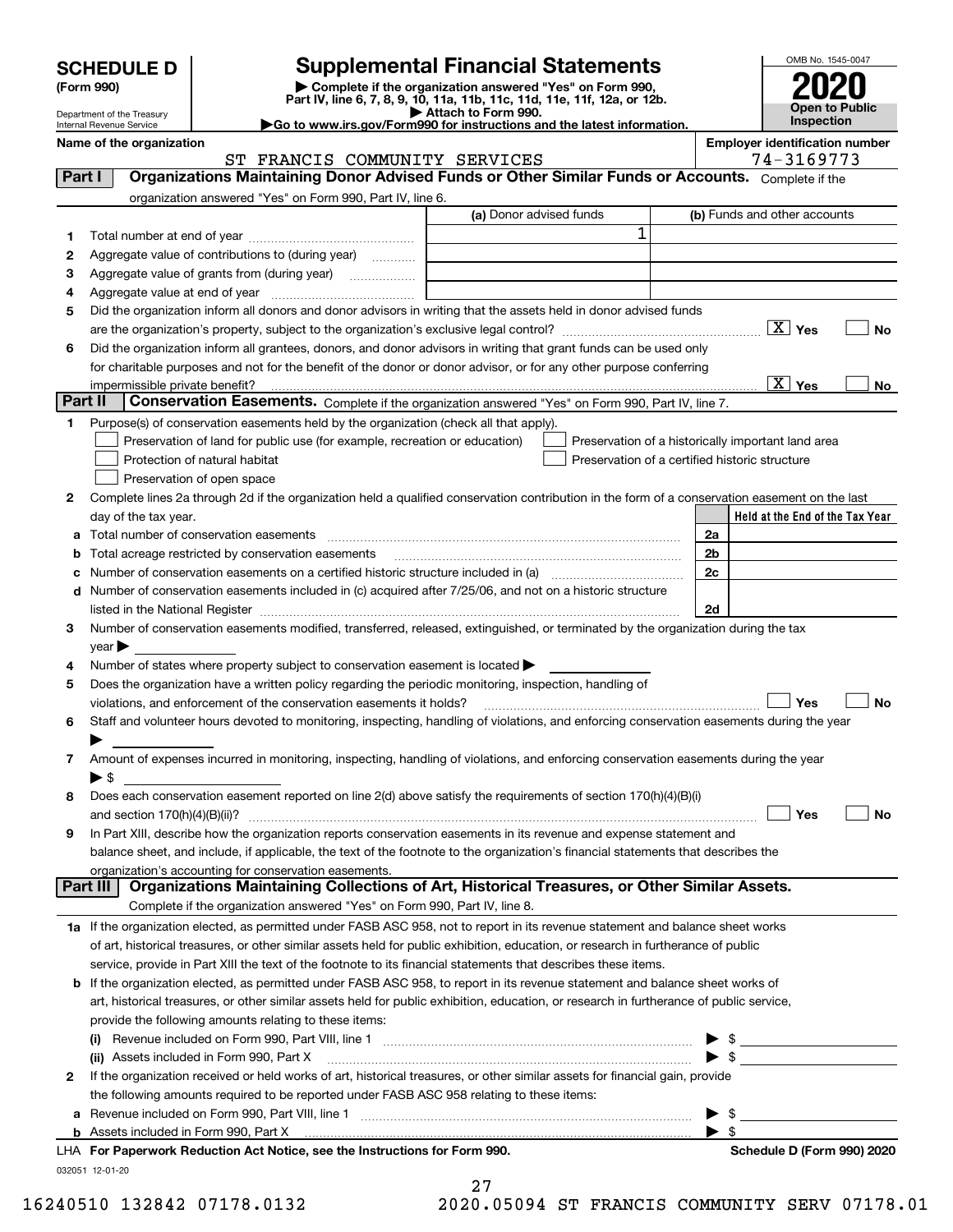|          | Schedule D (Form 990) 2020                                                                                                                                                                                                     | ST FRANCIS COMMUNITY SERVICES |   |                |                                                                                                                                                                                                                               |                 | 74-3169773           |                | Page $2$            |
|----------|--------------------------------------------------------------------------------------------------------------------------------------------------------------------------------------------------------------------------------|-------------------------------|---|----------------|-------------------------------------------------------------------------------------------------------------------------------------------------------------------------------------------------------------------------------|-----------------|----------------------|----------------|---------------------|
| Part III | Organizations Maintaining Collections of Art, Historical Treasures, or Other Similar Assets (continued)                                                                                                                        |                               |   |                |                                                                                                                                                                                                                               |                 |                      |                |                     |
| 3        | Using the organization's acquisition, accession, and other records, check any of the following that make significant use of its                                                                                                |                               |   |                |                                                                                                                                                                                                                               |                 |                      |                |                     |
|          | collection items (check all that apply):                                                                                                                                                                                       |                               |   |                |                                                                                                                                                                                                                               |                 |                      |                |                     |
| a        | Public exhibition                                                                                                                                                                                                              |                               | d |                | Loan or exchange program                                                                                                                                                                                                      |                 |                      |                |                     |
| b        | Scholarly research                                                                                                                                                                                                             |                               | е |                | Other and the contract of the contract of the contract of the contract of the contract of the contract of the contract of the contract of the contract of the contract of the contract of the contract of the contract of the |                 |                      |                |                     |
| c        | Preservation for future generations                                                                                                                                                                                            |                               |   |                |                                                                                                                                                                                                                               |                 |                      |                |                     |
| 4        | Provide a description of the organization's collections and explain how they further the organization's exempt purpose in Part XIII.                                                                                           |                               |   |                |                                                                                                                                                                                                                               |                 |                      |                |                     |
| 5        | During the year, did the organization solicit or receive donations of art, historical treasures, or other similar assets                                                                                                       |                               |   |                |                                                                                                                                                                                                                               |                 |                      |                |                     |
|          | to be sold to raise funds rather than to be maintained as part of the organization's collection?                                                                                                                               |                               |   |                |                                                                                                                                                                                                                               |                 |                      | Yes            | No                  |
|          | <b>Part IV</b><br>Escrow and Custodial Arrangements. Complete if the organization answered "Yes" on Form 990, Part IV, line 9, or                                                                                              |                               |   |                |                                                                                                                                                                                                                               |                 |                      |                |                     |
|          | reported an amount on Form 990, Part X, line 21.                                                                                                                                                                               |                               |   |                |                                                                                                                                                                                                                               |                 |                      |                |                     |
|          | 1a Is the organization an agent, trustee, custodian or other intermediary for contributions or other assets not included                                                                                                       |                               |   |                |                                                                                                                                                                                                                               |                 |                      |                |                     |
|          | on Form 990, Part X? [11] matter and the contract of the contract of the contract of the contract of the contract of the contract of the contract of the contract of the contract of the contract of the contract of the contr |                               |   |                |                                                                                                                                                                                                                               |                 |                      | Yes            | No                  |
|          | If "Yes," explain the arrangement in Part XIII and complete the following table:                                                                                                                                               |                               |   |                |                                                                                                                                                                                                                               |                 |                      |                |                     |
|          |                                                                                                                                                                                                                                |                               |   |                |                                                                                                                                                                                                                               |                 |                      | Amount         |                     |
| c        | Beginning balance                                                                                                                                                                                                              |                               |   |                |                                                                                                                                                                                                                               | 1c              |                      |                |                     |
|          | Additions during the year manufactured and an annual contract of the year manufactured and all the year manufactured and all the year manufactured and all the year manufactured and all the year manufactured and all the yea |                               |   |                |                                                                                                                                                                                                                               | 1d              |                      |                |                     |
| е        | Distributions during the year measurement contains and all the state of the state of the state of the state of                                                                                                                 |                               |   |                |                                                                                                                                                                                                                               | 1e              |                      |                |                     |
|          | Ending balance manufactured and contact the contract of the contract of the contract of the contract of the contract of the contract of the contract of the contract of the contract of the contract of the contract of the co |                               |   |                |                                                                                                                                                                                                                               | 1f              |                      |                |                     |
|          | 2a Did the organization include an amount on Form 990, Part X, line 21, for escrow or custodial account liability?                                                                                                             |                               |   |                |                                                                                                                                                                                                                               |                 |                      | Yes            | No                  |
| Part V   | <b>b</b> If "Yes," explain the arrangement in Part XIII. Check here if the explanation has been provided on Part XIII<br>Endowment Funds. Complete if the organization answered "Yes" on Form 990, Part IV, line 10.           |                               |   |                |                                                                                                                                                                                                                               |                 |                      |                |                     |
|          |                                                                                                                                                                                                                                |                               |   |                | (c) Two years back                                                                                                                                                                                                            |                 |                      |                |                     |
|          |                                                                                                                                                                                                                                | (a) Current year              |   | (b) Prior year |                                                                                                                                                                                                                               |                 | (d) Three years back |                | (e) Four years back |
| 1a       | Beginning of year balance                                                                                                                                                                                                      |                               |   |                |                                                                                                                                                                                                                               |                 |                      |                |                     |
| b        | Net investment earnings, gains, and losses                                                                                                                                                                                     |                               |   |                |                                                                                                                                                                                                                               |                 |                      |                |                     |
|          |                                                                                                                                                                                                                                |                               |   |                |                                                                                                                                                                                                                               |                 |                      |                |                     |
| a        | Other expenditures for facilities                                                                                                                                                                                              |                               |   |                |                                                                                                                                                                                                                               |                 |                      |                |                     |
| е        | and programs                                                                                                                                                                                                                   |                               |   |                |                                                                                                                                                                                                                               |                 |                      |                |                     |
| Ť.       | Administrative expenses                                                                                                                                                                                                        |                               |   |                |                                                                                                                                                                                                                               |                 |                      |                |                     |
| g        | End of year balance                                                                                                                                                                                                            |                               |   |                |                                                                                                                                                                                                                               |                 |                      |                |                     |
| 2        | Provide the estimated percentage of the current year end balance (line 1g, column (a)) held as:                                                                                                                                |                               |   |                |                                                                                                                                                                                                                               |                 |                      |                |                     |
|          | Board designated or quasi-endowment > ____                                                                                                                                                                                     |                               | % |                |                                                                                                                                                                                                                               |                 |                      |                |                     |
| b        |                                                                                                                                                                                                                                | %                             |   |                |                                                                                                                                                                                                                               |                 |                      |                |                     |
| c        | Term endowment $\blacktriangleright$                                                                                                                                                                                           | %                             |   |                |                                                                                                                                                                                                                               |                 |                      |                |                     |
|          | The percentages on lines 2a, 2b, and 2c should equal 100%.                                                                                                                                                                     |                               |   |                |                                                                                                                                                                                                                               |                 |                      |                |                     |
|          | 3a Are there endowment funds not in the possession of the organization that are held and administered for the organization                                                                                                     |                               |   |                |                                                                                                                                                                                                                               |                 |                      |                |                     |
|          | by:                                                                                                                                                                                                                            |                               |   |                |                                                                                                                                                                                                                               |                 |                      |                | Yes<br>No           |
|          | (i)                                                                                                                                                                                                                            |                               |   |                |                                                                                                                                                                                                                               |                 |                      | 3a(i)          |                     |
|          |                                                                                                                                                                                                                                |                               |   |                |                                                                                                                                                                                                                               |                 |                      | 3a(ii)         |                     |
|          |                                                                                                                                                                                                                                |                               |   |                |                                                                                                                                                                                                                               |                 |                      | 3b             |                     |
|          | Describe in Part XIII the intended uses of the organization's endowment funds.                                                                                                                                                 |                               |   |                |                                                                                                                                                                                                                               |                 |                      |                |                     |
|          | Land, Buildings, and Equipment.<br>Part VI                                                                                                                                                                                     |                               |   |                |                                                                                                                                                                                                                               |                 |                      |                |                     |
|          | Complete if the organization answered "Yes" on Form 990, Part IV, line 11a. See Form 990, Part X, line 10.                                                                                                                     |                               |   |                |                                                                                                                                                                                                                               |                 |                      |                |                     |
|          | Description of property                                                                                                                                                                                                        | (a) Cost or other             |   |                | (b) Cost or other                                                                                                                                                                                                             | (c) Accumulated |                      | (d) Book value |                     |
|          |                                                                                                                                                                                                                                | basis (investment)            |   |                | basis (other)                                                                                                                                                                                                                 | depreciation    |                      |                |                     |
|          |                                                                                                                                                                                                                                |                               |   |                |                                                                                                                                                                                                                               |                 |                      |                |                     |
| b        |                                                                                                                                                                                                                                |                               |   |                |                                                                                                                                                                                                                               |                 |                      |                |                     |
|          |                                                                                                                                                                                                                                |                               |   |                | 259,636.                                                                                                                                                                                                                      | 40,697.         |                      |                | 218,939.            |
|          |                                                                                                                                                                                                                                |                               |   |                | 63,278.                                                                                                                                                                                                                       | 63, 278.        |                      |                | 0.                  |
|          | e Other                                                                                                                                                                                                                        |                               |   |                | 109,447.                                                                                                                                                                                                                      | 64,095.         |                      |                | 45,352.             |
|          | Total. Add lines 1a through 1e. (Column (d) must equal Form 990. Part X, column (B), line 10c.)                                                                                                                                |                               |   |                |                                                                                                                                                                                                                               |                 |                      |                | 264,291.            |

**Schedule D (Form 990) 2020**

032052 12-01-20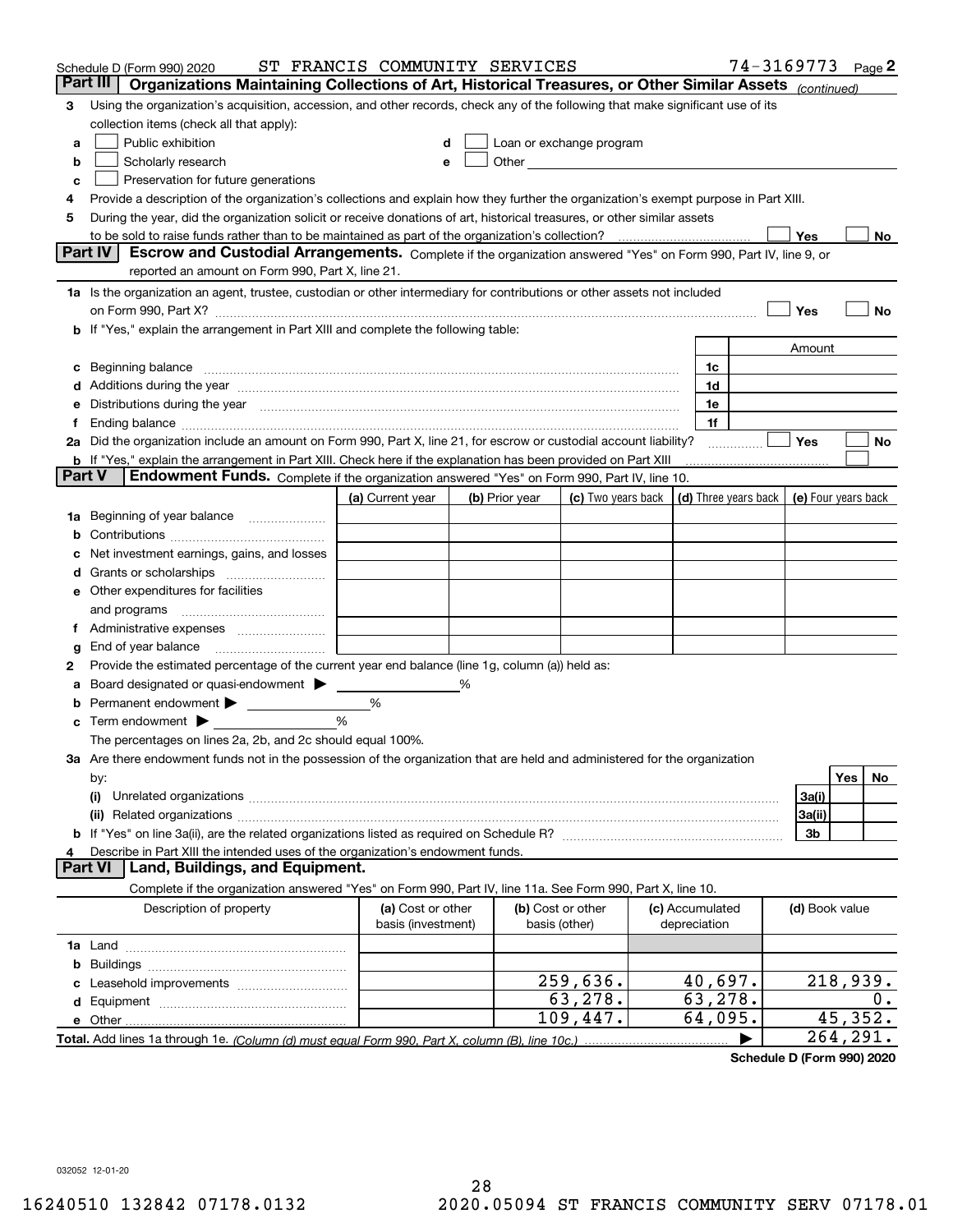| ST FRANCIS COMMUNITY SERVICES<br>Schedule D (Form 990) 2020 | $74 - 3169773$ Page |  |
|-------------------------------------------------------------|---------------------|--|
|-------------------------------------------------------------|---------------------|--|

#### **Part VII Investments - Other Securities.**

Complete if the organization answered "Yes" on Form 990, Part IV, line 11b. See Form 990, Part X, line 12.

| (a) Description of security or category (including name of security)                          | (b) Book value | (c) Method of valuation: Cost or end-of-year market value |
|-----------------------------------------------------------------------------------------------|----------------|-----------------------------------------------------------|
| (1) Financial derivatives                                                                     |                |                                                           |
| (2) Closely held equity interests                                                             |                |                                                           |
| $(3)$ Other                                                                                   |                |                                                           |
| (A)                                                                                           |                |                                                           |
| (B)                                                                                           |                |                                                           |
| (C)                                                                                           |                |                                                           |
| (D)                                                                                           |                |                                                           |
| (E)                                                                                           |                |                                                           |
| (F)                                                                                           |                |                                                           |
| (G)                                                                                           |                |                                                           |
| (H)                                                                                           |                |                                                           |
| <b>Total.</b> (Col. (b) must equal Form 990, Part X, col. (B) line 12.) $\blacktriangleright$ |                |                                                           |

#### **Part VIII Investments - Program Related.**

Complete if the organization answered "Yes" on Form 990, Part IV, line 11c. See Form 990, Part X, line 13.

| (a) Description of investment                                       | (b) Book value | (c) Method of valuation: Cost or end-of-year market value |
|---------------------------------------------------------------------|----------------|-----------------------------------------------------------|
| (1)                                                                 |                |                                                           |
| (2)                                                                 |                |                                                           |
| $\frac{1}{2}$                                                       |                |                                                           |
| (4)                                                                 |                |                                                           |
| (5)                                                                 |                |                                                           |
| (6)                                                                 |                |                                                           |
| (7)                                                                 |                |                                                           |
| (8)                                                                 |                |                                                           |
| (9)                                                                 |                |                                                           |
| Total. (Col. (b) must equal Form 990, Part X, col. (B) line $13.$ ) |                |                                                           |

#### **Part IX Other Assets.**

Complete if the organization answered "Yes" on Form 990, Part IV, line 11d. See Form 990, Part X, line 15.

| (a) Description                                                                                                   | (b) Book value |
|-------------------------------------------------------------------------------------------------------------------|----------------|
| (1)                                                                                                               |                |
| (2)                                                                                                               |                |
| (3)                                                                                                               |                |
| (4)                                                                                                               |                |
| $\frac{1}{2}$ (5)                                                                                                 |                |
| (6)                                                                                                               |                |
| (7)                                                                                                               |                |
| (8)                                                                                                               |                |
| (9)                                                                                                               |                |
|                                                                                                                   |                |
| <b>Part X</b> Other Liabilities.                                                                                  |                |
| Complete if the organization answered "Yes" on Form 990, Part IV, line 11e or 11f. See Form 990, Part X, line 25. |                |

| 1.  | (a) Description of liability | (b) Book value |
|-----|------------------------------|----------------|
| (1) | Federal income taxes         |                |
| (2) | DUE TO ARCHDIOCESAN ENTITIES | 211,301.       |
| (3) | PV OF ANNUITIES PAYMENT LIAB | 39,090.        |
| (4) |                              |                |
| (5) |                              |                |
| (6) |                              |                |
|     |                              |                |
| (8) |                              |                |
| (9) |                              |                |
|     |                              | 250, 391.      |

**2.** Liability for uncertain tax positions. In Part XIII, provide the text of the footnote to the organization's financial statements that reports the organization's liability for uncertain tax positions under FASB ASC 740. Check here if the text of the footnote has been provided in Part XIII  $\boxed{\text{X}}$ 

**Schedule D (Form 990) 2020**

032053 12-01-20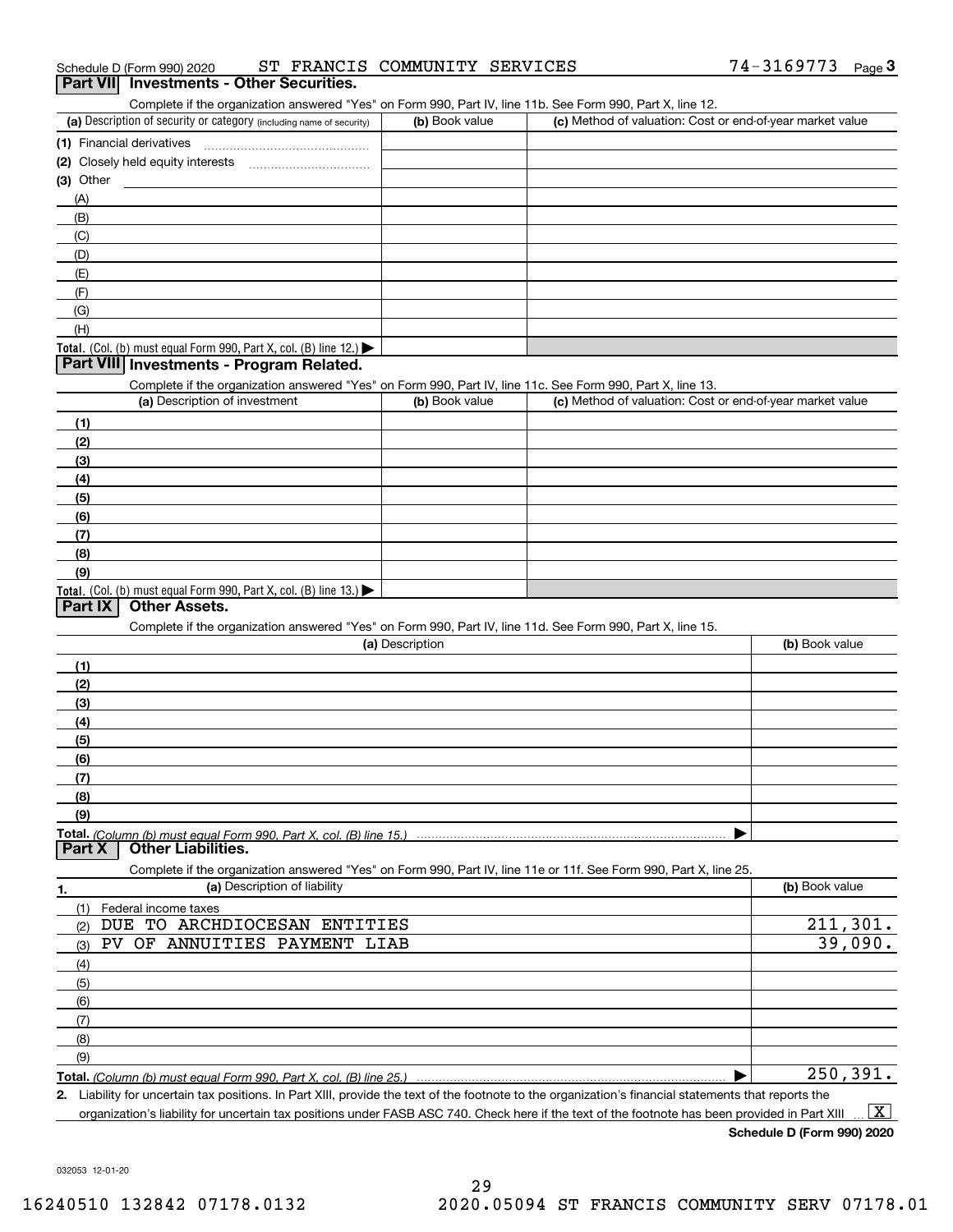|    | ST FRANCIS COMMUNITY SERVICES<br>Schedule D (Form 990) 2020                                                                                                                                                                         |                | 74-3169773<br>Page 4 |
|----|-------------------------------------------------------------------------------------------------------------------------------------------------------------------------------------------------------------------------------------|----------------|----------------------|
|    | Reconciliation of Revenue per Audited Financial Statements With Revenue per Return.<br>Part XI                                                                                                                                      |                |                      |
|    | Complete if the organization answered "Yes" on Form 990, Part IV, line 12a.                                                                                                                                                         |                |                      |
| 1  | Total revenue, gains, and other support per audited financial statements                                                                                                                                                            |                | $\blacksquare$       |
| 2  | Amounts included on line 1 but not on Form 990, Part VIII, line 12:                                                                                                                                                                 |                |                      |
| a  |                                                                                                                                                                                                                                     | 2a             |                      |
|    |                                                                                                                                                                                                                                     | 2 <sub>b</sub> |                      |
|    | Recoveries of prior year grants [11] matter contracts and prior year grants [11] matter contracts and prior year grants and all the contracts and all the contracts of prior year grants and all the contracts of the contract      | 2 <sub>c</sub> |                      |
| d  |                                                                                                                                                                                                                                     | 2d             |                      |
| е  | Add lines 2a through 2d <b>minimum contained a contract and a</b> contract a contract of the contract of the contract of the contract of the contract of the contract of the contract of the contract of the contract of the contra |                | <b>2e</b>            |
| 3  |                                                                                                                                                                                                                                     |                | 3                    |
| 4  | Amounts included on Form 990. Part VIII, line 12, but not on line 1:                                                                                                                                                                |                |                      |
|    | Investment expenses not included on Form 990, Part VIII, line 7b [111] [11] Investment expenses not included on Form 990, Part VIII, line 7b                                                                                        | 4a             |                      |
| b  |                                                                                                                                                                                                                                     | 4 <sub>b</sub> |                      |
| C. | Add lines 4a and 4b                                                                                                                                                                                                                 |                | 4c                   |
|    |                                                                                                                                                                                                                                     |                | 5                    |
|    | Part XII   Reconciliation of Expenses per Audited Financial Statements With Expenses per Return.                                                                                                                                    |                |                      |
|    | Complete if the organization answered "Yes" on Form 990, Part IV, line 12a.                                                                                                                                                         |                |                      |
| 1  | Total expenses and losses per audited financial statements [11] [12] manuscription and the statements [13] Total expenses and losses per audited financial statements [13] manuscription and the statements [13] manuscription      |                | $\blacksquare$       |
| 2  | Amounts included on line 1 but not on Form 990, Part IX, line 25:                                                                                                                                                                   |                |                      |
| a  |                                                                                                                                                                                                                                     | 2a             |                      |
|    |                                                                                                                                                                                                                                     | 2 <sub>b</sub> |                      |
| c  |                                                                                                                                                                                                                                     | 2c             |                      |
|    |                                                                                                                                                                                                                                     | 2d             |                      |
| е  | Add lines 2a through 2d <b>contained a contained a contained a contained a</b> contained a contained a contained a contained a contained a contained a contained a contained a contained a contained a contained a contained a cont |                | 2e                   |
| 3  |                                                                                                                                                                                                                                     |                | 3                    |
| 4  | Amounts included on Form 990, Part IX, line 25, but not on line 1:                                                                                                                                                                  |                |                      |
| a  |                                                                                                                                                                                                                                     | 4a             |                      |
| b  |                                                                                                                                                                                                                                     | 4b             |                      |
|    | Add lines 4a and 4b                                                                                                                                                                                                                 |                | 4с                   |
|    |                                                                                                                                                                                                                                     |                | 5                    |
|    | Part XIII Supplemental Information.                                                                                                                                                                                                 |                |                      |

Provide the descriptions required for Part II, lines 3, 5, and 9; Part III, lines 1a and 4; Part IV, lines 1b and 2b; Part V, line 4; Part X, line 2; Part XI, lines 2d and 4b; and Part XII, lines 2d and 4b. Also complete this part to provide any additional information.

## PART X, LINE 2:

| THE INDIVIDUAL AGENCIES THAT COMPRISE THE ARCHDIOCESE ARE LISTED<br>IN THE  |
|-----------------------------------------------------------------------------|
| OFFICIAL CATHOLIC DIRECTORY AND, THEREFORE, ARE TAX-EXEMPT PUBLIC           |
| CHARITIES UNDER SECTION $501(C)(3)$ AND SECTION $509(A)$ OF THE INTERNAL    |
| REVENUE CODE, EXCEPT FOR HOLY INFANT & ST. JOSEPH ASSOCIATES, LP, ROSATI    |
| APARTMENTS, LP AND ST. JOHN NEUMANN ASSOCIATES, LP. HOLY INFANT & ST.       |
| JOSEPH ASSOCIATES, LP, ROSATI APARTMENTS, LP AND ST. JOHN NEUMANN           |
| ASSOCIATES, LP, ARE PARTNERSHIPS ESTABLISHED AS PASSTHROUGH ENTITIES FOR    |
| TAX PURPOSES. AS SUCH, THE ARCHDIOCESE CAN ONLY BE TAXED ON INCOME FROM     |
| ANY ACTIVITIES UNRELATED TO THEIR CHARITABLE PURPOSE. AT JUNE 30, 2021 AND  |
| 2020, THE ARCHDIOCESE HAD NOT IDENTIFIED ANY SUCH REVENUE; THEREFORE, NO    |
| TAX EXPENSE HAS BEEN RECORDED. THE ARCHDIOCESE DOES NOT HAVE ANY UNCERTAIN  |
| Schedule D (Form 990) 2020<br>032054 12-01-20<br>30                         |
| 16240510 132842 07178.0132<br>2020.05094 ST FRANCIS COMMUNITY SERV 07178.01 |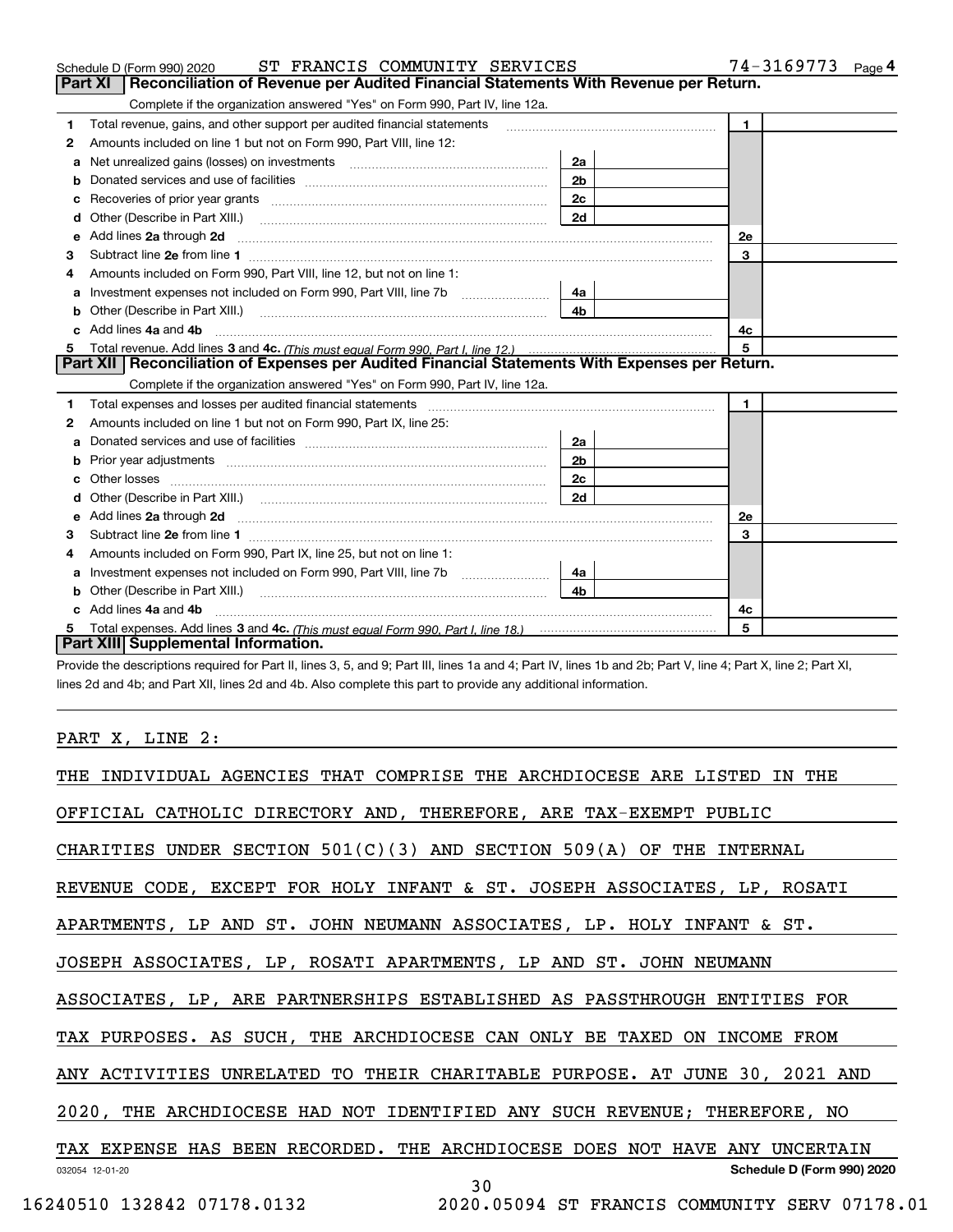|                                                                                                  | ST FRANCIS COMMUNITY SERVICES |  | <u>74-3169773 Page 5</u>   |  |
|--------------------------------------------------------------------------------------------------|-------------------------------|--|----------------------------|--|
| Schedule D (Form 990) 2020 ST FRANCIS<br><b>Part XIII   Supplemental Information</b> (continued) |                               |  |                            |  |
| TAX POSITIONS.                                                                                   |                               |  |                            |  |
|                                                                                                  |                               |  |                            |  |
|                                                                                                  |                               |  |                            |  |
|                                                                                                  |                               |  |                            |  |
|                                                                                                  |                               |  |                            |  |
|                                                                                                  |                               |  |                            |  |
|                                                                                                  |                               |  |                            |  |
|                                                                                                  |                               |  |                            |  |
|                                                                                                  |                               |  |                            |  |
|                                                                                                  |                               |  |                            |  |
|                                                                                                  |                               |  |                            |  |
|                                                                                                  |                               |  |                            |  |
|                                                                                                  |                               |  |                            |  |
|                                                                                                  |                               |  |                            |  |
|                                                                                                  |                               |  |                            |  |
|                                                                                                  |                               |  |                            |  |
|                                                                                                  |                               |  |                            |  |
|                                                                                                  |                               |  |                            |  |
|                                                                                                  |                               |  |                            |  |
|                                                                                                  |                               |  |                            |  |
|                                                                                                  |                               |  |                            |  |
|                                                                                                  |                               |  |                            |  |
|                                                                                                  |                               |  |                            |  |
|                                                                                                  |                               |  |                            |  |
|                                                                                                  |                               |  |                            |  |
|                                                                                                  |                               |  |                            |  |
|                                                                                                  |                               |  |                            |  |
|                                                                                                  |                               |  |                            |  |
|                                                                                                  |                               |  |                            |  |
|                                                                                                  |                               |  |                            |  |
|                                                                                                  |                               |  |                            |  |
|                                                                                                  |                               |  |                            |  |
|                                                                                                  |                               |  |                            |  |
|                                                                                                  |                               |  |                            |  |
|                                                                                                  |                               |  |                            |  |
|                                                                                                  |                               |  |                            |  |
|                                                                                                  |                               |  |                            |  |
|                                                                                                  |                               |  |                            |  |
|                                                                                                  |                               |  |                            |  |
|                                                                                                  |                               |  |                            |  |
|                                                                                                  |                               |  | Schedule D (Form 990) 2020 |  |
| 032055 12-01-20                                                                                  |                               |  |                            |  |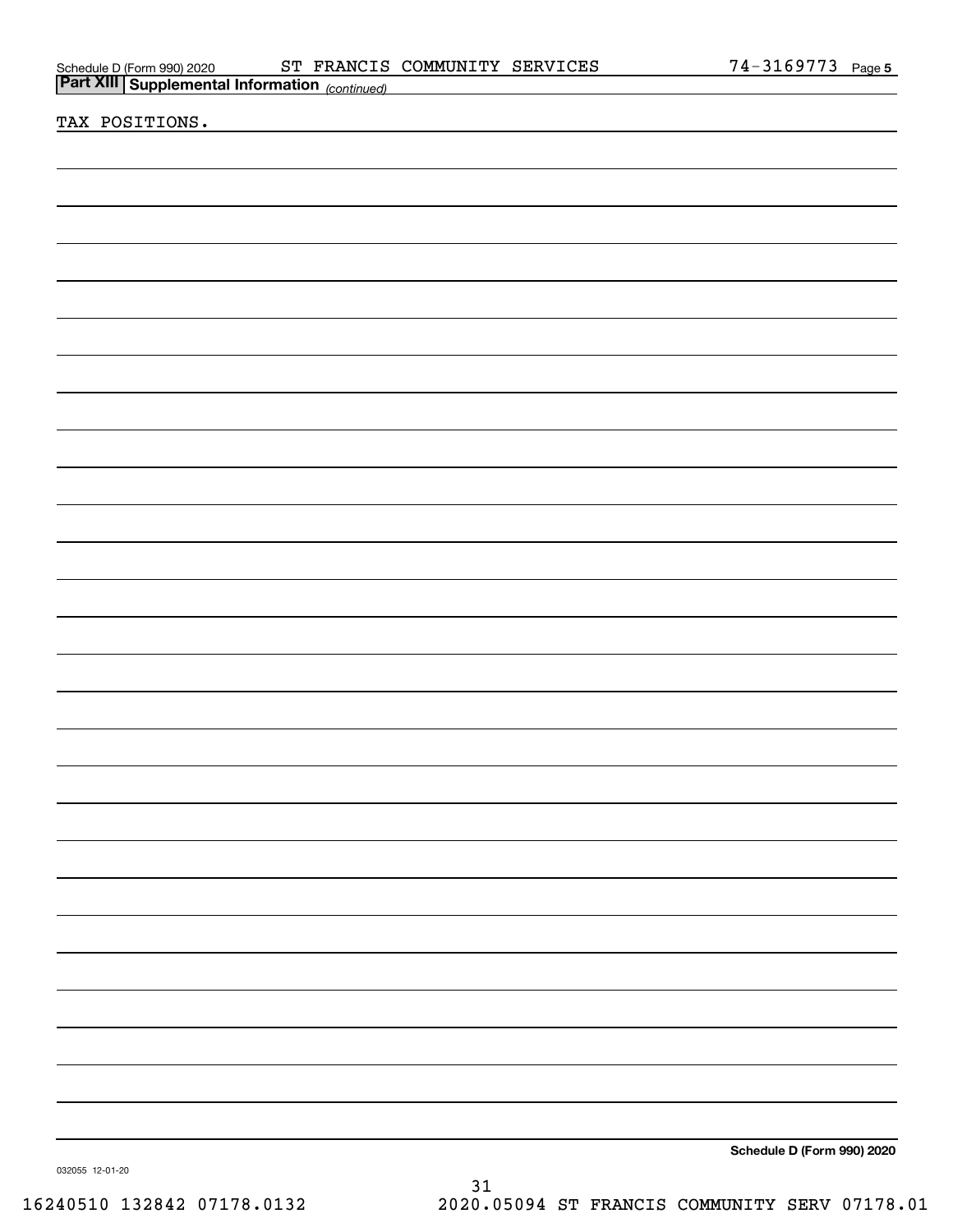| <b>SCHEDULE G</b>                                                                                                                             |                                                                                                                                                                     | <b>Supplemental Information Regarding Fundraising or Gaming Activities</b>                                                                                                                                                                                                                                                                                                                                                                                                                                                                                |                                                                            |     |                                                                            |  |                                                                            | OMB No. 1545-0047                                       |  |
|-----------------------------------------------------------------------------------------------------------------------------------------------|---------------------------------------------------------------------------------------------------------------------------------------------------------------------|-----------------------------------------------------------------------------------------------------------------------------------------------------------------------------------------------------------------------------------------------------------------------------------------------------------------------------------------------------------------------------------------------------------------------------------------------------------------------------------------------------------------------------------------------------------|----------------------------------------------------------------------------|-----|----------------------------------------------------------------------------|--|----------------------------------------------------------------------------|---------------------------------------------------------|--|
| (Form 990 or 990-EZ)                                                                                                                          | Complete if the organization answered "Yes" on Form 990, Part IV, line 17, 18, or 19, or if the<br>organization entered more than \$15,000 on Form 990-EZ, line 6a. |                                                                                                                                                                                                                                                                                                                                                                                                                                                                                                                                                           |                                                                            |     |                                                                            |  |                                                                            |                                                         |  |
| Department of the Treasury                                                                                                                    | Attach to Form 990 or Form 990-EZ.                                                                                                                                  |                                                                                                                                                                                                                                                                                                                                                                                                                                                                                                                                                           |                                                                            |     |                                                                            |  |                                                                            | <b>Open to Public</b>                                   |  |
| Internal Revenue Service                                                                                                                      | ► Go to www.irs.gov/Form990 for instructions and the latest information.                                                                                            |                                                                                                                                                                                                                                                                                                                                                                                                                                                                                                                                                           |                                                                            |     |                                                                            |  |                                                                            | Inspection                                              |  |
| Name of the organization                                                                                                                      |                                                                                                                                                                     | ST FRANCIS COMMUNITY SERVICES                                                                                                                                                                                                                                                                                                                                                                                                                                                                                                                             |                                                                            |     |                                                                            |  | 74-3169773                                                                 | <b>Employer identification number</b>                   |  |
| Part I                                                                                                                                        | required to complete this part.                                                                                                                                     | Fundraising Activities. Complete if the organization answered "Yes" on Form 990, Part IV, line 17. Form 990-EZ filers are not                                                                                                                                                                                                                                                                                                                                                                                                                             |                                                                            |     |                                                                            |  |                                                                            |                                                         |  |
| Mail solicitations<br>a<br>b<br>Phone solicitations<br>с<br>In-person solicitations<br>d<br>compensated at least \$5,000 by the organization. | Internet and email solicitations                                                                                                                                    | 1 Indicate whether the organization raised funds through any of the following activities. Check all that apply.<br>e<br>f<br>Special fundraising events<br>g<br>2 a Did the organization have a written or oral agreement with any individual (including officers, directors, trustees, or<br>key employees listed in Form 990, Part VII) or entity in connection with professional fundraising services?<br><b>b</b> If "Yes," list the 10 highest paid individuals or entities (fundraisers) pursuant to agreements under which the fundraiser is to be |                                                                            |     | Solicitation of non-government grants<br>Solicitation of government grants |  | Yes                                                                        | <b>No</b>                                               |  |
| (i) Name and address of individual<br>or entity (fundraiser)                                                                                  |                                                                                                                                                                     | (ii) Activity                                                                                                                                                                                                                                                                                                                                                                                                                                                                                                                                             | (iii) Did<br>fundraiser<br>have custody<br>or control of<br>contributions? |     | (iv) Gross receipts<br>from activity                                       |  | (v) Amount paid<br>to (or retained by)<br>fundraiser<br>listed in col. (i) | (vi) Amount paid<br>to (or retained by)<br>organization |  |
|                                                                                                                                               |                                                                                                                                                                     |                                                                                                                                                                                                                                                                                                                                                                                                                                                                                                                                                           | Yes                                                                        | No. |                                                                            |  |                                                                            |                                                         |  |
|                                                                                                                                               |                                                                                                                                                                     |                                                                                                                                                                                                                                                                                                                                                                                                                                                                                                                                                           |                                                                            |     |                                                                            |  |                                                                            |                                                         |  |
|                                                                                                                                               |                                                                                                                                                                     |                                                                                                                                                                                                                                                                                                                                                                                                                                                                                                                                                           |                                                                            |     |                                                                            |  |                                                                            |                                                         |  |
|                                                                                                                                               |                                                                                                                                                                     |                                                                                                                                                                                                                                                                                                                                                                                                                                                                                                                                                           |                                                                            |     |                                                                            |  |                                                                            |                                                         |  |
|                                                                                                                                               |                                                                                                                                                                     |                                                                                                                                                                                                                                                                                                                                                                                                                                                                                                                                                           |                                                                            |     |                                                                            |  |                                                                            |                                                         |  |
|                                                                                                                                               |                                                                                                                                                                     |                                                                                                                                                                                                                                                                                                                                                                                                                                                                                                                                                           |                                                                            |     |                                                                            |  |                                                                            |                                                         |  |
|                                                                                                                                               |                                                                                                                                                                     |                                                                                                                                                                                                                                                                                                                                                                                                                                                                                                                                                           |                                                                            |     |                                                                            |  |                                                                            |                                                         |  |
|                                                                                                                                               |                                                                                                                                                                     |                                                                                                                                                                                                                                                                                                                                                                                                                                                                                                                                                           |                                                                            |     |                                                                            |  |                                                                            |                                                         |  |
|                                                                                                                                               |                                                                                                                                                                     |                                                                                                                                                                                                                                                                                                                                                                                                                                                                                                                                                           |                                                                            |     |                                                                            |  |                                                                            |                                                         |  |
|                                                                                                                                               |                                                                                                                                                                     |                                                                                                                                                                                                                                                                                                                                                                                                                                                                                                                                                           |                                                                            |     |                                                                            |  |                                                                            |                                                         |  |
|                                                                                                                                               |                                                                                                                                                                     |                                                                                                                                                                                                                                                                                                                                                                                                                                                                                                                                                           |                                                                            |     |                                                                            |  |                                                                            |                                                         |  |
|                                                                                                                                               |                                                                                                                                                                     |                                                                                                                                                                                                                                                                                                                                                                                                                                                                                                                                                           |                                                                            |     |                                                                            |  |                                                                            |                                                         |  |
| Total<br>or licensing.                                                                                                                        |                                                                                                                                                                     | 3 List all states in which the organization is registered or licensed to solicit contributions or has been notified it is exempt from registration                                                                                                                                                                                                                                                                                                                                                                                                        |                                                                            |     |                                                                            |  |                                                                            |                                                         |  |
|                                                                                                                                               |                                                                                                                                                                     |                                                                                                                                                                                                                                                                                                                                                                                                                                                                                                                                                           |                                                                            |     |                                                                            |  |                                                                            |                                                         |  |
|                                                                                                                                               |                                                                                                                                                                     |                                                                                                                                                                                                                                                                                                                                                                                                                                                                                                                                                           |                                                                            |     |                                                                            |  |                                                                            |                                                         |  |
|                                                                                                                                               |                                                                                                                                                                     |                                                                                                                                                                                                                                                                                                                                                                                                                                                                                                                                                           |                                                                            |     |                                                                            |  |                                                                            |                                                         |  |
|                                                                                                                                               |                                                                                                                                                                     |                                                                                                                                                                                                                                                                                                                                                                                                                                                                                                                                                           |                                                                            |     |                                                                            |  |                                                                            |                                                         |  |
|                                                                                                                                               |                                                                                                                                                                     |                                                                                                                                                                                                                                                                                                                                                                                                                                                                                                                                                           |                                                                            |     |                                                                            |  |                                                                            |                                                         |  |
|                                                                                                                                               |                                                                                                                                                                     |                                                                                                                                                                                                                                                                                                                                                                                                                                                                                                                                                           |                                                                            |     |                                                                            |  |                                                                            |                                                         |  |
|                                                                                                                                               |                                                                                                                                                                     | LHA For Paperwork Reduction Act Notice, see the Instructions for Form 990 or 990-EZ.                                                                                                                                                                                                                                                                                                                                                                                                                                                                      |                                                                            |     |                                                                            |  |                                                                            | Schedule G (Form 990 or 990-EZ) 2020                    |  |

032081 11-25-20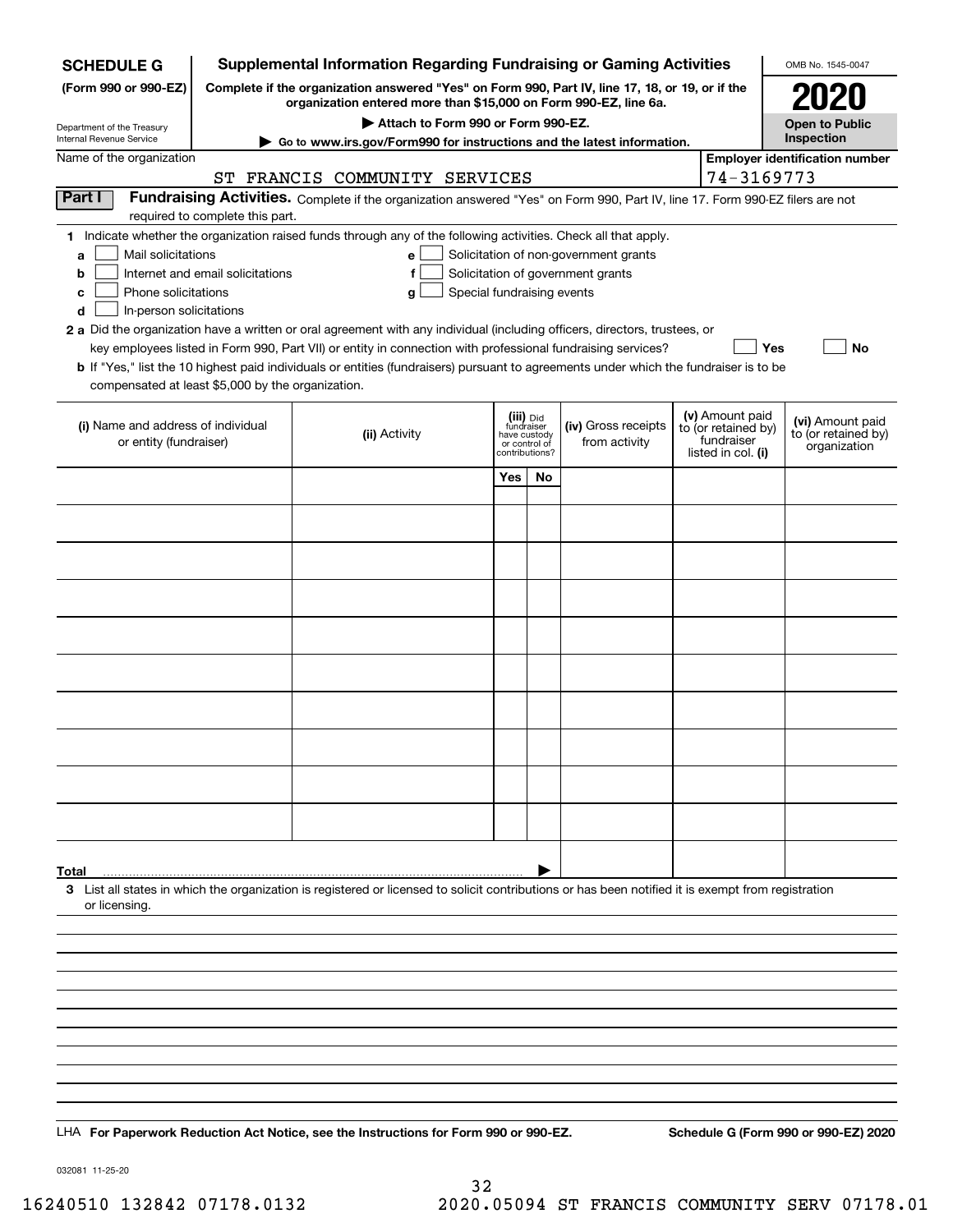#### Schedule G (Form 990 or 990-EZ) 2020 Page ST FRANCIS COMMUNITY SERVICES 74-3169773

**2**

**Part II** | Fundraising Events. Complete if the organization answered "Yes" on Form 990, Part IV, line 18, or reported more than \$15,000

|                 |           | of fundraising event contributions and gross income on Form 990-EZ, lines 1 and 6b. List events with gross receipts greater than \$5,000.          |                        |                         |                                 |                                           |  |  |  |
|-----------------|-----------|----------------------------------------------------------------------------------------------------------------------------------------------------|------------------------|-------------------------|---------------------------------|-------------------------------------------|--|--|--|
|                 |           |                                                                                                                                                    | (a) Event #1           | (b) Event #2            | (c) Other events<br><b>NONE</b> | (d) Total events<br>(add col. (a) through |  |  |  |
|                 |           |                                                                                                                                                    | GALA                   |                         |                                 | col. (c)                                  |  |  |  |
|                 |           |                                                                                                                                                    | (event type)           | (event type)            | (total number)                  |                                           |  |  |  |
| Revenue         |           |                                                                                                                                                    | 150, 209.              |                         |                                 | 150, 209.                                 |  |  |  |
|                 |           |                                                                                                                                                    | 136, 774.              |                         |                                 | 136,774.                                  |  |  |  |
|                 | 3         | Gross income (line 1 minus line 2)                                                                                                                 | 13,435.                |                         |                                 | 13,435.                                   |  |  |  |
|                 |           |                                                                                                                                                    |                        |                         |                                 |                                           |  |  |  |
|                 | 5         |                                                                                                                                                    |                        |                         |                                 |                                           |  |  |  |
|                 |           |                                                                                                                                                    | 2,565.                 |                         |                                 | 2,565.                                    |  |  |  |
| Direct Expenses |           |                                                                                                                                                    | 2,848.                 |                         |                                 | 2,848.                                    |  |  |  |
|                 | 8         |                                                                                                                                                    | $\frac{2,450}{18,425}$ |                         |                                 | 2,450.                                    |  |  |  |
|                 | 9         |                                                                                                                                                    |                        |                         |                                 | 18,425.                                   |  |  |  |
|                 | 10        | Direct expense summary. Add lines 4 through 9 in column (d)                                                                                        |                        |                         | ▶                               | 26, 288.                                  |  |  |  |
|                 |           | 11 Net income summary. Subtract line 10 from line 3, column (d)                                                                                    |                        |                         |                                 | $-12,853.$                                |  |  |  |
|                 | Part III  | Gaming. Complete if the organization answered "Yes" on Form 990, Part IV, line 19, or reported more than                                           |                        |                         |                                 |                                           |  |  |  |
|                 |           | \$15,000 on Form 990-EZ, line 6a.                                                                                                                  |                        | (b) Pull tabs/instant   |                                 | (d) Total gaming (add                     |  |  |  |
| Revenue         |           |                                                                                                                                                    | (a) Bingo              | bingo/progressive bingo | (c) Other gaming                | col. (a) through col. (c))                |  |  |  |
|                 |           |                                                                                                                                                    |                        |                         |                                 |                                           |  |  |  |
|                 |           |                                                                                                                                                    |                        |                         |                                 |                                           |  |  |  |
|                 |           |                                                                                                                                                    |                        |                         |                                 |                                           |  |  |  |
| Direct Expenses |           |                                                                                                                                                    |                        |                         |                                 |                                           |  |  |  |
|                 |           |                                                                                                                                                    |                        |                         |                                 |                                           |  |  |  |
|                 |           | 5 Other direct expenses                                                                                                                            |                        |                         |                                 |                                           |  |  |  |
|                 |           |                                                                                                                                                    | <b>Yes</b><br>%        | Yes<br>%                | <b>Yes</b><br>%                 |                                           |  |  |  |
|                 |           | 6 Volunteer labor                                                                                                                                  | No                     | No                      | No                              |                                           |  |  |  |
|                 | 7         | Direct expense summary. Add lines 2 through 5 in column (d)                                                                                        |                        |                         |                                 |                                           |  |  |  |
|                 |           |                                                                                                                                                    |                        |                         |                                 |                                           |  |  |  |
|                 |           |                                                                                                                                                    |                        |                         |                                 |                                           |  |  |  |
|                 |           |                                                                                                                                                    |                        |                         |                                 |                                           |  |  |  |
|                 | Yes<br>No |                                                                                                                                                    |                        |                         |                                 |                                           |  |  |  |
|                 |           | <b>b</b> If "No," explain:<br><u> 1989 - Johann Harry Barn, mars ar brenin beskriuwer yn de ferfinning yn de ferfinning yn de ferfinning yn de</u> |                        |                         |                                 |                                           |  |  |  |
|                 |           |                                                                                                                                                    |                        |                         |                                 |                                           |  |  |  |
|                 |           |                                                                                                                                                    |                        |                         |                                 |                                           |  |  |  |
|                 |           |                                                                                                                                                    |                        |                         |                                 | Yes<br>No                                 |  |  |  |
|                 |           |                                                                                                                                                    |                        |                         |                                 |                                           |  |  |  |

032082 11-25-20

**Schedule G (Form 990 or 990-EZ) 2020**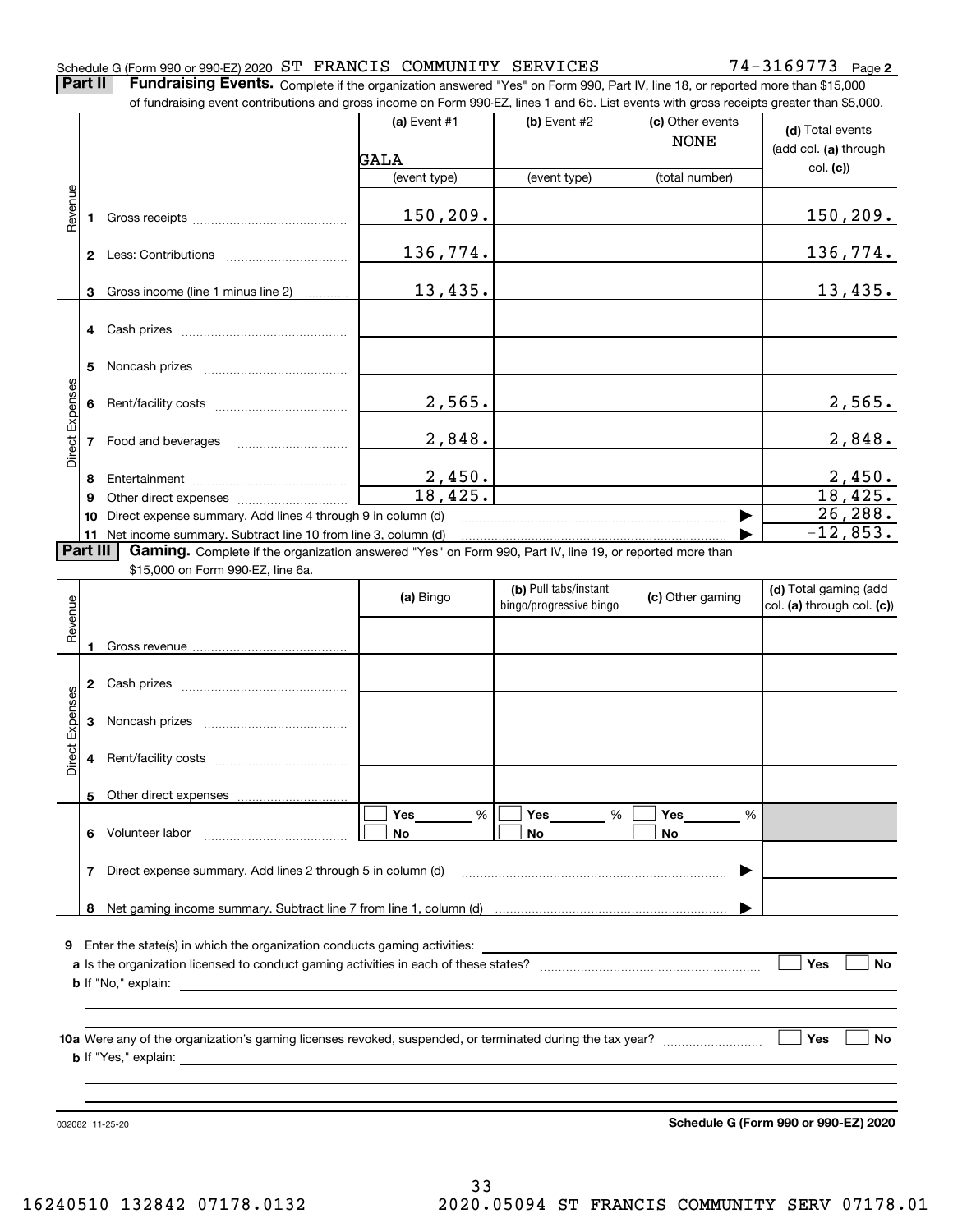|    | Schedule G (Form 990 or 990-EZ) 2020 ST FRANCIS COMMUNITY SERVICES                                                                                                                                                                                           | 74-3169773                           | Page 3    |
|----|--------------------------------------------------------------------------------------------------------------------------------------------------------------------------------------------------------------------------------------------------------------|--------------------------------------|-----------|
|    |                                                                                                                                                                                                                                                              | Yes                                  | No        |
|    | 12 Is the organization a grantor, beneficiary or trustee of a trust, or a member of a partnership or other entity formed                                                                                                                                     | Yes                                  | No        |
|    | 13 Indicate the percentage of gaming activity conducted in:                                                                                                                                                                                                  |                                      |           |
|    |                                                                                                                                                                                                                                                              | 13а                                  | %         |
|    |                                                                                                                                                                                                                                                              | 13 <sub>b</sub>                      | %         |
|    | 14 Enter the name and address of the person who prepares the organization's gaming/special events books and records:                                                                                                                                         |                                      |           |
|    |                                                                                                                                                                                                                                                              |                                      |           |
|    |                                                                                                                                                                                                                                                              |                                      |           |
|    |                                                                                                                                                                                                                                                              | Yes                                  | No        |
|    |                                                                                                                                                                                                                                                              |                                      |           |
|    | of gaming revenue retained by the third party $\triangleright$ \$                                                                                                                                                                                            |                                      |           |
|    | c If "Yes," enter name and address of the third party:                                                                                                                                                                                                       |                                      |           |
|    | Name $\blacktriangleright$<br><u> 1989 - Johann Barbara, martin amerikan basal dan berasal dan berasal dalam basal dan berasal dan berasal dan</u>                                                                                                           |                                      |           |
|    |                                                                                                                                                                                                                                                              |                                      |           |
| 16 | Gaming manager information:                                                                                                                                                                                                                                  |                                      |           |
|    |                                                                                                                                                                                                                                                              |                                      |           |
|    | $Name \rightarrow$                                                                                                                                                                                                                                           |                                      |           |
|    | Gaming manager compensation > \$                                                                                                                                                                                                                             |                                      |           |
|    |                                                                                                                                                                                                                                                              |                                      |           |
|    |                                                                                                                                                                                                                                                              |                                      |           |
|    |                                                                                                                                                                                                                                                              |                                      |           |
|    | Director/officer<br>Employee<br>Independent contractor                                                                                                                                                                                                       |                                      |           |
|    | <b>17</b> Mandatory distributions:                                                                                                                                                                                                                           |                                      |           |
|    | a Is the organization required under state law to make charitable distributions from the gaming proceeds to                                                                                                                                                  |                                      |           |
|    | retain the state gaming license?                                                                                                                                                                                                                             | $\Box$ Yes                           | $\Box$ No |
|    | <b>b</b> Enter the amount of distributions required under state law to be distributed to other exempt organizations or spent in the                                                                                                                          |                                      |           |
|    | organization's own exempt activities during the tax year $\triangleright$ \$                                                                                                                                                                                 |                                      |           |
|    | <b>Part IV</b><br>Supplemental Information. Provide the explanations required by Part I, line 2b, columns (iii) and (v); and Part III, lines 9, 9b, 10b,<br>15b, 15c, 16, and 17b, as applicable. Also provide any additional information. See instructions. |                                      |           |
|    |                                                                                                                                                                                                                                                              |                                      |           |
|    |                                                                                                                                                                                                                                                              |                                      |           |
|    |                                                                                                                                                                                                                                                              |                                      |           |
|    |                                                                                                                                                                                                                                                              |                                      |           |
|    |                                                                                                                                                                                                                                                              |                                      |           |
|    |                                                                                                                                                                                                                                                              |                                      |           |
|    |                                                                                                                                                                                                                                                              |                                      |           |
|    |                                                                                                                                                                                                                                                              |                                      |           |
|    |                                                                                                                                                                                                                                                              |                                      |           |
|    |                                                                                                                                                                                                                                                              |                                      |           |
|    | 032083 11-25-20<br>34                                                                                                                                                                                                                                        | Schedule G (Form 990 or 990-EZ) 2020 |           |
|    |                                                                                                                                                                                                                                                              |                                      |           |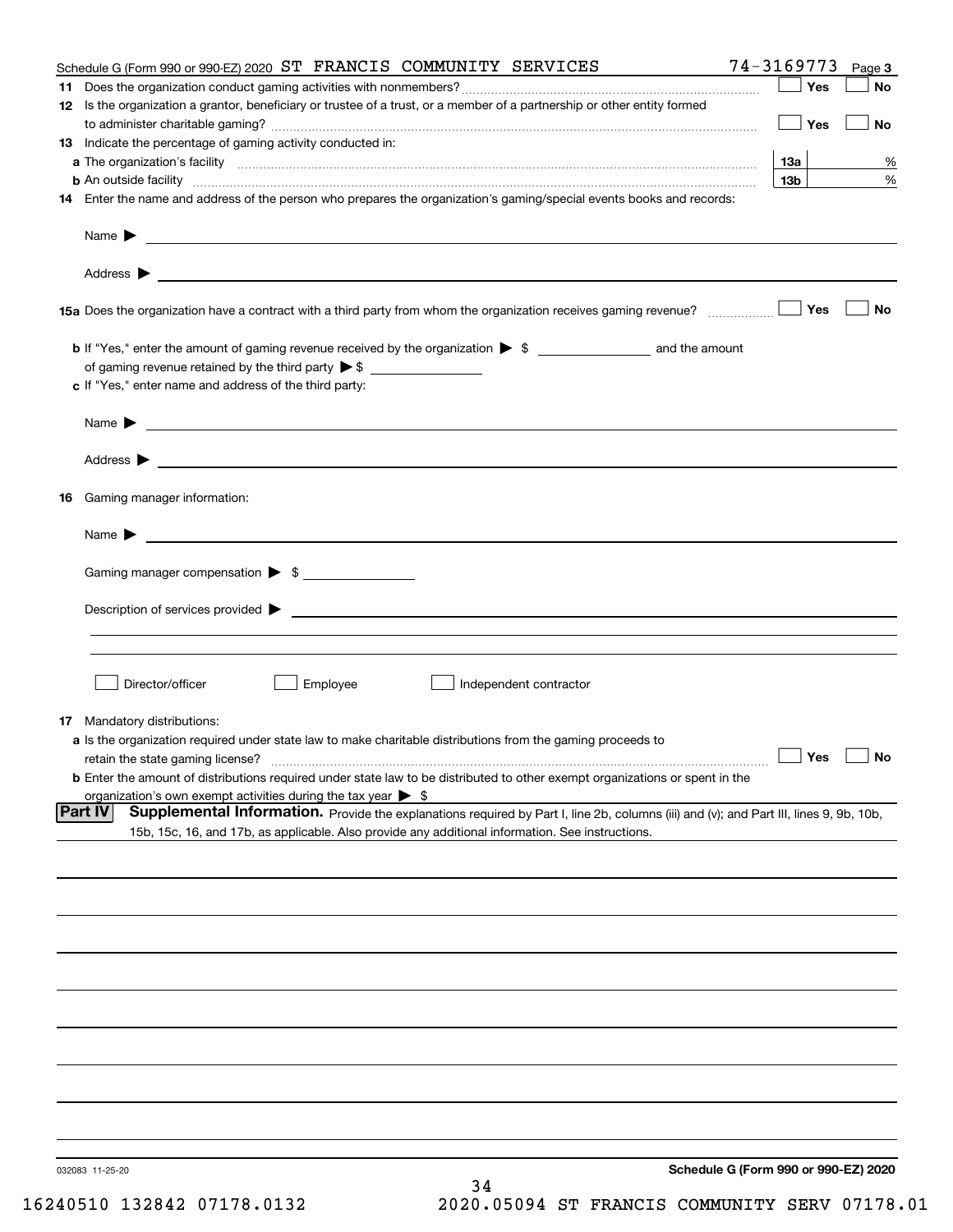|         | Schedule G (Form 990 or 990-EZ)      | ST | FRANCIS COMMUNITY SERVICES | 3169773 | Page 4 |
|---------|--------------------------------------|----|----------------------------|---------|--------|
| Part IV | Supplemental Information (continued) |    |                            |         |        |

**Schedule G (Form 990 or 990-EZ)**

032084 04-01-20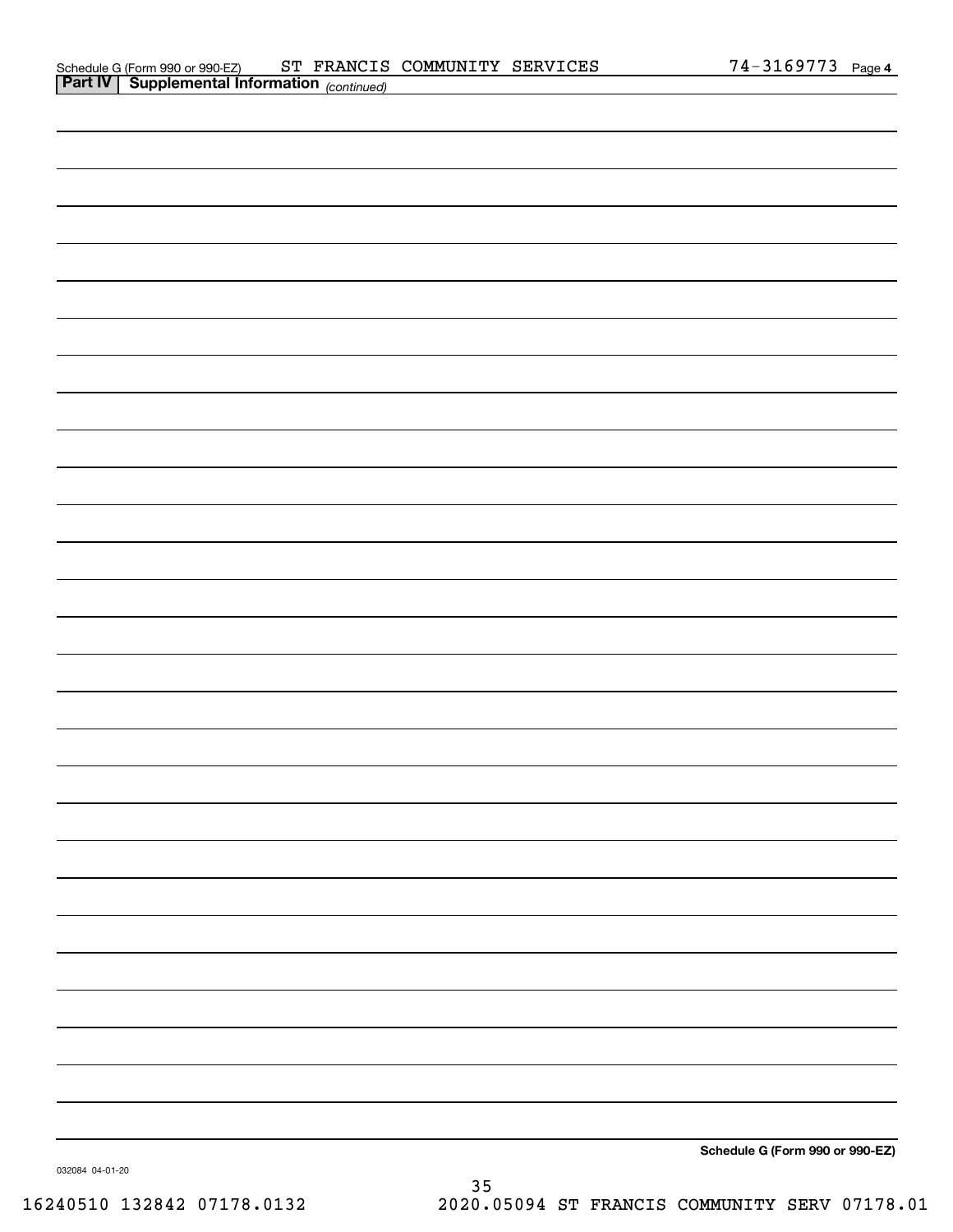| <b>SCHEDULE I</b><br><b>Grants and Other Assistance to Organizations,</b><br>(Form 990)<br>Governments, and Individuals in the United States<br>Complete if the organization answered "Yes" on Form 990, Part IV, line 21 or 22.<br>Attach to Form 990.<br>Department of the Treasury                                    |                        |                               |                                                       |                        |                                               |                    |                                                     |  |
|--------------------------------------------------------------------------------------------------------------------------------------------------------------------------------------------------------------------------------------------------------------------------------------------------------------------------|------------------------|-------------------------------|-------------------------------------------------------|------------------------|-----------------------------------------------|--------------------|-----------------------------------------------------|--|
| Internal Revenue Service                                                                                                                                                                                                                                                                                                 |                        |                               | Go to www.irs.gov/Form990 for the latest information. |                        |                                               |                    | Inspection                                          |  |
| Name of the organization                                                                                                                                                                                                                                                                                                 |                        | ST FRANCIS COMMUNITY SERVICES |                                                       |                        |                                               |                    | <b>Employer identification number</b><br>74-3169773 |  |
| Part I<br><b>General Information on Grants and Assistance</b>                                                                                                                                                                                                                                                            |                        |                               |                                                       |                        |                                               |                    |                                                     |  |
| Does the organization maintain records to substantiate the amount of the grants or assistance, the grantees' eligibility for the grants or assistance, and the selection<br>$\mathbf 1$<br>Describe in Part IV the organization's procedures for monitoring the use of grant funds in the United States.<br>$\mathbf{2}$ |                        |                               |                                                       |                        |                                               |                    | $\boxed{\text{X}}$ Yes<br>l No                      |  |
| Part II<br>Grants and Other Assistance to Domestic Organizations and Domestic Governments. Complete if the organization answered "Yes" on Form 990, Part IV, line 21, for any                                                                                                                                            |                        |                               |                                                       |                        |                                               |                    |                                                     |  |
| recipient that received more than \$5,000. Part II can be duplicated if additional space is needed.<br>1 (a) Name and address of organization                                                                                                                                                                            | $(b)$ EIN              | (c) IRC section               | (d) Amount of                                         | (e) Amount of          | (f) Method of                                 | (g) Description of | (h) Purpose of grant                                |  |
| or government                                                                                                                                                                                                                                                                                                            |                        | (if applicable)               | cash grant                                            | non-cash<br>assistance | valuation (book,<br>FMV, appraisal,<br>other) | noncash assistance | or assistance                                       |  |
| IFM COMMUNITY MEDICINE<br>5501 DELMAR BLVD, STE B560<br>ST. LOUIS, MO 63122                                                                                                                                                                                                                                              | $43-1863752$ 501(C)(3) |                               | 10,000.                                               |                        | $0$ . BOOK                                    |                    | VIETNAMESE CLINIC                                   |  |
|                                                                                                                                                                                                                                                                                                                          |                        |                               |                                                       |                        |                                               |                    |                                                     |  |
|                                                                                                                                                                                                                                                                                                                          |                        |                               |                                                       |                        |                                               |                    |                                                     |  |
|                                                                                                                                                                                                                                                                                                                          |                        |                               |                                                       |                        |                                               |                    |                                                     |  |
| 3<br>$111A$ $E \cup D \cup \ldots \cup L$ $D \cup L \cup L$ $\ldots$ $A \cup B \cup L$ $\ldots$ $\ldots$ $B \cup L \cup L \cup L \cup L$ $\ldots$ $A \cup E \cup \ldots$ 000                                                                                                                                             |                        |                               |                                                       |                        |                                               |                    | $1$ .<br>0.0010000                                  |  |

**For Paperwork Reduction Act Notice, see the Instructions for Form 990. Schedule I (Form 990) 2020** LHA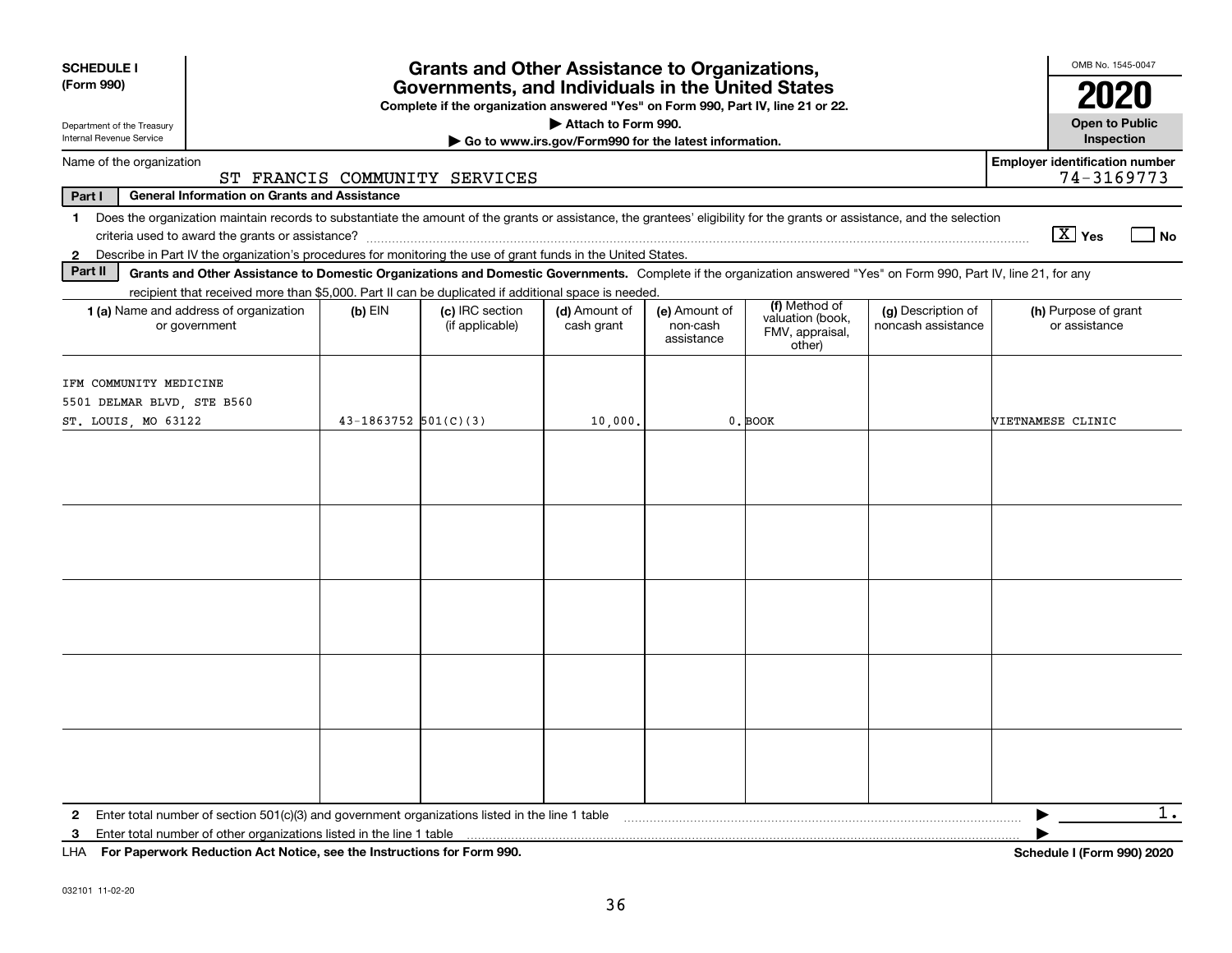Schedule I (Form 990) 2020 ST FRANCIS COMMUNITY SERVICES Page

**2**

**Part III | Grants and Other Assistance to Domestic Individuals. Complete if the organization answered "Yes" on Form 990, Part IV, line 22.** Part III can be duplicated if additional space is needed.

| (a) Type of grant or assistance                                                                                                                      | (b) Number of<br>recipients | (c) Amount of<br>cash grant | (d) Amount of non-<br>cash assistance | (e) Method of valuation<br>(book, FMV, appraisal, other) | (f) Description of noncash assistance                                                                                       |  |  |  |
|------------------------------------------------------------------------------------------------------------------------------------------------------|-----------------------------|-----------------------------|---------------------------------------|----------------------------------------------------------|-----------------------------------------------------------------------------------------------------------------------------|--|--|--|
| HOUSING (MORTGAGE, MOTEL RELOCATION, RENT,<br>SECURITY DEPOSITS UTILITIES)                                                                           | 1349                        | 2,434,666.                  |                                       | $0.$ BOOK                                                | HOUSING: MORTGAGE, MOTEL<br>RELOCATION, RENT, SECURITY<br>DEPOSITS, UTILITIES                                               |  |  |  |
| OTHER DIRECT ASSISTANCE (FOOD, FURNITURE, HOLIDAY<br>ASSISTANCE, TRANSPORTATION, MEDICAL, REPAIRS,<br>COURT COSTS/FILING FEES)                       | 191                         | 41,130.                     |                                       | $0.$ BOOK                                                | OTHER DIRECT ASSISTANCE: FOOD,<br>FURNITURE, HOLIDAY ASSISTANCE,<br>TRANSPORTATION, MEDICAL,<br>REPAIRS, COURT COSTS/FILING |  |  |  |
|                                                                                                                                                      |                             |                             |                                       |                                                          |                                                                                                                             |  |  |  |
|                                                                                                                                                      |                             |                             |                                       |                                                          |                                                                                                                             |  |  |  |
|                                                                                                                                                      |                             |                             |                                       |                                                          |                                                                                                                             |  |  |  |
| Supplemental Information. Provide the information required in Part I, line 2; Part III, column (b); and any other additional information.<br>Part IV |                             |                             |                                       |                                                          |                                                                                                                             |  |  |  |
| PART I, LINE 2:                                                                                                                                      |                             |                             |                                       |                                                          |                                                                                                                             |  |  |  |
| THE USE OF GRANT FUNDS IS MONITORED BY A TEAM INCLUDING THE EXECUTIVE                                                                                |                             |                             |                                       |                                                          |                                                                                                                             |  |  |  |
| DIRECTOR, FINANCE DIRECTOR, DIRECTOR OF DEVELOPMENT AND SITE DIRECTOR, AS                                                                            |                             |                             |                                       |                                                          |                                                                                                                             |  |  |  |
| APPROPRIATE. GRANT FUNDS ARE DISBURSED ACCORDING TO THE BUDGETS AND WORK                                                                             |                             |                             |                                       |                                                          |                                                                                                                             |  |  |  |
| PLANS ESTABLISHED AT THE TIME OF APPLICATION TO EACH FUNDING RESOURCE.                                                                               |                             |                             |                                       |                                                          |                                                                                                                             |  |  |  |

DOCUMENTATION ACCOMPANIES EACH CHECK REQUEST TO CONFIRM A RECIPIENT'S

ELIGIBILITY AND/OR IDENTITY. PAYMENTS ARE PROCESSED BY THE FINANCE DIRECTOR

AND APPROVED BY THE EXECUTIVE DIRECTOR OR A DESIGNATE. EACH FUNDING

RESOURCE IS ASSIGNED AN ACTIVITY CODE SO THAT EXPENDITURES CAN BE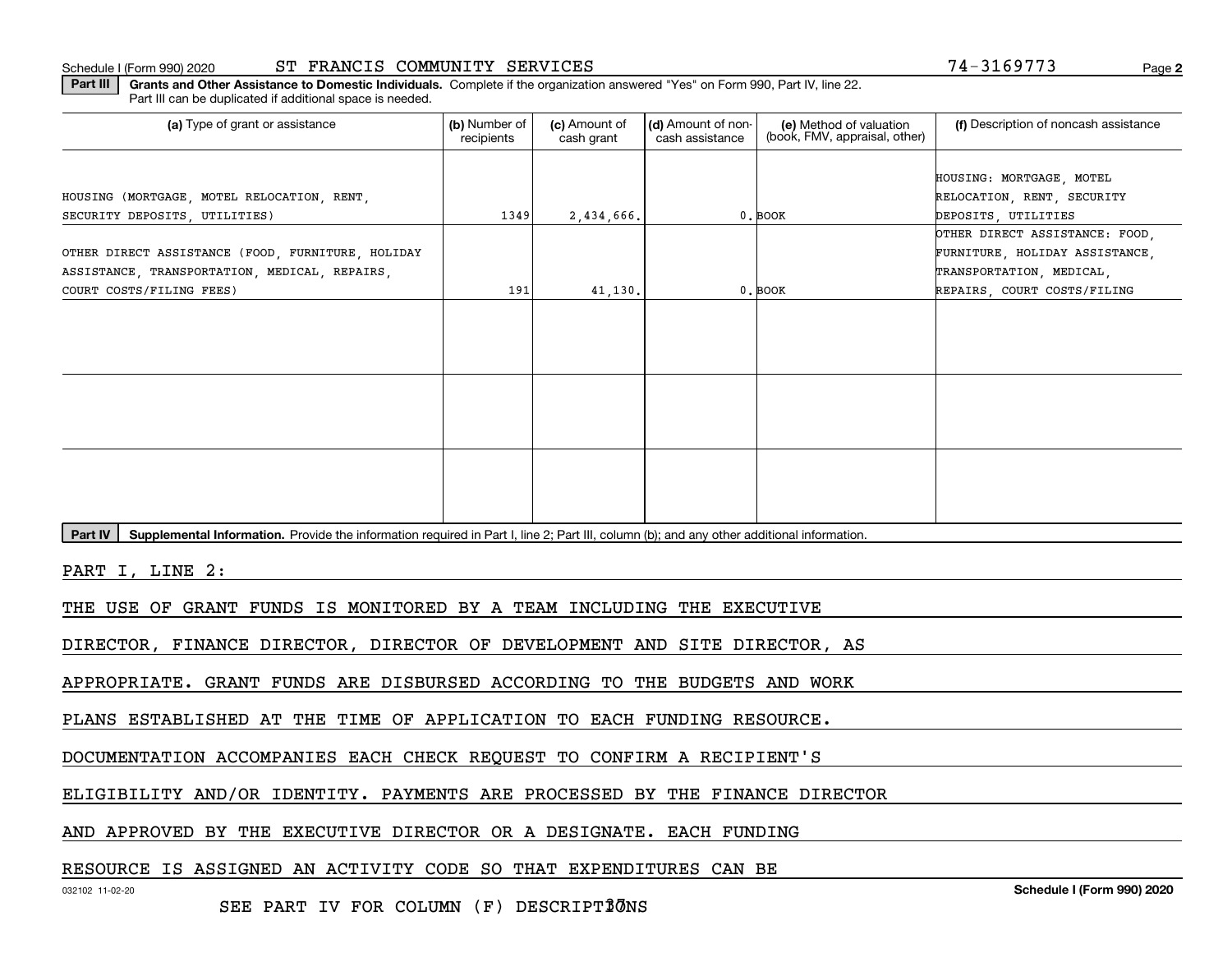SEGREGATED, TRACKED AND MONITORED. MONTHLY FINANCIAL REPORTS ENABLE THE

FINANCE DIRECTOR TO ENSURE THAT GRANT FUNDS ARE BEING DISBURSED AS PROMISED AND NOT OVERSPENT.

(F) DESCRIPTION OF NON-CASH ASSISTANCE: OTHER DIRECT ASSISTANCE: FOOD,

FURNITURE, HOLIDAY ASSISTANCE, TRANSPORTATION, MEDICAL, REPAIRS, COURT COSTS/FILING FEES, ETC.

**Schedule I (Form 990)**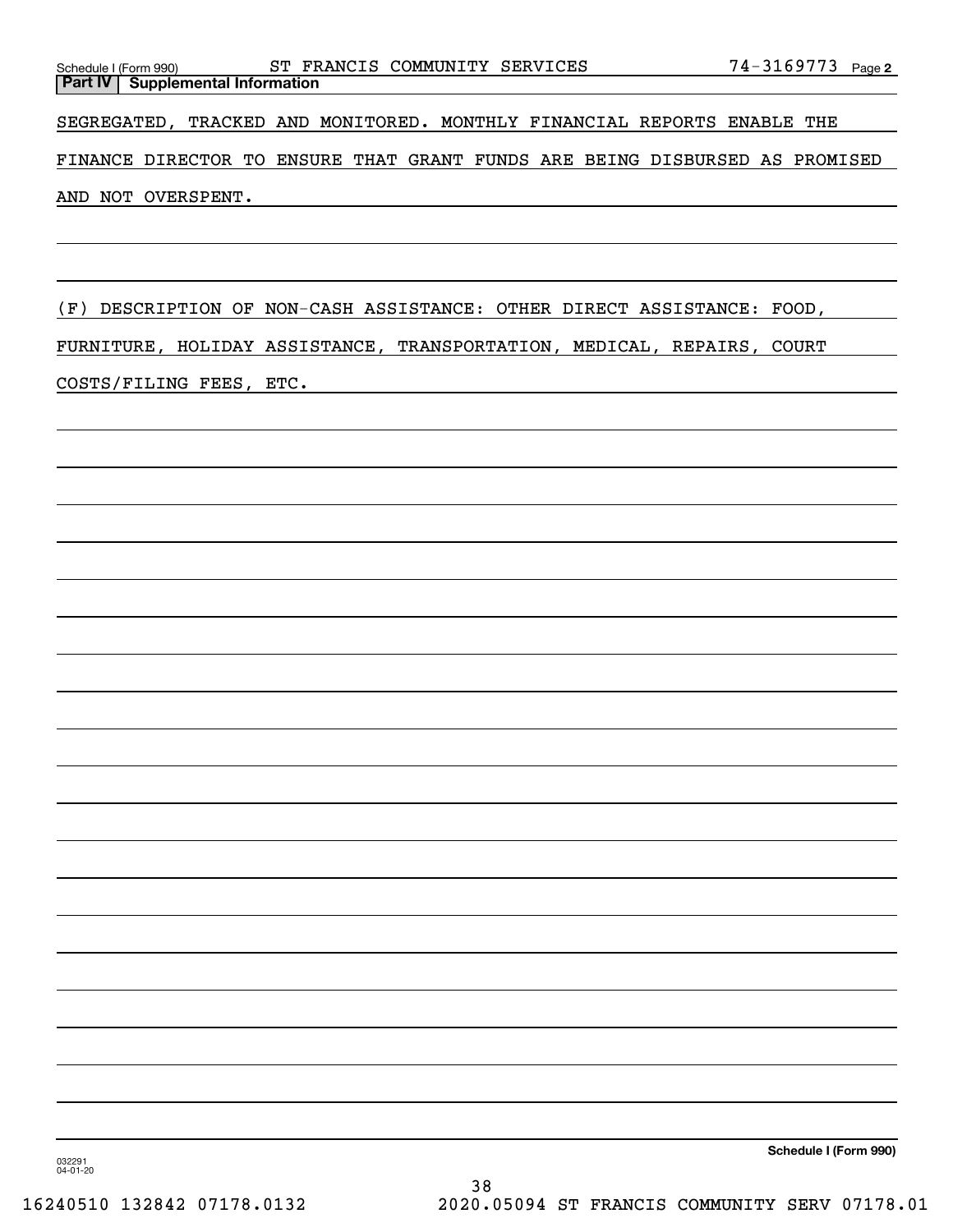|   | <b>SCHEDULE J</b>                                                                                             | <b>Compensation Information</b>                                                                                                                                                                                                     |                                       | OMB No. 1545-0047          |     |                              |
|---|---------------------------------------------------------------------------------------------------------------|-------------------------------------------------------------------------------------------------------------------------------------------------------------------------------------------------------------------------------------|---------------------------------------|----------------------------|-----|------------------------------|
|   | (Form 990)                                                                                                    | For certain Officers, Directors, Trustees, Key Employees, and Highest                                                                                                                                                               |                                       |                            |     |                              |
|   |                                                                                                               | <b>Compensated Employees</b>                                                                                                                                                                                                        |                                       |                            |     |                              |
|   |                                                                                                               | Complete if the organization answered "Yes" on Form 990, Part IV, line 23.                                                                                                                                                          |                                       | <b>Open to Public</b>      |     |                              |
|   | Department of the Treasury<br>Internal Revenue Service                                                        | Attach to Form 990.<br>Go to www.irs.gov/Form990 for instructions and the latest information.                                                                                                                                       |                                       | Inspection                 |     |                              |
|   | Name of the organization                                                                                      |                                                                                                                                                                                                                                     | <b>Employer identification number</b> |                            |     |                              |
|   |                                                                                                               | ST FRANCIS COMMUNITY SERVICES                                                                                                                                                                                                       |                                       | 74-3169773                 |     |                              |
|   | Part I                                                                                                        | <b>Questions Regarding Compensation</b>                                                                                                                                                                                             |                                       |                            |     |                              |
|   |                                                                                                               |                                                                                                                                                                                                                                     |                                       |                            | Yes | No.                          |
|   |                                                                                                               | 1a Check the appropriate box(es) if the organization provided any of the following to or for a person listed on Form 990,                                                                                                           |                                       |                            |     |                              |
|   |                                                                                                               | Part VII, Section A, line 1a. Complete Part III to provide any relevant information regarding these items.                                                                                                                          |                                       |                            |     |                              |
|   | First-class or charter travel                                                                                 | Housing allowance or residence for personal use                                                                                                                                                                                     |                                       |                            |     |                              |
|   | Travel for companions                                                                                         | Payments for business use of personal residence                                                                                                                                                                                     |                                       |                            |     |                              |
|   |                                                                                                               | Health or social club dues or initiation fees<br>Tax indemnification and gross-up payments                                                                                                                                          |                                       |                            |     |                              |
|   |                                                                                                               | Discretionary spending account<br>Personal services (such as maid, chauffeur, chef)                                                                                                                                                 |                                       |                            |     |                              |
|   |                                                                                                               |                                                                                                                                                                                                                                     |                                       |                            |     |                              |
|   |                                                                                                               | <b>b</b> If any of the boxes on line 1a are checked, did the organization follow a written policy regarding payment or                                                                                                              |                                       |                            |     |                              |
|   |                                                                                                               | reimbursement or provision of all of the expenses described above? If "No," complete Part III to explain                                                                                                                            |                                       | 1b                         |     |                              |
| 2 |                                                                                                               | Did the organization require substantiation prior to reimbursing or allowing expenses incurred by all directors,                                                                                                                    |                                       |                            |     |                              |
|   |                                                                                                               |                                                                                                                                                                                                                                     |                                       | $\mathbf{2}$               |     |                              |
|   |                                                                                                               |                                                                                                                                                                                                                                     |                                       |                            |     |                              |
| з |                                                                                                               | Indicate which, if any, of the following the organization used to establish the compensation of the organization's                                                                                                                  |                                       |                            |     |                              |
|   |                                                                                                               | CEO/Executive Director. Check all that apply. Do not check any boxes for methods used by a related organization to                                                                                                                  |                                       |                            |     |                              |
|   |                                                                                                               | establish compensation of the CEO/Executive Director, but explain in Part III.                                                                                                                                                      |                                       |                            |     |                              |
|   | Compensation committee                                                                                        | Written employment contract                                                                                                                                                                                                         |                                       |                            |     |                              |
|   |                                                                                                               | Compensation survey or study<br>Independent compensation consultant                                                                                                                                                                 |                                       |                            |     |                              |
|   |                                                                                                               | Approval by the board or compensation committee<br>Form 990 of other organizations                                                                                                                                                  |                                       |                            |     |                              |
|   |                                                                                                               |                                                                                                                                                                                                                                     |                                       |                            |     |                              |
|   |                                                                                                               | During the year, did any person listed on Form 990, Part VII, Section A, line 1a, with respect to the filing                                                                                                                        |                                       |                            |     |                              |
|   | organization or a related organization:                                                                       |                                                                                                                                                                                                                                     |                                       |                            |     |                              |
| а |                                                                                                               | Receive a severance payment or change-of-control payment?                                                                                                                                                                           |                                       | 4a                         |     | х<br>$\overline{\textbf{x}}$ |
|   |                                                                                                               | Participate in or receive payment from a supplemental nonqualified retirement plan?                                                                                                                                                 |                                       | 4b                         |     | $\overline{\mathbf{x}}$      |
|   |                                                                                                               | c Participate in or receive payment from an equity-based compensation arrangement?                                                                                                                                                  |                                       | 4c                         |     |                              |
|   | If "Yes" to any of lines 4a-c, list the persons and provide the applicable amounts for each item in Part III. |                                                                                                                                                                                                                                     |                                       |                            |     |                              |
|   |                                                                                                               |                                                                                                                                                                                                                                     |                                       |                            |     |                              |
|   |                                                                                                               | Only section 501(c)(3), 501(c)(4), and 501(c)(29) organizations must complete lines 5-9.                                                                                                                                            |                                       |                            |     |                              |
| 5 | contingent on the revenues of:                                                                                | For persons listed on Form 990, Part VII, Section A, line 1a, did the organization pay or accrue any compensation                                                                                                                   |                                       |                            |     |                              |
|   |                                                                                                               |                                                                                                                                                                                                                                     |                                       | 5a                         |     | x                            |
|   |                                                                                                               | a The organization? <b>Entitation</b> 2008 Communication of the contract of the contract of the contract of the contract of the contract of the contract of the contract of the contract of the contract of the contract of the con |                                       | 5b                         |     | $\overline{\mathbf{x}}$      |
|   |                                                                                                               | If "Yes" on line 5a or 5b, describe in Part III.                                                                                                                                                                                    |                                       |                            |     |                              |
|   |                                                                                                               | 6 For persons listed on Form 990, Part VII, Section A, line 1a, did the organization pay or accrue any compensation                                                                                                                 |                                       |                            |     |                              |
|   | contingent on the net earnings of:                                                                            |                                                                                                                                                                                                                                     |                                       |                            |     |                              |
|   |                                                                                                               |                                                                                                                                                                                                                                     |                                       | 6a                         |     | х                            |
|   |                                                                                                               |                                                                                                                                                                                                                                     |                                       |                            |     |                              |
|   |                                                                                                               | If "Yes" on line 6a or 6b, describe in Part III.                                                                                                                                                                                    |                                       | 6b                         |     | $\mathbf X$                  |
|   |                                                                                                               | 7 For persons listed on Form 990, Part VII, Section A, line 1a, did the organization provide any nonfixed payments                                                                                                                  |                                       |                            |     |                              |
|   |                                                                                                               |                                                                                                                                                                                                                                     |                                       | 7                          |     | х                            |
| 8 |                                                                                                               | Were any amounts reported on Form 990, Part VII, paid or accrued pursuant to a contract that was subject to the                                                                                                                     |                                       |                            |     |                              |
|   |                                                                                                               |                                                                                                                                                                                                                                     |                                       | 8                          |     | х                            |
| 9 |                                                                                                               | If "Yes" on line 8, did the organization also follow the rebuttable presumption procedure described in                                                                                                                              |                                       |                            |     |                              |
|   |                                                                                                               |                                                                                                                                                                                                                                     |                                       | 9                          |     |                              |
|   |                                                                                                               | LHA For Paperwork Reduction Act Notice, see the Instructions for Form 990.                                                                                                                                                          |                                       | Schedule J (Form 990) 2020 |     |                              |

032111 12-07-20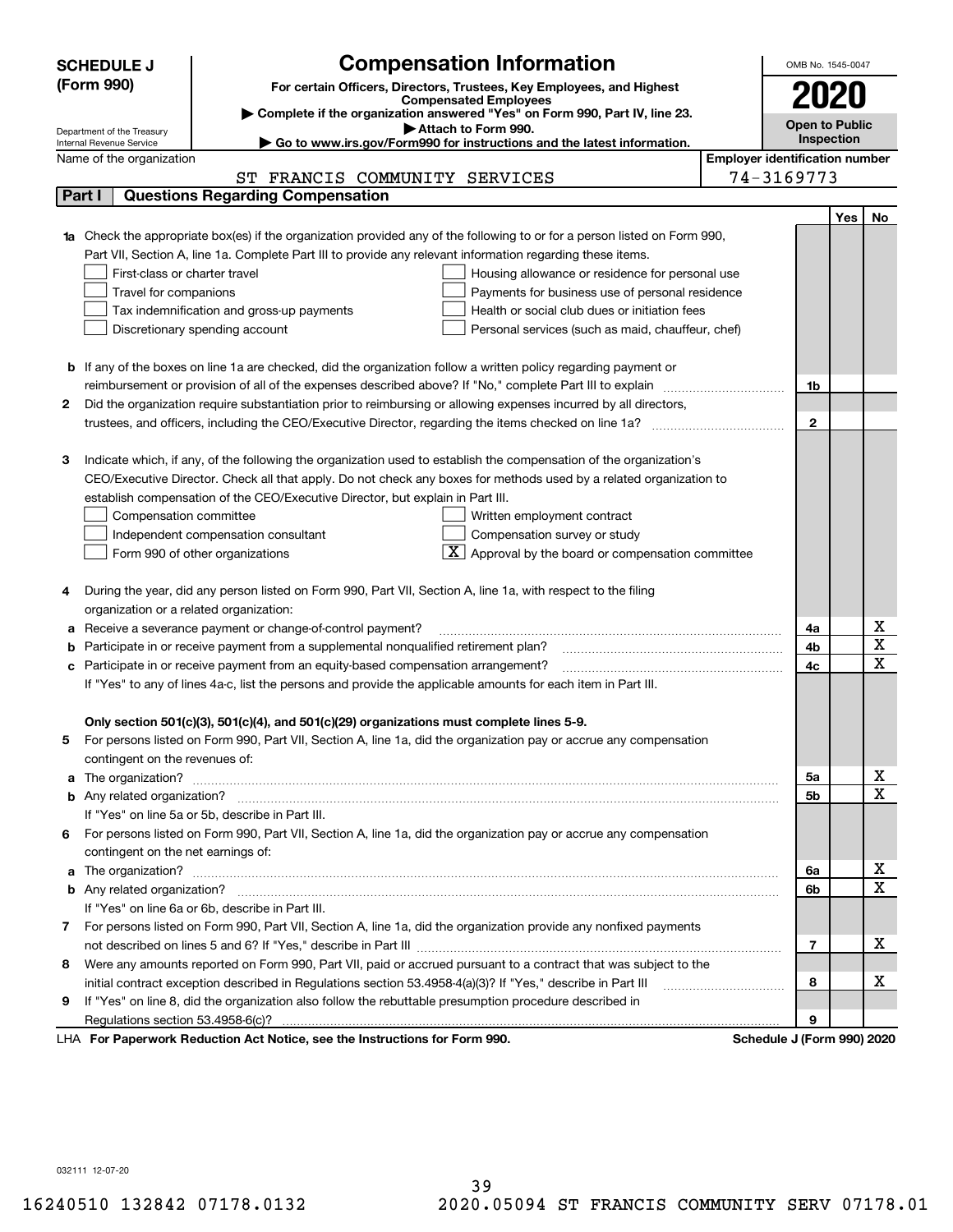74-3169773

**2**

# **Part II Officers, Directors, Trustees, Key Employees, and Highest Compensated Employees.**  Schedule J (Form 990) 2020 Page Use duplicate copies if additional space is needed.

For each individual whose compensation must be reported on Schedule J, report compensation from the organization on row (i) and from related organizations, described in the instructions, on row (ii). Do not list any individuals that aren't listed on Form 990, Part VII.

**Note:**  The sum of columns (B)(i)-(iii) for each listed individual must equal the total amount of Form 990, Part VII, Section A, line 1a, applicable column (D) and (E) amounts for that individual.

| (A) Name and Title      |             |                          | (B) Breakdown of W-2 and/or 1099-MISC compensation |                                           | (C) Retirement and             | (D) Nontaxable   | (E) Total of columns | (F) Compensation                                           |
|-------------------------|-------------|--------------------------|----------------------------------------------------|-------------------------------------------|--------------------------------|------------------|----------------------|------------------------------------------------------------|
|                         |             | (i) Base<br>compensation | (ii) Bonus &<br>incentive<br>compensation          | (iii) Other<br>reportable<br>compensation | other deferred<br>compensation | benefits         | $(B)(i)$ - $(D)$     | in column (B)<br>reported as deferred<br>on prior Form 990 |
| THERESA RUZICKA<br>(1)  | $(\sf{i})$  | $\overline{0}$ .         | $\overline{0}$ .                                   | $\overline{\mathbf{0}}$ .                 | $\overline{0}$ .               | $\overline{0}$ . | $\overline{0}$ .     | 0.                                                         |
| EX-OFFICIO BOARD MEMBER | (ii)        | 189,033.                 | $\overline{0}$ .                                   | $\overline{0}$ .                          | 9,691.                         | 14, 213.         | 212,937.             | $\overline{0}$ .                                           |
|                         | $(\sf{i})$  |                          |                                                    |                                           |                                |                  |                      |                                                            |
|                         | (ii)        |                          |                                                    |                                           |                                |                  |                      |                                                            |
|                         | (i)         |                          |                                                    |                                           |                                |                  |                      |                                                            |
|                         | (ii)        |                          |                                                    |                                           |                                |                  |                      |                                                            |
|                         | (i)         |                          |                                                    |                                           |                                |                  |                      |                                                            |
|                         | (ii)        |                          |                                                    |                                           |                                |                  |                      |                                                            |
|                         | (i)         |                          |                                                    |                                           |                                |                  |                      |                                                            |
|                         | (ii)        |                          |                                                    |                                           |                                |                  |                      |                                                            |
|                         | (i)         |                          |                                                    |                                           |                                |                  |                      |                                                            |
|                         | (ii)        |                          |                                                    |                                           |                                |                  |                      |                                                            |
|                         | (i)         |                          |                                                    |                                           |                                |                  |                      |                                                            |
|                         | (ii)        |                          |                                                    |                                           |                                |                  |                      |                                                            |
|                         | (i)         |                          |                                                    |                                           |                                |                  |                      |                                                            |
|                         | (ii)        |                          |                                                    |                                           |                                |                  |                      |                                                            |
|                         | (i)<br>(ii) |                          |                                                    |                                           |                                |                  |                      |                                                            |
|                         | (i)         |                          |                                                    |                                           |                                |                  |                      |                                                            |
|                         | (ii)        |                          |                                                    |                                           |                                |                  |                      |                                                            |
|                         | (i)         |                          |                                                    |                                           |                                |                  |                      |                                                            |
|                         | (ii)        |                          |                                                    |                                           |                                |                  |                      |                                                            |
|                         | (i)         |                          |                                                    |                                           |                                |                  |                      |                                                            |
|                         | (ii)        |                          |                                                    |                                           |                                |                  |                      |                                                            |
|                         | (i)         |                          |                                                    |                                           |                                |                  |                      |                                                            |
|                         | (ii)        |                          |                                                    |                                           |                                |                  |                      |                                                            |
|                         | (i)         |                          |                                                    |                                           |                                |                  |                      |                                                            |
|                         | (ii)        |                          |                                                    |                                           |                                |                  |                      |                                                            |
|                         | (i)         |                          |                                                    |                                           |                                |                  |                      |                                                            |
|                         | (ii)        |                          |                                                    |                                           |                                |                  |                      |                                                            |
|                         | (i)         |                          |                                                    |                                           |                                |                  |                      |                                                            |
|                         | (ii)        |                          |                                                    |                                           |                                |                  |                      |                                                            |

**Schedule J (Form 990) 2020**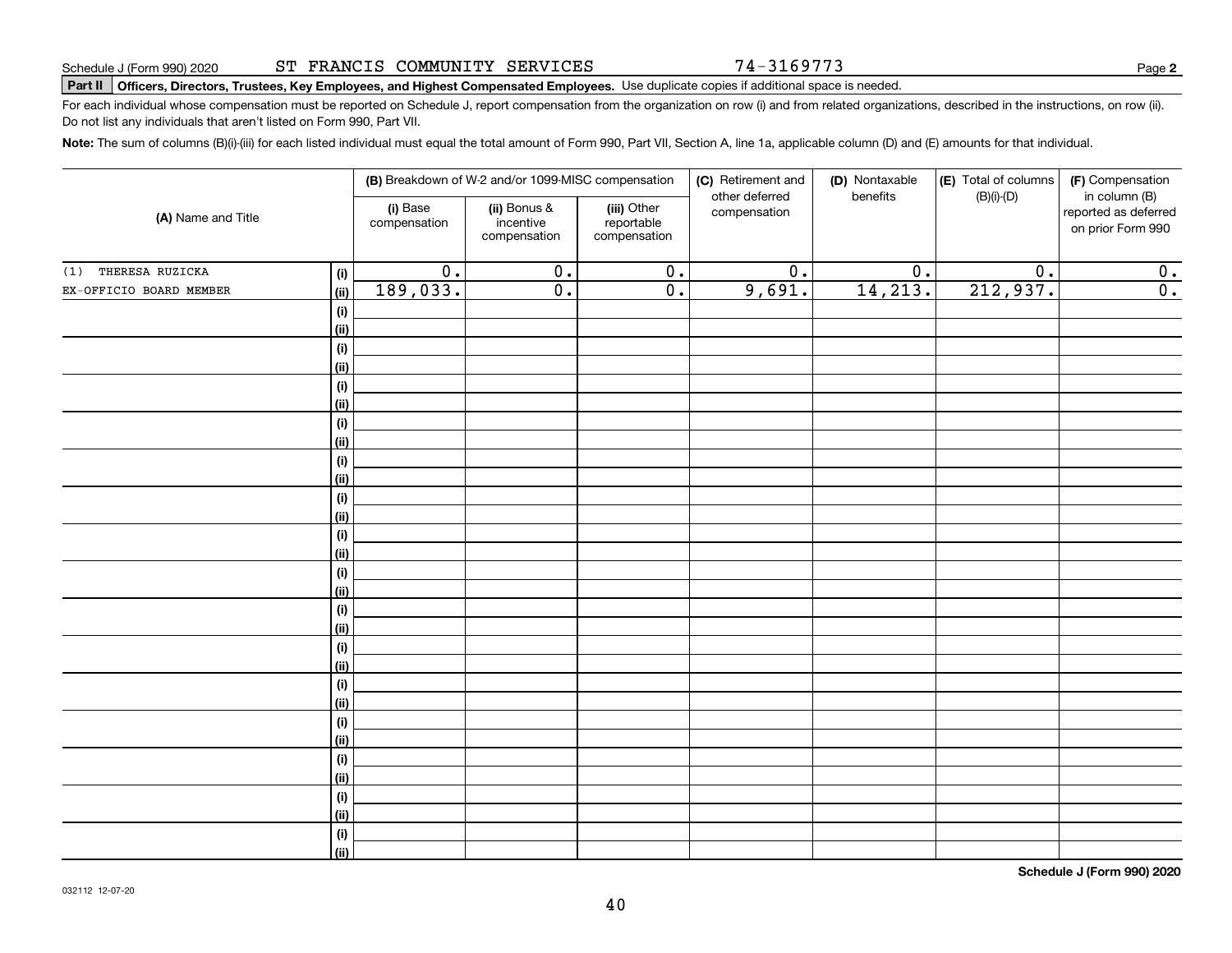#### **Part III Supplemental Information**

Schedule J (Form 990) 2020 ST FRANCIS COMMUNITY SERVICES 74 - 3169773<br>
Part III Supplemental Information<br>
Provide the information, explanation, or descriptions required for Part I, lines 1a, 1b, 3, 4a, 4b, 4c, 5a, 5b, 6a,

#### PART I, LINE 3:

CATHOLIC CHARITIES OF ST. LOUIS LAUNCHED A COMPENSATION STUDY INVOLVING ALL

FEDERATION AGENCIES IN FISCAL YEAR 2020. AS PART OF THIS PROCESS, THE

SALARY RANGE FOR THE SFCS EXECUTIVE DIRECTOR POSITION WAS UPDATED. THE

EXECUTIVE'S CURRENT SALARY WAS EVALUATED AGAINST THE UPDATED RANGE AND THEN

ADJUSTED IN FY21.

**Schedule J (Form 990) 2020**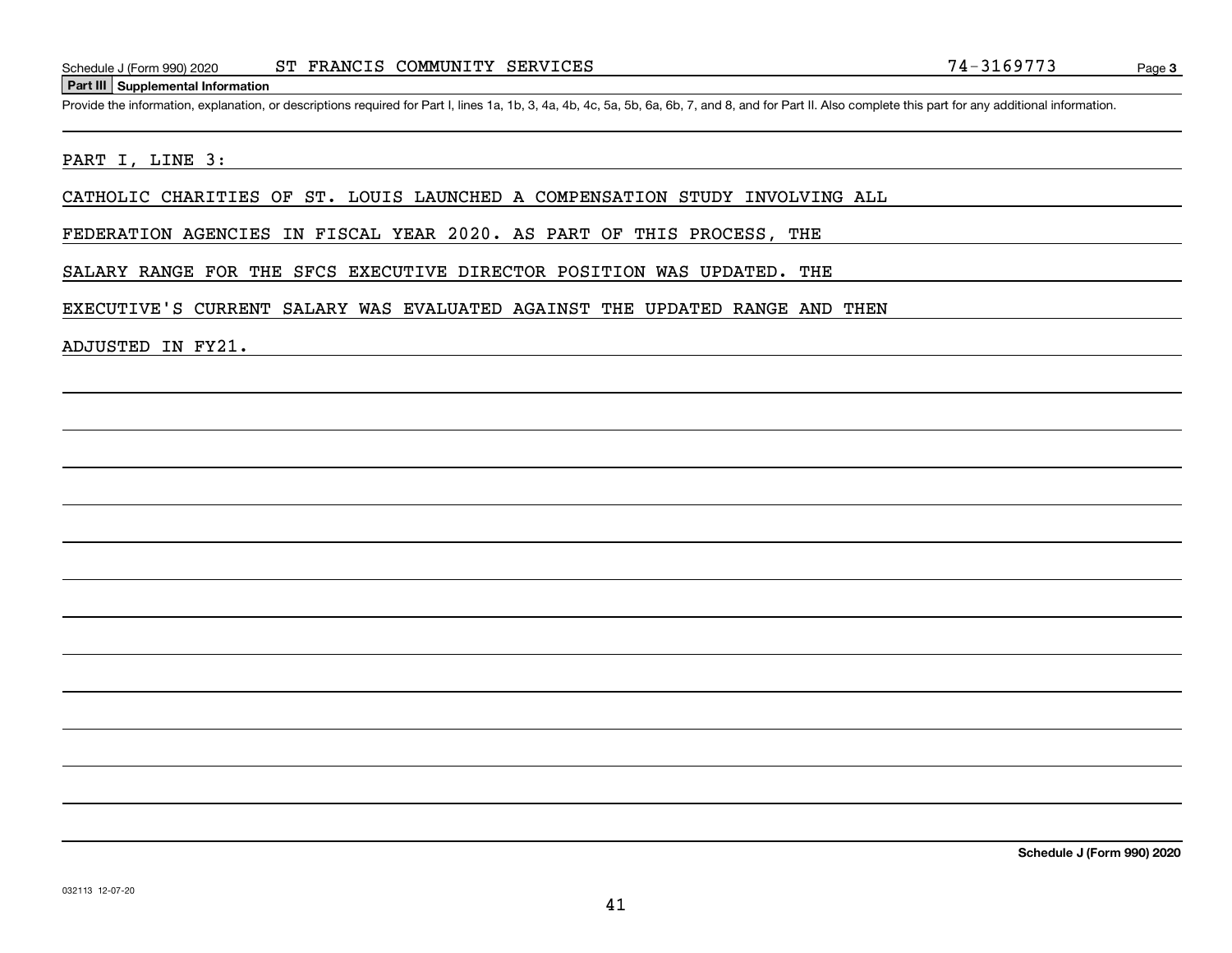#### **SCHEDULE M (Form 990)**

## **Noncash Contributions**

OMB No. 1545-0047

**Open to Public Inspection**

| Department of the Treasury |
|----------------------------|
| Internal Revenue Service   |

**Complete if the organizations answered "Yes" on Form 990, Part IV, lines 29 or 30.** <sup>J</sup>**2020 Attach to Form 990.** J

 **Go to www.irs.gov/Form990 for instructions and the latest information.** J

Name of the organization

| <b>Employer identification number</b> |  |
|---------------------------------------|--|

|        | ST FRANCIS COMMUNITY SERVICES                                                                                                                                                                                                                                                                                                                                                      |                               | 74-3169773                           |                                                                                                       |                                                       |     |     |    |
|--------|------------------------------------------------------------------------------------------------------------------------------------------------------------------------------------------------------------------------------------------------------------------------------------------------------------------------------------------------------------------------------------|-------------------------------|--------------------------------------|-------------------------------------------------------------------------------------------------------|-------------------------------------------------------|-----|-----|----|
| Part I | <b>Types of Property</b>                                                                                                                                                                                                                                                                                                                                                           |                               |                                      |                                                                                                       |                                                       |     |     |    |
|        |                                                                                                                                                                                                                                                                                                                                                                                    | (a)<br>Check if<br>applicable | (b)<br>Number of<br>contributions or | (c)<br>Noncash contribution<br>amounts reported on<br>items contributed  Form 990, Part VIII, line 1g | Method of determining<br>noncash contribution amounts | (d) |     |    |
| 1      |                                                                                                                                                                                                                                                                                                                                                                                    |                               |                                      |                                                                                                       |                                                       |     |     |    |
| 2      |                                                                                                                                                                                                                                                                                                                                                                                    |                               |                                      |                                                                                                       |                                                       |     |     |    |
| 3      | Art - Fractional interests                                                                                                                                                                                                                                                                                                                                                         |                               |                                      |                                                                                                       |                                                       |     |     |    |
| 4      | Books and publications                                                                                                                                                                                                                                                                                                                                                             |                               |                                      |                                                                                                       |                                                       |     |     |    |
| 5      | Clothing and household goods                                                                                                                                                                                                                                                                                                                                                       |                               |                                      |                                                                                                       |                                                       |     |     |    |
| 6      |                                                                                                                                                                                                                                                                                                                                                                                    |                               |                                      |                                                                                                       |                                                       |     |     |    |
| 7      |                                                                                                                                                                                                                                                                                                                                                                                    |                               |                                      |                                                                                                       |                                                       |     |     |    |
| 8      | Intellectual property                                                                                                                                                                                                                                                                                                                                                              |                               |                                      |                                                                                                       |                                                       |     |     |    |
| 9      | Securities - Publicly traded                                                                                                                                                                                                                                                                                                                                                       | $\overline{\mathbf{x}}$       | 14                                   | 111, 185. BOOK                                                                                        |                                                       |     |     |    |
| 10     | Securities - Closely held stock                                                                                                                                                                                                                                                                                                                                                    |                               |                                      |                                                                                                       |                                                       |     |     |    |
| 11     | Securities - Partnership, LLC, or                                                                                                                                                                                                                                                                                                                                                  |                               |                                      |                                                                                                       |                                                       |     |     |    |
| 12     |                                                                                                                                                                                                                                                                                                                                                                                    |                               |                                      |                                                                                                       |                                                       |     |     |    |
| 13     | Qualified conservation contribution -                                                                                                                                                                                                                                                                                                                                              |                               |                                      |                                                                                                       |                                                       |     |     |    |
|        |                                                                                                                                                                                                                                                                                                                                                                                    |                               |                                      |                                                                                                       |                                                       |     |     |    |
| 14     | Qualified conservation contribution - Other                                                                                                                                                                                                                                                                                                                                        |                               |                                      |                                                                                                       |                                                       |     |     |    |
| 15     | Real estate - Residential                                                                                                                                                                                                                                                                                                                                                          |                               |                                      |                                                                                                       |                                                       |     |     |    |
| 16     | Real estate - Commercial                                                                                                                                                                                                                                                                                                                                                           |                               |                                      |                                                                                                       |                                                       |     |     |    |
| 17     |                                                                                                                                                                                                                                                                                                                                                                                    | $\mathbf X$                   | 1                                    |                                                                                                       | 33,624. ESTIMATE                                      |     |     |    |
| 18     |                                                                                                                                                                                                                                                                                                                                                                                    |                               |                                      |                                                                                                       |                                                       |     |     |    |
| 19     |                                                                                                                                                                                                                                                                                                                                                                                    |                               |                                      |                                                                                                       |                                                       |     |     |    |
| 20     | Drugs and medical supplies                                                                                                                                                                                                                                                                                                                                                         |                               |                                      |                                                                                                       |                                                       |     |     |    |
| 21     |                                                                                                                                                                                                                                                                                                                                                                                    |                               |                                      |                                                                                                       |                                                       |     |     |    |
| 22     |                                                                                                                                                                                                                                                                                                                                                                                    |                               |                                      |                                                                                                       |                                                       |     |     |    |
| 23     |                                                                                                                                                                                                                                                                                                                                                                                    |                               |                                      |                                                                                                       |                                                       |     |     |    |
| 24     |                                                                                                                                                                                                                                                                                                                                                                                    |                               |                                      |                                                                                                       |                                                       |     |     |    |
| 25     | (GIFTS FOR FUN)<br>Other $\blacktriangleright$                                                                                                                                                                                                                                                                                                                                     | х                             | 6                                    | $8,774.$ FMV                                                                                          |                                                       |     |     |    |
| 26     | Other $\blacktriangleright$<br>$\begin{picture}(20,10) \put(0,0){\line(1,0){10}} \put(15,0){\line(1,0){10}} \put(15,0){\line(1,0){10}} \put(15,0){\line(1,0){10}} \put(15,0){\line(1,0){10}} \put(15,0){\line(1,0){10}} \put(15,0){\line(1,0){10}} \put(15,0){\line(1,0){10}} \put(15,0){\line(1,0){10}} \put(15,0){\line(1,0){10}} \put(15,0){\line(1,0){10}} \put(15,0){\line(1$ |                               |                                      |                                                                                                       |                                                       |     |     |    |
| 27     | $\left(\begin{array}{ccc}\n\end{array}\right)$<br>Other $\blacktriangleright$                                                                                                                                                                                                                                                                                                      |                               |                                      |                                                                                                       |                                                       |     |     |    |
| 28     | Other $\blacktriangleright$                                                                                                                                                                                                                                                                                                                                                        |                               |                                      |                                                                                                       |                                                       |     |     |    |
| 29     | Number of Forms 8283 received by the organization during the tax year for contributions                                                                                                                                                                                                                                                                                            |                               |                                      |                                                                                                       |                                                       |     |     |    |
|        | for which the organization completed Form 8283, Part V, Donee Acknowledgement [111111111111111111111111111111                                                                                                                                                                                                                                                                      |                               |                                      | 29                                                                                                    |                                                       |     | Yes | No |
|        | 30a During the year, did the organization receive by contribution any property reported in Part I, lines 1 through 28, that it                                                                                                                                                                                                                                                     |                               |                                      |                                                                                                       |                                                       |     |     |    |
|        | must hold for at least three years from the date of the initial contribution, and which isn't required to be used for                                                                                                                                                                                                                                                              |                               |                                      |                                                                                                       |                                                       |     |     |    |
|        | exempt purposes for the entire holding period?                                                                                                                                                                                                                                                                                                                                     |                               |                                      |                                                                                                       |                                                       | 30a |     | X  |
|        | <b>b</b> If "Yes," describe the arrangement in Part II.                                                                                                                                                                                                                                                                                                                            |                               |                                      |                                                                                                       |                                                       |     |     |    |
| 31     | Does the organization have a gift acceptance policy that requires the review of any nonstandard contributions?                                                                                                                                                                                                                                                                     |                               |                                      |                                                                                                       |                                                       | 31  | х   |    |
|        |                                                                                                                                                                                                                                                                                                                                                                                    |                               |                                      |                                                                                                       |                                                       |     |     |    |

**32a** Does the organization hire or use third parties or related organizations to solicit, process, or sell noncash **33**If the organization didn't report an amount in column (c) for a type of property for which column (a) is checked, **32a b** If "Yes," describe in Part II. contributions? ~~~~~~~~~~~~~~~~~~~~~~~~~~~~~~~~~~~~~~~~~~~~~~~~~~~~~~ describe in Part II.

**For Paperwork Reduction Act Notice, see the Instructions for Form 990. Schedule M (Form 990) 2020** LHA

X

032141 11-23-20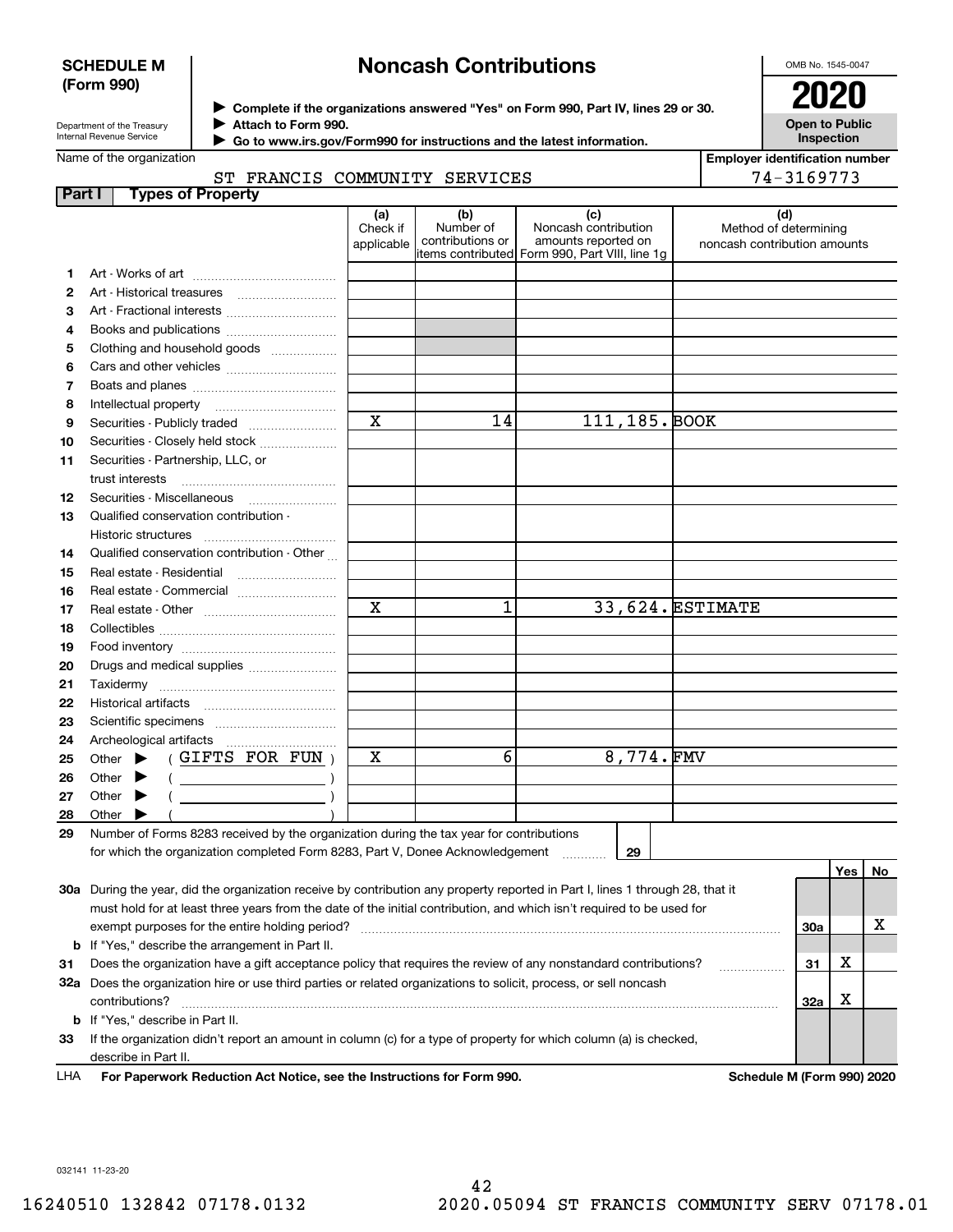Part II | Supplemental Information. Provide the information required by Part I, lines 30b, 32b, and 33, and whether the organization is reporting in Part I, column (b), the number of contributions, the number of items received, or a combination of both. Also complete this part for any additional information.

SCHEDULE M, PART I, COLUMN (B):

#### THE ORGANIZATION IS REPORTING THE NUMBER OF CONTRIBUTIONS.

SCHEDULE M, LINE 32B:

THE ARCHDIOCESAN FINANCE OFFICE PROCESSES CONTRIBUTIONS OF STOCKS.

**Schedule M (Form 990) 2020**

032142 11-23-20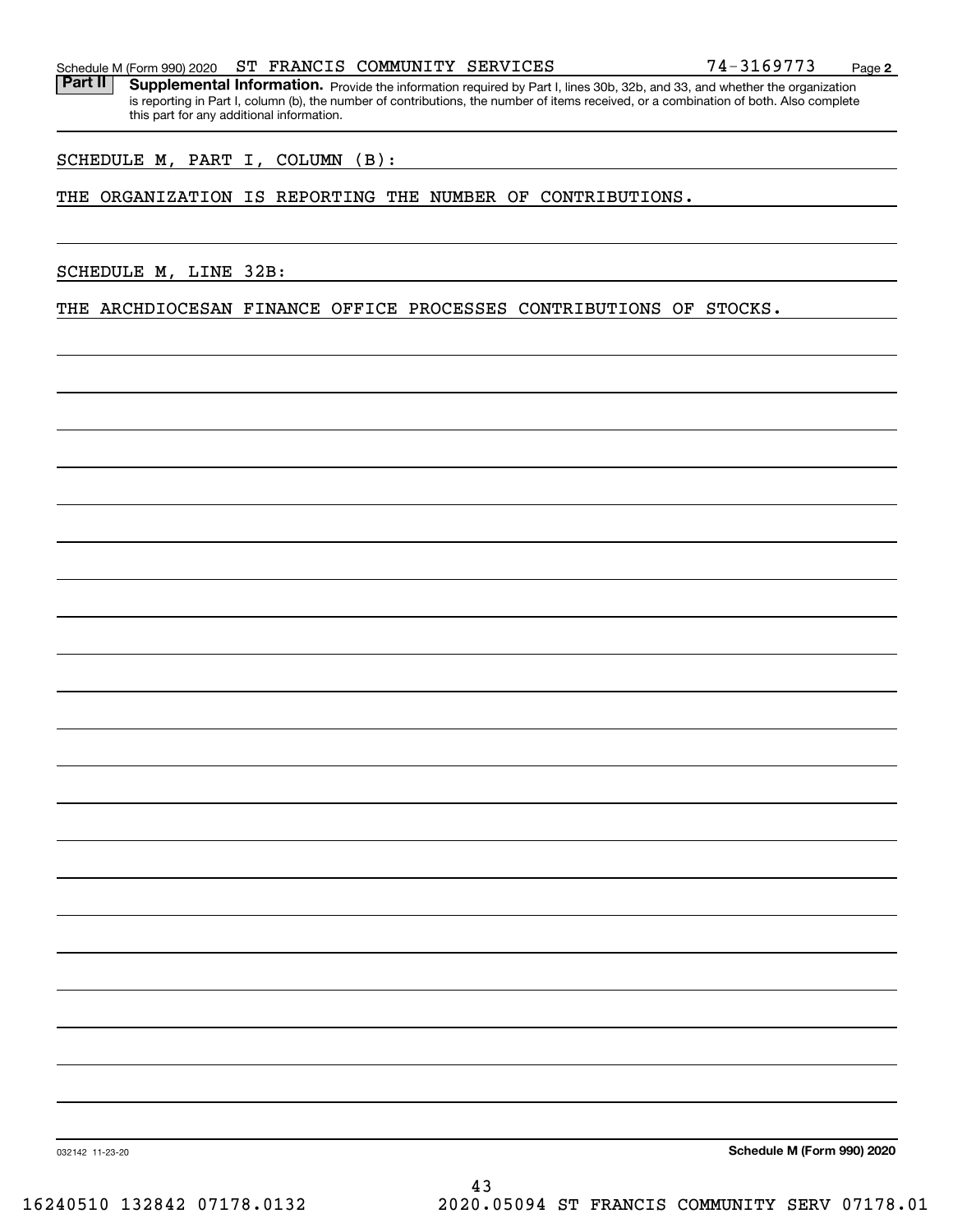**(Form 990 or 990-EZ)**

Department of the Treasury Internal Revenue Service Name of the organization

**SCHEDULE O Supplemental Information to Form 990 or 990-EZ**

**Complete to provide information for responses to specific questions on Form 990 or 990-EZ or to provide any additional information. | Attach to Form 990 or 990-EZ. | Go to www.irs.gov/Form990 for the latest information.**



ST FRANCIS COMMUNITY SERVICES  $|74-3169773$ 

**Employer identification number**

FORM 990, PART I, LINE 1, DESCRIPTION OF ORGANIZATION MISSION:

WALKS WITH OUR VULNERABLE NEIGHBORS TO CREATE OPPORTUNITIES, TO BUILD

RESILIENCY AND TO ADVOCATE FOR JUSTICE. ACTIVITIES INCLUDE LEGAL AID

FOR IMPOVERISHED FAMILIES, CHILDREN, IMMIGRANTS AND VETERANS; BILINGUAL

AFTER-SCHOOL AND SUMMER YOUTH PROGRAMMING; BILINGUAL MENTAL HEALTH

COUNSELING; BILINGUAL CASE MANAGEMENT; THE VIETNAMESE HEALTH CLINIC;

LONG-TERM, WRAP-AROUND CASE MANAGEMENT FOR ENGLISH-SPEAKING

IMPOVERISHED FAMILIES; HOUSING COUNSELING; LONG-TERM DISASTER CASE

MANAGEMENT.

FORM 990, PART III, LINE 2, NEW PROGRAM SERVICES:

IN AUGUST 2020, ST. FRANCIS COMMUNITY SERVICES LAUNCHED THE IMMIGRANT

HOUSING JUSTICE PROJECT. A FULL-TIME ATTORNEY AND STAFF WERE HIRED TO

ASSIST IMMIGRANTS WHO FELL BEHIND ON RENT OR MORTGAGE PAYMENTS DUE TO

THE ECONOMIC FALLOUT OF THE COVID-19 PANDEMIC. SFCS DISTRIBUTED

\$129,530 IN FINANCIAL AID BY JUNE 30, 2021, AVERTING HOMELESSNESS FOR

102 IMMIGRANT FAMILIES.

FORM 990, PART III, LINE 3, CHANGES IN PROGRAM SERVICES:

ST. FRANCIS COMMUNITY SERVICES DISCONTINUED ITS DISASTER CASE

MANAGEMENT PROGRAM IN MARCH 2021. DISASTER SERVICES AND STAFF

TRANSFERRED TO CATHOLIC CHARITIES OF ST. LOUIS.

FORM 990, PART III, LINE 4A, PROGRAM SERVICE ACCOMPLISHMENTS:

HOMEWORK HELP, GUITAR/ART CLUBS, READING CHALLENGES, OUTDOOR MOVIE

NIGHTS AND OTHER ACTIVITIES. BILINGUAL THERAPISTS COUNSELED 127

032211 11-20-20 LHA For Paperwork Reduction Act Notice, see the Instructions for Form 990 or 990-EZ. Schedule O (Form 990 or 990-EZ) 2020

44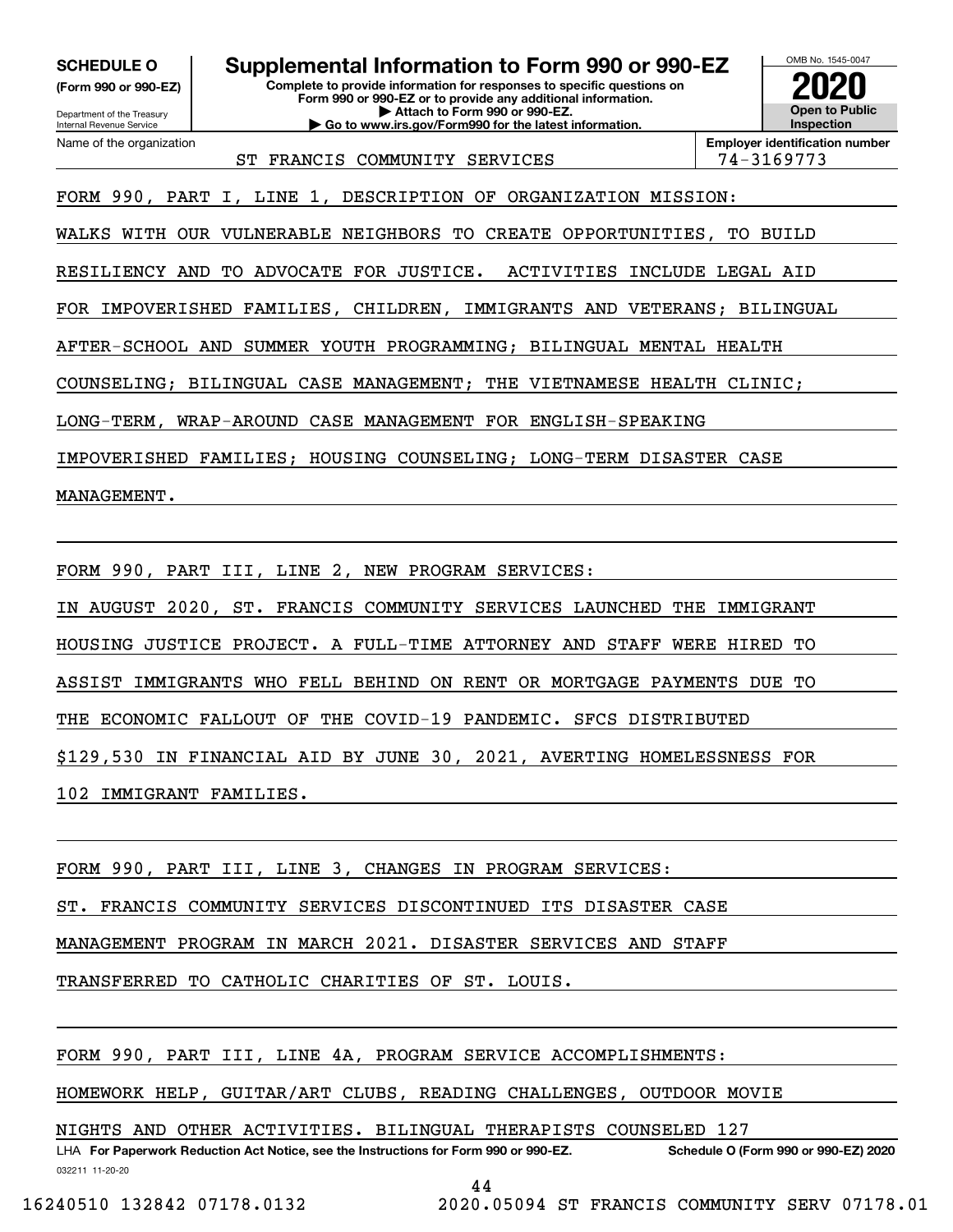| Schedule O (Form 990 or 990-EZ) 2020                                  | Page 2                                              |
|-----------------------------------------------------------------------|-----------------------------------------------------|
| Name of the organization<br>FRANCIS COMMUNITY<br>SERVICES<br>ST.      | <b>Employer identification number</b><br>74-3169773 |
| SPANISH-SPEAKING CHILDREN AND ADULTS, WHILE BILINGUAL CASE WORKERS    |                                                     |
| HELPED 201 HOUSEHOLDS WITH EVERYTHING FROM FOOD TO MEDICAL BILLS.     |                                                     |
| FINALLY, THE VIETNAMESE HEALTH CLINIC CARED FOR 162 VIETNAMESE ELDERS |                                                     |
| WITH CHRONIC HEALTH CONDITIONS.                                       |                                                     |

FORM 990, PART III, LINE 4C, PROGRAM SERVICE ACCOMPLISHMENTS:

POVERTY GUIDELINES UPON ENROLLMENT. DESPITE DAUNTING BARRIERS POSED BY

THE PANDEMIC, 56% - OR 43 OF THE 77 HOUSEHOLDS - WORKED EITHER

PART-TIME OR FULL-TIME DURING THE YEAR, AND 83% MAINTAINED STABLE

HOUSING.

FORM 990, PART VI, SECTION A, LINE 3:

THE ORGANIZATION PAYS A MANAGEMENT AND BOOKKEEPING FEE TO THE ARCHDIOCESE

OF ST. LOUIS. ADDITIONALLY, A MANAGEMENT FEE IS PAID TO THE ST. LOUIS

ARCHDIOCESAN FUND (SLAF) FOR THE MANAGEMENT OF THE ORGANIZATION'S

INVESTMENTS.

FORM 990, PART VI, SECTION A, LINE 6:

CATHOLIC CHARITIES OF ST. LOUIS IS THE MEMBER OF ST. FRANCIS COMMUNITY SERVICES CORPORATION (SFCS) AND HOLDS CERTAIN RESERVED POWERS, AS STATED IN THE SFCS BYLAWS. THE ARCHBISHOP OF ST. LOUIS IS A MEMBER OF CATHOLIC CHARITIES OF ST. LOUIS, AND THUS A MEMBER OF THE MEMBER OF SFCS.

FORM 990, PART VI, SECTION A, LINE 7A:

AS A MEMBER WITH RESERVED POWERS OVER CATHOLIC CHARITIES OF ST. LOUIS, BY

WHICH THE ARCHBISHOP OF ST. LOUIS ALSO HAS RESERVED POWERS OVER THE

ORGANIZATION, THE ARCHBISHOP OF ST. LOUIS HAS THE AUTHORITY TO APPOINT UP

032212 11-20-20 **Schedule O (Form 990 or 990-EZ) 2020** TO 50% OF THE BOARD OF DIRECTORS AND TO APPROVE ALL CANDIDATES TO THE BOARD 45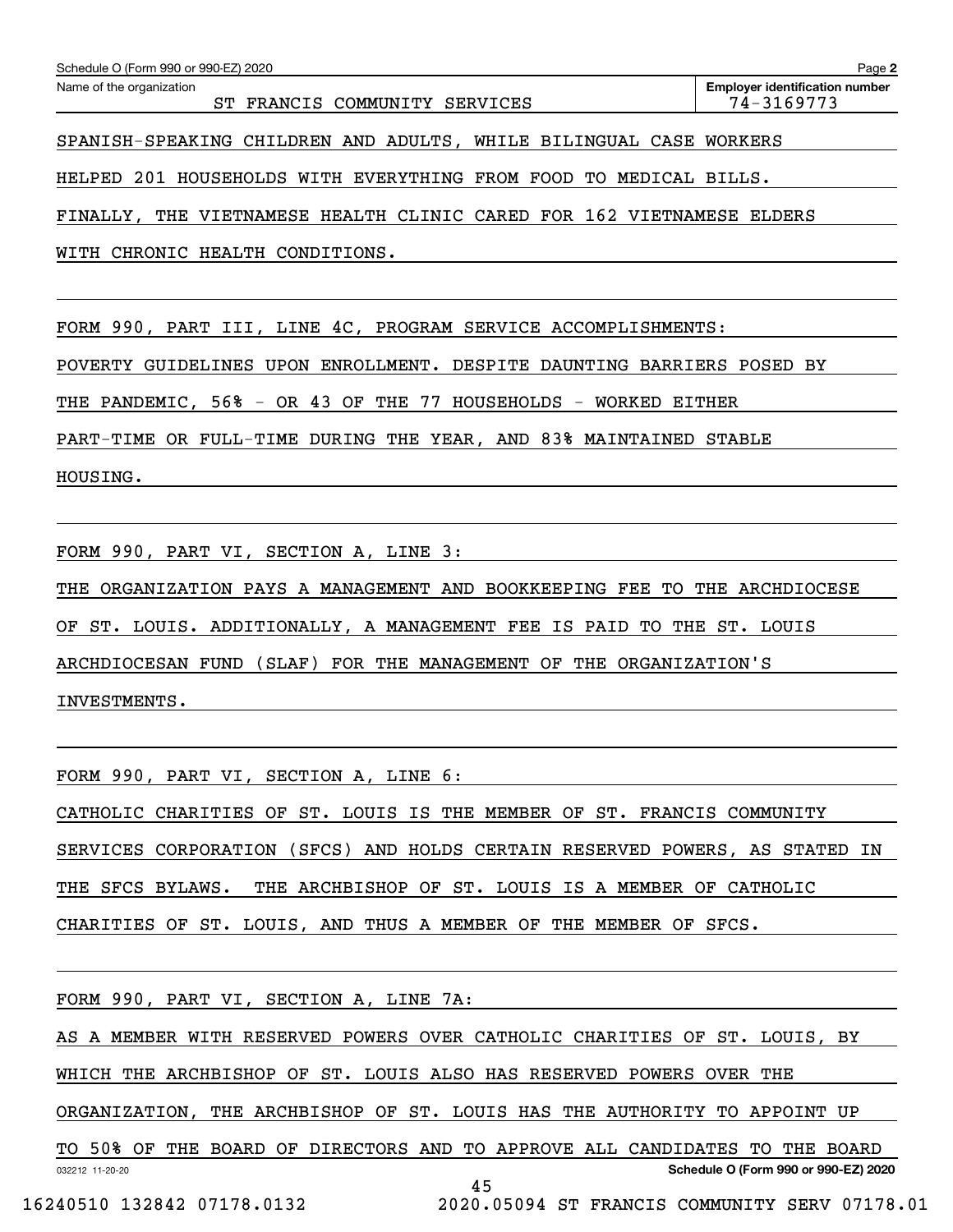ST FRANCIS COMMUNITY SERVICES 74-3169773

OF DIRECTORS OF THE ORGANIZATION.

FORM 990, PART VI, SECTION A, LINE 7B:

AS THEY ARE MEMBERS WITH RESERVED POWERS, THE BYLAWS RESERVE CERTAIN POWERS

TO THE MEMBER (CATHOLIC CHARITIES OF ST. LOUIS) AND THE "MEMBER OF THE

MEMBER" (ARCHBISHOP OF ST. LOUIS).

ADDITIONALLY, THE AUDIT COMMITTEE OF THE ARCHDIOCESE OF ST. LOUIS IS

RESPONSIBLE FOR THE SELECTION OF THE INDEPENDENT AUDITOR FOR ALL

ARCHDIOCESAN ENTITIES.

FORM 990, PART VI, SECTION B, LINE 11B:

THE FORM 990 IS PREPARED BY AN INDEPENDENT ACCOUNTING FIRM. THE RETURN IS REVIEWED BY MANAGEMENT AND ANY NECESSARY REVISONS ARE MADE. A COPY OF THE FORM 990 IS SENT TO THE MEMBERS OF THE GOVERNING BOARD PRIOR TO FILING OF THE TAX RETURN.

FORM 990, PART VI, SECTION B, LINE 12C:

WHEN BOARD MEMBERS ARE RECRUITED, THEY SIGN A DISCLOSURE FORM AS PART OF THE APPLICATION PROCESS. THOSE APPROVED FOR MEMBERSHIP SUBSEQUENTLY ATTEND AN ORIENTATION, DURING WHICH THE CONFLICT OF INTEREST POLICY IS EXPLAINED IN DEPTH. IN YEARS THEREAFTER, BOARD MEMBERS ANNUALLY REVIEW THE CONFLICT OF INTEREST POLICY AND SIGN A NEW DISCLOSURE FORM. ANY DISCLOSURE REQUIRES FOLLOW-UP TO ENSURE THAT NO CONFLICT OF INTEREST ACTUALLY EXISTS OR THAT STEPS ARE TAKEN TO RESOLVE THE CONFLICT. NO BOARD MEMBER IS ALLOWED TO CONTINUE HIS/HER SERVICE IF A CONFLICT IS UNRESOLVED. KEY STAFF EACH YEAR SIGN A DISCLOSURE FORM AND GO THROUGH THE SAME REVIEW PROCESS.

46

032212 11-20-20

**Schedule O (Form 990 or 990-EZ) 2020**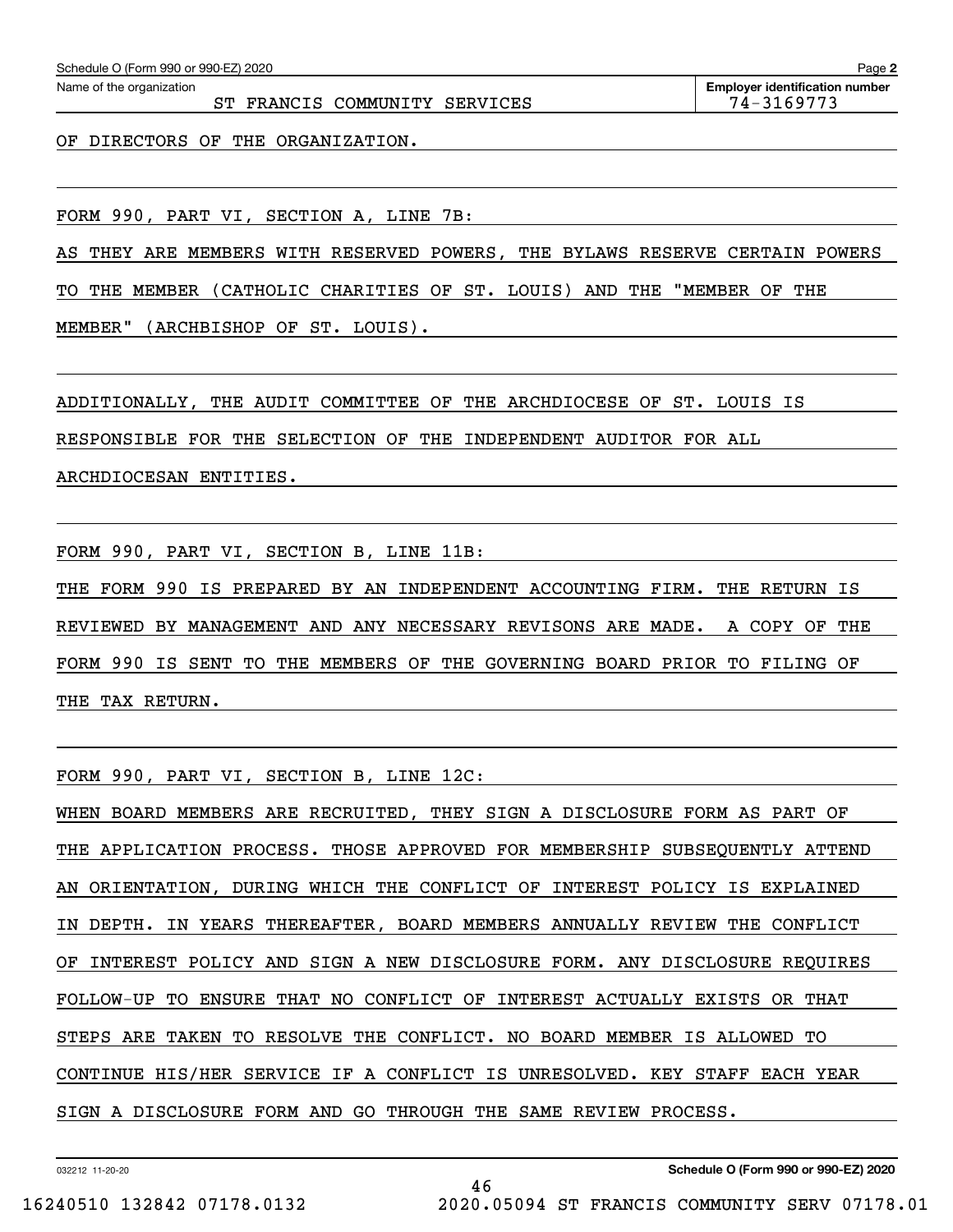| Schedule O (Form 990 or 990-EZ) 2020                                                       | Page 2                                              |
|--------------------------------------------------------------------------------------------|-----------------------------------------------------|
| Name of the organization<br>COMMUNITY<br>FRANCIS<br><b>SERVICES</b><br>ST.                 | <b>Employer identification number</b><br>74-3169773 |
| FORM 990, PART VI, SECTION B, LINE 15:                                                     |                                                     |
| 2020,<br>CHARITIES OF<br>ST. LOUIS<br>LAUNCHED<br>FY<br>CATHOLIC<br>ΙN                     | A COMPENSATION                                      |
| <b>BEHALF</b><br>OF<br>ALL FEDERATION AGENCIES. SALARY RANGES ACROSS THE<br>ANALYSIS<br>ON |                                                     |
| FEDERATION WERE<br>UPDATED; POSITIONS WERE PLACED WITHIN THE RANGES; AND THE               |                                                     |
| ALL EMPLOYEES WERE REVIEWED. SFCS ADDED<br><b>CURRENT</b><br>WAGES<br>OF                   | ITS FY21<br>FUNDS<br>IN                             |
| EMPLOYEES<br><b>BUDGET</b><br>UPGRADE<br>THE<br>WAGES<br>OF<br>WHOSE<br>SALARY DID<br>TО   | NOT MEET<br>THE                                     |
| EXECUTIVE DIRECTOR'S COMPENSATION WAS ADJUSTED<br>MINIMUM<br>ОF<br>THEIR RANGE.<br>THE     |                                                     |
| THIS PROCESS. ALSO, THE EXECUTIVE DIRECTOR ANNOUNCED<br>FY21 AS PART<br>OF<br>IN           | ΙN                                                  |
| 2022. A SEARCH COMMITTEE<br>2021<br>THAT<br>SHE<br>WOULD<br>RETIRE BY JUNE<br>MARCH        | WAS                                                 |
| FORMED<br>SHORTLY<br>THEREAFTER AND COMPENSATION WAS<br>REVIEWED                           | AGAIN<br>ΙN                                         |
| <b>FOR</b><br><b>SEEKING</b><br>CANDIDATES.<br>PREPARATION                                 |                                                     |

FORM 990, PART VI, SECTION C, LINE 19:

GOVERNING DOCUMENTS, CONFLICT OF INTEREST POLICIES, AND FINANCIAL

STATEMENTS ARE AVAILABLE BY WRITTEN REQUEST TO THE EXECUTIVE DIRECTOR. SFCS

ALSO PROVIDES THESE DOCUMENTS TO FUNDERS AS PART OF APPLICATION AND

CONTRACTING PROCESSES; SOME ARE SHARED, BY WRITTEN REQUEST, TO THE PUBLIC

VIA THESE ENTITIES. SFCS ALSO POSTS ITS ANNUAL 990 FORM ON ITS WEBSITE

(WWW.SFCSSTL.ORG). FINALLY, GOVERNING DOCUMENTS ARE AVAILABLE ONLINE

THROUGH THE STATE OF MISSOURI'S SECRETARY OF STATE WEBSITE.

FORM 990, PART XII, LINE 2C

THE AUDIT COMMITTEE OF THE ARCHDIOCESE OF ST. LOUIS ASSUMES

RESPONSIBILITY FOR OVERSIGHT OF THE AUDIT OF THE FINANCIAL STATEMENTS

AND SELECTION OF AN INDEPENDENT AUDITOR.

032212 11-20-20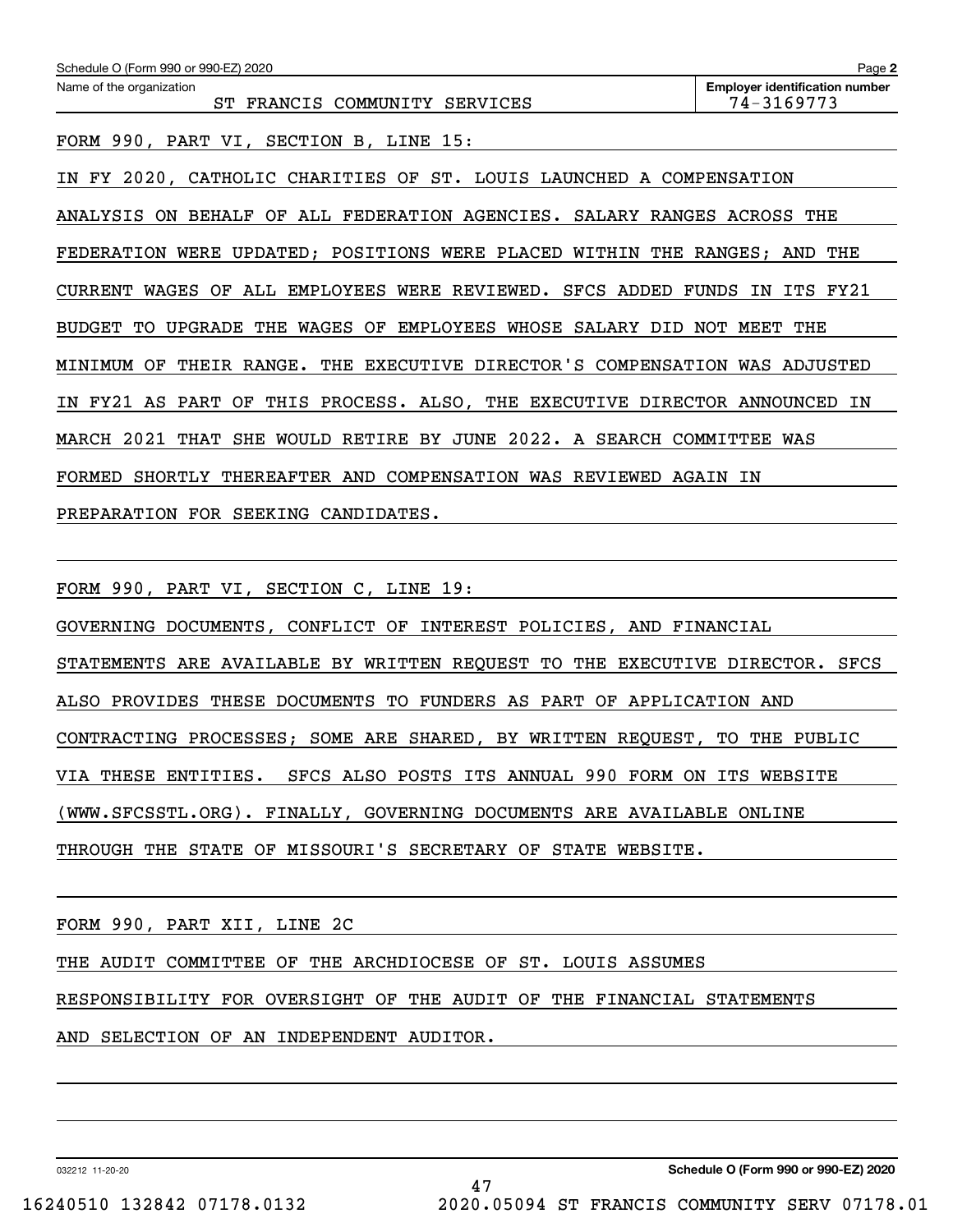| ------<br>$$<br>.<br>.<br>- - -             |                   |          |           |        |                   |  |  |
|---------------------------------------------|-------------------|----------|-----------|--------|-------------------|--|--|
| DRIVE ST. LOUIS MO 63119                    | REAL ESTATE       | MISSOURI | 501(C)(3) | LINE 3 | LOUIS             |  |  |
| CORPORATION - 26-0072488, 20 ARCHBISHOP MAY |                   |          |           |        | ARCHBISHOP OF ST. |  |  |
| ST LOUIS CITY CATHOLIC CHURCH REAL ESTATE   |                   |          |           |        |                   |  |  |
| ST. LOUIS, MO 63108                         | CHARITIES         | MISSOURI | 501(C)(3) | LINE   | LOUIS             |  |  |
| 4445 LINDELL BLVD.                          | SUPPORTS CATHOLIC |          |           |        | ARCHBISHOP OF ST. |  |  |
| CATHOLIC CHARITIES FOUNDATION - 43-1307878  |                   |          |           |        |                   |  |  |

MISSOURI

MISSOURI

**For Paperwork Reduction Act Notice, see the Instructions for Form 990. Schedule R (Form 990) 2020**

**(a)**

Name, address, and EIN of related organization

CATHOLIC CHARITIES OF ST. LOUIS - 43-0653270

ARCHDIOCESE OF ST. LOUIS - 43-0653244

032161 10-28-20 LHA

ST. LOUIS, MO 63119

20 ARCHBISHOP MAY DRIVE

ST. LOUIS, MO 63108

4445 LINDELL BLVD.

## **Related Organizations and Unrelated Partnerships**

**Complete if the organization answered "Yes" on Form 990, Part IV, line 33, 34, 35b, 36, or 37.** |

**Attach to Form 990.**  |

**2020**

**Open to Public | Go to www.irs.gov/Form990 for instructions and the latest information. Inspection**

**Employer identification number**

74-3169773

Department of the Treasury Internal Revenue Service Name of the organization

**SCHEDULE R (Form 990)**

### ST FRANCIS COMMUNITY SERVICES

**Part I Identification of Disregarded Entities.**  Complete if the organization answered "Yes" on Form 990, Part IV, line 33.

| (a)<br>Name, address, and EIN (if applicable)<br>of disregarded entity | (b)<br>Primary activity | (c)<br>Legal domicile (state or<br>foreign country) | (d)<br>Total income | (e)<br>End-of-year assets | (f)<br>Direct controlling<br>entity |
|------------------------------------------------------------------------|-------------------------|-----------------------------------------------------|---------------------|---------------------------|-------------------------------------|
|                                                                        |                         |                                                     |                     |                           |                                     |
|                                                                        |                         |                                                     |                     |                           |                                     |
|                                                                        |                         |                                                     |                     |                           |                                     |
|                                                                        |                         |                                                     |                     |                           |                                     |

#### **Identification of Related Tax-Exempt Organizations.** Complete if the organization answered "Yes" on Form 990, Part IV, line 34, because it had one or more related tax-exempt **Part II** organizations during the tax year.

RELIGIOUS ORGANIZATION

SOCIAL SERVICES

Primary activity **Legal domicile (state or** 

**(b) (c) (d) (e) (f) (g)**

Exempt Code section

501(C)(3)

501(C)(3)

Public charity status (if section 501(c)(3))

LINE 1

LINE 7

foreign country)

 $(g)$ <br>Section 512(b)(13) controlledentity?

**No**

X

X

**Yes**

Direct controlling entity

ARCHBISHOP OF ST.

ARCHBISHOP OF ST.

LOUIS

LOUIS

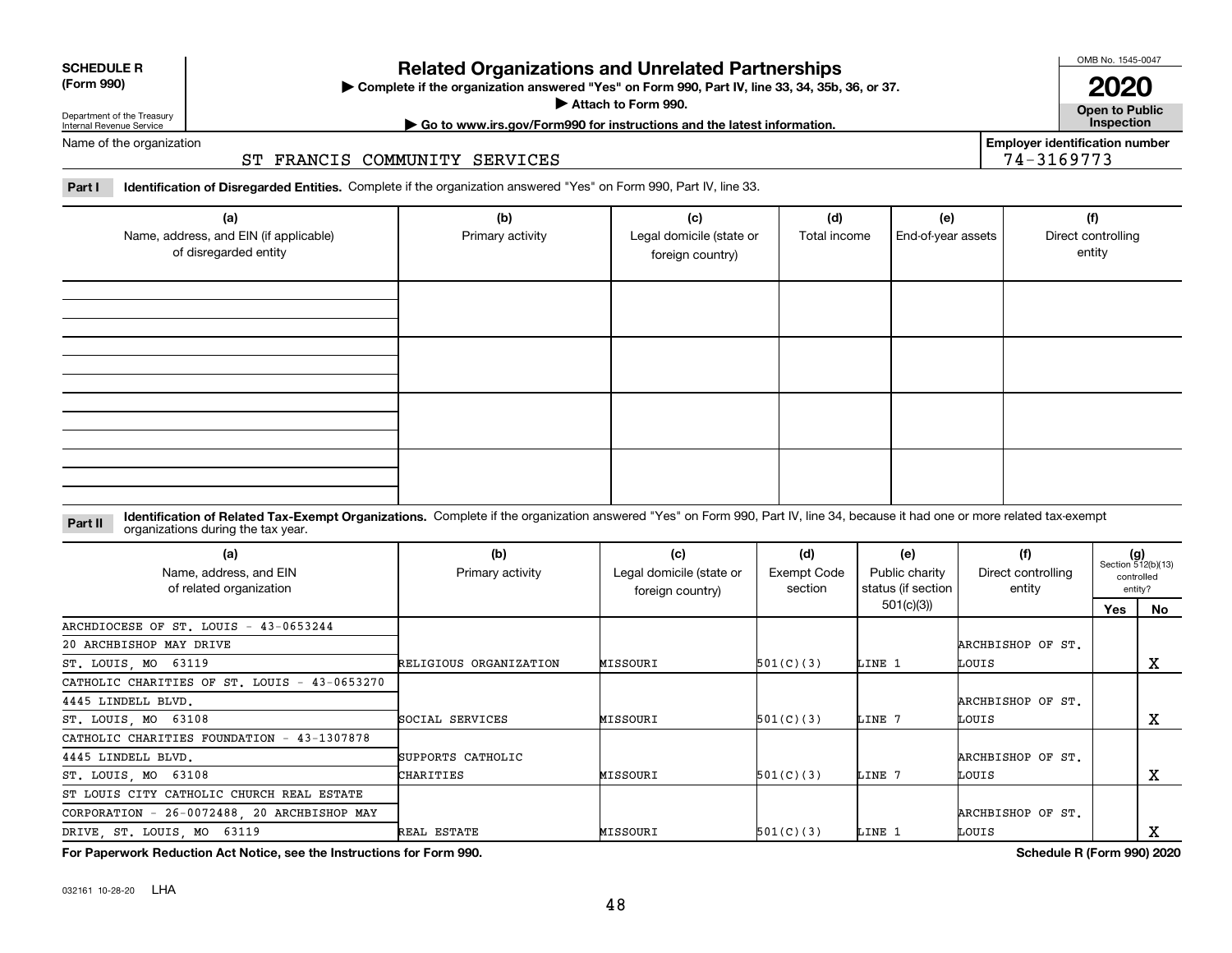**Part II Continuation of Identification of Related Tax-Exempt Organizations**

| (a)<br>Name, address, and EIN<br>of related organization | (b)<br>Primary activity | (c)<br>Legal domicile (state or<br>foreign country) | (d)<br>Exempt Code<br>section | (e)<br>Public charity<br>status (if section | (f)<br>Direct controlling<br>entity | $(g)$<br>Section 512(b)(13)<br>controlled<br>organization? |             |
|----------------------------------------------------------|-------------------------|-----------------------------------------------------|-------------------------------|---------------------------------------------|-------------------------------------|------------------------------------------------------------|-------------|
|                                                          |                         |                                                     |                               | 501(c)(3)                                   |                                     | Yes                                                        | No          |
| ST PATRICK CENTER - 43-1263499                           |                         |                                                     |                               |                                             |                                     |                                                            |             |
| 800 N TUCKER BLVD                                        |                         |                                                     |                               |                                             | ARCHBISHOP OF ST.                   |                                                            |             |
| ST. LOUIS, MO 63101                                      | SOCIAL SERVICES         | MISSOURI                                            | 501(C)(3)                     | LINE 7                                      | LOUIS                               |                                                            | $\mathbf X$ |
| ST LOUIS COUNTY CATHOLIC CHURCH REAL ESTATE              |                         |                                                     |                               |                                             |                                     |                                                            |             |
| CORPORATION - 26-0068416, 20 ARCHBISHOP MAY              |                         |                                                     |                               |                                             | ARCHBISHOP OF ST.                   |                                                            |             |
| DRIVE, ST. LOUIS, MO 63119                               | REAL ESTATE             | MISSOURI                                            | 501(C)(3)                     | LINE 1                                      | LOUIS                               |                                                            | $\mathbf x$ |
|                                                          |                         |                                                     |                               |                                             |                                     |                                                            |             |
|                                                          |                         |                                                     |                               |                                             |                                     |                                                            |             |
|                                                          |                         |                                                     |                               |                                             |                                     |                                                            |             |
|                                                          |                         |                                                     |                               |                                             |                                     |                                                            |             |
|                                                          |                         |                                                     |                               |                                             |                                     |                                                            |             |
|                                                          |                         |                                                     |                               |                                             |                                     |                                                            |             |
|                                                          |                         |                                                     |                               |                                             |                                     |                                                            |             |
|                                                          |                         |                                                     |                               |                                             |                                     |                                                            |             |
|                                                          |                         |                                                     |                               |                                             |                                     |                                                            |             |
|                                                          |                         |                                                     |                               |                                             |                                     |                                                            |             |
|                                                          |                         |                                                     |                               |                                             |                                     |                                                            |             |
|                                                          |                         |                                                     |                               |                                             |                                     |                                                            |             |
|                                                          |                         |                                                     |                               |                                             |                                     |                                                            |             |
|                                                          |                         |                                                     |                               |                                             |                                     |                                                            |             |
|                                                          |                         |                                                     |                               |                                             |                                     |                                                            |             |
|                                                          |                         |                                                     |                               |                                             |                                     |                                                            |             |
|                                                          |                         |                                                     |                               |                                             |                                     |                                                            |             |
|                                                          |                         |                                                     |                               |                                             |                                     |                                                            |             |
|                                                          |                         |                                                     |                               |                                             |                                     |                                                            |             |
|                                                          |                         |                                                     |                               |                                             |                                     |                                                            |             |
|                                                          |                         |                                                     |                               |                                             |                                     |                                                            |             |
|                                                          |                         |                                                     |                               |                                             |                                     |                                                            |             |
|                                                          |                         |                                                     |                               |                                             |                                     |                                                            |             |
|                                                          |                         |                                                     |                               |                                             |                                     |                                                            |             |
|                                                          |                         |                                                     |                               |                                             |                                     |                                                            |             |
|                                                          |                         |                                                     |                               |                                             |                                     |                                                            |             |
|                                                          |                         |                                                     |                               |                                             |                                     |                                                            |             |
|                                                          |                         |                                                     |                               |                                             |                                     |                                                            |             |
|                                                          |                         |                                                     |                               |                                             |                                     |                                                            |             |
|                                                          |                         |                                                     |                               |                                             |                                     |                                                            |             |
|                                                          |                         |                                                     |                               |                                             |                                     |                                                            |             |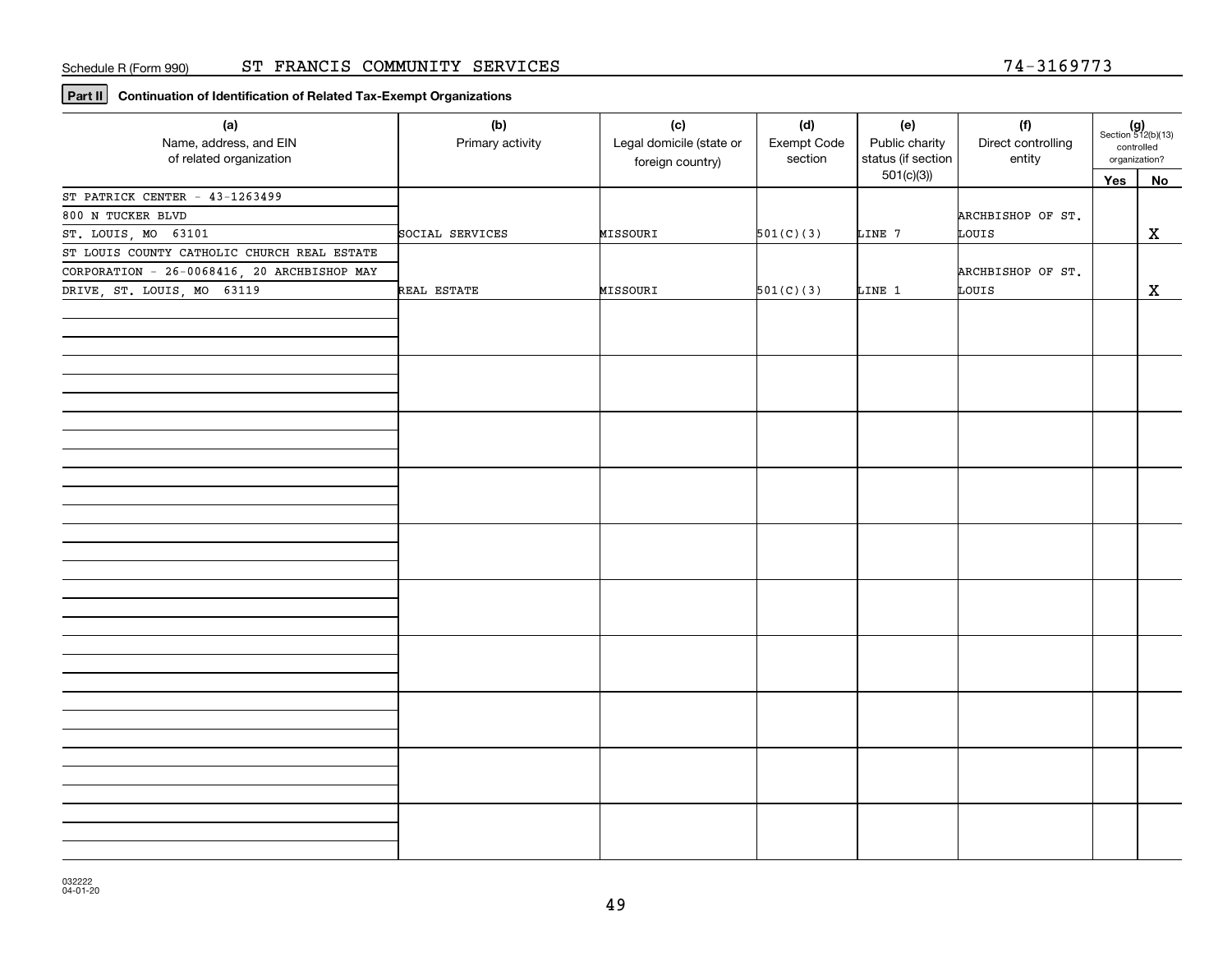#### Schedule R (Form 990) 2020 ST FRANCIS COMMUNITY SERVICES 7 4-3169773 <sub>Page</sub>

**2**

**Identification of Related Organizations Taxable as a Partnership.** Complete if the organization answered "Yes" on Form 990, Part IV, line 34, because it had one or more related **Part III** organizations treated as a partnership during the tax year.

| (a)                                               | (b)              | (c)                  | (d)                                                                                                                           | (e)                                                                 | (f)                         | (g)     |                                                           | (h) | (i)                                      | (j) | (k) |  |  |  |  |  |  |  |  |  |  |
|---------------------------------------------------|------------------|----------------------|-------------------------------------------------------------------------------------------------------------------------------|---------------------------------------------------------------------|-----------------------------|---------|-----------------------------------------------------------|-----|------------------------------------------|-----|-----|--|--|--|--|--|--|--|--|--|--|
| Name, address, and EIN<br>of related organization | Primary activity | Legal<br>domicile    | Predominant income<br>Share of<br>Direct controlling<br>Share of total<br>Disproportionate<br>entity<br>end-of-year<br>income |                                                                     | Code V-UBI<br>amount in box |         | General or Percentage<br>managing<br>partner?<br>partner? |     |                                          |     |     |  |  |  |  |  |  |  |  |  |  |
|                                                   |                  | (state or<br>foreign |                                                                                                                               |                                                                     |                             | assets  | allocations?                                              |     |                                          |     |     |  |  |  |  |  |  |  |  |  |  |
|                                                   |                  | country)             |                                                                                                                               | related, unrelated,<br>excluded from tax under<br>sections 512-514) |                             | Yes $ $ |                                                           | No  | 20 of Schedule<br>K-1 (Form 1065) Yes No |     |     |  |  |  |  |  |  |  |  |  |  |
|                                                   |                  |                      |                                                                                                                               |                                                                     |                             |         |                                                           |     |                                          |     |     |  |  |  |  |  |  |  |  |  |  |
|                                                   |                  |                      |                                                                                                                               |                                                                     |                             |         |                                                           |     |                                          |     |     |  |  |  |  |  |  |  |  |  |  |
|                                                   |                  |                      |                                                                                                                               |                                                                     |                             |         |                                                           |     |                                          |     |     |  |  |  |  |  |  |  |  |  |  |
|                                                   |                  |                      |                                                                                                                               |                                                                     |                             |         |                                                           |     |                                          |     |     |  |  |  |  |  |  |  |  |  |  |
|                                                   |                  |                      |                                                                                                                               |                                                                     |                             |         |                                                           |     |                                          |     |     |  |  |  |  |  |  |  |  |  |  |
|                                                   |                  |                      |                                                                                                                               |                                                                     |                             |         |                                                           |     |                                          |     |     |  |  |  |  |  |  |  |  |  |  |
|                                                   |                  |                      |                                                                                                                               |                                                                     |                             |         |                                                           |     |                                          |     |     |  |  |  |  |  |  |  |  |  |  |
|                                                   |                  |                      |                                                                                                                               |                                                                     |                             |         |                                                           |     |                                          |     |     |  |  |  |  |  |  |  |  |  |  |
|                                                   |                  |                      |                                                                                                                               |                                                                     |                             |         |                                                           |     |                                          |     |     |  |  |  |  |  |  |  |  |  |  |
|                                                   |                  |                      |                                                                                                                               |                                                                     |                             |         |                                                           |     |                                          |     |     |  |  |  |  |  |  |  |  |  |  |
|                                                   |                  |                      |                                                                                                                               |                                                                     |                             |         |                                                           |     |                                          |     |     |  |  |  |  |  |  |  |  |  |  |
|                                                   |                  |                      |                                                                                                                               |                                                                     |                             |         |                                                           |     |                                          |     |     |  |  |  |  |  |  |  |  |  |  |
|                                                   |                  |                      |                                                                                                                               |                                                                     |                             |         |                                                           |     |                                          |     |     |  |  |  |  |  |  |  |  |  |  |
|                                                   |                  |                      |                                                                                                                               |                                                                     |                             |         |                                                           |     |                                          |     |     |  |  |  |  |  |  |  |  |  |  |
|                                                   |                  |                      |                                                                                                                               |                                                                     |                             |         |                                                           |     |                                          |     |     |  |  |  |  |  |  |  |  |  |  |
|                                                   |                  |                      |                                                                                                                               |                                                                     |                             |         |                                                           |     |                                          |     |     |  |  |  |  |  |  |  |  |  |  |
|                                                   |                  |                      |                                                                                                                               |                                                                     |                             |         |                                                           |     |                                          |     |     |  |  |  |  |  |  |  |  |  |  |

**Identification of Related Organizations Taxable as a Corporation or Trust.** Complete if the organization answered "Yes" on Form 990, Part IV, line 34, because it had one or more related **Part IV** organizations treated as a corporation or trust during the tax year.

| (a)<br>Name, address, and EIN<br>of related organization | (b)<br>Primary activity | (c)<br>Legal domicile<br>state or<br>foreign | (d)<br>Direct controlling<br>entity | (e)<br>Type of entity<br>(C corp, S corp,<br>or trust) | (f)<br>Share of total<br>income | (g)<br>Share of<br>end-of-year<br>assets | (h)<br>Percentage<br>ownership | $(i)$ Section<br>512(b)(13)<br>controlled<br>entity? |  |
|----------------------------------------------------------|-------------------------|----------------------------------------------|-------------------------------------|--------------------------------------------------------|---------------------------------|------------------------------------------|--------------------------------|------------------------------------------------------|--|
|                                                          |                         | country)                                     |                                     |                                                        |                                 |                                          |                                | Yes No                                               |  |
|                                                          |                         |                                              |                                     |                                                        |                                 |                                          |                                |                                                      |  |
|                                                          |                         |                                              |                                     |                                                        |                                 |                                          |                                |                                                      |  |
|                                                          |                         |                                              |                                     |                                                        |                                 |                                          |                                |                                                      |  |
|                                                          |                         |                                              |                                     |                                                        |                                 |                                          |                                |                                                      |  |
|                                                          |                         |                                              |                                     |                                                        |                                 |                                          |                                |                                                      |  |
|                                                          |                         |                                              |                                     |                                                        |                                 |                                          |                                |                                                      |  |
|                                                          |                         |                                              |                                     |                                                        |                                 |                                          |                                |                                                      |  |
|                                                          |                         |                                              |                                     |                                                        |                                 |                                          |                                |                                                      |  |
|                                                          |                         |                                              |                                     |                                                        |                                 |                                          |                                |                                                      |  |
|                                                          |                         |                                              |                                     |                                                        |                                 |                                          |                                |                                                      |  |
|                                                          |                         |                                              |                                     |                                                        |                                 |                                          |                                |                                                      |  |
|                                                          |                         |                                              |                                     |                                                        |                                 |                                          |                                |                                                      |  |
|                                                          |                         |                                              |                                     |                                                        |                                 |                                          |                                |                                                      |  |
|                                                          |                         |                                              |                                     |                                                        |                                 |                                          |                                |                                                      |  |
|                                                          |                         |                                              |                                     |                                                        |                                 |                                          |                                |                                                      |  |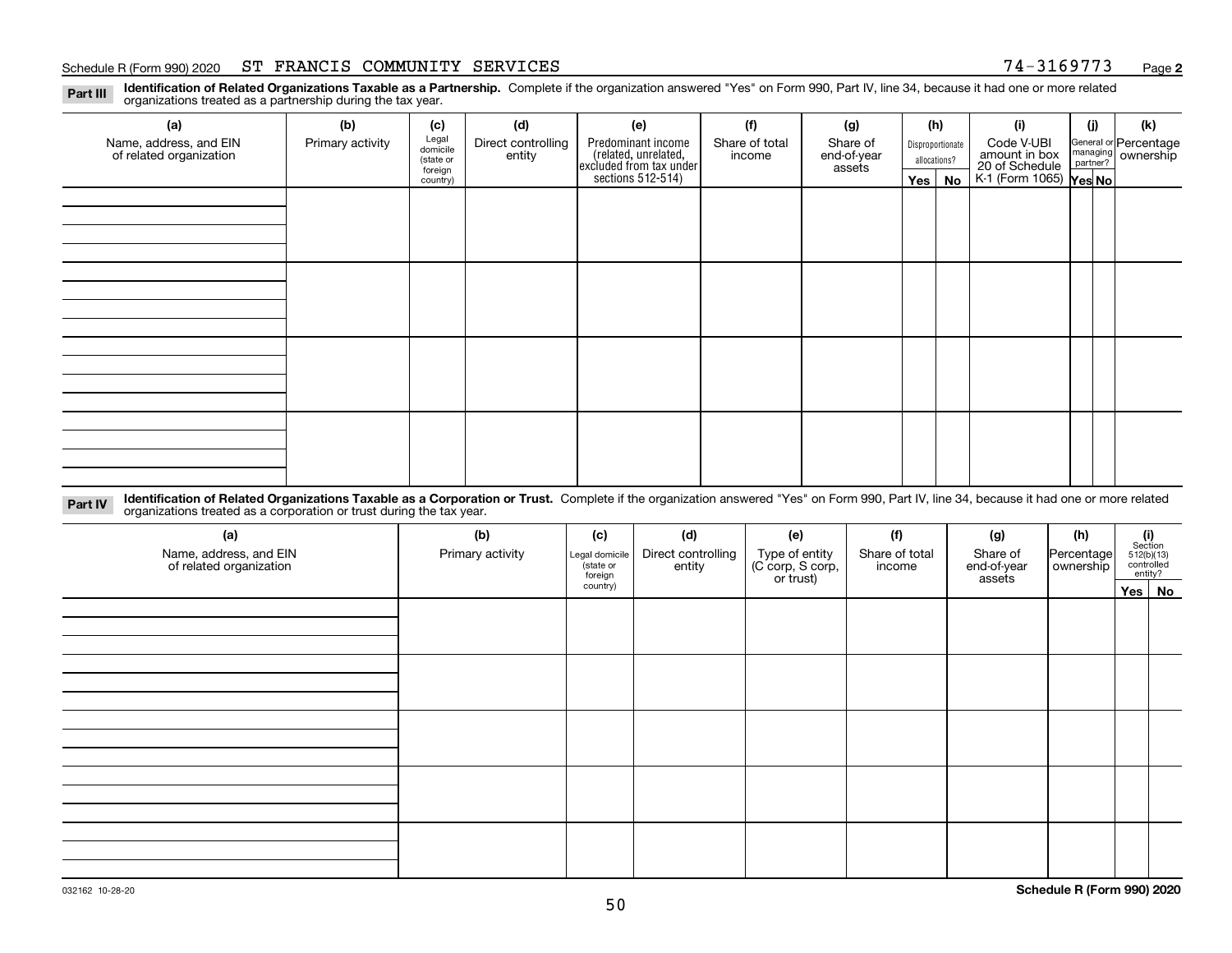#### Schedule R (Form 990) 2020 ST FRANCIS COMMUNITY SERVICES 7 4-3169773 <sub>Page</sub>

| Part V Transactions With Related Organizations. Complete if the organization answered "Yes" on Form 990, Part IV, line 34, 35b, or 36. |  |
|----------------------------------------------------------------------------------------------------------------------------------------|--|
|                                                                                                                                        |  |

|    | Note: Complete line 1 if any entity is listed in Parts II, III, or IV of this schedule.                                                                                                                                        |                 | <b>Yes</b> | No           |
|----|--------------------------------------------------------------------------------------------------------------------------------------------------------------------------------------------------------------------------------|-----------------|------------|--------------|
| 1. | During the tax year, did the organization engage in any of the following transactions with one or more related organizations listed in Parts II-IV?                                                                            |                 |            |              |
|    |                                                                                                                                                                                                                                | 1a              |            | $\mathbf x$  |
|    | b Gift, grant, or capital contribution to related organization(s) manufactured and contribution to related organization(s)                                                                                                     | 1b              |            | X            |
|    | c Gift, grant, or capital contribution from related organization(s) material content and contribution from related organization(s) material content and content and contribution from related organization(s) material content | 1 <sub>c</sub>  | X          |              |
|    |                                                                                                                                                                                                                                | 1 <sub>d</sub>  |            | $\mathbf{x}$ |
|    |                                                                                                                                                                                                                                | 1e              | X          |              |
|    |                                                                                                                                                                                                                                |                 |            |              |
|    | Dividends from related organization(s) material contents and content and content of the content of the content of the content of the content of the content of the content of the content of the content of the content of the | 1f              |            | х            |
|    |                                                                                                                                                                                                                                | 1g              |            | х            |
|    | h Purchase of assets from related organization(s) manufactured and content to content the content of assets from related organization(s)                                                                                       | 1h              |            | $\mathbf X$  |
|    | Exchange of assets with related organization(s) www.wallen.com/www.wallen.com/www.wallen.com/www.wallen.com/www.wallen.com/www.wallen.com/www.wallen.com/www.wallen.com/www.wallen.com/www.wallen.com/www.wallen.com/www.walle | 11              |            | X            |
|    | Lease of facilities, equipment, or other assets to related organization(s) manufactured content and content and content and content and content and content and content and content and content and content and content and co | 1i.             |            | X            |
|    |                                                                                                                                                                                                                                |                 |            |              |
|    |                                                                                                                                                                                                                                | 1k              | X          |              |
|    | Performance of services or membership or fundraising solicitations for related organization(s) [10] process content to the services or membership or fundraising solicitations for related organization(s) [10] process conten | 11              |            | $\mathbf{x}$ |
|    | m Performance of services or membership or fundraising solicitations by related organization(s)                                                                                                                                | 1 <sub>m</sub>  | X          |              |
|    |                                                                                                                                                                                                                                | 1n              |            | X            |
|    | <b>o</b> Sharing of paid employees with related organization(s)                                                                                                                                                                | 10 <sub>o</sub> |            | X            |
|    |                                                                                                                                                                                                                                |                 |            |              |
|    | p Reimbursement paid to related organization(s) for expenses [11111] and the content of the content of the content of the content of the content of the content of the content of the content of the content of the content of | 1p              | X          |              |
|    |                                                                                                                                                                                                                                | 1 <sub>q</sub>  | X          |              |
|    |                                                                                                                                                                                                                                |                 |            |              |
|    | Other transfer of cash or property to related organization(s)                                                                                                                                                                  | 1r              |            | X            |
|    |                                                                                                                                                                                                                                | 1s              |            | $\mathbf{x}$ |
|    | 2 If the answer to any of the above is "Yes," see the instructions for information on who must complete this line, including covered relationships and transaction thresholds.                                                 |                 |            |              |

| (a)<br>Name of related organization | (b)<br>Transaction<br>type (a-s) | (c)<br>Amount involved | (d)<br>Method of determining amount involved |
|-------------------------------------|----------------------------------|------------------------|----------------------------------------------|
| (1)                                 |                                  |                        |                                              |
| (2)                                 |                                  |                        |                                              |
| (3)                                 |                                  |                        |                                              |
| (4)                                 |                                  |                        |                                              |
| (5)                                 |                                  |                        |                                              |
| (6)                                 |                                  |                        |                                              |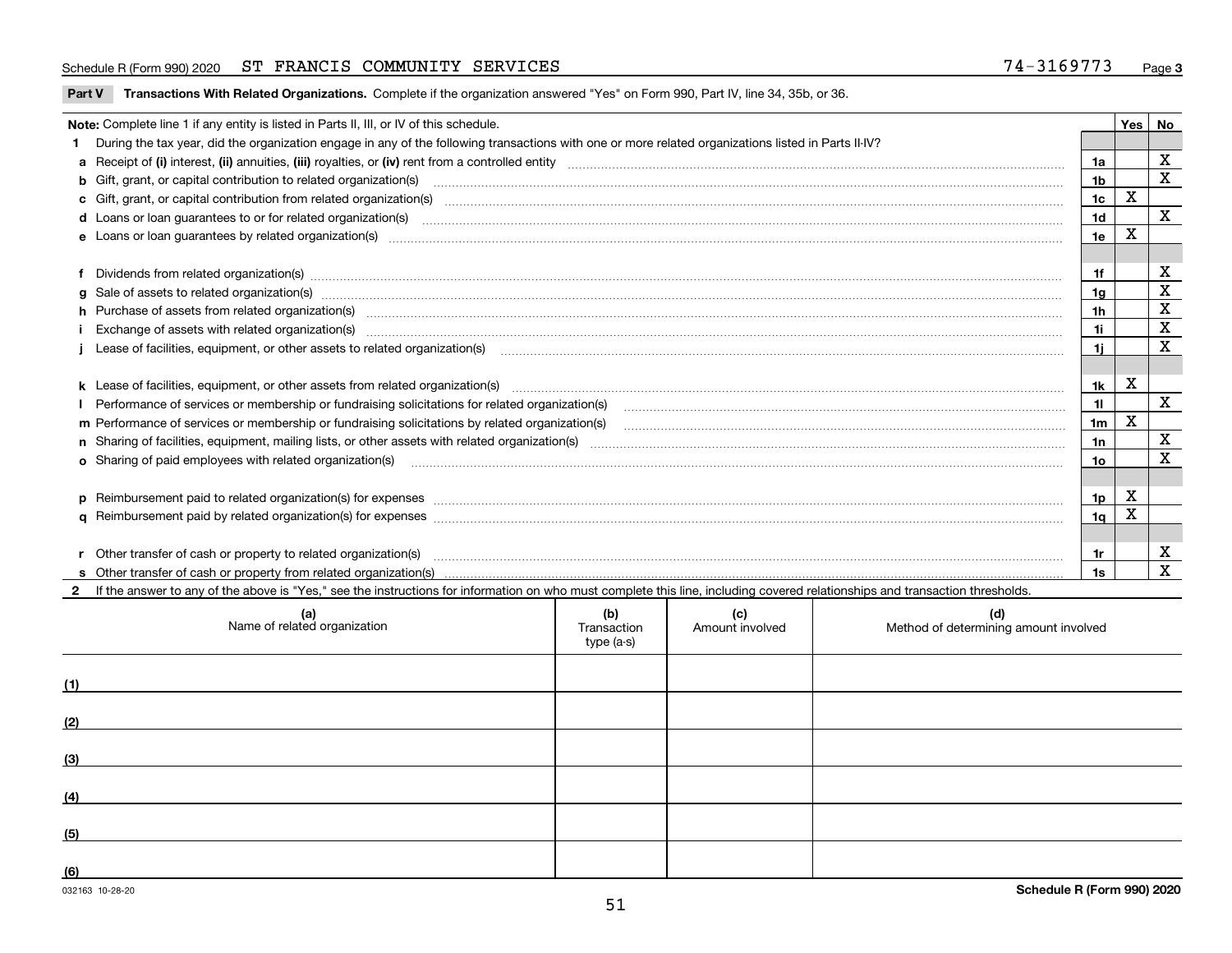#### Schedule R (Form 990) 2020 ST FRANCIS COMMUNITY SERVICES 7 4-3169773 <sub>Page</sub>

**Part VI Unrelated Organizations Taxable as a Partnership. Complete if the organization answered "Yes" on Form 990, Part IV, line 37.** 

Provide the following information for each entity taxed as a partnership through which the organization conducted more than five percent of its activities (measured by total assets or gross revenue) that was not a related organization. See instructions regarding exclusion for certain investment partnerships.

| ັ                      | ັ<br>ັ           |                   |                                                                                            |                                                                                               |  |          |             |                                  |                                                                                                  |        |     |  |  |  |  |  |  |  |  |  |  |
|------------------------|------------------|-------------------|--------------------------------------------------------------------------------------------|-----------------------------------------------------------------------------------------------|--|----------|-------------|----------------------------------|--------------------------------------------------------------------------------------------------|--------|-----|--|--|--|--|--|--|--|--|--|--|
| (a)                    | (b)              | (c)               | (d)                                                                                        | $(e)$<br>Are all                                                                              |  | (f)      | (g)         | (h)                              | (i)                                                                                              | (i)    | (k) |  |  |  |  |  |  |  |  |  |  |
| Name, address, and EIN | Primary activity | Legal domicile    |                                                                                            |                                                                                               |  | Share of | Share of    |                                  |                                                                                                  |        |     |  |  |  |  |  |  |  |  |  |  |
| of entity              |                  | (state or foreign | Predominant income<br>(related, unrelated,<br>excluded from tax under<br>sections 512-514) | $\begin{array}{c}\n\text{partners} & \text{sec.} \\ 501(c)(3) & \text{orgs.?} \\ \end{array}$ |  | total    | end-of-year | Disproportionate<br>allocations? | Code V-UBI<br>amount in box 20 managing<br>of Schedule K-1<br>(Form 1065)<br>$\overline{Yes}$ No |        |     |  |  |  |  |  |  |  |  |  |  |
|                        |                  | country)          |                                                                                            |                                                                                               |  | income   | assets      |                                  |                                                                                                  |        |     |  |  |  |  |  |  |  |  |  |  |
|                        |                  |                   |                                                                                            | Yes No                                                                                        |  |          |             | Yes No                           |                                                                                                  | Yes No |     |  |  |  |  |  |  |  |  |  |  |
|                        |                  |                   |                                                                                            |                                                                                               |  |          |             |                                  |                                                                                                  |        |     |  |  |  |  |  |  |  |  |  |  |
|                        |                  |                   |                                                                                            |                                                                                               |  |          |             |                                  |                                                                                                  |        |     |  |  |  |  |  |  |  |  |  |  |
|                        |                  |                   |                                                                                            |                                                                                               |  |          |             |                                  |                                                                                                  |        |     |  |  |  |  |  |  |  |  |  |  |
|                        |                  |                   |                                                                                            |                                                                                               |  |          |             |                                  |                                                                                                  |        |     |  |  |  |  |  |  |  |  |  |  |
|                        |                  |                   |                                                                                            |                                                                                               |  |          |             |                                  |                                                                                                  |        |     |  |  |  |  |  |  |  |  |  |  |
|                        |                  |                   |                                                                                            |                                                                                               |  |          |             |                                  |                                                                                                  |        |     |  |  |  |  |  |  |  |  |  |  |
|                        |                  |                   |                                                                                            |                                                                                               |  |          |             |                                  |                                                                                                  |        |     |  |  |  |  |  |  |  |  |  |  |
|                        |                  |                   |                                                                                            |                                                                                               |  |          |             |                                  |                                                                                                  |        |     |  |  |  |  |  |  |  |  |  |  |
|                        |                  |                   |                                                                                            |                                                                                               |  |          |             |                                  |                                                                                                  |        |     |  |  |  |  |  |  |  |  |  |  |
|                        |                  |                   |                                                                                            |                                                                                               |  |          |             |                                  |                                                                                                  |        |     |  |  |  |  |  |  |  |  |  |  |
|                        |                  |                   |                                                                                            |                                                                                               |  |          |             |                                  |                                                                                                  |        |     |  |  |  |  |  |  |  |  |  |  |
|                        |                  |                   |                                                                                            |                                                                                               |  |          |             |                                  |                                                                                                  |        |     |  |  |  |  |  |  |  |  |  |  |
|                        |                  |                   |                                                                                            |                                                                                               |  |          |             |                                  |                                                                                                  |        |     |  |  |  |  |  |  |  |  |  |  |
|                        |                  |                   |                                                                                            |                                                                                               |  |          |             |                                  |                                                                                                  |        |     |  |  |  |  |  |  |  |  |  |  |
|                        |                  |                   |                                                                                            |                                                                                               |  |          |             |                                  |                                                                                                  |        |     |  |  |  |  |  |  |  |  |  |  |
|                        |                  |                   |                                                                                            |                                                                                               |  |          |             |                                  |                                                                                                  |        |     |  |  |  |  |  |  |  |  |  |  |
|                        |                  |                   |                                                                                            |                                                                                               |  |          |             |                                  |                                                                                                  |        |     |  |  |  |  |  |  |  |  |  |  |
|                        |                  |                   |                                                                                            |                                                                                               |  |          |             |                                  |                                                                                                  |        |     |  |  |  |  |  |  |  |  |  |  |
|                        |                  |                   |                                                                                            |                                                                                               |  |          |             |                                  |                                                                                                  |        |     |  |  |  |  |  |  |  |  |  |  |
|                        |                  |                   |                                                                                            |                                                                                               |  |          |             |                                  |                                                                                                  |        |     |  |  |  |  |  |  |  |  |  |  |
|                        |                  |                   |                                                                                            |                                                                                               |  |          |             |                                  |                                                                                                  |        |     |  |  |  |  |  |  |  |  |  |  |
|                        |                  |                   |                                                                                            |                                                                                               |  |          |             |                                  |                                                                                                  |        |     |  |  |  |  |  |  |  |  |  |  |
|                        |                  |                   |                                                                                            |                                                                                               |  |          |             |                                  |                                                                                                  |        |     |  |  |  |  |  |  |  |  |  |  |
|                        |                  |                   |                                                                                            |                                                                                               |  |          |             |                                  |                                                                                                  |        |     |  |  |  |  |  |  |  |  |  |  |
|                        |                  |                   |                                                                                            |                                                                                               |  |          |             |                                  |                                                                                                  |        |     |  |  |  |  |  |  |  |  |  |  |
|                        |                  |                   |                                                                                            |                                                                                               |  |          |             |                                  |                                                                                                  |        |     |  |  |  |  |  |  |  |  |  |  |
|                        |                  |                   |                                                                                            |                                                                                               |  |          |             |                                  |                                                                                                  |        |     |  |  |  |  |  |  |  |  |  |  |
|                        |                  |                   |                                                                                            |                                                                                               |  |          |             |                                  |                                                                                                  |        |     |  |  |  |  |  |  |  |  |  |  |
|                        |                  |                   |                                                                                            |                                                                                               |  |          |             |                                  |                                                                                                  |        |     |  |  |  |  |  |  |  |  |  |  |
|                        |                  |                   |                                                                                            |                                                                                               |  |          |             |                                  |                                                                                                  |        |     |  |  |  |  |  |  |  |  |  |  |
|                        |                  |                   |                                                                                            |                                                                                               |  |          |             |                                  |                                                                                                  |        |     |  |  |  |  |  |  |  |  |  |  |
|                        |                  |                   |                                                                                            |                                                                                               |  |          |             |                                  |                                                                                                  |        |     |  |  |  |  |  |  |  |  |  |  |
|                        |                  |                   |                                                                                            |                                                                                               |  |          |             |                                  |                                                                                                  |        |     |  |  |  |  |  |  |  |  |  |  |
|                        |                  |                   |                                                                                            |                                                                                               |  |          |             |                                  |                                                                                                  |        |     |  |  |  |  |  |  |  |  |  |  |
|                        |                  |                   |                                                                                            |                                                                                               |  |          |             |                                  |                                                                                                  |        |     |  |  |  |  |  |  |  |  |  |  |
|                        |                  |                   |                                                                                            |                                                                                               |  |          |             |                                  |                                                                                                  |        |     |  |  |  |  |  |  |  |  |  |  |
|                        |                  |                   |                                                                                            |                                                                                               |  |          |             |                                  |                                                                                                  |        |     |  |  |  |  |  |  |  |  |  |  |
|                        |                  |                   |                                                                                            |                                                                                               |  |          |             |                                  |                                                                                                  |        |     |  |  |  |  |  |  |  |  |  |  |
|                        |                  |                   |                                                                                            |                                                                                               |  |          |             |                                  |                                                                                                  |        |     |  |  |  |  |  |  |  |  |  |  |
|                        |                  |                   |                                                                                            |                                                                                               |  |          |             |                                  |                                                                                                  |        |     |  |  |  |  |  |  |  |  |  |  |
|                        |                  |                   |                                                                                            |                                                                                               |  |          |             |                                  |                                                                                                  |        |     |  |  |  |  |  |  |  |  |  |  |
|                        |                  |                   |                                                                                            |                                                                                               |  |          |             |                                  |                                                                                                  |        |     |  |  |  |  |  |  |  |  |  |  |

**Schedule R (Form 990) 2020**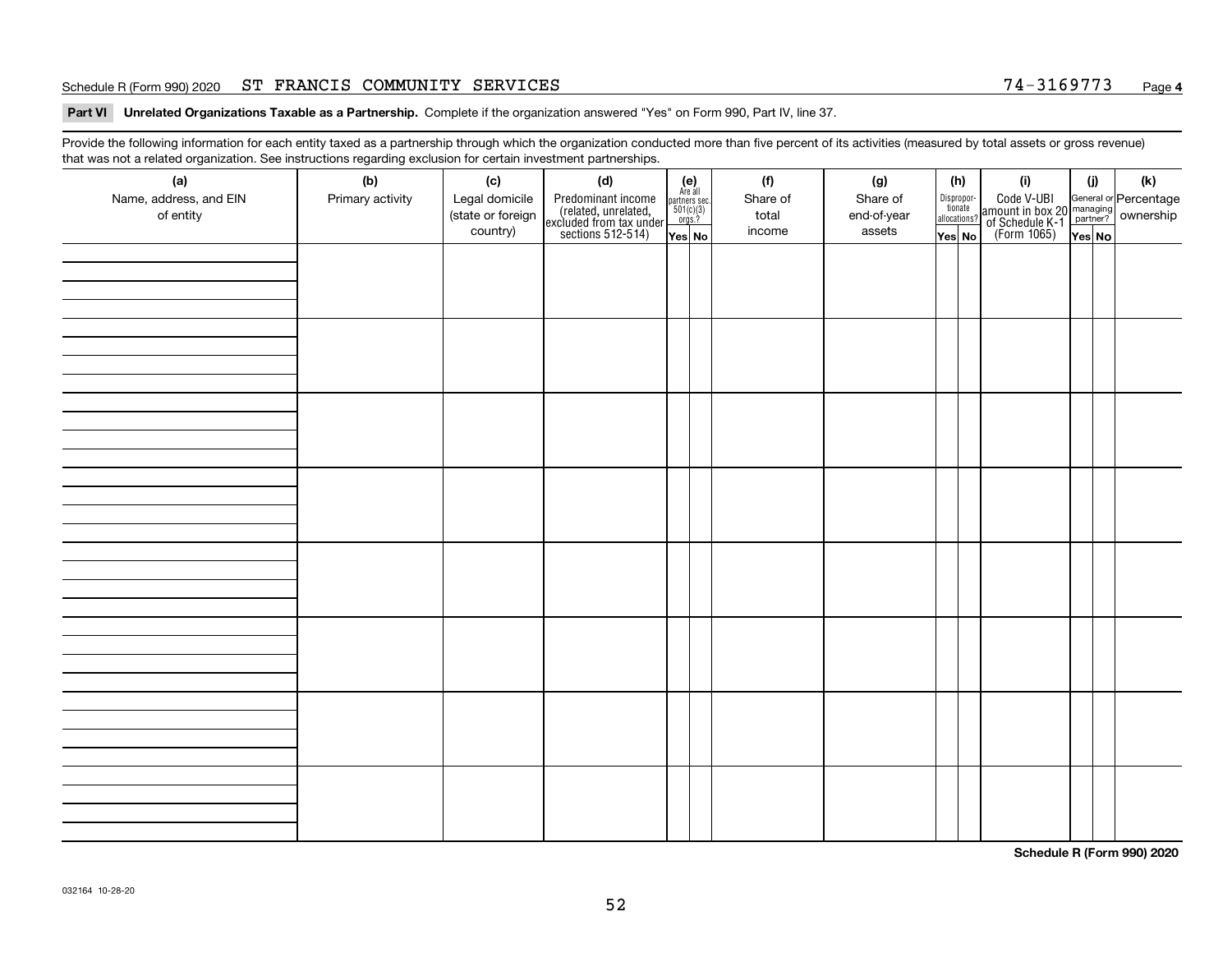#### Schedule R (Form 990) 2020 ST FRANCIS COMMUNITY SERVICES 74-3169773 Page

**Part VII Supplemental Information**

Provide additional information for responses to questions on Schedule R. See instructions.

032165 10-28-20